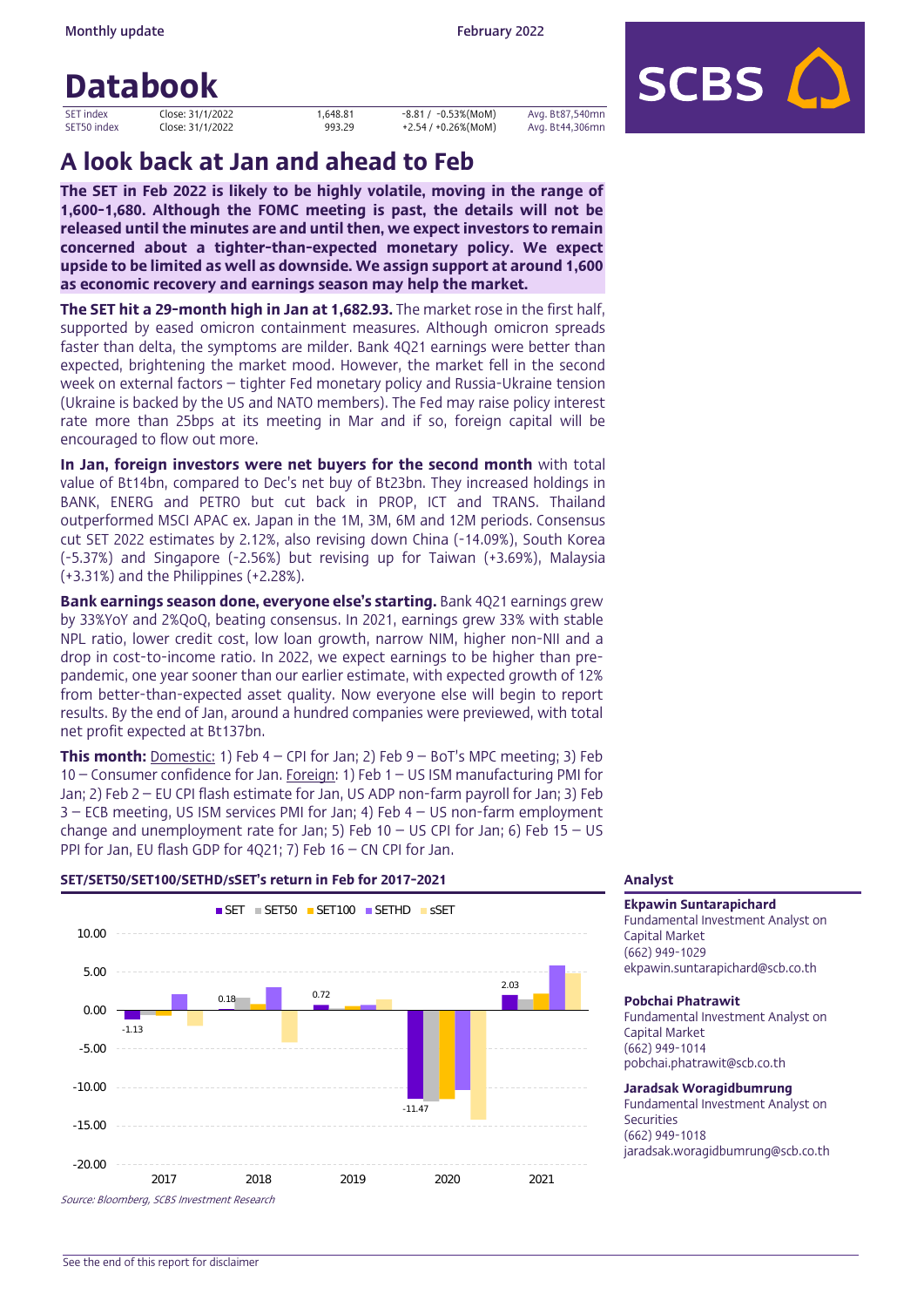# Table of contents

| Market Recap                       | 3              |
|------------------------------------|----------------|
| <b>Economic Indicators</b>         | $\overline{4}$ |
| Economic Calendar                  | 5              |
| <b>SCBS Sector Valuations</b>      | 6              |
| <b>Consensus Sector Valuations</b> | 7              |
| <b>Regional Valuations</b>         | 8              |
| Foreign Fund Flows                 | 9              |
| Fundamentals - The Best            | 10             |
| Fundamentals - The Worst           | 11             |
| <b>Property Funds</b>              | 12             |
| <b>Yield Tracker</b>               | 19             |
| Director Trading                   | 20             |
| Recommendation & Forecast Changes  | 21             |
| NVDR Trade Highlights              | 22             |
| Percentage Total Return            | 23             |
| Warrants                           | 24             |
| <b>Investment Recommendations</b>  | 27             |
|                                    |                |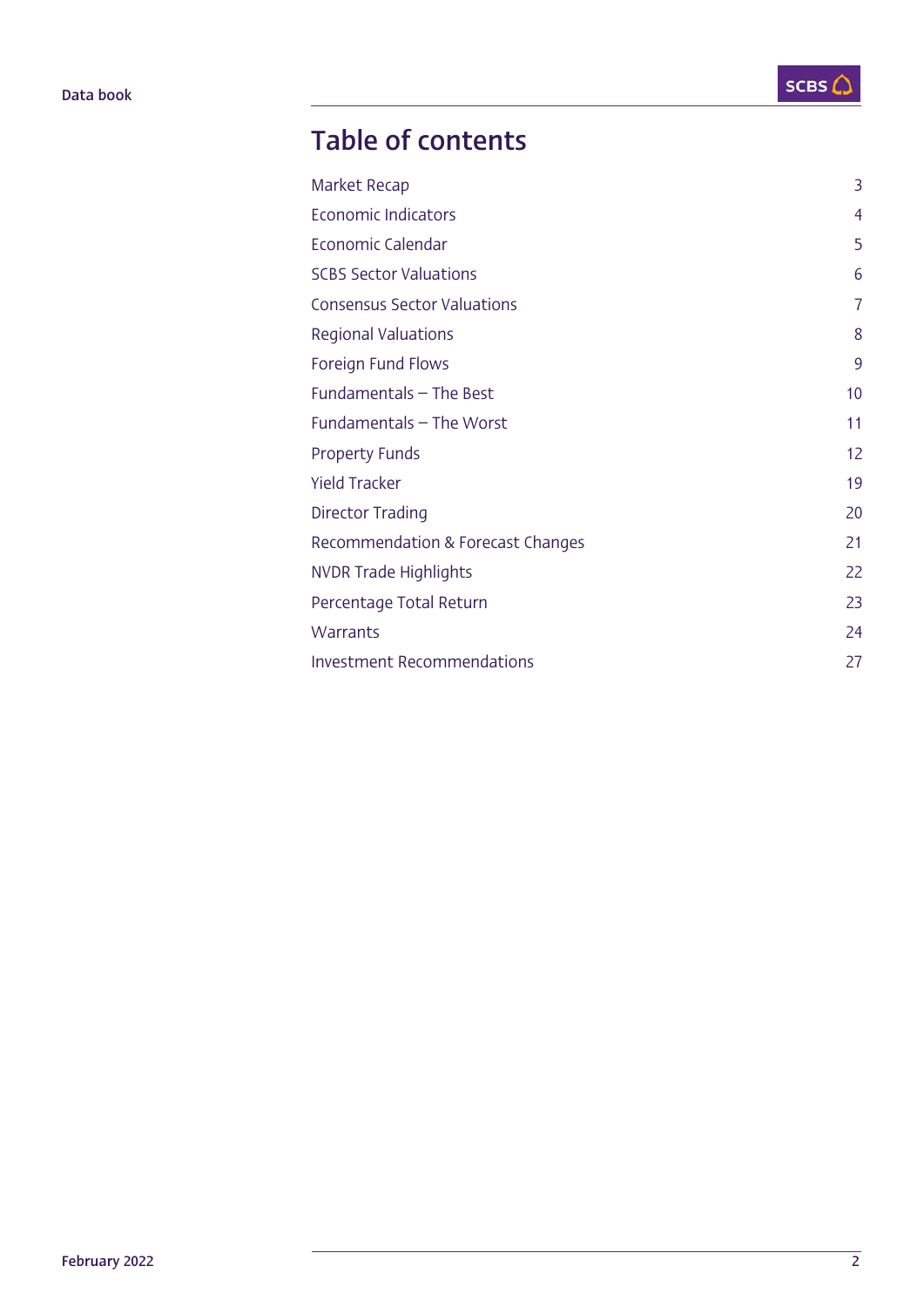## **MARKET RECAP** Page 3

February 2022

SCBS $C$ 

January events



Source: SET, SCBS Investment Research

| Date      | <b>SET</b><br>Index | %<br>Chg. | Value<br>(Btmn)  | Event                                                                                                                                                                                                                                                                                                                                                                                                               |
|-----------|---------------------|-----------|------------------|---------------------------------------------------------------------------------------------------------------------------------------------------------------------------------------------------------------------------------------------------------------------------------------------------------------------------------------------------------------------------------------------------------------------|
| 4/Jan/22  | 1.670.28            |           | $(1.75)$ 100.015 | The SET rose in line with region global stock markets caused by "January effect". Bank' share prices rose further from last week with high<br>trade value and net buy of foreign investors. Stock prices of livestock business, CPF, TFG and GFPT surged, driven by higher domestic<br>meat prices, especially pork.                                                                                                |
| 5/Jan/22  | 1.676.79            | 0.39      | 93.126           | The market continued to rise, driven by oil-related businesses and refineries which rose in tandem with crude oil prices after OPEC+<br>decided to stick its planned 0.4mnbpd increase in oil production from Feb.                                                                                                                                                                                                  |
| 6/Jan/22  | 1.653.03            |           | $(1.42)$ 106.478 | The SET pulled back in tandem with global stock market after the recent Fed meeting minutes informed that under the recovering<br>economic, high inflation and almost full employment, there are already appropriate to start raising interest rate sooner than the previous<br>expectation and some members recommend to start reducing in the balance sheet sometime after the Fed begins raising interest rates. |
| 7/Jan/22  | 1.657.62            | 0.28      | 89,096           | The market moved narrow sideways but was supported by big market-cap sector, ENERG and BANK.                                                                                                                                                                                                                                                                                                                        |
| 10/Jan/22 | 1,657.06            | (0.03)    | 79,545           | The SET moved sideways in the range of 1,655-1,665. ENERG dropped but BANK and livestock businesses continued to rise further from<br>Friday. Share prices for JMART and its subsidiaries (JMT, SINGER and J) dropped upon profit taking as did hospital share prices.                                                                                                                                              |
| 11/Jan/22 | 1,667.12            | 0.61      | 79.247           | The market rose in the first and final trading hours. ICT, PETRO and ETRON were among the outperformers.                                                                                                                                                                                                                                                                                                            |
| 12/Jan/22 | 1,678.50            | 0.68      | 87.959           | The SET opened above Thursday's close and rose further in tandem with worldwide stock markets as investors relaxed after Fed Chair<br>Powell said policy changes would not take place more rapidly than already signaled. IVL share price rose further.                                                                                                                                                             |
| 13/Jan/22 | 1,680.02            | 0.09      | 82.469           | The market consolidated with narrow movement as investors were waiting for key events that included the start of bank earnings season,<br>the FOMC meeting on Jan 25-26 and China's economic data to be released next week.                                                                                                                                                                                         |
| 14/Jan/22 | 1,672.63            | (0.44)    | 90,987           | The SET moved down in line with regional stock markets. Stock prices that had previously risen, were pulled down sharply by profit-<br>taking.                                                                                                                                                                                                                                                                      |
| 17/Jan/22 | 1,676.87            | 0.25      | 82,389           | The SET moved narrowly sideways at 1,670-1,670 with no new macro driver.                                                                                                                                                                                                                                                                                                                                            |
| 18/Jan/22 | 1.660.27            |           | $(0.99)$ 113.953 | The market plummeted in tandem with regional stock markets after the US 10Y government bond yield surged to a two-year high of<br>1.83%. This soured valuation of growth stocks like the electronics sector.                                                                                                                                                                                                        |
| 19/Jan/22 | 1.658.24            | (0.12)    | 96.192           | The SET fluctuated before closing slightly down. Rising bond yield continued to erode growth stocks                                                                                                                                                                                                                                                                                                                 |
| 20/Jan/22 | 1,656.96 (0.08)     |           | 80,865           | Tourism-related businesses and reopening theme plays rose after the CCSA approved the resumption of the "Test & Go" program for<br>international visitors on Feb 1 and approved a proposal to include several districts in Chon Buri and Trat in the state's tourism sandbox<br>program. The CCSA agreed to reduce the number of COVID-19 control (orange) zones from 69 to 44 provinces.                           |
| 21/Jan/22 | 1,652.73 (0.26)     |           | 81,426           | The market fell in the morning, then steadily recovered but ended the day with a modest loss. The drop coincided with a drop in overseas<br>stock markets which continued to be weighed by fears of further Fed rate hikes this year (maybe from three to four times).                                                                                                                                              |
| 24/Jan/22 | 1.640.54            | (0.74)    | 76,906           | The SET fell further from the previous week as investors were still worried that the Fed would hint more tighter monetary policy.                                                                                                                                                                                                                                                                                   |
| 25/Jan/22 | 1,639.09            | (0.09)    | 84,771           | The SET fell in the first trading hour before gradually recovered but still closed slightly down. Banks' share price, especially KBANK and<br>BBL, rose boosted the market. Investors seemed to rotate their money into bank sector while they waited for FOMC's meeting outcome<br>and banks will benefit from uptrend of interest rate.                                                                           |
| 26/Jan/22 | 1,643.44            | 0.27      | 85,449           | The market opened above Tuesday closed before moved narrow sideways to wait for FOMC meeting results in the night.                                                                                                                                                                                                                                                                                                  |
| 27/Jan/22 | 1.634.17            | (0.56)    | 93,867           | The SET sunk in the morning after the Fed clarified about monetary policy tightening although the meeting results were in line with<br>consensus. Nevertheless, the market throwed back in the afternoon although it still closed down.                                                                                                                                                                             |
| 28/Jan/22 | 1,639.51            | 0.33      | 77,730           | The SET rose in the first trading hour then pulled down. CPALL and MARKO rose with high trade value and we saw this as buy-on-dip.                                                                                                                                                                                                                                                                                  |
| 31/Jan/22 | 1,648.81            | 0.57      | 68,341           | Investors eased their concerns on expected Fed's tighter monetary policy and decided to buy back stocks. Shipping share prices rose<br>sharply after BDI index has risen for the second day.                                                                                                                                                                                                                        |
|           | 1,658.18            |           | 87,540           |                                                                                                                                                                                                                                                                                                                                                                                                                     |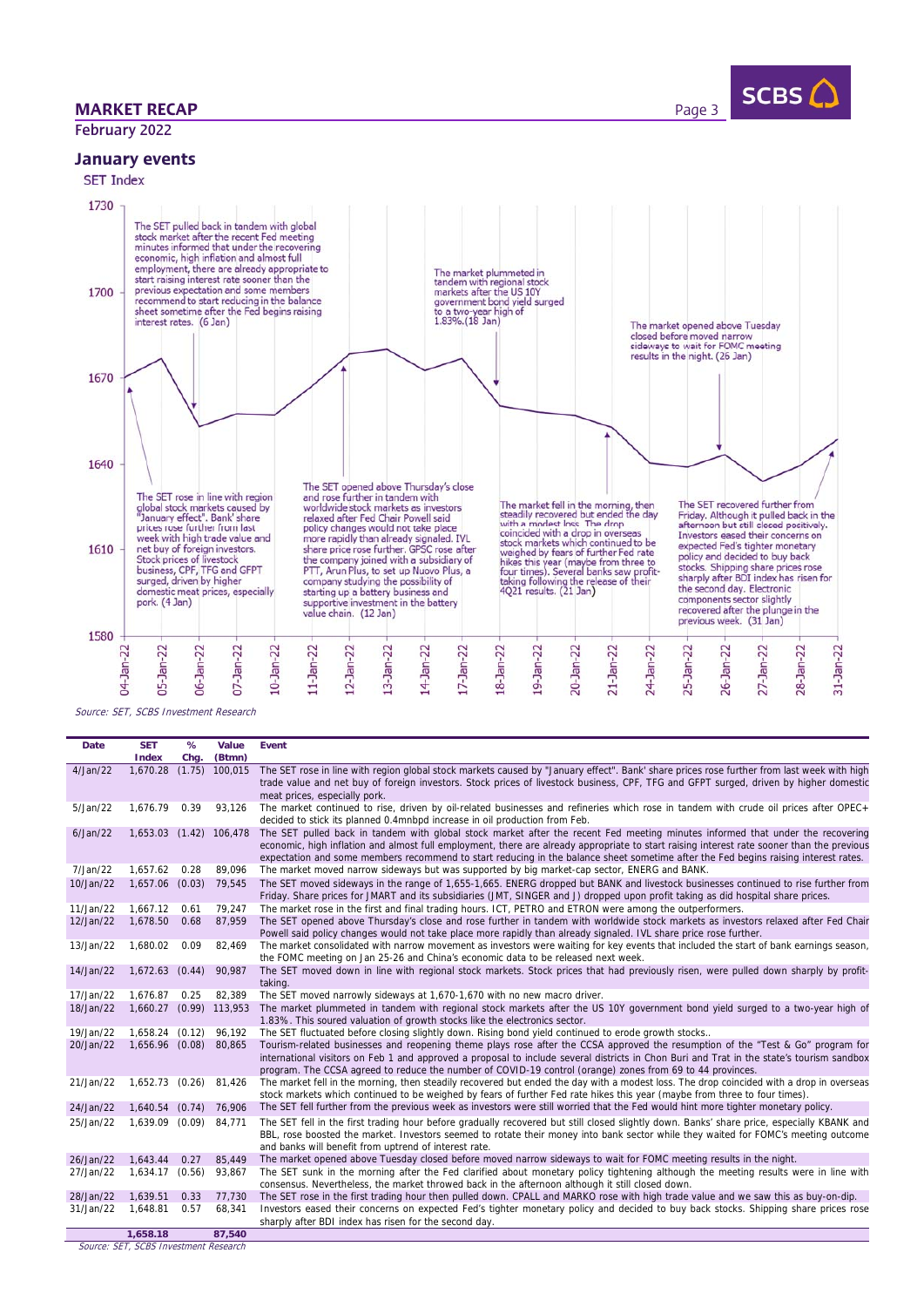February 2022

l,

#### **Thailand – Leading Economic Indicators**

|                                                         | <b>Apr-21</b> | <b>May-21</b> | <b>Jun-21</b> | <b>Jul-21</b> | <b>Aug-21</b>    | $Sep-21$      | Oct-21        | <b>Nov-21</b> | <b>Dec-21</b> | $YtD \setminus P$ |
|---------------------------------------------------------|---------------|---------------|---------------|---------------|------------------|---------------|---------------|---------------|---------------|-------------------|
| <b>ACTIVITY &amp; PRICES (% YoY)</b>                    |               |               |               |               |                  |               |               |               |               |                   |
| <b>Manufacturing Production Index (Level)</b>           | 91.5          | 100.4         | 98.3          | 90.4          | 87.2             | 95.2          | 98.1          | 101.4         | 102.6         | 98.1              |
| % Change YoY                                            | 18.0          | 25.7          | 18.3          | 3.9           | (4.7)            | 0.3           | 3.0           | 4.9           | 6.8           | 6.6               |
| Capacity Utilization (%)                                | 65.8          | 65.8          | 62.5          | 58.9          | 57.1             | 62.1          | 64.1          | 65.8          | 66.3          | 64.2              |
| <b>Private Consumption Indicators</b>                   |               |               |               |               |                  |               |               |               |               |                   |
| - Retail Sales (at 2002 prices)                         | 32.3          | 27.1          | 15.2          | 1.7           | (7.1)            | 4.5           | 15.1          | 11.5          | n.a.          | 10.0              |
| <b>Private Investment Indicators</b>                    |               |               |               |               |                  |               |               |               |               |                   |
| - Imports of Capital Goods 1/ (at 2010 prices)          | 21.2          | 27.7          | 26.4          | 25.8          | 24.3             | 16.4          | 18.6          | 6.9           | 4.8           | 18.7              |
| - Domestic Cement Sales                                 | n.a.          | n.a.          | n.a.          | n.a.          | n.a.             | n.a.          | n.a.          | n.a.          | n.a.          | n.a.              |
| Government Cash Balance (Bt bn)                         | (123.3)       | (145.3)       | (20.4)        | (90.1)        | (141.7)          | (78.1)        | (408.8)       | (89.6)        | (91.3)        | (136.0)           |
| <b>Inflation</b>                                        | 3.41          | 2.44          | 1.25          | 0.45          | (0.02)           | 1.68          | 2.38          | 2.71          | 2.17          | 1.24              |
| <b>Core Inflation</b>                                   | n.a.          | n.a.          | n.a.          | n.a.          | n.a.             | n.a.          | n.a.          | n.a.          | n.a.          | n.a.              |
| <b>EXTERNAL ACCOUNT (US\$ bn)</b>                       |               |               |               |               |                  |               |               |               |               |                   |
| Exports 2/                                              | 21.29         | 22.96         | 23.59         | 22.55         | 21.77            | 22.94         | 22.58         | 23.42         | 24.55         | 269.59            |
| % Change YoY                                            | 19.9          | 44.6          | 46.3          | 21.7          | 8.2              | 17.8          | 17.0          | 23.7          | 23.0          | 23.0              |
| Imports 2/                                              | 18.14         | 19.23         | 19.54         | 19.19         | 19.87            | 18.93         | 18.77         | 19.18         | 21.71         | 229.63            |
| % Change YoY                                            | 21.12         | 54.05         | 44.99         | 36.56         | 39.57            | 20.41         | 20.07         | 13.50         | 28.16         | 28.16             |
| <b>Trade Balance</b>                                    | 3.15          | 3.73          | 4.05          | 3.36          | 1.90             | 4.01          | 3.80          | 4.24          | 2.83          | 39.95             |
| Current A/C 3/                                          | (0.08)        | (1.58)        | (0.82)        | (1.59)        | (2.73)           | (0.79)        | (1.06)        | 0.35          | (1.38)        | (10.90)           |
| <b>Total Capital Inflows 3/</b>                         | n.a.          | n.a.          | n.a.          | n.a.          | n.a.             | n.a.          | n.a.          | n.a.          | n.a.          | n.a.              |
| <b>Balance of Payments</b>                              | 0.6           | (1.6)         | (1.5)         | (0.3)         | $\overline{3.8}$ | (3.4)         | 1.2           | (2.2)         | 2.3           | (7.1)             |
| Official Reserves (US\$ bn)                             | 250.4         | 251.8         | 246.5         | 248.0         | 252.0            | 244.7         | 246.1         | 243.0         | 246.0         | 246.0             |
| <b>MONEY &amp; BANKING (Bt bn)</b>                      |               |               |               |               |                  |               |               |               |               |                   |
| <b>Monetary Base</b>                                    | 2,413.7       | 2,346.2       | 2,320.2       | 2,304.6       | 2,416.3          | 2,414.9       | 2,424.1       | 2,513.7       | 2,580.3       | 2,580.3           |
| % Change YoY                                            | 9.4           | 7.8           | 0.2           | 5.5           | 10.7             | 10.1          | 10.2          | 15.1          | 10.7          | 10.7              |
| <b>Narrow Money</b>                                     | 2,617.1       | 2,658.0       | 2,601.9       | 2,656.8       | 2,713.9          | 2,743.4       | 2,801.3       | 2,811.4       | 2,886.3       | 2,886.3           |
| % Change YoY                                            | 10.5          | 8.1           | 8.1           | 9.8           | 12.3             | 13.3          | 14.5          | 13.6          | 14.1          | 14.1              |
| <b>Broad Money</b>                                      | 23,239.8      | 23,282.6      | 23,095.1      | 23.266.3      | 23,374.5         | 23.516.8      | 23.727.8      | 23,823.5      | 24.045.9      | 24.045.9          |
| % Change YoY                                            | 4.3           | 3.5           | 3.0           | 3.2           | 4.0              | 4.9           | 5.4           | 4.6           | 4.8           | 4.8               |
| <b>Other Depository Corporations Deposits 4/</b>        | 22.769.9      | 22,862.7      | 22.691.6      | 22,818.7      | 22.858.5         | 22,938.2      | 23.249.4      | 23.293.3      | 23,481.7      | 23,481.7          |
| % Change YoY                                            | 4.0           | 3.8           | 3.2           | 3.1           | 3.3              | 4.3           | 5.6           | 4.5           | 4.5           | 4.5               |
| <b>Other Depository Corporations Private Credits 4/</b> | n.a.          | n.a.          | n.a.          | n.a.          | n.a.             | n.a.          | n.a.          | n.a.          | n.a.          | n.a.              |
| % Change YoY                                            | n.a.          | n.a.          | n.a.          | n.a.          | n.a.             | n.a.          | n.a.          | n.a.          | n.a.          | n.a.              |
| <b>INTEREST &amp; EXCHANGE RATES</b>                    |               |               |               |               |                  |               |               |               |               |                   |
| Repurchase Rate, 1 day (Month End)                      | 0.50          | 0.50          | 0.50          | 0.50          | 0.50             | 0.50          | 0.50          | 0.50          | 0.50          | 0.50              |
| Interbank O/N                                           | 0.45          | 0.45          | 0.46          | 0.45          | 0.45             | 0.45          | 0.45          | 0.45          | 0.45          | 0.45              |
| <b>MLR 5/</b>                                           | 5.25-5.58     | 5.25-5.58     | 5.25-5.58     | 5.25-5.58     | 5.25-5.58        | 5.25-5.58     | 5.25-5.58     | 5.25-5.58     | 5.25-5.58     | 5.25-5.58         |
| Fixed Deposit (1 year) 5/                               | $0.40 - 0.50$ | $0.40 - 0.50$ | $0.40 - 0.50$ | $0.40 - 0.50$ | $0.40 - 0.50$    | $0.40 - 0.50$ | $0.40 - 0.50$ | $0.40 - 0.50$ | $0.40 - 0.50$ | $0.40 - 0.50$     |
| Avg. Baht/US\$ (Reference rate)                         | 31.34         | 31.30         | 31.44         | 32.61         | 33.12            | 33.04         | 33.48         | 33.10         | 33.56         | 31.98             |

P = preliminary; E = Estimate (except for inflation, BoP, international reserves, interest and exchange rates)

1/ Excluding transportation 2/ BOP Basis 3/ From October 2006, the reinvested earning data (R.E.) is included in the Financial Account, with corresponding<br>contra entry under "Investment Income" item by the same amount in t

4/ Other Depository Corporations (ODCs) comprise Domestically Registered Commercial Banks, Branches of Foreign Banks, International Banking Facilities,

Finance Companies, Specialized Banks, Saving Cooperatives (or Thrift and Credit Cooperatives) and Money

5/ As quoted by the 5 largest banks

Source: BoT

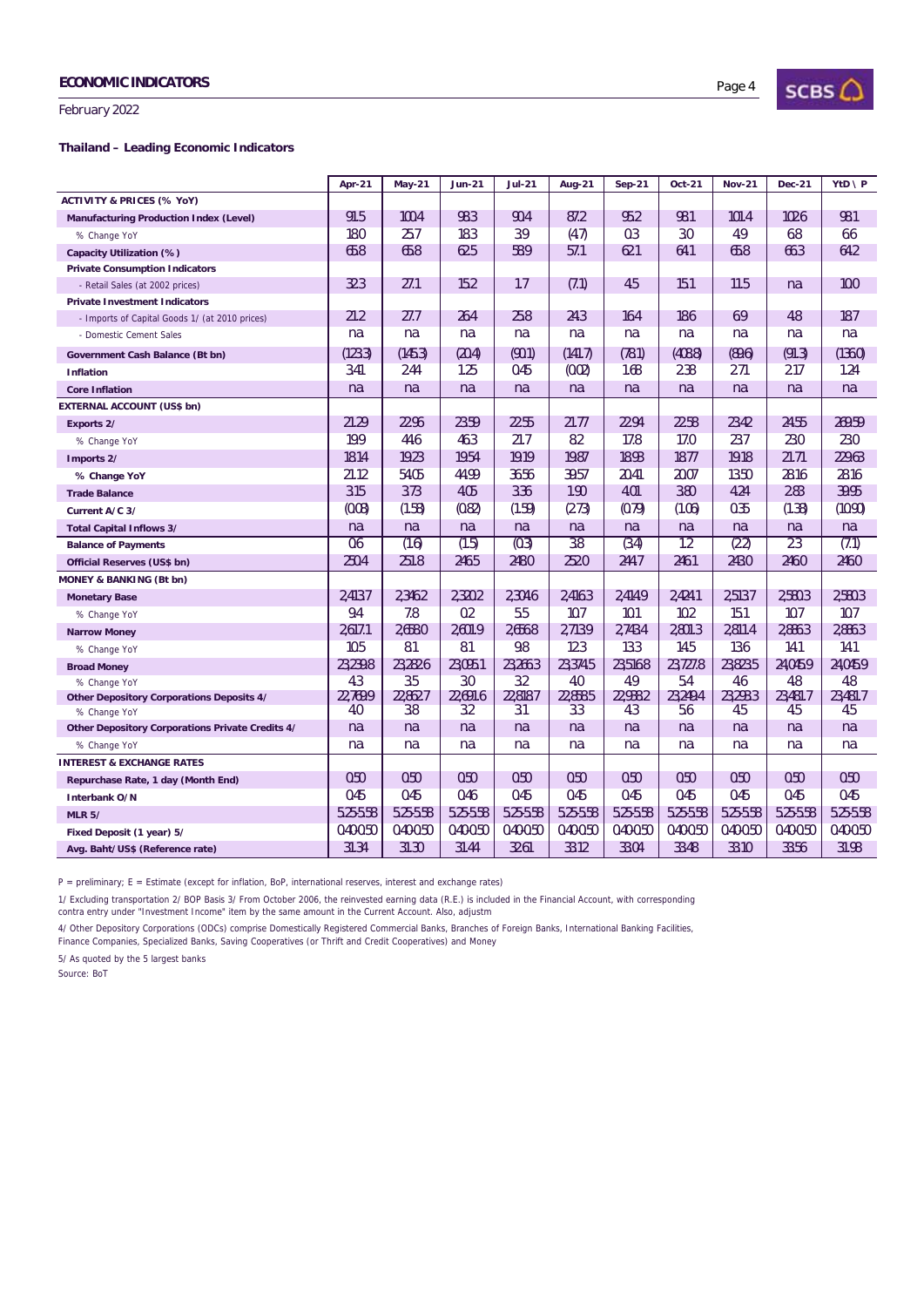# ECONOMIC CALENDAR

Page 5



# February 2022

| <b>Date</b>     | <b>Indicator</b>                    | <b>Report</b> | Last report | Actual |
|-----------------|-------------------------------------|---------------|-------------|--------|
|                 |                                     | period        |             |        |
| <b>Thailand</b> |                                     |               |             |        |
| 02/01/2022      | Markit Thailand PMI Mfg             | Jan           | 49.5        | 51.7   |
|                 | <b>Business Sentiment Index</b>     | Jan           | 49          |        |
| 02/04/2022      | <b>CPI YoY</b>                      | Jan           | 2.17%       |        |
|                 | <b>CPI NSA MoM</b>                  | Jan           | $-0.38%$    |        |
|                 | <b>CPI Core YoY</b>                 | Jan           | 0.29%       |        |
|                 | <b>Forward Contracts</b>            | <b>Jan-28</b> | \$32.8b     |        |
|                 | <b>Foreign Reserves</b>             | $Jan-28$      | \$244.8b    |        |
|                 | <b>Consumer Confidence Economic</b> | Jan           | 40.1        |        |
|                 | <b>Consumer Confidence</b>          | <b>Jan</b>    | 46.2        |        |
| 02/09/2022      | <b>BoT Benchmark Interest Rate</b>  | Feb-09        | 0.50%       |        |
| 02/11/2022      | <b>Forward Contracts</b>            | Feb-04        | $-1$        |        |
|                 | <b>Foreign Reserves</b>             | Feb-04        | --          |        |
| 02/18/2022      | <b>Forward Contracts</b>            | Feb-11        | 44          |        |
|                 | <b>Foreign Reserves</b>             | Feb-11        | $\sim$ $-$  |        |
|                 | <b>Car Sales</b>                    | <b>Jan</b>    | 86145       |        |
| 02/21/2022      | <b>GDP YoY</b>                      | <b>4Q</b>     | $-0.30%$    |        |
|                 | <b>GDP SA QoQ</b>                   | 4Q            | $-1.10%$    |        |
|                 | <b>GDP Annual YoY</b>               | 2021          |             |        |
| 02/23/2022      | <b>Customs Exports YoY</b>          | Jan           | 24.20%      |        |
|                 | <b>Customs Imports YoY</b>          | Jan           | 33.40%      |        |
|                 | <b>Customs Trade Balance</b>        | Jan           | $-$ \$354m  |        |
| 02/25/2022      | <b>Forward Contracts</b>            | Feb-18        |             |        |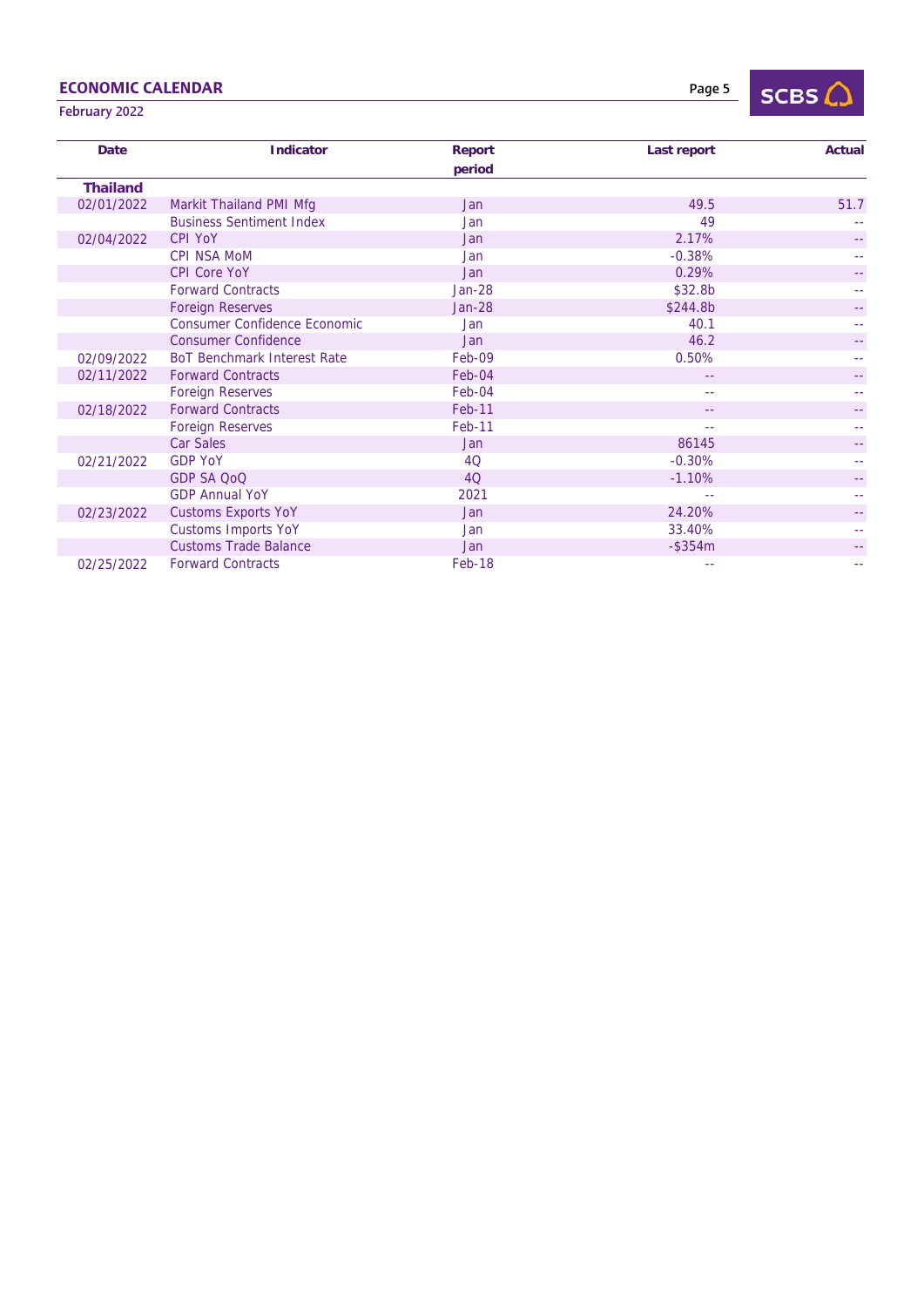## **SCBS SECTOR VALUATION Page 6**

February 2022

#### **SCBS sector valuation and forecasts**

| <b>Sector</b>                          |            | Core Profit Growth (%) |        | Core PER (x) |       |      | <b>ROE (%)</b> |        |            | Yield (%)  |                          |     |
|----------------------------------------|------------|------------------------|--------|--------------|-------|------|----------------|--------|------------|------------|--------------------------|-----|
|                                        | <b>20A</b> | 21F                    | 22F    | <b>20A</b>   | 21F   | 22F  | 20A            | 21F    | <b>22F</b> | <b>20A</b> | 21F                      | 22F |
| <b>Agribusiness</b>                    | (9.5)      | (88.0)                 | 504.0  | 15.1         | 125.4 | 20.8 | 8.0            | 0.9    | 5.5        | 1.5        | 1.5                      | 1.5 |
| Automotive                             | (58.1)     | 142.6                  | 12.6   | 24.0         | 9.9   | 8.8  | 4.6            | 10.5   | 11.1       | 2.7        | 4.7                      | 5.2 |
| <b>Banking</b>                         | (32.0)     | 29.7                   | 12.2   | 12.9         | 9.9   | 8.8  | 6.3            | 7.8    | 8.2        | 2.2        | 2.9                      | 3.4 |
| Commerce                               | (35.5)     | (25.0)                 | 75.8   | 47.6         | 63.5  | 36.1 | 10.0           | 4.7    | 6.1        | 1.8        | 1.4                      | 1.8 |
| <b>Construction Materials</b>          | 3.4        | 29.8                   | (4.5)  | 13.2         | 10.2  | 10.6 | 10.4           | 12.0   | 10.8       | 3.8        | 4.9                      | 4.9 |
| <b>Energy &amp; Utilities</b>          | (79.3)     | 793.6                  | (17.1) | 103.9        | 11.6  | 14.0 | 1.3            | 10.9   | 8.3        | 2.0        | 3.3                      | 3.4 |
| <b>Finance &amp; Securities</b>        | (21.8)     | 10.0                   | 12.9   | 22.9         | 20.8  | 18.4 | 17.3           | 16.7   | 16.6       | 1.7        | 2.0                      | 2.2 |
| Food & Beverage                        | (42.2)     | (24.7)                 | 100.9  | 36.2         | 48.0  | 23.9 | 4.7            | 3.4    | 6.7        | 1.6        | 1.5                      | 1.6 |
| <b>Health Care Services</b>            | (37.4)     | 84.7                   | (19.7) | 57.3         | 31.0  | 38.7 | 16.1           | 38.3   | 15.9       | 2.3        | 2.1                      | 1.8 |
| Information & Communication Technology | (28.6)     | (8.6)                  | 7.9    | 30.8         | 33.7  | 31.2 | 18.4           | 15.4   | 16.1       | 3.2        | 2.7                      | 2.7 |
| Insurance                              | (49.1)     | 91.3                   | 27.1   | 41.3         | 21.6  | 17.0 | 5.3            | 9.6    | 11.6       | 1.2        | 1.8                      | 2.4 |
| Media & Publishing                     | 23.6       | (8.9)                  | 14.1   | 45.4         | 17.2  | 15.3 | 13.0           | 10.6   | 11.3       | 2.7        | 2.5                      | 2.8 |
| Packaging                              | 21.9       | 12.1                   | 21.0   | 21.1         | n.m.  | 25.5 | 7.7            | 6.4    | 7.2        | 0.7        | 1.0                      | 1.0 |
| Paper & Printing Materials             | 17.2       | (7.4)                  | 3.9    | 41.2         | 31.3  | 22.1 | 30.6           | 25.6   | 23.6       | 0.7        | 1.0                      | 1.0 |
| Personal Products & Pharmaceuticals    | (5.1)      | 0.9                    | 65.6   | 28.4         | 31.2  | 18.9 | 40.4           | 32.7   | 38.7       | 0.0        | 0.0                      | 0.0 |
| Petrochemicals & Chemicals             | (94.1)     | 8202.6                 | 1.1    | 680.3        | 8.2   | 8.1  | 0.2            | 14.3   | 13.0       | 1.6        | 5.3                      | 4.9 |
| <b>Property Development</b>            | (31.8)     | 2.8                    | 22.4   | 21.1         | 20.5  | 16.8 | 6.5            | 6.7    | 7.9        | 3.5        | 3.2                      | 3.6 |
| Tourism & Leisure                      | n.m.       | (32.6)                 | 55.6   | n.m.         | n.m.  | n.m. | (18.5)         | (29.9) | (14.3)     | 0.0        | 0.0                      | 0.0 |
| <b>Transportation &amp; Logistics</b>  | (77.8)     | n.m.                   | 55.9   | 165.6        | n.m.  | n.m. | 2.6            | (5.1)  | (2.4)      | 0.7        | 0.5                      | 0.6 |
| <b>Core Profit SCBS</b>                | (43.5)     | 85.2                   | 4.9    | 45.5         | 24.6  | 23.4 | 5.1            | 8.8    | 8.5        | 2.1        | 2.6                      | 2.8 |
| <b>Net Profit SCBS</b>                 | (43.9)     | 69.7                   | 8.1    |              |       |      |                |        |            |            |                          |     |
| Source: SCBS Investment Research       |            |                        |        |              |       |      |                |        |            |            | Price as of Jan 31, 2022 |     |

Note: Total number of companies included in our universe is 90, accounting for 63% of SET market capitalization.

# **SCBS 2022 sector valuation map**



Source: SCBS Investment Research

# **SCBS 2022 profit estimates - Changes 1M and 3M**



Source: SCBS Investment Research

# SCBS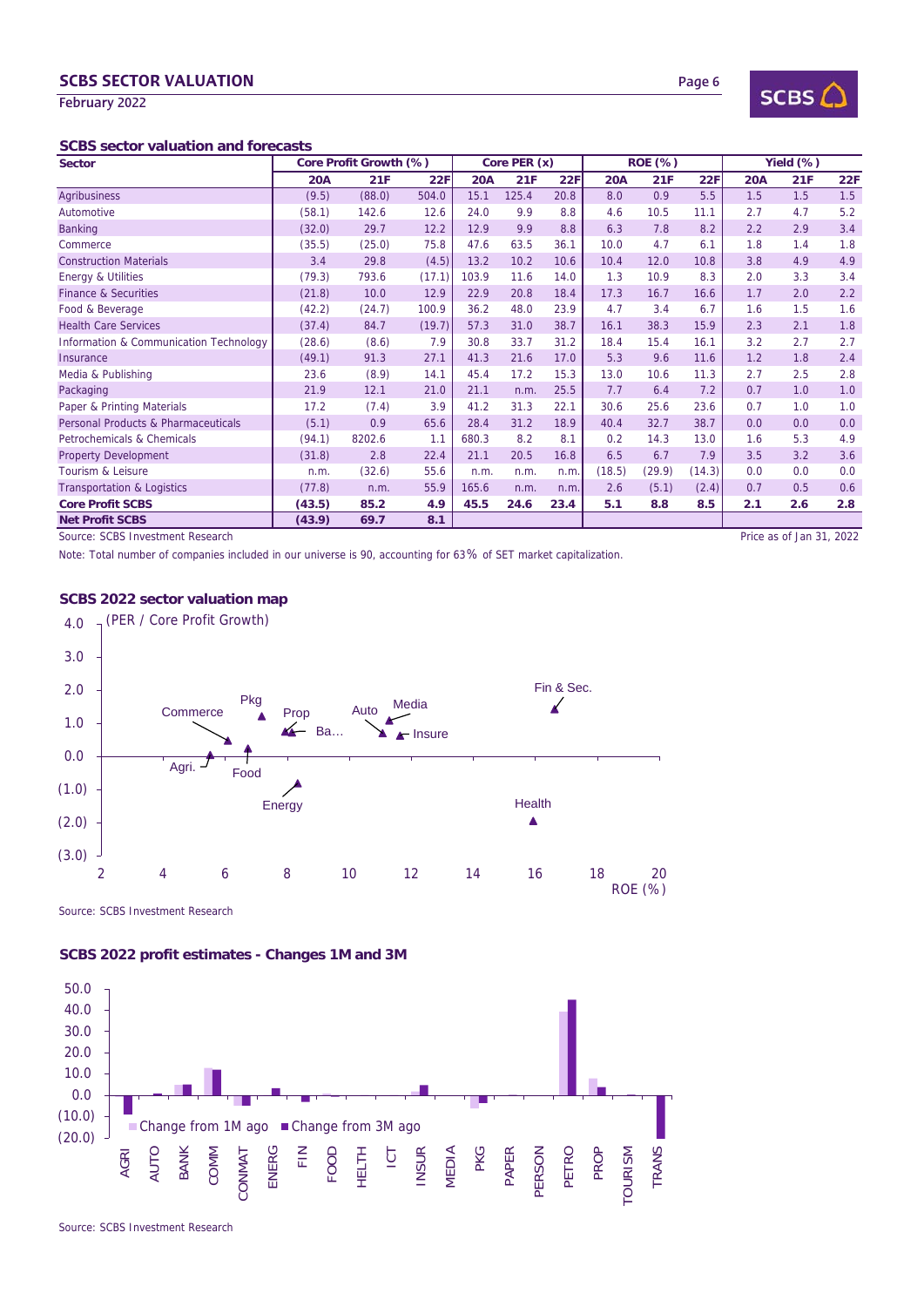# **CONSENSUS VALUATION Page 7**

February 2022

#### **SET Consensus EPS PE Band**



Source: SCBS Investment Research, SET, Bloomberg Finance L.P.







# **Change in consensus 2022 profit estimates**

SCBS $\bigcirc$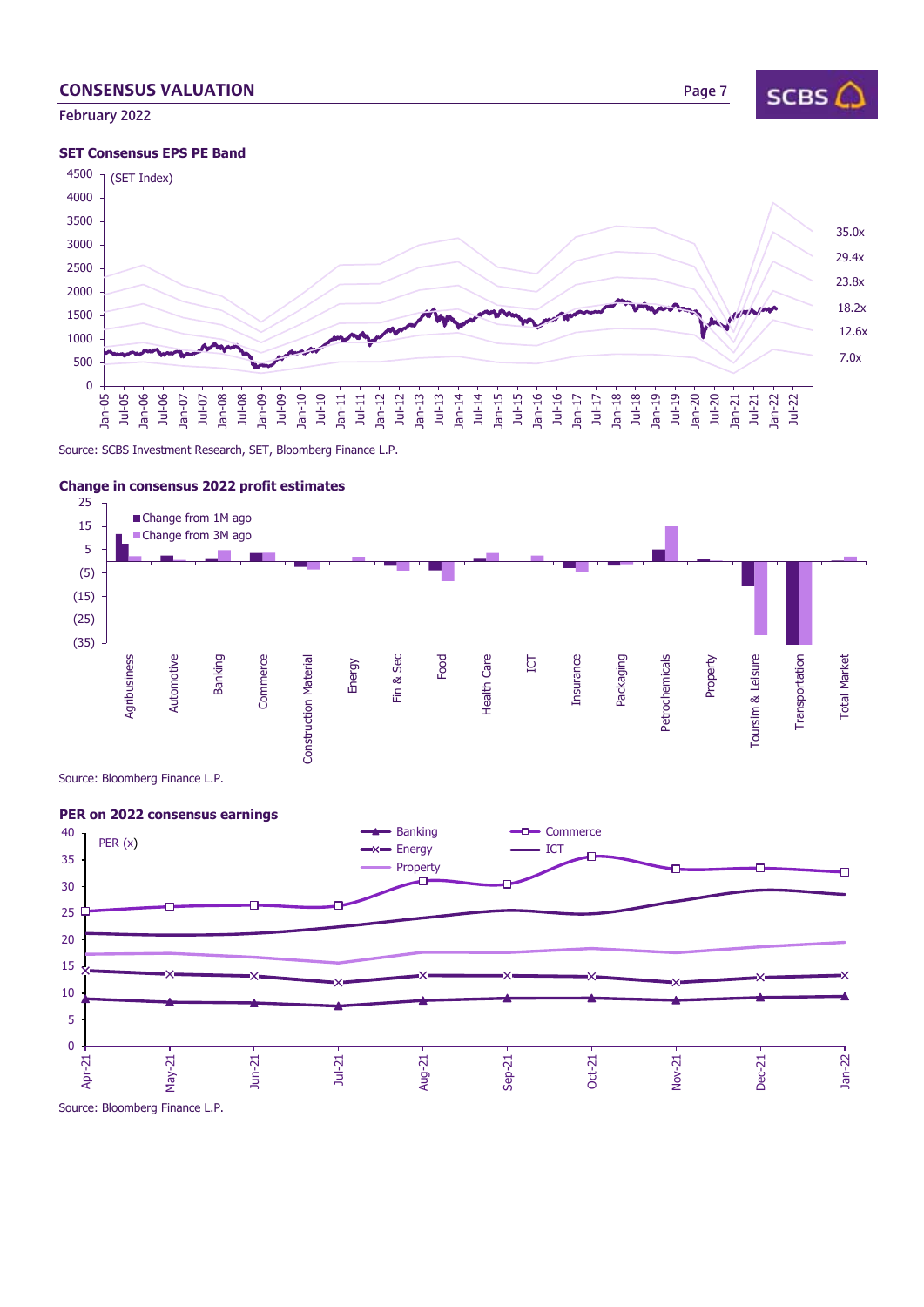# REGIONAL VALUATIONS

February 2022

### **MSCI Thailand (US\$) performance relative to MSCI Asia ex-Japan (US\$)**



Source: Bloomberg Finance L.P. (prices as of Jan 31, 2022)

### **Changes in 2022 consensus earnings**







Source:Bloomberg Finance L.P.

#### **Recent MSCI Thailand US\$ performance vs. the MSCI APxJP:**   $1M + 4.72%$  $3M + 7.73\%$ <br>6M  $+15.00\%$  $+15.00%$ 12M +11.66%

| % change in Thailand earnings |        |        |  |  |  |  |  |
|-------------------------------|--------|--------|--|--|--|--|--|
|                               | -3M    |        |  |  |  |  |  |
| % change                      | (1.64) | (3.38) |  |  |  |  |  |

#### **2022 Consensus regional valuation map 2022 - 2023 expected profit growth and PER**

|                 | Profit Growth (%) |      | PER(x) |      |  |
|-----------------|-------------------|------|--------|------|--|
|                 | 22F               | 23F  | 22F    | 23F  |  |
| China           | 31.9              | 11.5 | 10.9   | 9.8  |  |
| Hongkong        | 15.3<br>$\sim$    | 13.3 | 11.2   | 9.9  |  |
| India           | 4.8               | 19.3 | 25.2   | 21.1 |  |
| Indonesia       | 55.9              | 12.0 | 15.9   | 14.2 |  |
| Malaysia        | 3.3               | 7.5  | 14.6   | 13.6 |  |
| Philippines     | 43.0              | 18.7 | 17.0   | 14.3 |  |
| Singapore       | 46.3              | 14.2 | 13.4   | 11.7 |  |
| Taiwan          | 7.1               | 3.0  | 13.2   | 12.9 |  |
| <b>Thailand</b> | 15.2              | 13.4 | 17.4   | 15.4 |  |
| Average         | 17.8              | 12.5 | 14.9   | 13.2 |  |

### Page 8

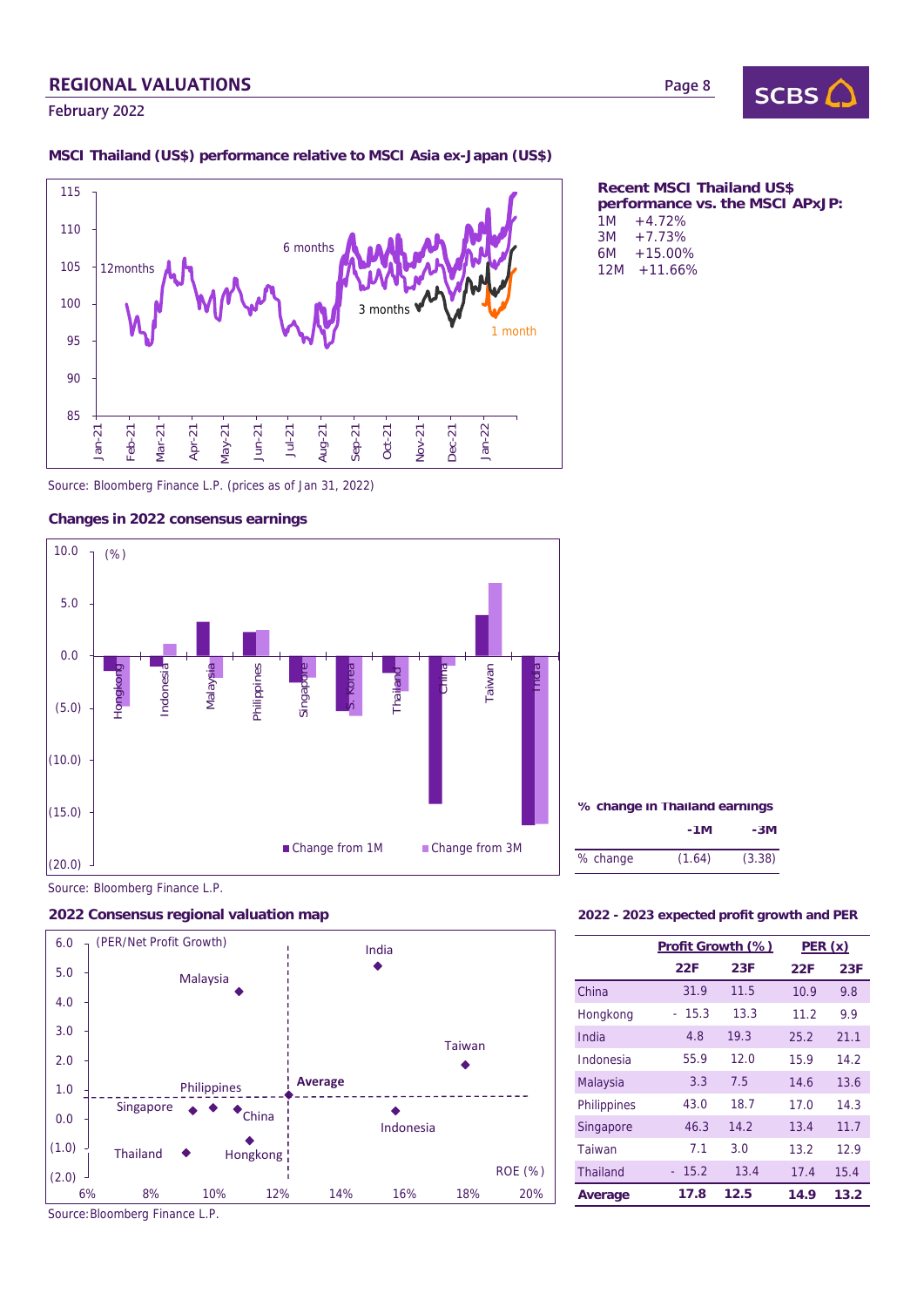# FOREIGN FUND FLOWS

### February 2022

### **Value of foreign holdings by major sectors relative to SET50 and SET Index Weight**



**O**Construction Materials **Bank** 

Index weight

#### Foreign exposure

Page 9

Added: Energy, Bank,Petro Trimmed: ICT, Trans, Conmat

## Source: SET and SCBS Investment Research

#### **Monthly estimates of foreign ownership % of SET50 index Key Asian index performances**



# **28/01/22 30/12/21 % Change**

|                    | 28/01/22 | 30/12/21 | % change |  |
|--------------------|----------|----------|----------|--|
|                    |          |          | (MoM)    |  |
| <b>JCI</b>         | 6,631    | 6,581    | 0.8      |  |
| <b>PCOMP</b>       | 7,362    | 7,335    | 0.4      |  |
| <b>SET</b>         | 1.649    | 1,658    | (0.5)    |  |
| <b>FBMKLCI</b>     | 1,512    | 1,544    | (2.0)    |  |
| <b>ASEAN4</b>      |          |          | (0.4)    |  |
| <b>FSSTI</b>       | 3,250    | 3,127    | 3.9      |  |
| <b>HSCEI</b>       | 8,350    | 8,096    | 3.1      |  |
| <b>HSI</b>         | 23,802   | 23,112   | 3.0      |  |
| <b>SENSEX</b>      | 58,014   | 57,794   | 0.4      |  |
| <b>TWSE</b>        | 17,674   | 18,219   | (3.0)    |  |
| <b>KOSPI</b>       | 2,663    | 2,978    | (10.6)   |  |
| <b>Other Asean</b> |          |          | (0.5)    |  |

Source: SET and SCBS Source: Set and SCBS Source: Bloomberg Finance L.P.

#### **Asian Foreign Equity Portfolio Flows**

| (US\$m)                    | 2018      | 2019     | 2020      | 2021                  | $Sep-21$ | <b>Oct-21</b> | <b>Nov-21</b> | <b>Dec-21</b> | <b>Jan-22</b> | <b>YTD</b> |
|----------------------------|-----------|----------|-----------|-----------------------|----------|---------------|---------------|---------------|---------------|------------|
| Indonesia                  | (3,656)   | 3,465    | (3,220)   | 2,688                 | 305      | 926           | (214)         | 101           | 425           | 425        |
| <b>Philippines</b>         | (1,080)   | (240)    | (2, 513)  | (5)                   | (47)     | 8             | 5             | 1,724         | (39)          | (39)       |
| Taiwan                     | (12, 182) | 9,447    | (15,605)  | (15, 865)             | (172)    | (2,956)       | 586           | 2,919         | (2,502)       | (2,502)    |
| <b>Thailand</b>            | (8,913)   | (1, 496) | (8, 287)  | (1,632)               | 338      | 474           | (324)         | 695           | 432           | 432        |
| South Korea                | (5,676)   | 924      | (20,082)  | (23,009)              | 884      | (3,228)       | 3,043         | 2,639         | (3, 793)      | (3, 793)   |
| India                      | (4, 557)  | 14,234   | 23,373    | 3,761                 | 1,139    | (2,271)       | (756)         | (1, 741)      | (4, 545)      | (4, 545)   |
| Vietnam                    | 1,884     | 284      | (674)     | (2,536)               | (396)    | (234)         | (383)         | (130)         | (131)         | (131)      |
| <b>Emerging Asia</b>       | (34, 182) | 26,619   |           | $(27,007)$ $(36,598)$ | 2,051    | (7, 281)      | 1,956         | 6,207         | (10, 154)     | (10, 154)  |
| Japan                      | (50, 284) | (28)     | (65, 727) | 29,678                | 2,944    | 20,058        | (400)         | (12, 299)     | 6,816         | 6,816      |
| <b>Emerging Asia+Japan</b> | (84, 466) | 26,591   | (92, 735) | (6,919)               | 4,995    | 12,777        | 1,557         | (6,092)       | (3, 337)      | (3, 337)   |
| Thailand/EM                | 23.5%     | 5.0%     | 11.2%     | 3.3%                  | 10.3%    | 4.7%          | 6.1%          | 7.0%          | 3.6%          | 3.6%       |
| Thailand/Total             | 10.1%     | 5.0%     | 5.9%      | 2.1%                  | 5.4%     | 1.6%          | 5.7%          | 3.1%          | 2.3%          | 2.3%       |

Source: Bloomberg Finance L.P. (as of Jan 31, 2022)

\*India and Vietnam as of Jan 28, 22 / Japan as of Jan 21, 2022

**SCBS**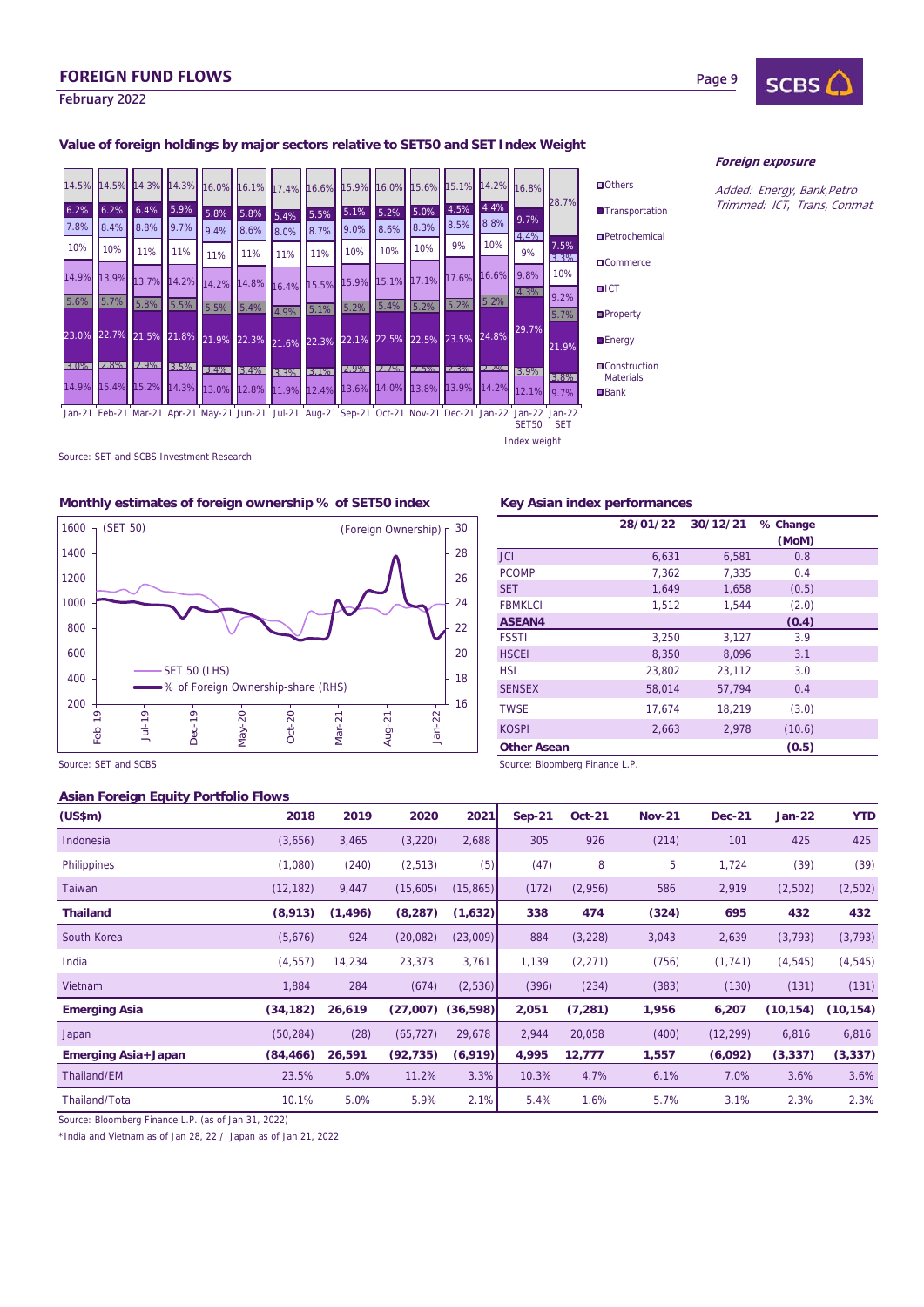February 2022

## **10 Lowest 2022 Core PER 10 Lowest 2022 P/BV(x)**

|                | <b>Stock</b> | <b>Price(Bt)</b> | Core PER(x) |    | <b>Stock</b> | <b>Price(Bt)</b> | P/BV(x) |
|----------------|--------------|------------------|-------------|----|--------------|------------------|---------|
| 1              | <b>BANPU</b> | 11.10            | 5.5         |    | <b>SIRI</b>  | 1.32             | 0.49    |
| 2              | <b>STA</b>   | 30.00            | 5.6         | 2  | <b>BBL</b>   | 135.00           | 0.51    |
| 3              | <b>AP</b>    | 10.20            | 7.0         | 3  | <b>KTB</b>   | 14.00            | 0.52    |
| $\overline{4}$ | <b>ESSO</b>  | 7.70             | 7.1         | 4  | <b>TTB</b>   | 1.36             | 0.60    |
| 5              | <b>SPALI</b> | 22.70            | 7.2         | 5  | <b>KBANK</b> | 149.50           | 0.70    |
| 6              | <b>EGCO</b>  | 170.00           | 7.2         | 6  | <b>PSH</b>   | 14.50            | 0.71    |
| $\overline{7}$ | <b>TPIPP</b> | 4.14             | 7.9         |    | <b>TCAP</b>  | 40.50            | 0.71    |
| 8              | <b>ORI</b>   | 11.50            | 8.0         | 8  | <b>BCP</b>   | 27.75            | 0.72    |
| 9              | <b>KTB</b>   | 14.00            | 8.0         | 9  | <b>STA</b>   | 30.00            | 0.73    |
| 10             | <b>KBANK</b> | 149.50           | 8.3         | 10 | <b>EGCO</b>  | 170.00           | 0.78    |

|                | <b>Stock</b>     | <b>Price(Bt)</b> | <b>ROE(%)</b> |    | <b>Stock</b> | <b>Price(Bt)</b> | EPS Growth(%) |
|----------------|------------------|------------------|---------------|----|--------------|------------------|---------------|
| 1              | COM <sub>7</sub> | 78.50            | 53.4          |    | <b>PLANB</b> | 7.95             | 18,800        |
| 2              | <b>TOM</b>       | 48.25            | 41.0          | 2  | <b>MAJOR</b> | 19.10            | 994           |
| 3              | <b>ADVANC</b>    | 220,00           | 33.4          | 3  | <b>GFPT</b>  | 13.70            | 508           |
| $\overline{4}$ | <b>CBG</b>       | 101.50           | 31.4          | 4  | <b>BEM</b>   | 8.20             | 217           |
| 5              | <b>INTUCH</b>    | 76.75            | 27.4          | 5  | <b>RS</b>    | 18.10            | 198           |
| 6              | <b>HMPRO</b>     | 14.10            | 26.7          | 6  | <b>BH</b>    | 141.00           | 152           |
| $\overline{7}$ | <b>ORI</b>       | 11.50            | 24.1          | 7  | <b>TKN</b>   | 7.20             | 129           |
| 8              | <b>KTC</b>       | 60.00            | 24.1          | 8  | <b>RBF</b>   | 19.10            | 124           |
| 9              | <b>RS</b>        | 18.10            | 24.0          | 9  | <b>CK</b>    | 21.10            | 97            |
| 10             | <b>KCE</b>       | 71.75            | 23.8          | 10 | <b>TRUE</b>  | 4.82             | 94            |

|                | <b>Stock</b> | <b>Price(Bt)</b> | <b>Core PER/CAGR</b> |                | <b>Stock</b> | Price(Bt) Dividend yield (%) |  |
|----------------|--------------|------------------|----------------------|----------------|--------------|------------------------------|--|
| 1              | <b>PLANB</b> | 7.95             | 0.03                 |                | <b>TPIPP</b> | 4.14                         |  |
| 2              | <b>MAJOR</b> | 19.10            | 0.08                 | 2              | <b>TISCO</b> | 98.75                        |  |
| 3              | <b>GFPT</b>  | 13.70            | 0.09                 | 3              | <b>STA</b>   | 30.00                        |  |
| 4              | <b>RS</b>    | 18.10            | 0.35                 | 4              | <b>TCAP</b>  | 40.50                        |  |
| 5              | <b>BEM</b>   | 8.20             | 0.36                 | 5              | <b>PSH</b>   | 14.50                        |  |
| 6              | <b>ACE</b>   | 3.26             | 0.37                 | 6              | <b>BANPU</b> | 11.10                        |  |
| $\overline{7}$ | <b>CK</b>    | 21.10            | 0.40                 | 7              | <b>TVO</b>   | 31.75                        |  |
| 8              | <b>EGCO</b>  | 170.00           | 0.40                 | 8              | LH.          | 9.80                         |  |
| 9              | <b>TKN</b>   | 7.20             | 0.40                 | $\overline{9}$ | <b>SPALI</b> | 22.70                        |  |
| 10             | <b>CPF</b>   | 25.25            | 0.42                 | 10             | <b>KKP</b>   | 69.50                        |  |

Source: Bloomberg (prices as of Jan 31, 2022)

\*EPS growth Y2021-Y2022

Note: Only stocks under SET100 are included on these lists.

| Stock        | <b>Price(Bt)</b> | Core PER(x) |    | <b>Stock</b> | <b>Price(Bt)</b> | P/BV(x) |
|--------------|------------------|-------------|----|--------------|------------------|---------|
| <b>BANPU</b> | 11.10            | 5.5         |    | <b>SIRI</b>  | 1.32             |         |
| STA          | 30.00            | 5.6         | 2  | <b>BBL</b>   | 135.00           |         |
| AP           | 10.20            | 7.0         | 3  | <b>KTB</b>   | 14.00            |         |
| <b>ESSO</b>  | 7.70             | 7.1         | 4  | <b>TTB</b>   | 1.36             |         |
| <b>SPALI</b> | 22.70            | 7.2         | 5  | <b>KBANK</b> | 149.50           |         |
| <b>EGCO</b>  | 170.00           | 7.2         | 6  | <b>PSH</b>   | 14.50            |         |
| <b>TPIPP</b> | 4.14             | 7.9         |    | <b>TCAP</b>  | 40.50            |         |
| <b>ORI</b>   | 11.50            | 8.0         | 8  | <b>BCP</b>   | 27.75            |         |
| <b>KTB</b>   | 14.00            | 8.0         | 9  | <b>STA</b>   | 30.00            |         |
| <b>KBANK</b> | 149.50           | 8.3         | 10 | <b>EGCO</b>  | 170.00           |         |

# **10 Highest 2022 ROE (%) 10 Highest 2022 EPS growth (%)**

| Stock         | <b>Price(Bt)</b> | <b>ROE(%)</b> |
|---------------|------------------|---------------|
| COM7          | 78.50            | 53.4          |
| <b>TQM</b>    | 48.25            | 41.0          |
| <b>ADVANC</b> | 220,00           | 33.4          |
| <b>CBG</b>    | 101.50           | 31.4          |
| INTUCH        | 76.75            | 27.4          |
| <b>HMPRO</b>  | 14.10            | 26.7          |
| <b>ORI</b>    | 11.50            | 24.1          |
| KTC           | 60.00            | 24.1          |
| RS            | 18.10            | 24.0          |
| KCE           | 71.75            | 23.8          |

## **10 Lowest 2022 core PER/CAGR (x)\* 10 Highest 2022 dividend yield(%)**

| Stock        | <b>Price(Bt)</b> | <b>Core PER/CAGR</b> |
|--------------|------------------|----------------------|
| <b>PLANB</b> | 7.95             | 0.03                 |
| <b>MAJOR</b> | 19.10            | 0.08                 |
| <b>GFPT</b>  | 13.70            | 0.09                 |
| <b>RS</b>    | 18.10            | 0.35                 |
| <b>BEM</b>   | 8.20             | 0.36                 |
| <b>ACE</b>   | 3.26             | 0.37                 |
| <b>CK</b>    | 21.10            | 0.40                 |
| <b>EGCO</b>  | 170.00           | 0.40                 |
| <b>TKN</b>   | 7.20             | 0.40                 |
| <b>CPF</b>   | 25.25            | 0.42                 |

 $SCBS$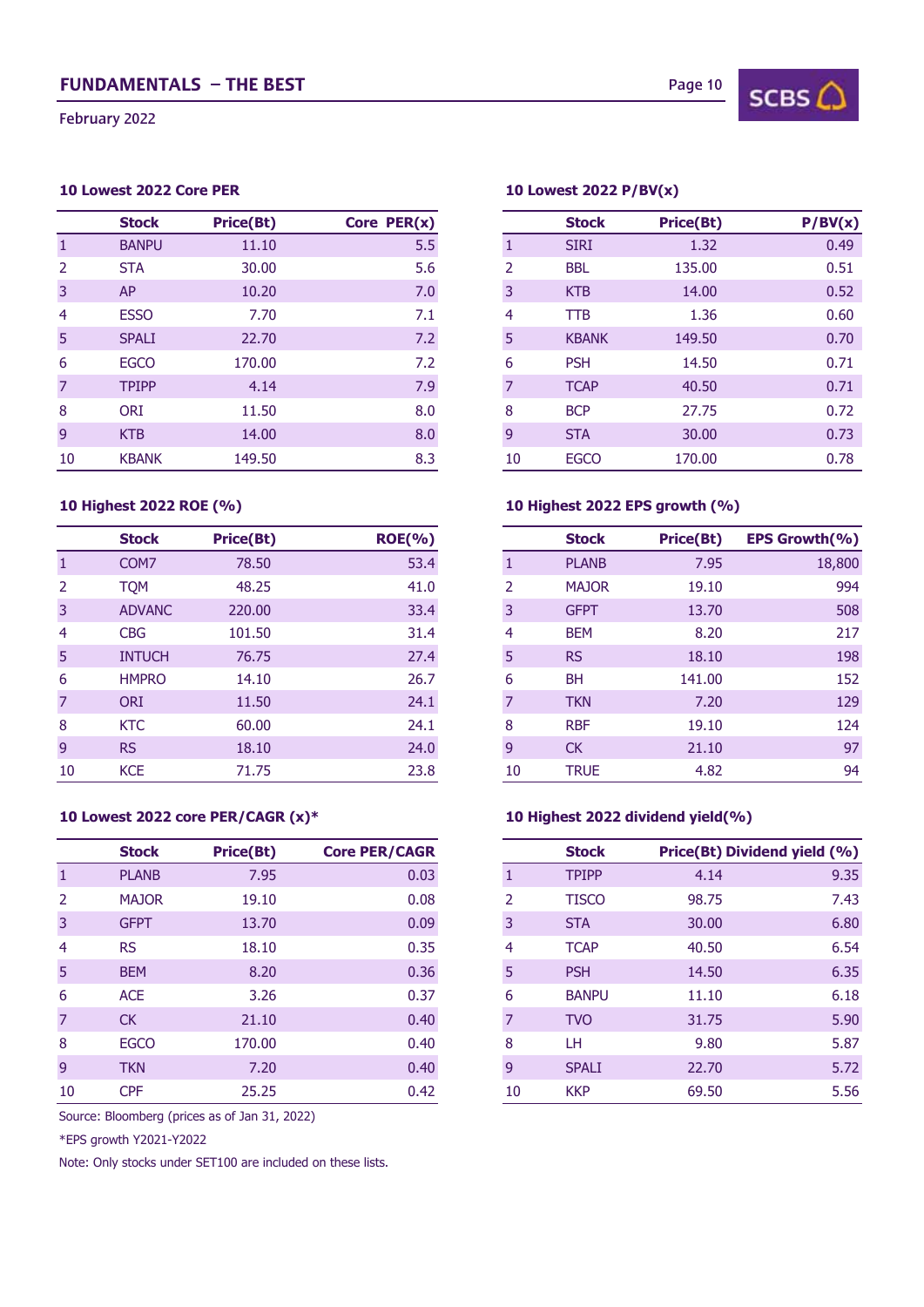February 2022

# **10 Highest 2022 Core PER 10 Highest 2022 P/BV (x)**

|                | <b>Stock</b> | Price (Bt) | Core PER (x) |
|----------------|--------------|------------|--------------|
| 1              | <b>AWC</b>   | 4.90       | 4,900.0      |
| 2              | <b>MINT</b>  | 30.50      | 203.3        |
| $\overline{3}$ | <b>VGI</b>   | 5.50       | 55.6         |
| 4              | <b>GULF</b>  | 49.00      | 48.1         |
| 5 <sup>5</sup> | <b>BH</b>    | 141.00     | 47.4         |
| 6              | <b>CRC</b>   | 34.00      | 43.5         |
| $\overline{7}$ | <b>PLANB</b> | 7.95       | 42.1         |
| 8              | <b>JMT</b>   | 64.00      | 40.7         |
| 9              | <b>BDMS</b>  | 22.40      | 40.1         |
| 10             | EA           | 89.25      | 39.7         |

|                | <b>Stock</b> | Price (Bt) | <b>ROE (%)</b> |                | <b>Stock</b> | Price (Bt) | EPS Growth (% |
|----------------|--------------|------------|----------------|----------------|--------------|------------|---------------|
|                | <b>MINT</b>  | 30.50      | 1.05           |                | <b>IVL</b>   | 47.50      |               |
| 2              | <b>VGI</b>   | 5.50       | 3.99           | $\overline{2}$ | <b>PRM</b>   | 5.90       |               |
| $\mathbf{3}$   | <b>BJC</b>   | 31.75      | 4.32           | 3              | <b>TTW</b>   | 11.70      |               |
| 4              | <b>BTS</b>   | 9.20       | 4.83           | 4              | <b>MEGA</b>  | 46.50      |               |
| 5              | CK           | 21.10      | 4.88           | 5              | <b>SPALI</b> | 22.70      |               |
| 6              | <b>SIRI</b>  | 1.32       | 5.89           | 6              | <b>TISCO</b> | 98.75      |               |
| $\overline{7}$ | <b>TTB</b>   | 1.36       | 6.09           |                | <b>CKP</b>   | 5.10       |               |
| 8              | <b>BBL</b>   | 135.00     | 6.21           | 8              | <b>SPRC</b>  | 9.60       |               |
| 9              | <b>KTB</b>   | 14.00      | 6.54           | 9              | <b>PTT</b>   | 39.00      |               |
| 10             | <b>PSH</b>   | 14.50      | 6.73           | 10             | <b>BCPG</b>  | 12.10      |               |

## **10 Highest 2022 core PER/CAGR (x)\* 10 Lowest 2022 dividend yield (%)**

|                 | <b>Stock</b> | Price (Bt) | <b>Core PER/CAGR</b> |
|-----------------|--------------|------------|----------------------|
|                 | <b>SCC</b>   | 385.00     | 6.3                  |
| 2               | <b>TTW</b>   | 11.70      | 5.5                  |
| 3               | TU           | 20.90      | 5.1                  |
| 4               | <b>VGI</b>   | 5.50       | 4.6                  |
| $5\overline{)}$ | <b>SPALI</b> | 22.70      | 4.1                  |
| 6               | <b>CKP</b>   | 5.10       | 3.1                  |
| $\overline{7}$  | <b>SIRI</b>  | 1.32       | 3.0                  |
| 8               | <b>TISCO</b> | 98.75      | 2.9                  |
| 9               | <b>PTT</b>   | 39.00      | 2.8                  |
| 10              | <b>IVL</b>   | 47.50      | 2.8                  |

Source: Bloomberg (prices as of Jan 31, 2022)

\*EPS growth Y2021-Y2022

Note: Only stocks under SET100 are included on these lists.



| <b>Stock</b> | Price (Bt) | Core PER (x) |    | <b>Stock</b>     | Price (Bt) |
|--------------|------------|--------------|----|------------------|------------|
| <b>AWC</b>   | 4.90       | 4,900.0      |    | <b>JAS</b>       | 3.36       |
| MINT         | 30.50      | 203.3        | 2  | COM <sub>7</sub> | 78.50      |
| VGI          | 5.50       | 55.6         | 3  | <b>TQM</b>       | 48.25      |
| <b>GULF</b>  | 49.00      | 48.1         | 4  | <b>AOT</b>       | 63.75      |
| <b>BH</b>    | 141.00     | 47.4         | 5  | EA               | 89.25      |
| <b>CRC</b>   | 34.00      | 43.5         | 6  | <b>CBG</b>       | 101.50     |
| <b>PLANB</b> | 7.95       | 42.1         |    | <b>RBF</b>       | 19.10      |
| JMT          | 64.00      | 40.7         | 8  | <b>HMPRO</b>     | 14.10      |
| <b>BDMS</b>  | 22.40      | 40.1         | 9  | <b>ADVANC</b>    | 220.00     |
| ЕA           | 89.25      | 39.7         | 10 | <b>RS</b>        | 18.10      |

# **10 Lowest 2022 ROE (%) 10 Lowest 2022 EPS growth (%)**

| <b>Stock</b> | Price (Bt) | <b>ROE (%)</b> |    | <b>Stock</b> | Price (Bt) | EPS Growth (%) |
|--------------|------------|----------------|----|--------------|------------|----------------|
| <b>MINT</b>  | 30.50      | 1.05           |    | <b>IVL</b>   | 47.50      | 0.00           |
| VGI          | 5.50       | 3.99           | 2  | <b>PRM</b>   | 5.90       | 1.89           |
| <b>BJC</b>   | 31.75      | 4.32           | 3  | <b>TTW</b>   | 11.70      | 2.63           |
| <b>BTS</b>   | 9.20       | 4.83           | 4  | <b>MEGA</b>  | 46.50      | 2.99           |
| CK           | 21.10      | 4.88           | 5  | <b>SPALI</b> | 22.70      | 3.35           |
| <b>SIRI</b>  | 1.32       | 5.89           | 6  | <b>TISCO</b> | 98.75      | 3.40           |
| TTB          | 1.36       | 6.09           |    | <b>CKP</b>   | 5.10       | 3.40           |
| <b>BBL</b>   | 135.00     | 6.21           | 8  | <b>SPRC</b>  | 9.60       | 4.68           |
| <b>KTB</b>   | 14.00      | 6.54           | 9  | <b>PTT</b>   | 39.00      | 5.05           |
| <b>PSH</b>   | 14.50      | 6.73           | 10 | <b>BCPG</b>  | 12.10      | 5.40           |

| <b>Stock</b> | Price (Bt) | <b>Core PER/CAGR</b> | <b>Stock</b>       | Price (Bt) Dividend yield (%) |
|--------------|------------|----------------------|--------------------|-------------------------------|
| <b>SCC</b>   | 385.00     | 6.3                  | <b>AOT</b>         | 63.75                         |
| TTW          | 11.70      | 5.5                  | 2<br>AAV           | 2.50                          |
| TU           | 20.90      | 5.1                  | <b>CENTEL</b><br>3 | 35.00                         |
| VGI          | 5.50       | 4.6                  | <b>MINT</b><br>4   | 30.50                         |
| <b>SPALI</b> | 22.70      | 4.1                  | 5<br>EA            | 89.25                         |
| <b>CKP</b>   | 5.10       | 3.1                  | <b>TRUE</b><br>6   | 4.82                          |
| <b>SIRI</b>  | 1.32       | 3.0                  | <b>MTC</b>         | 56.25                         |
| TISCO        | 98.75      | 2.9                  | <b>DOHOME</b><br>8 | 22.10                         |
| <b>PTT</b>   | 39.00      | 2.8                  | <b>CRC</b><br>9    | 34.00                         |
| <b>IVL</b>   | 47.50      | 2.8                  | VGI<br>10          | 5.50                          |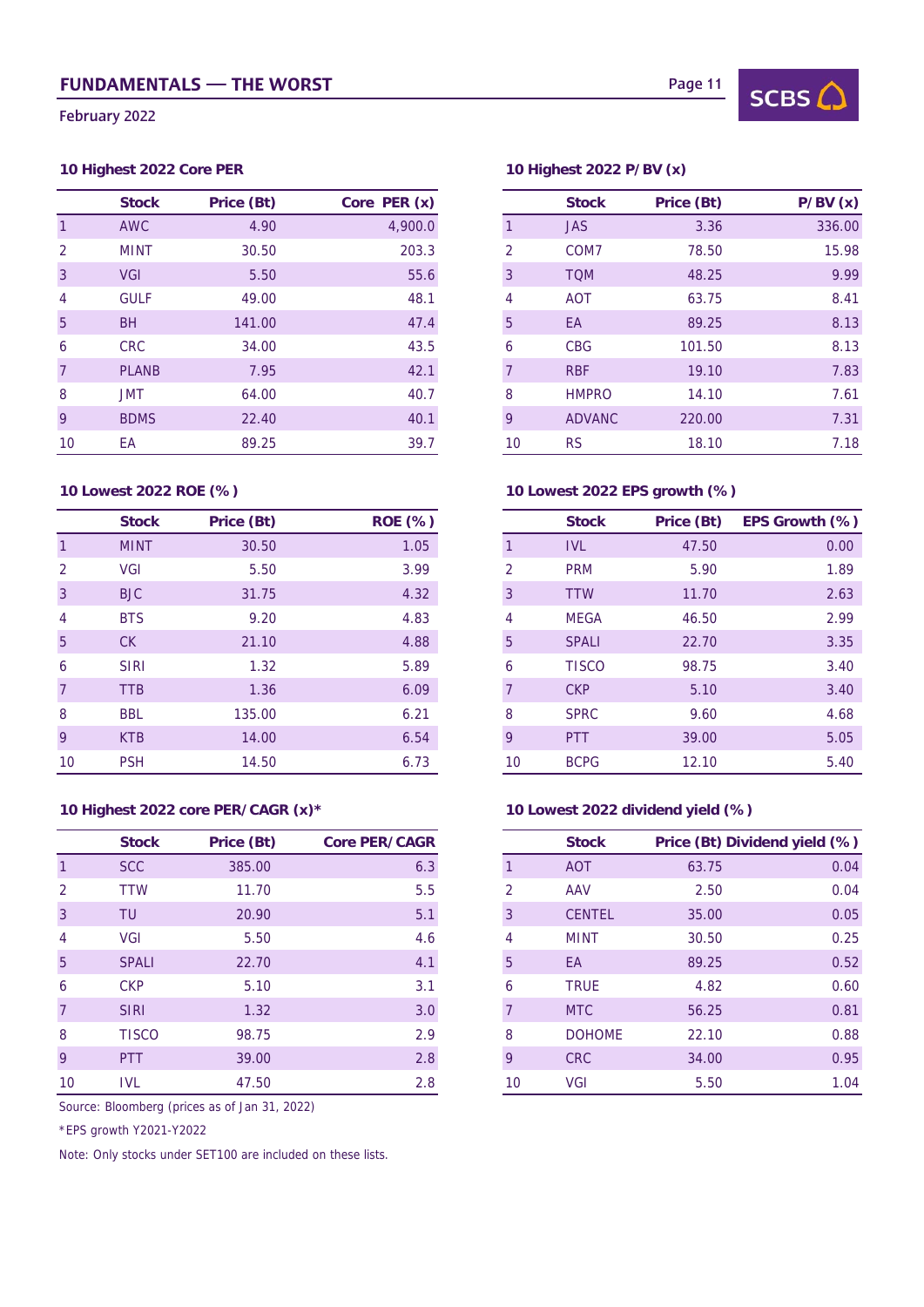## February 2022

D Dans the contract of the contract of the contract of the contract of the contract of the contract of the contract of the contract of the contract of the contract of the contract of the contract of the contract of the con









Note: Exclude TU-PF due to abnormal and/or absent in dividend payment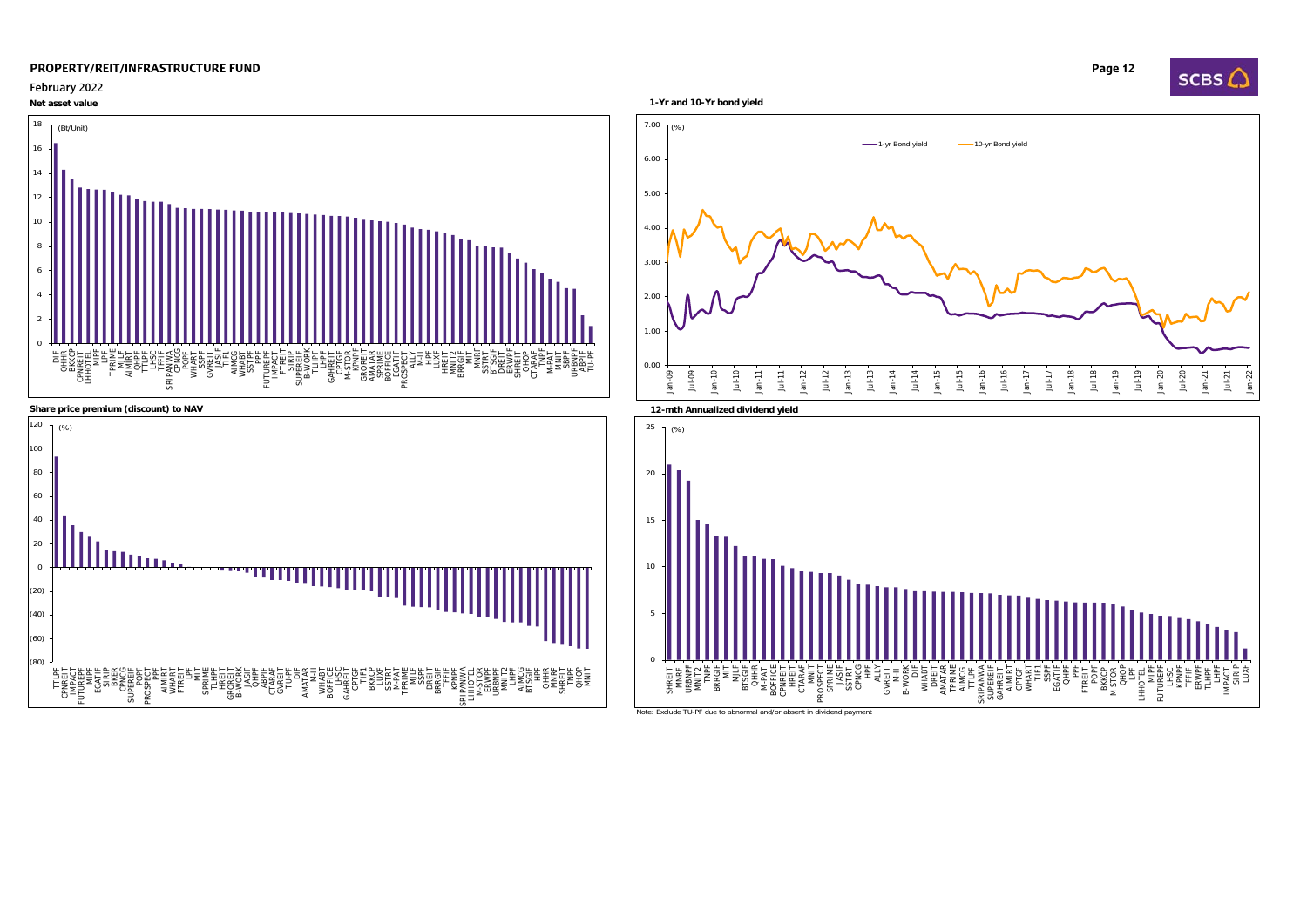| D | Page 13 |
|---|---------|
|---|---------|

| SCRSI |  |
|-------|--|
|       |  |

| February 2022                                             |        |                           |                                                                           |         |                      |      |          |                                            |        |               |                                         |                                                                         |                                                    |                                              |                                    |                                 |                |                         | <b>SCBS ()</b>                                                                   |
|-----------------------------------------------------------|--------|---------------------------|---------------------------------------------------------------------------|---------|----------------------|------|----------|--------------------------------------------|--------|---------------|-----------------------------------------|-------------------------------------------------------------------------|----------------------------------------------------|----------------------------------------------|------------------------------------|---------------------------------|----------------|-------------------------|----------------------------------------------------------------------------------|
| Property Fund MKt cap                                     | (Btmn) | Price<br>(Jan 31, 22)     | NAV/Share Premium/<br>(Dec 31, 22) )iscount) (Wields (%) Dividend Next XD |         | Trailing<br>Dividend |      |          | <b>Expected Dividend Payment</b><br>Period | (Btmn) | Date          | <b>Assets Appraisal Value</b><br>Agency | <b>Assets</b>                                                           | Type                                               | Nature of<br>investment                      | <b>Land Size</b><br>(Rai-Ngan-Sqw) | Sponsor                         | Listed<br>Date | Rentable<br>Area (Sqm)  | Remarks                                                                          |
| <b>BKKCP</b>                                              | 1.080  | 10.80                     | 13.53                                                                     | (20.19) | 6.11                 | 0.16 | Mar-22   | Oct - Dec 21                               | 356    | Apr-15        | Siam Appraisal and service              | Charn Issara 1 Tower                                                    | Office (24 units) and                              | Freehold                                     | n.a.                               | <b>CI</b>                       | Nov 19, 03     | 6,743                   |                                                                                  |
| (Bangkok Commercial Property Fund)                        |        |                           |                                                                           |         |                      |      |          |                                            | 833    | Apr-15        | Siam Appraisal and service              | Charn Issara 2 Tower                                                    | commercial<br>Office (136 units) and<br>commercial | Freehold                                     | n.a.                               |                                 |                | 23,551                  |                                                                                  |
| <b>CPNCG</b>                                              | 5,376  | 12.60                     | 11.15                                                                     | 13.06   | 8.09                 | 0.24 | Feb-22   | Oct - Dec 21                               | 5,100  | Mar-15        | <b>TAP Valuation</b>                    | The Offices at CentralWorld<br>Building                                 |                                                    | Office and commercial Subleasehold Exp. 2032 | $2 - 1 - 4$                        | CPN                             | Sept 21, 12    | 80,566                  |                                                                                  |
| (CPN Commercial Growth Leasehold Property Fund)           |        |                           |                                                                           |         |                      |      |          |                                            |        |               |                                         |                                                                         |                                                    |                                              |                                    |                                 |                |                         |                                                                                  |
| <b>CPTGF</b>                                              | 8,171  | 8.45                      | 10.45                                                                     | (19.15) | 6.89                 | 0.12 | Mar-22   | Oct - Dec 21                               | 3,988  | Dec-15        | Sallmanns (Far East)                    | C.P. Tower 1                                                            | Office and retail mall                             | Leasehold Exp. 2043                          | $3 - 1 - 3$                        | C.P. Land                       | Dec 16, 13     | 44,304                  |                                                                                  |
| (C.P. Tower Growth Leasehold Property Fund))              |        |                           |                                                                           |         |                      |      |          |                                            | 4,755  | Dec-15        | Sallmanns (Far East)                    | C.P. Tower 2                                                            | Office and retail mall                             | Leasehold Exp. 2043                          | $15 - 3 - 4$                       |                                 |                | 72,385                  |                                                                                  |
|                                                           |        |                           |                                                                           |         |                      |      |          |                                            | 913    | Dec-15        | Sallmanns (Far East)                    | C.P. Tower 3                                                            | Office and retail mall                             | Leasehold Exp. 2043                          | $4 - 0 - 0$                        |                                 |                | 15,226                  |                                                                                  |
| CTARAF                                                    | 1,744  | 5.45                      | 6.10                                                                      | (10.59) | 9.49                 | 0.13 | Mar-22   | Oct - Dec 21                               | 2,426  | Oct-15        | CIT Appraisal                           | Central Grand Beach Resort<br>Samui                                     | Hotel                                              | Leasehold Exp.2038                           | $25 - 1 - 47$                      | CENTEL                          | Oct 12, 08     | 38,880                  | Guarantee avg. div. of Bt0.9 during<br>$'08-12$                                  |
| (Centara Hotels Resorts Leasehold Property Fund)          |        |                           |                                                                           |         |                      |      |          |                                            |        |               |                                         |                                                                         |                                                    |                                              |                                    |                                 |                |                         |                                                                                  |
| <b>ERWPF</b>                                              | 754    | 4.28                      | 7.41                                                                      | (42.24) | 4.13                 | n.a. | n.a.     | n.a                                        | 904    | Jan-16        | TAP Valuatoin                           | Ibis Patong                                                             | Hotel                                              | Freehold                                     | $3 - 3 - 29$                       | ERW                             | Apr 4,13       | 20,500                  | Min. guarantee of Bt112mn for 4<br>years                                         |
| (Erawan Hotel Growth Property Fund)                       |        |                           |                                                                           |         |                      |      |          |                                            | 933    | Jan-16        | <b>TAP Valuatoin</b>                    | Ibis Pattaya                                                            | Hotel                                              | Freehold                                     | $2 - 2 - 34$                       |                                 |                |                         |                                                                                  |
| <b>FUTUREPF</b>                                           | 7,414  | 14.00                     | 10.80                                                                     | 29.61   | 4.71                 | 0.10 | Feb-22   | Oct - Dec 21                               | 7,005  | Mar-16        | CIT Appraisal                           | Future Park Rangsit                                                     | Retail                                             | Leasehold Exp. 2041                          | $109 - 1 - 68$                     | Rangsit Plaza                   | Dec 7, 06      | 56,983                  |                                                                                  |
| (Future Park Leasehold Property Fund)<br><b>GOLDPF</b>    | #N/A   | $\#\mathsf{N}/\mathsf{A}$ |                                                                           | #N/A    |                      | n.a. | n.a.     | n.a                                        | 1,996  | Oct-15        | 15 Business Advisory                    | The Mayfair Marriott                                                    | Service Apt.                                       | Leasehold Exp. 2037                          | $1 - 2 - 58$                       | GOLD                            | May 22, 07     | 16000,<br>162residences | Buy back option Bt405mn May 2037                                                 |
| (GOLD Property Fund (Leasehold)                           |        |                           |                                                                           |         |                      |      |          |                                            |        |               |                                         | <b>Executive Apartments</b>                                             |                                                    | Renewable year 30th,                         |                                    |                                 |                |                         | or Bt984mn May 2067<br>Min. DPU '07 of Bt0.74, '08-11 of                         |
| <b>HPF</b>                                                | 2,200  | 4.68                      | 10.55                                                                     | (55.64) | 8.08                 |      | Jan-22   | Jan - Sep 21                               | 4,703  | Oct-15        | K.T. Appraisal                          | 104 Factories in various                                                | Factory                                            | 60th<br>Freehold (47 factories)              | 144-3-79                           | <b>HEMARAJ</b>                  | Jan 23, 14     | 95,941                  | Bt0.75<br>Min. guarantee of Bt369.3mn for 3                                      |
|                                                           |        |                           |                                                                           |         |                      |      |          |                                            |        |               |                                         | locations                                                               |                                                    |                                              |                                    |                                 |                |                         | years (Bt205/sqm/mth)                                                            |
| (HEMRAJ Industrial Property and Leasehold Fund)           |        |                           |                                                                           |         |                      |      |          |                                            |        |               |                                         |                                                                         | Factory                                            | Leasehold (57 factories)<br>Exp. 2044        | 58-0-25                            |                                 |                | 54.176                  |                                                                                  |
| <b>KPNPF</b>                                              | 1,152  | 6.40                      | 10.32                                                                     | (39.25) | 4.48                 | 0.06 | Mar-22   | Oct - Dec 21                               | 1,853  |               | Feb-15 Bangkok Property Appraisal       | <b>KPN Tower</b>                                                        | Office                                             | Freehold                                     | $2 - 2 - 15$                       | CBNP (Thailand)                 | May 3, 13      | 25,978                  |                                                                                  |
| (KPN Property Fund)                                       |        |                           |                                                                           |         |                      |      |          |                                            |        |               |                                         |                                                                         |                                                    |                                              |                                    |                                 |                |                         |                                                                                  |
| <b>LHPF</b>                                               | 1,865  | 5.65                      | 10.55                                                                     | (46.45) | 3.54                 | 0.05 | Mar-22   | Oct - Dec 21                               | 1,430  | May-15        | <b>TAP Valuation</b>                    | Centre Point Thonglor                                                   | Service Apt.                                       | Freehold                                     | $17-3-50$                          | LH.                             | Mar 5, 12      | 156units                |                                                                                  |
| (Land and Houses Freehold and Leasehold Property Fund)    |        |                           |                                                                           |         |                      |      |          |                                            | 1,204  | May-15        | <b>TAP Valuation</b>                    | Centre Point Promphong                                                  | Service Apt.                                       | Freehold                                     |                                    |                                 |                | 76units                 |                                                                                  |
|                                                           |        |                           |                                                                           |         |                      |      |          |                                            | 725    | May-15        | <b>TAP Valuation</b><br>CBRF            | LH Villa Sathorn                                                        | Service Apt.                                       | Leasehold Exp. 2038                          |                                    |                                 |                | 37units                 |                                                                                  |
| <b>LUXF</b><br>(Luxury Real Estate Investment Fund)       | 1,366  | 6.95                      | 9.22                                                                      | (24.63) | 1.22                 | 0.09 | Mar-22   | Jul - Dec 21                               | 2,144  | Feb-15        |                                         | Pa Koh Hotel                                                            | Villas                                             | Freehold                                     | 79-3-74                            | Six Senses Hideaway<br>Yao Noi  | Jun 6, 07      | 1,402                   | Min. inc. (before fund exp)<br>Jun 08-Jun 09 = Bt136.3mn                         |
|                                                           |        |                           |                                                                           |         |                      |      |          |                                            |        |               |                                         |                                                                         |                                                    |                                              |                                    |                                 |                |                         | Jun 09-Jun 10 = Bt135.7mn                                                        |
|                                                           |        |                           |                                                                           |         |                      |      |          |                                            |        |               |                                         |                                                                         |                                                    |                                              |                                    |                                 |                |                         | Jun 10-Jun 11 = Bt145.5mn                                                        |
|                                                           |        |                           |                                                                           |         |                      |      |          |                                            |        |               |                                         |                                                                         |                                                    |                                              |                                    |                                 |                |                         | Jun 11-Jun 12 = Bt145.6mn                                                        |
|                                                           |        |                           |                                                                           |         |                      |      |          |                                            |        |               |                                         |                                                                         |                                                    |                                              |                                    |                                 |                |                         | Jun 12-Jun 13 = Bt145.6mn                                                        |
| $M-H$                                                     | 1.359  | 7.90                      | 9.39                                                                      | (15.83) | 7.78                 | 0.15 | $Mar-22$ | Oct - Dec 21                               | 801    | Aug-15        | DTZ Debenham                            | 16 factories in TFD Industrial                                          | Factory                                            | Freehold                                     | $34 - 1 - 31.6$                    | <b>TFD</b>                      | Dec 27, 12     |                         |                                                                                  |
| (MFC Industrial Investment Property and Leasehold Fund)   |        |                           |                                                                           |         |                      |      |          |                                            | 425    | Aug-15        | DTZ Debenham                            | Estate<br>18 factories in Laem                                          | Factory                                            | Leasehold                                    | $29-1-40$                          | <b>Total Industrial Service</b> |                | 19,350                  |                                                                                  |
|                                                           |        |                           |                                                                           |         |                      |      |          |                                            | 65     | Aug-15        | DTZ Debenham                            | Chabang Industrial Estate<br>2 factories in Nava Nakorn                 | Factory                                            | Freehold                                     | $5 - 2 - 27$                       | TFD                             |                |                         |                                                                                  |
|                                                           |        |                           |                                                                           |         |                      |      |          |                                            | 282    | Aug-15        | DTZ Debenham                            | Industrial Promotional Zone<br>17 bdgs in Kingkaew<br>Warehouse Project | Commercial Office Bdg                              | Leasehold Exp. 2036<br>$(+30)$               | $25 - 1 - 96$                      | TFD                             |                | 15,034                  |                                                                                  |
| M-PAT                                                     | 414    | 3.94                      | 5.31                                                                      | (25.84) | 10.84                |      |          |                                            | 1,045  | Apr-15        | Knight Frank                            | Patong Heritage hotel                                                   | Hotel                                              | Freehold                                     | $2 - 2 - 68$                       | Patong Heritage                 | Jun 24, 14     | 183 units               | Leased back for 5 years                                                          |
| (MFC Patong Heritage Property Fund)                       |        |                           |                                                                           |         |                      |      |          |                                            |        |               |                                         |                                                                         |                                                    |                                              |                                    |                                 |                |                         | Fixed rental $Y1 = Bt84mn$ ; $Y2 =$<br>Bt84mn; Y3 Bt84mn; Y4 Bt89mn;             |
| <b>MIPF</b>                                               | 3,021  | 15.90                     | 12.64                                                                     | 25.78   | 4.91                 | 0.42 | Mar-22   | Jul - Dec 21                               | 2,249  | Sep-15        | Agency for real estate                  | Maleenont Tower                                                         | Office                                             | Freehold                                     | $3 - 0 - 74$                       | Maleenont                       | Mar 8, 05      | 49,119                  | Y5 Bt89mn                                                                        |
| (Millionaire Property Fund)                               |        |                           |                                                                           |         |                      |      |          |                                            |        |               |                                         | Production House                                                        | Production Studio                                  | Freehold                                     | n.a.                               | Maleenont                       |                | 12,699                  |                                                                                  |
| <b>MJLF</b>                                               | 2,690  | 8.15                      | 12.21                                                                     | (33.27) | 12.23                | 0.23 | Mar-22   | Oct - Dec 21                               | 2,137  | Dec-15        | <b>Bangkok Property Appraisal</b>       | Major Cineplex Ratchayothin                                             | <b>Entertainment Complex</b>                       | Leasehold Exp 2037<br>$(+30)$                | $6 - 2 - 38$                       | <b>MAJOR</b>                    | Jul 18, 07     | 28,096                  |                                                                                  |
| (Major Cineplex Lifestyle Leasehold Property Fund)        |        |                           |                                                                           |         |                      |      |          |                                            | 625    | Dec-15        | Bangkok Property Appraisal              | Major Cineplex Rangsit                                                  | <b>Entertainment Complex</b>                       | Leasehold Exp. 2082                          | $10 - 0 - 8$                       | MAJOR                           |                | 15,384                  |                                                                                  |
|                                                           |        |                           |                                                                           |         |                      |      |          |                                            | 1,072  | Dec-15        | <b>Bangkok Property Appraisal</b>       | Suzuki Avenue Ratchayothin                                              | Shopping Center                                    | Leasehold Exp. 2040                          | $9 - 0 - 0$                        | MAJOR                           |                | 3,035                   |                                                                                  |
| <b>MNIT</b>                                               | 219    | 1.59                      | 5.05                                                                      | (68.49) | 9.43                 | 0.03 | Feb-22   | Oct - Dec 21                               | 304    | Jun-15        | K.T. Appraisal                          | Sunshine Place                                                          | SDH                                                | Freehold                                     | n.a.                               | Nichada                         | Aug 11, 05     | 20 units                | $20$ SDH = price Bt265.675+30                                                    |
| (MFC -Nichada Thani Property Fund)                        |        |                           |                                                                           |         |                      |      |          |                                            | 398    | Jun-15        | K.T. Appraisal                          | Raintree Residence                                                      | SDH                                                | Freehold                                     | n.a.                               | Nichada                         |                | 20 units                | $20$ SDH = price Bt328.7+35                                                      |
| MNIT <sub>2</sub><br>(MFC -Nichada Thani Property Fund 2) | 482    | 4.80                      | 8.91                                                                      | (46.14) | 15.00                | 0.04 | Mar-22   | Oct - Dec 21                               | 1,005  | <b>Nov-15</b> | Siamimperial Appraisal                  | The Regent at Nichada<br>Thani                                          | SDH                                                | Freehold                                     | n.a.                               | Nichada                         | Mar 3, 09      | 58 units                | LT lease contract to Nichada<br>Property (Btmn/Yr)<br>$09 = 79$ ; '10=79; '11=81 |
|                                                           |        |                           |                                                                           |         |                      |      |          |                                            |        |               |                                         |                                                                         |                                                    |                                              |                                    |                                 |                |                         | $12 = 81$ ; $13 = 81$ ; $14 = 82$                                                |
|                                                           |        |                           |                                                                           |         |                      |      |          |                                            |        |               |                                         |                                                                         |                                                    |                                              |                                    |                                 |                |                         | $15 = 82$ ; $2M16 = 14$                                                          |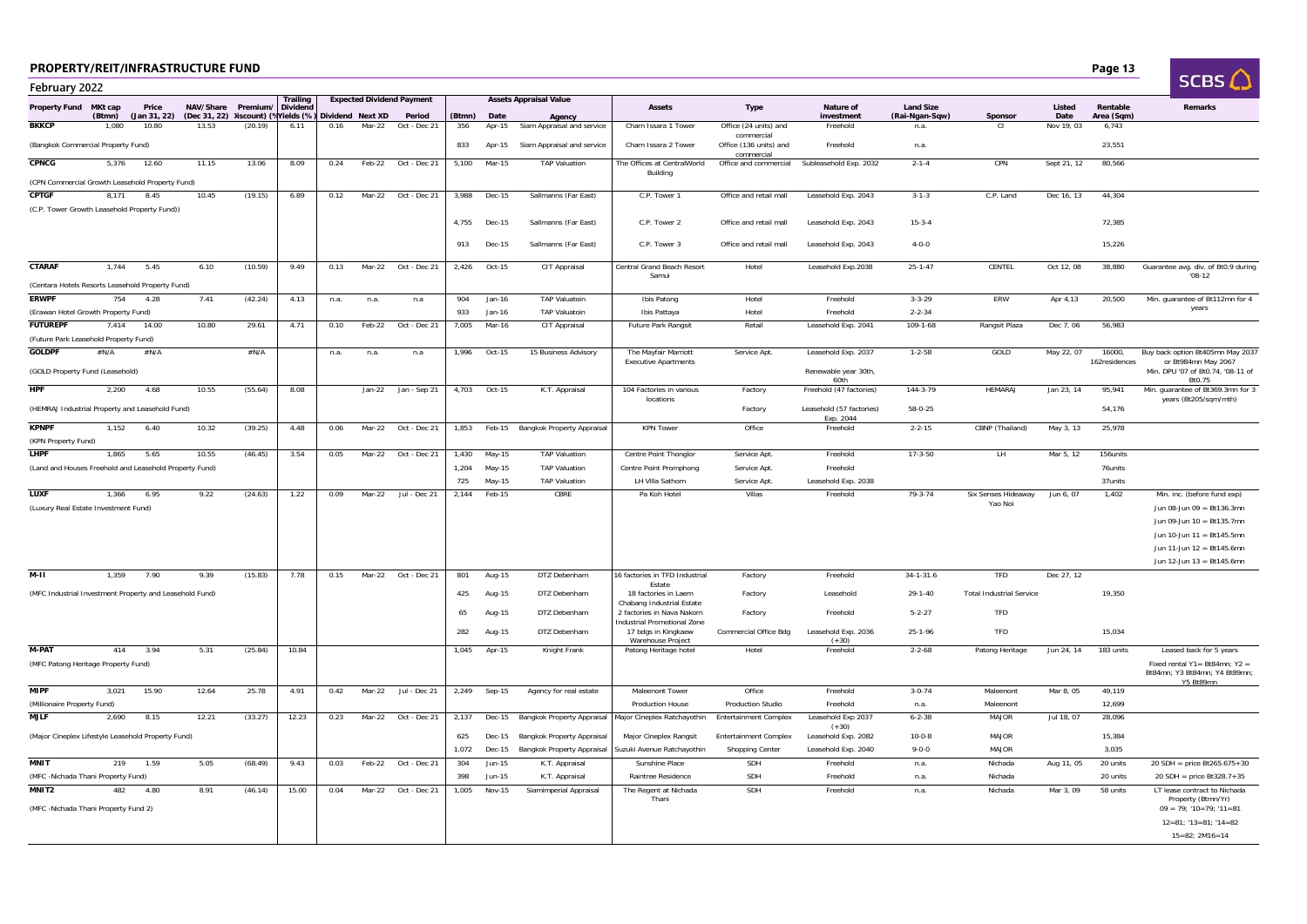| D | Page 14 |
|---|---------|
|---|---------|

|  | <b>SCBS</b> |  |
|--|-------------|--|

| February 2022                                                             |                   |       |                                                                   |                             |                 |      |        |                                            |        |          |                                         |                                                      |                       |                         |                                    |                                                            |                |                        | ىپ تەت                                                                                   |
|---------------------------------------------------------------------------|-------------------|-------|-------------------------------------------------------------------|-----------------------------|-----------------|------|--------|--------------------------------------------|--------|----------|-----------------------------------------|------------------------------------------------------|-----------------------|-------------------------|------------------------------------|------------------------------------------------------------|----------------|------------------------|------------------------------------------------------------------------------------------|
| Property Fund                                                             | MKt cap<br>(Btmn) | Price | (Jan 31, 22) (Dec 31, 22) ) iscount) (Wields (%) Dividend Next XD | NAV/Share Premium/ Dividend | <b>Trailing</b> |      |        | <b>Expected Dividend Payment</b><br>Period | (Btmn) | Date     | <b>Assets Appraisal Value</b><br>Agency | Assets                                               | <b>Type</b>           | Nature of<br>investment | <b>Land Size</b><br>(Rai-Ngan-Sqw) | Sponsor                                                    | Listed<br>Date | Rentable<br>Area (Sqm) | Remarks                                                                                  |
| <b>MNRF</b>                                                               | 312               | 2.90  | 8.01                                                              | (63.81)                     | 20.31           | n.a. | n.a.   | n.a.                                       | 559    | Apr-15   | K.T. Appraisal                          | Palm Tree Place                                      | <b>SDH</b>            | Leasehold               | $10 - 0 - 88$                      | Nichada                                                    | Jun 19, 08     | 30units                | 7 yrs lease contract and right to                                                        |
| (Multi-National Residence Fund)                                           |                   |       |                                                                   |                             |                 |      |        |                                            | 277    | Apr-15   | K.T. Appraisal                          | Danicha Garden<br>Condominium                        | Apartment             | Leasehold               | 11,566.9 (sqm)                     | Nichada                                                    |                | 48units                | extend for another 5 yrs                                                                 |
|                                                                           |                   |       |                                                                   |                             |                 |      |        |                                            | 404    | Apr-15   | K.T. Appraisal                          | Nichada at Eastern Seaboard                          | SDH                   | Leasehold               | $17 - 0 - 49$                      | Nichada                                                    |                | 35units                |                                                                                          |
| <b>M-STOR</b>                                                             | 371               | 6.10  | 10.42                                                             | (41.46)                     | 6.00            | 0.09 | Mar-22 | Oct - Dec 21                               | 223    | Apr-15   | <b>Nexus Property Consultants</b>       | Cold storage of Agri World                           | Cold Storage          | Freehold                | $14 - 1 - 2$                       | Agri World                                                 | Nov 15, 11     | 12,076                 |                                                                                          |
| (MFC-Strategic Storage Fund)                                              |                   |       |                                                                   |                             |                 |      |        |                                            | 154    | Apr-15   | <b>Nexus Property Consultants</b>       | Cold storage of North                                | Cold Storage          | Freehold                | $6 - 3 - 83$                       | North Agricultural                                         |                | 6,980                  |                                                                                          |
|                                                                           |                   |       |                                                                   |                             |                 |      |        |                                            | 179    | Apr-15   | <b>Nexus Property Consultants</b>       | Agricultural<br>Cold storage of P.P. Foods<br>Supply | Cold Storage          | Freehold                | $6 - 2 - 84$                       | P.P. Foods Supply                                          |                | 8,013                  |                                                                                          |
|                                                                           |                   |       |                                                                   |                             |                 |      |        |                                            | 120    | Apr-15   | <b>Nexus Property Consultants</b>       | Warehouse storage of Siam<br>Nippon Engineering Part | Warehouse             | Freehold                | $8 - 0 - 30$                       | Siam Nippon<br><b>Engineering Part</b>                     |                | 7,199                  |                                                                                          |
| <b>POPF</b>                                                               | 5,828             | 12.10 | 11.11                                                             | 8.91                        | 6.12            | 0.25 | Feb-22 | Oct - Dec 21                               | 2,423  | Mar-16   | C.I.T Appraisal                         | UBC2                                                 | Office                | Leasehold Exp. 2041     | $2 - 3 - 62$                       | Piruch Buri, Panda 591 Apr 12, 11                          |                | 34,339                 |                                                                                          |
|                                                                           |                   |       |                                                                   |                             |                 |      |        |                                            | 1,376  | Mar-16   | C.I.T Appraisal                         | Ploenchit Center                                     | Office                | Leasehold Exp. 2025     | $5 - 2 - 76$                       | ERAWAN                                                     |                | 42,686                 |                                                                                          |
| (Prime Office Leasehold Property Fund)                                    |                   |       |                                                                   |                             |                 |      |        |                                            | 1.918  | Mar-16   | C.I.T Appraisal                         | Bangna Tower                                         | Office                | Leasehold Exp. 2043     | $8 - 1 - 9.2$                      | Teo Hong Silom group                                       |                | 48,187                 |                                                                                          |
| <b>PPF</b><br>(Pinthong Industrial Park Property Fund)                    | 2.604             | 11.60 | 10.82                                                             | 7.18                        | 6.17            | 0.18 | Feb-22 | Oct - Dec 21                               | 2,331  | Nov-15   | <b>Grand Asset Advisory</b>             | 90 Factories and warehouses<br>in Pinthong IE        | Factory/warehouse     | Freehold                | $151 - 1 - 87$                     | Pinthong Industrial Park Jul 8, 14<br>PIP Land and Factory |                | 143,806                | 3-yr tenancy guarantee for<br>unoccupied space on date of<br>investment                  |
| <b>PROSPECT</b>                                                           |                   | 10.50 | 9.77                                                              | 7.47                        | 9.32            | n.a. | n.a.   | n.a.                                       | 3,339  | Jan-20   | <b>Nexus Property Consultants</b>       | Bangkok Free Trade Zone                              | Warehouse and Factory | Sub-Leasehold           | 993-1-86                           | Priest Hospital                                            | Aug 20, 20     | 993-1-86               |                                                                                          |
|                                                                           |                   |       |                                                                   |                             |                 |      |        |                                            |        |          | Co., Ltd.                               |                                                      |                       |                         |                                    | Foundation                                                 |                |                        |                                                                                          |
|                                                                           |                   |       |                                                                   |                             |                 |      |        |                                            | 3,373  | Jan-20   | 15 Business Advisory Ltd.               |                                                      |                       | Exp. 22 Dec 2039        |                                    | Wat Paknam<br>Wat Mongkol Nimit                            |                |                        |                                                                                          |
| <b>OHHR</b>                                                               | 1.814             | 5.40  | 14.29                                                             | (62.22)                     | 11.07           | n.a. | n.a.   | n.a.                                       | 1,256  | Mar-15   | <b>Grand Asset Advisory</b>             | CentrePoint Petchburi                                | Service Apt.          | Freehold                | $1 - 2 - 25$                       | QH                                                         | Jul 31, 12     | 13,009                 | Fixed rental of Bt168mn per year<br>during Jul '12-15                                    |
| (Quality Houses Hotel and Residence Freehold and Leasehold Property Fund) |                   |       |                                                                   |                             |                 |      |        |                                            | 1.594  | Mar-15   | <b>Grand Asset Advisory</b>             | CentrePoint Sukhumvit                                | Service Apt.          | Freehold                | $2 - 2 - 32$                       | OH                                                         |                | 19.096                 | Min. rev. quarantee Bt143.9mn Jul                                                        |
|                                                                           |                   |       |                                                                   |                             |                 |      |        |                                            | 583    | Mar-15   | <b>Grand Asset Advisory</b>             | CentrePoint Langsuan                                 | Service Apt.          | Leasehold Exp Jun,      | $61 - 3 - 34$                      | QH                                                         |                | 11,744                 | Dec '12; Bt266.1mn for '13;<br>Bt278.3mn for '14; Bt146.7mn Jan-                         |
| <b>QHOP</b>                                                               | 402               | 2.10  | 6.63                                                              | (68.32)                     | 5.71            | n.a. | n.a.   | n.a.                                       | 1,562  | Dec-15   | Sallmanns (Far East)                    | Amari Boulevard Hotel                                | Hotel                 | Leasehold Exp. 2038     | $2 - 0 - 58$                       | Quality Inn                                                | Apr 3, 08      | 315 units              |                                                                                          |
| (Quality Hospital Leasehold Property Fund)                                |                   |       |                                                                   |                             |                 |      |        |                                            |        |          |                                         |                                                      |                       |                         |                                    |                                                            |                |                        |                                                                                          |
| <b>QHPF</b>                                                               | 8,687             | 10.90 | 11.89                                                             | (8.35)                      | 6.25            | 0.13 | Mar-22 | Jul - Aug 21                               | 856    | Nov-15   | The Valuation and Consultant            | Q House Ploenjit                                     | Office                | Leasehold Exp. 2036     | $1 - 1 - 63$                       | QH, LH Property Fund                                       | Dec 12, 06     | 10,825                 | Min. income (before fund exp) of<br>Bt435mn in '07, Bt450mn in '08 and<br>Bt465mn in '09 |
| (Quality Houses Leasehold Property Fund)                                  |                   |       |                                                                   |                             |                 |      |        |                                            | 5,582  |          | Nov-15 The Valuation and Consultan      | Q House Lumpini                                      | Office                | Leasehold Exp. 2035     | $8 - 0 - 19$                       |                                                            |                |                        |                                                                                          |
|                                                                           |                   |       |                                                                   |                             |                 |      |        |                                            | 1,411  |          | Nov-15 The Valuation and Consultan      | Wave Place                                           | Office                | Leasehold Exp. 2030     | $1 - 1 - 63$                       |                                                            |                | 66,575                 |                                                                                          |
| <b>SIRIP</b><br>(SIRI Prime Office Property Fund)                         | 1,360             | 8.00  | 6.96                                                              | 14.92                       | 2.95            | 0.06 | Mar-22 | Oct - Dec 21                               | 1,885  | Jun-15   | Asia Asset Appraisal                    | Siripinyo Building                                   | Office                | Freehold                | $2 - 3 - 13$                       | Sansiri                                                    | Apr 9, 14      | 18,364                 | Min quarantee of Bt550sqm/mth for<br>unoccupied area for 3 years                         |
| <b>SSPF</b>                                                               | 1,227             | 7.35  | 11.07                                                             | (33.58)                     | 6.41            | n.a. | n.a.   | n.a.                                       | 1,575  | Jul-15   | <b>Nexus Property Consultants</b>       | Sala@Sathorn                                         | Office                | Freehold                | $1 - 3 - 35$                       | St. Louise Holding                                         | Aug 17, 09     | 17,520                 | Min income guarantee of Bt25mn                                                           |
| (Sala @ Sathorn Property Fund)                                            |                   |       |                                                                   |                             |                 |      |        |                                            |        |          |                                         |                                                      |                       |                         |                                    |                                                            |                |                        | Owner pays Bt12mn exp. yr 1                                                              |
| TIF1                                                                      | 797               | 8.85  | 10.97                                                             | (19.34)                     | 6.55            | 0.15 | Mar-22 | Oct - Dec 21                               | 914    | Nov-15   | <b>Nexus Property Consultants</b>       | 12 factories                                         | Factory               | Freehold                | $34 - 2 - 82$                      | TFD                                                        | Jun 29, 05     | 24,888                 |                                                                                          |
| (Thai Industrial Fund 1)                                                  |                   |       |                                                                   |                             |                 |      |        |                                            |        |          |                                         | 14 factories                                         | Factory               | Freehold                | $24 - 1 - 60$                      | TFD                                                        |                |                        |                                                                                          |
| LPF                                                                       | 29,917            | 12.80 | 12.76                                                             | 0.35                        | 5.30            | 0.14 |        | Apr-22 Dec 21 - Feb 22                     | 18,678 | Dec-15   | 15 Business Advisory                    | 17 Hypermarkets                                      | Hypermarket           | Freehold 73%            | 636-0-39                           | Ek-Chai Distribution                                       | Mar 19, 12     | 231,961                |                                                                                          |
|                                                                           |                   |       |                                                                   |                             |                 |      |        |                                            | 7,584  | Aug-15   | 15 Business Advisory                    | 5 Hypermarkets                                       | Hypermarket           |                         |                                    |                                                            |                |                        |                                                                                          |
| (Tesco Lotus Retail Growth Freehold and Leasehold Property Fund)          |                   |       |                                                                   |                             |                 |      |        |                                            | 2,233  | Aug-15   | 15 Business Advisory                    | 1 Hypermarkets                                       | Hypermarket           |                         | $31 - 0 - 0.5$                     |                                                            |                | 19,915                 |                                                                                          |
| <b>TLHPF</b>                                                              | 1.273             | 7.40  | 10.60                                                             | (30.19)                     |                 | 0.11 | Mar-22 | Jul - Dec 21                               | 1,786  | Aug-15   | Simon Lim & Partners                    | Phi Phi Holiday Inn Resort                           | Hotel                 | Freehold                | $31 - 2 - 22$                      | Phi Phi Holiday                                            | Nov 27, 15     | 16,949                 |                                                                                          |
| (Thailand Hospitality Property Fund)                                      |                   |       |                                                                   |                             |                 |      |        |                                            | 1,761  | $Jul-15$ | KTAC                                    |                                                      |                       |                         |                                    |                                                            |                |                        |                                                                                          |
| <b>TNPF</b>                                                               | 286               | 1.95  | 5.80                                                              | (66.39)                     | 14.51           | n.a  | n.a    | n.a.                                       | 689    | Aug-14   | CIT Appraisal                           | Glow Trinity Silom                                   | Service Apartment     | Freehold                | $0 - 1 - 96$                       | Trinity Asset Company<br><b>Limited</b>                    | Mar 8, 11      | 431                    | A 78-room serviced apartment                                                             |
| (Trinity Freehold and Leasehold Property Fund)                            |                   |       |                                                                   |                             |                 |      |        |                                            |        |          |                                         | Glow Trinity Silom Arcade                            | Service Apartment     | Freehold                | $0 - 0 - 98$                       |                                                            |                | 3,813                  | Plans to change to a hotel once<br>permission is granted                                 |
|                                                                           |                   |       |                                                                   |                             |                 |      |        |                                            | 440    | Mar-15   | CIT Appraisal                           | Tritip2                                              | Commercial            | Freehold                | $1 - 0 - 46$                       |                                                            |                | 5,578                  |                                                                                          |
|                                                                           |                   |       |                                                                   |                             |                 |      |        |                                            | 223    | Mar-15   | CIT Appraisal                           | Trinity Complex Mall3                                | Residence             | Leashold Exp.2043       |                                    |                                                            |                |                        |                                                                                          |
| <b>TTLPF</b><br>(Talaad Thai Leasehold Property Fund)                     | 4.068             | 22.60 | 11.70                                                             | 93.16                       | 7.17            | 0.32 | Mar-22 | Oct - Dec 21                               | 1,800  | Sep-15   | <b>True Valuation</b>                   | <b>Talaad Thai Complex</b>                           | Building              | Leasehold<br>Exp. 2030  | n.a.                               | Talaad Thai Leasehold Nov 19, 10<br>Property Fund          |                | 84.408                 |                                                                                          |
| TU-PF                                                                     | 129               | 1.24  | 1.40                                                              | (11.47)                     | n.a.            | n.a. | n.a.   | n.a.                                       | 763    | Nov-15   | Sallmanns (Far East)                    | Dormitories                                          | Dormitory and         | Leasehold               | $12 - 2 - 50$                      | Thammasat University                                       | Dec 06, 05     | 78,000                 |                                                                                          |
| (T.U. Dome Residential Complex Leasehold Property Fund)                   |                   |       |                                                                   |                             |                 |      |        |                                            |        |          |                                         |                                                      | Service Apartment     | Exp. 2038               |                                    |                                                            |                |                        |                                                                                          |
| <b>URBNPF</b>                                                             | 183               | 2.54  | 4.49                                                              | (43.47)                     | 19.24           | n.a. | n.a.   | n.a.                                       | 387    | Dec-15   | Knight Frank                            | Urbana Lang Suan                                     | Service apartment     | Leasehold               | $3 - 0 - 98$                       | Siam Phan Wattana                                          | Oct 18, 07     | 11.023                 |                                                                                          |
| (Urbana Property Fund (Leasehold)                                         |                   |       |                                                                   |                             |                 |      |        |                                            |        |          |                                         |                                                      |                       | Exp. 2034               |                                    |                                                            |                |                        |                                                                                          |

Source: SETSMART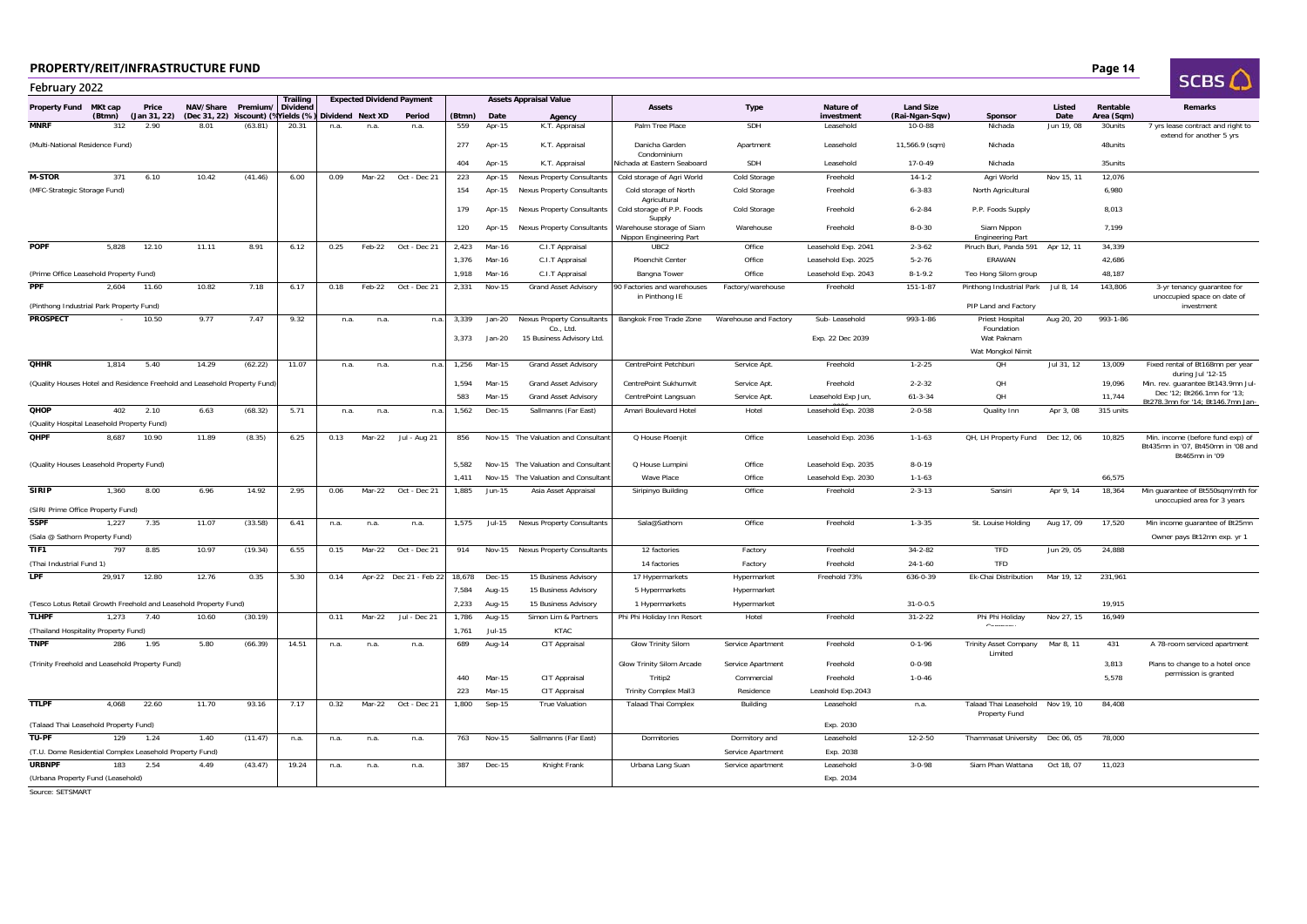Discovering the contract of the contract of the contract of the contract of the contract of the contract of the contract of the contract of the contract of the contract of the contract of the contract of the contract of th

 $SCRS$ 

| February 2022                                                                                         |                 |                      |                      |                      |                             |      |                            |                                  |                         |                            |                                                                                                              |                                                                                                          |                                     |                                                                                    |                                                                                                                                  |                  |                    | ىي تەت                                                                                                            |
|-------------------------------------------------------------------------------------------------------|-----------------|----------------------|----------------------|----------------------|-----------------------------|------|----------------------------|----------------------------------|-------------------------|----------------------------|--------------------------------------------------------------------------------------------------------------|----------------------------------------------------------------------------------------------------------|-------------------------------------|------------------------------------------------------------------------------------|----------------------------------------------------------------------------------------------------------------------------------|------------------|--------------------|-------------------------------------------------------------------------------------------------------------------|
| Infrastructure MKt cap                                                                                |                 | Price                | NAV/Share            | Premium/             | <b>Trailing</b><br>Dividend |      |                            | <b>Expected Dividend Payment</b> |                         |                            | <b>Assets Appraisal Value</b>                                                                                | Assets                                                                                                   | <b>Type</b>                         | Nature of                                                                          | <b>Asset Summary</b>                                                                                                             | Sponsor          | Listed             | Remarks                                                                                                           |
| Fund<br><b>ABPIF</b>                                                                                  | (Btmn)<br>1,260 | (Jan 31, 22)<br>2.10 | (Dec 31, 22)<br>2.30 | (Discount)<br>(8.54) | Yields<br>61.07             | 0.06 | Dividend Next XD<br>Mar-22 | Period<br>Jan - Jun 21           | (Btmn)<br>5,605         | Date<br>Jan-16             | Agency<br>Silom Advisory                                                                                     | B Grimm 1 and B Grimm 2                                                                                  | Power plant                         | investment<br>Revenue sharing exp.<br>2019 (B. Grimm 1);<br>exp. 2022 (B. Grimm 2) |                                                                                                                                  |                  | Date<br>Sep 27, 13 |                                                                                                                   |
| (Amata B. Grimm Power Plant Infrastructure Fund)                                                      |                 |                      |                      |                      |                             |      |                            |                                  |                         |                            |                                                                                                              |                                                                                                          |                                     |                                                                                    |                                                                                                                                  |                  |                    |                                                                                                                   |
| <b>BRRGIF</b>                                                                                         | 1,925           | 5.50                 | 8.60                 | (36.08)              | 13.33                       | n.a. | n.a.                       | n.a.                             | 1,387                   | Dec-16                     | American Appraisal                                                                                           | Buriram Energy (BEC)                                                                                     | Power plant                         | Contract expiry Aug 10,<br>2028 for BEC (appro. 11<br>vears)                       | Right of Net Revenue, BEC Maximum capacity Buriram Sugar (BRR) Aug 7, 2017<br>8MW                                                |                  |                    |                                                                                                                   |
| (Buriram Sugar Group Power Plant Infrastructure Fund)                                                 |                 |                      |                      |                      |                             |      |                            |                                  | 1.379<br>2,218<br>2,173 | Nov-16<br>Dec-16<br>Nov-16 | 15 Business Advisory<br>American Appraisal<br>15 Business Advisory                                           | Buriram Power (BPC)                                                                                      |                                     | Contract expiry Apr 6,<br>2035 for BPC (appro. 18<br>vears)                        | Right of Net Revenue, BPC Maximum capacity<br>8MW                                                                                |                  |                    |                                                                                                                   |
|                                                                                                       |                 |                      |                      |                      |                             |      |                            |                                  |                         |                            |                                                                                                              |                                                                                                          |                                     |                                                                                    |                                                                                                                                  |                  |                    |                                                                                                                   |
| <b>BTSGIF</b><br>(BTS Rail Mass Transit Growth Infrastructure Fund)                                   | 23.152          | 4.00                 | 7.89                 | (49.29)              | 11.13                       | n.a. | n.a.                       | n.a.                             |                         | 65,400 Mar-16              | American Appraisal                                                                                           | <b>BTS SkyTrain System</b>                                                                               | Mass Transit System                 | Concession Exp. 2029                                                               | 23.5km<br>1) 17km Sukhumvit line<br>from Mo-Chit to On-Nut<br>2) 6.5km Silom line<br>from National Stadium<br>to Taksin Bridge   | <b>BTS Group</b> | Apr 19, 13         |                                                                                                                   |
| <b>EGATIF</b>                                                                                         | 24,609          | 11.8                 | 7.89                 | 49.60                | 6.35                        | 0.16 |                            | Mar-22 Oct - Dec 21              |                         | 20,956 42,339              | <b>Discovery Management</b>                                                                                  | North Bangkok Power Plant                                                                                | State-owned enterprise              |                                                                                    |                                                                                                                                  | EGAT             | Jul 13, 14         |                                                                                                                   |
| (North Bangkok Power Plant Block 1 Infrastructure Fund, Electricity Generating Authority of Thailand) |                 |                      |                      |                      |                             |      |                            |                                  |                         |                            |                                                                                                              | Block 1                                                                                                  | assets                              |                                                                                    |                                                                                                                                  |                  |                    |                                                                                                                   |
| <b>JASIF</b>                                                                                          | 57,750          | 10.50                | 11.00                | (4.51)               | 9.05                        | 0.22 |                            | Feb-22 Oct - Dec 21              |                         | 55,641 Dec-15              | CIT Appraisal                                                                                                | Fiber optic of TTTBB                                                                                     | Telecommunication<br>Infrastructure | Purchasing                                                                         | 1) FOC 800,500 core<br>km (transfer Feb 11,<br>15) 2) FOC 180,000<br>core km (transfer within<br>2yr: 7,500core km/mth)          | <b>JAS</b>       | Feb 16, 15         | 1) 80% of total asset lease to TTTBB<br>(exp. Feb 22, 2026)<br>2)<br>20% of total asset lease to other<br>clients |
| (Jasmine Broadband Internet Infrastructure Fund)<br><b>DIF</b>                                        | 136,859         | 14.20                | 16.46                | (13.71)              | 7.35                        | 0.26 | Feb-22                     | Oct - Dec 21                     | 5,040                   | Mar-15                     | <b>Discovery Management</b>                                                                                  | <b>Telecommunication Towers</b>                                                                          | Telecommunication                   | Leasehold Exp. 2025                                                                | 1,485                                                                                                                            | <b>TRUE</b>      | Dec 27, 13         |                                                                                                                   |
| (Digital Telecomunications Infrastructure Fund)                                                       |                 |                      |                      |                      |                             |      |                            |                                  | 20,792                  | Mar-15                     | Discovery Management                                                                                         | (BFKT)<br>Fiber Optic Cable ("FOC")                                                                      | Infrastructure                      | Leasehold Exp. 2025                                                                | Telecommunication<br>Towers<br>680,400 core-km FOC                                                                               |                  |                    | Buy-out option upon exp Aug, 2025                                                                                 |
|                                                                                                       |                 |                      |                      |                      |                             |      |                            |                                  | 15,448                  | Mar-15                     | Discovery Management                                                                                         | Transmission Grid (BFKT)<br><b>Telecommunications Towers</b>                                             |                                     | Leasehold Exp. 2025                                                                | transmission grid<br>4,360                                                                                                       |                  |                    | Buy-out option upon exp Aug, 2025                                                                                 |
|                                                                                                       |                 |                      |                      |                      |                             |      |                            |                                  | 23,904                  | Mar-15                     | <b>Discovery Management</b>                                                                                  | (AWC)<br><b>Telecommunication Towers</b><br>and Infrastructure for mobile<br>telecommunications services |                                     | Leasehold Exp. 2027                                                                | Telecommunication<br>Towers<br>6.000<br>Telecommunication<br>Towers                                                              |                  |                    | 3,000 towers were delivered by Dec<br>31, 14 and the remaining 3,000 will<br>be delivered by Dec 31, 15           |
|                                                                                                       |                 |                      |                      |                      |                             |      |                            |                                  | 18,913                  | Mar-15                     | Discovery Management                                                                                         | (TRUE)<br>Core FOC and Transmission<br>Equipment and Upcountry<br>Broadband System (TUC)                 |                                     |                                                                                    | Leasehold Exp. 2026 122,690 core-km FOC<br>grid                                                                                  |                  |                    | 73,275 core-km leased back to TUC<br>while remaining 34,218 core-km<br>leased to third parties                    |
|                                                                                                       |                 |                      |                      |                      |                             |      |                            |                                  | 936                     | Mar-15                     | <b>Discovery Management</b>                                                                                  | <b>Telecommunications Towers</b><br>(AWC)                                                                |                                     |                                                                                    | Leasehold Exp.2025 338 Telecommunication<br>Towers                                                                               |                  |                    |                                                                                                                   |
|                                                                                                       |                 |                      |                      |                      |                             |      |                            |                                  | 13,102                  | Mar-15                     | Discovery Management                                                                                         | Fiber Optic Cable ("FOC")<br>Transmission Grid (AWC)                                                     |                                     | Leashold Exp.2027                                                                  | 303,453 core-km FOC<br>grid                                                                                                      |                  |                    |                                                                                                                   |
| <b>SUPEREIF</b>                                                                                       | 6,077           | 11.80                | 10.67                | 10.62                | 7.13                        | 0.17 | Mar-22                     | Oct - Dec 21                     | 8,111                   | Sep-18                     | Knight Frank Chartered                                                                                       | Solar Farm                                                                                               | Power plant / Renewable<br>energy   | PPA Exp. 2040-41                                                                   | 19 Solar Farm projects<br>with 118 MW                                                                                            | <b>SUPER</b>     | Aug 21,<br>2019    |                                                                                                                   |
| (Super Energy Power Plant Infrastructure Fund)                                                        |                 |                      |                      |                      |                             |      |                            |                                  | $7,943 -$<br>8,529      | Sep-18                     | Discover Management                                                                                          |                                                                                                          |                                     |                                                                                    |                                                                                                                                  |                  |                    |                                                                                                                   |
| <b>TFFIF</b>                                                                                          | 33,133          | 7.25                 | 11.64                | (37.70)              | 4.37                        | 0.06 | Mar-22                     | Oct - Dec 21                     | 27,143                  | Oct-18                     | American Appraisal<br>(Thailand) (AATL)                                                                      | Chalong Rat Expressway                                                                                   |                                     | Indefinite term.                                                                   | 28.2 km Commercial<br>districts at Lat Phrao                                                                                     | EXAT             | Oct 31, 2018       |                                                                                                                   |
| (Thailand Future Fund)                                                                                |                 |                      |                      |                      |                             |      |                            |                                  | 24,852                  |                            | Oct-18 15 Business Advisory Limited<br>$(15 \text{ Biz.})$                                                   |                                                                                                          |                                     | Revenue has a term of<br>30 years from Oct 29, Ramkhamhaeng road                   | District<br>Rama IX road                                                                                                         |                  |                    |                                                                                                                   |
|                                                                                                       |                 |                      |                      |                      |                             |      |                            |                                  | 26,218                  | Oct-18                     | American Appraisal<br>(Thailand) (AATL)<br>23,805 Oct-18 15 Business Advisory Limited<br>$(15 \text{ Biz.})$ | Burapha Withi Expressway                                                                                 |                                     | 2018                                                                               | 55 km Ramkhamhaeng<br>University (Bang Na<br>Campus), Assumption<br>University (Bang Na<br>Campus)<br>Chalermprakiet             |                  |                    |                                                                                                                   |
|                                                                                                       |                 |                      |                      |                      |                             |      |                            |                                  |                         |                            |                                                                                                              |                                                                                                          |                                     |                                                                                    | University.<br>Megacity Bang Na,<br>Suvannabhumi Inter.<br>Airport.<br>Mueang Mai Bang Phli,<br>Bankg Pakong Power<br>Plant, and |                  |                    |                                                                                                                   |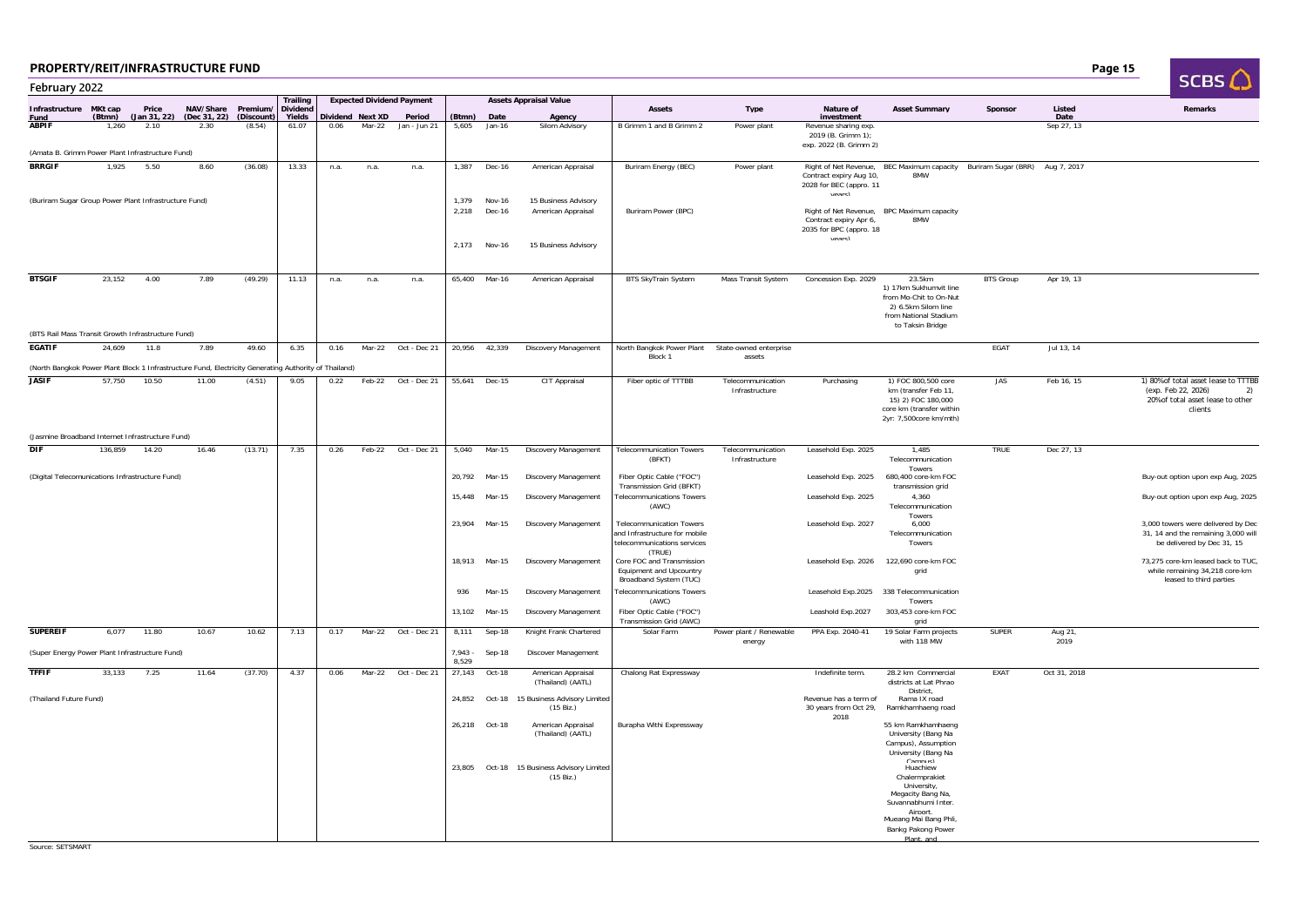| D | Page 16 |
|---|---------|
|---|---------|

|                | <b>PROPERTY/REIT/INFRASTRUCTURE FUND</b>                                      |       |                                                 |            |                           |      |                  |                                  |                   |                            |                                                                  |                                                      |                                    |                                            |                                    |                                                            |                | Page 16                |                 |
|----------------|-------------------------------------------------------------------------------|-------|-------------------------------------------------|------------|---------------------------|------|------------------|----------------------------------|-------------------|----------------------------|------------------------------------------------------------------|------------------------------------------------------|------------------------------------|--------------------------------------------|------------------------------------|------------------------------------------------------------|----------------|------------------------|-----------------|
| February 2022  |                                                                               |       |                                                 |            |                           |      |                  |                                  |                   |                            |                                                                  |                                                      |                                    |                                            |                                    |                                                            |                |                        | SCBS $\bigcirc$ |
|                |                                                                               |       |                                                 |            | Trailing                  |      |                  | <b>Expected Dividend Payment</b> |                   |                            | <b>Assets Appraisal Value</b>                                    |                                                      |                                    |                                            |                                    |                                                            |                |                        |                 |
| <b>REIT</b>    | MKt cap<br>(Btmn)                                                             | Price | NAV/Share Premium/<br>(Jan 31, 22) (Dec 31, 22) | (Discount) | <b>Dividend</b><br>Yields |      | Dividend Next XD | Period                           | (Btmn)            | Date                       | Agency                                                           | <b>Assets</b>                                        | <b>Type</b>                        | Nature of<br>investment                    | <b>Land Size</b><br>(Rai-Ngan-Sqw) | Sponso                                                     | Listed<br>Date | Rentable<br>Area (Sqm) | Remarks         |
| <b>AIMCG</b>   | 1.685<br>(AIM Commercial Growth Leasehold Real Estate Investment Trust)       | 5.85  | 10.93                                           | (46.45)    | 7.26                      | n.a. | n.a.             | n.a.                             | 1,385<br>1.378    | Jan-19<br>$Jan-19$         | Grand Asset Advisory<br>Sims Property Consultant                 | <b>UD Town Project</b>                               | Lifestyle mall                     | Leasedhold Exp. 2040                       | $28 - 1 - 28.1$                    | Udon Plaza Co., Ltd                                        | Jul 12, 19     | 22.731                 |                 |
|                |                                                                               |       |                                                 |            |                           |      |                  |                                  | 434<br>456        | Jan-19<br>Jan-19           | <b>Grand Asset Advisory</b><br>Sims Property Consultant          | 72 courtyard Project                                 | Lifestyle mall                     | Leasedhold Exp. 2032                       | $1 - 0 - 53$                       | Membership Co., Ltd                                        |                | 2,156                  |                 |
|                |                                                                               |       |                                                 |            |                           |      |                  |                                  | 842<br>853        | $Jan-19$<br>Jan-19         | <b>Grand Asset Advisory</b><br>Sims Property Consultant          | Porto Chino Project                                  | Lifestyle mall                     | Leasedhold Exp. 2049                       | $14 - 0 - 60$                      | D-Land Property Co.,                                       |                | 14,320                 |                 |
| <b>AIMIRT</b>  | 7,563<br>(Aim Industrial Growth Freehold And Leasehold Real Estate Investment | 12.70 | 12.01                                           | 5.75       | 6.92                      | 0.22 | Mar-22           | Oct - Dec 21                     | 866<br>860        | $Sep-17$<br>Sep-17         | <b>Grand Asset Advisory</b><br>Sims Property Consultant          | Pacific Cold Storage (PCS)                           | Cold storage building              | Freehold                                   | 21-1-97.80                         | <b>JWD</b><br><b>JWD</b>                                   | Jan 9, 18      | 17,562                 |                 |
|                |                                                                               |       |                                                 |            |                           |      |                  |                                  | 497               | Sep-17                     | <b>Grand Asset Advisory</b>                                      | JWD Pacific (JPAC)                                   | Cold storage building              | Freehold                                   | $16 - 1 - 97$                      |                                                            |                | 10,058                 |                 |
|                |                                                                               |       |                                                 |            |                           |      |                  |                                  | 492<br>172        | Sep-17<br>Sep-17           | Sims Property Consultant<br><b>Grand Asset Advisory</b>          | Datasafe Project (Datasafe)                          | Warehouse                          | Freehold                                   | $12 - 2 - 56$                      | <b>JWD</b>                                                 |                | 9,288                  |                 |
|                |                                                                               |       |                                                 |            |                           |      |                  |                                  | 161<br>533        | Sep-17<br>Sep-17           | Sims Property Consultant<br><b>Grand Asset Advisory</b>          | TIP 7 Project (TIP 7)                                | Warehouse                          | Freehold                                   | $34 - 3 - 79.2$                    | TIP                                                        |                | 21,651                 |                 |
| <b>AMATAR</b>  | 3.114                                                                         | 8.70  | 10.10                                           | (13.86)    | 7.30                      | 0.16 |                  | May-22 Oct - Dec 21              | 534<br>1.514      | Sep-17<br>May-14           | Sims Property Consultant<br>Knight Frank Chartered<br>(Thailand) | Amata Nakorn Industrial<br>Estate                    | Factory                            | Freehold                                   | $215 - 2 - 34$                     | Amata Summit Ready<br><b>Buit Company Limited</b>          | Jun 30,15      | 160,579                |                 |
| Trust)         | (Amata Summit Growth Freehold And Leasehold Real Estate Investment            |       |                                                 |            |                           |      |                  |                                  | 1,513             | May-14                     | <b>Grand Asset Advisory</b>                                      |                                                      |                                    |                                            |                                    |                                                            |                |                        |                 |
|                |                                                                               |       |                                                 |            |                           |      |                  |                                  | 163               | May-14                     | Knight Frank Chartered                                           |                                                      |                                    | Leasehold Exp.2045                         |                                    |                                                            |                |                        |                 |
|                |                                                                               |       |                                                 |            |                           |      |                  |                                  | 166               | May-14                     | (Thailand)<br><b>Grand Asset Advisory</b>                        |                                                      |                                    |                                            |                                    |                                                            |                |                        |                 |
| <b>ALLY</b>    | 7,605                                                                         | 8.70  | 9.50                                            | $-846%$    | 7.89                      | n.a. | n.a.             | n.a.                             | 1,273             | Mar-18                     | <b>KTAC</b>                                                      | CDC                                                  | Lifestyle shopping mall            | Leasehold Exp. 2043                        | $42 - 1 - 56$                      | Benjakij Development Dec 13, 19                            |                | 29,849                 |                 |
|                | (Bualuang K.E. Retail Leasehold Real Estate Investment Trust)                 |       |                                                 |            |                           |      |                  |                                  | 1,200             | Mar-18                     | ETC                                                              |                                                      |                                    |                                            |                                    | and K.E. Retail                                            |                |                        |                 |
|                |                                                                               |       |                                                 |            |                           |      |                  |                                  | 1,287             | Mar-18                     | KTAC                                                             | TC                                                   | Lifestyle shopping mall            | Leasehold Exp. 2043                        | $15 - 0 - 40.6$                    | K.E. Retail and Kiat                                       |                | 13,284                 |                 |
|                |                                                                               |       |                                                 |            |                           |      |                  |                                  | 1.270             | Mar-18                     | ETC                                                              |                                                      |                                    |                                            |                                    | Friendship                                                 |                |                        |                 |
|                |                                                                               |       |                                                 |            |                           |      |                  |                                  | 1,646             | Mar-18                     | KTAC                                                             | <b>TCR</b>                                           | Lifestyle shopping mall            | Leasehold Exp. 2043                        | 8.3.53.2                           | The CRYSTAL<br>Ratchapruek Retail and<br>S.B Design Square |                | 24,436                 |                 |
|                |                                                                               |       |                                                 |            |                           |      |                  |                                  | 1,620<br>298      | Mar-18<br>Mar-18           | ETC<br>KTAC                                                      | Amorini                                              | Lifestyle shopping mall            | Leasehold                                  | 5.3.25.40                          | <b>AMR Development</b>                                     |                | 5,092                  |                 |
|                |                                                                               |       |                                                 |            |                           |      |                  |                                  | 291<br>286        | Mar-18<br>Mar-18           | ETC<br>KTAC                                                      | I'm Park                                             | Lifestyle shopping mall            | Leasehold Exp. 2034                        | 4.0.22                             | <b>Grand Uniland</b>                                       |                | 6.572                  |                 |
|                |                                                                               |       |                                                 |            |                           |      |                  |                                  | 295<br>650        | Mar-18<br>Mar-18           | FTC<br>KTAC                                                      | Plearnary                                            | Lifestyle shopping mall            | Leasehold                                  | 15.3.58                            | Plearnary Mall                                             |                | 11,353                 |                 |
|                |                                                                               |       |                                                 |            |                           |      |                  |                                  | 670               | Mar-18<br>Mar-18           | ETC                                                              | SPRM                                                 |                                    |                                            | 8.3.84.40                          |                                                            |                | 10,339                 |                 |
|                |                                                                               |       |                                                 |            |                           |      |                  |                                  | 518               |                            | KTAC                                                             |                                                      | Lifestyle shopping mall            | Leasehold                                  |                                    | Pure Sammakorn<br>Development                              |                |                        |                 |
|                |                                                                               |       |                                                 |            |                           |      |                  |                                  | 506<br>218        | Mar-18<br>Mar-18           | ETC<br>KTAC                                                      | <b>SPRS</b>                                          | Lifestyle shopping mall            | Leasehold                                  | 5.3.48.7                           | Pure Sammakorn<br>Development                              |                | 3,413                  |                 |
|                |                                                                               |       |                                                 |            |                           |      |                  |                                  | 211<br>301        | Mar-18<br>Mar-18           | ETC<br><b>KTAC</b>                                               | SPRP                                                 | Lifestyle shopping mall            | Leasehold                                  | 10.0.7.2                           | Pure Sammakorn<br>Development                              |                | 4,585                  |                 |
|                |                                                                               |       |                                                 |            |                           |      |                  |                                  | 313<br>497<br>490 | Mar-18<br>Mar-18<br>Mar-18 | ETC<br>KTAC<br>ETC                                               | The Scene                                            | Lifestyle shopping mall            | Leasehold Exp. 2045                        | 8.3.33.63                          | Fah Bandansub                                              |                | 6,717                  |                 |
| <b>BOFFICE</b> | 6,161                                                                         | 8.35  | 10.01                                           | $-17%$     | 10.80                     |      |                  |                                  | 6,178             | Jul-17                     | CBRE (Thailand)                                                  | Bhiraj Tower at EmQuarter                            | Office                             | Leasehold Exp. 2044                        | $13 - 0 - 32$                      | Bhiraj Buri Co.                                            | Jan 23, 18     | 49,732                 |                 |
|                | (Bhiraj Office Leasehold Real Estate Investment Trust)                        |       |                                                 |            |                           |      |                  |                                  | 6,062             | Jul-17                     | Jones Lang LaSalle (Thailand)                                    | Project                                              |                                    |                                            |                                    |                                                            |                |                        |                 |
| <b>B-WORK</b>  | 3,799                                                                         | 10.30 | 10.64                                           | $-3%$      | 7.59                      | 0.19 | Mar-22           | Oct - Dec 21                     | 2,600             | $Jul-17$                   | Knight Frank                                                     | True Tower 1 Project                                 | Tower                              | Leasehold                                  | $3 - 3 - 78.7$                     | <b>True Properties</b>                                     | Feb 28, 18     | 63,615                 |                 |
|                | (Bualuang Office Leasehold Real Estate Investment Trust)                      |       |                                                 |            |                           |      |                  |                                  | 2,618             | $Jul-17$                   | Edmund Tie & Company<br>(Thailand)                               |                                                      |                                    | Exp. 2048                                  |                                    |                                                            |                |                        |                 |
|                |                                                                               |       |                                                 |            |                           |      |                  |                                  | 1,572             | Jul-17                     | Knight Frank                                                     | True Tower 2 Project                                 | Tower                              | Leasehold                                  | $8 - 1 - 13.0$                     | <b>True Properties</b>                                     |                | 41,417                 |                 |
|                |                                                                               |       |                                                 |            |                           |      |                  |                                  | 1,613             | $Jul-17$                   | Edmund Tie & Company<br>(Thailand)                               |                                                      |                                    | Exp. 2048                                  |                                    |                                                            |                |                        |                 |
| <b>CPNREIT</b> | 47,252<br>(CPN Retail Growth Leasehold REIT)                                  | 18.40 | 12.81                                           | 43.68      | 10.09                     | n.a. | n.a.             | n.a.                             | 7,184<br>9.192    | Jun-17<br>Jun-17           | Quality Appraisal<br>Quality Appraisal                           | Central Plaza Rama 2<br>Central Plaza Rama 3         | Shopping center<br>Shopping center | Leasehold Exp. 2025<br>Leasehold Exp. 2035 | $53 - 2 - 38.4$<br>$12 - 2 - 44.6$ | CPN                                                        | Dec 14, 17     | 82,427<br>37.143       |                 |
|                |                                                                               |       |                                                 |            |                           |      |                  |                                  | 5,495             | Jun-17                     | Quality Appraisal                                                | Central Plaza Pinklao                                | Shopping center and office         | Leasehold Exp. 2024                        | 24-02-84                           |                                                            |                | 61,710                 |                 |
|                |                                                                               |       |                                                 |            |                           |      |                  |                                  | 10,531            | Jun-17                     | Quality Appraisal                                                | CentralPlaza Chiangmai                               | Shoppping center                   | Leasehold Exp. 2044                        | 32-3-56.85                         |                                                            |                | 37,553                 |                 |
|                |                                                                               |       |                                                 |            |                           |      |                  |                                  | 7,137             | Jul-17                     | Sims Property Consultant                                         | Airport<br>Central Festival Pattaya<br>Beach Project | Shoppping center                   | Leasehold Exp. 2037                        |                                    |                                                            |                | 4,827                  |                 |
|                |                                                                               |       |                                                 |            |                           |      |                  |                                  | 7,207             | $Jul-17$                   | Quality Appraisal                                                | Central Festival Pattaya<br><b>Beach Project</b>     | Shoppping center                   | Leasehold Exp. 2037                        |                                    |                                                            |                |                        |                 |
|                |                                                                               |       |                                                 |            |                           |      |                  |                                  | 3.286             | $Jul-17$                   | <b>Sims Property Consultant</b>                                  | <b>Hilton Pattava</b>                                | Hotel                              | Leasehold Exp. 2037                        |                                    |                                                            |                | 49.686                 |                 |
|                |                                                                               |       |                                                 |            |                           |      |                  |                                  | 3.403             | Jul-17                     | Quality Appraisal                                                | Hilton Pattaya                                       | Hotel                              | Leasehold Exp. 2037                        |                                    |                                                            |                |                        |                 |
| DREIT          | 3.771                                                                         | 5.30  | 8.00                                            | (33.74)    | 7.32                      | 0.12 | Mar-22           | Jul - Dec 21                     | 2,801             | Jul-17                     | Pornsiam Consultan and<br>Service                                | Dusit Thani Laguna Phuket<br>Hotel                   | Hotel                              | Freehold                                   | $33-2-60.3$                        | Dusit Thani                                                | Dec 15, 17     | 51,985                 |                 |
|                | (Dusit Thani Freehold & Leasehold Real Estate Investment Trust)               |       |                                                 |            |                           |      |                  |                                  | 857               | $Jul-17$                   | Pornsiam Consultan and<br>Service                                | Dusit Thani Hua Hin Hotel                            |                                    | Leasehold Exp. 2040                        | $63 - 1 - 60$                      |                                                            |                |                        |                 |
|                |                                                                               |       |                                                 |            |                           |      |                  |                                  | 376               | Jul-17                     | Pornsiam Consultan and<br>Corvice                                | Dusit D2 Chiang Mai Hotel                            |                                    | Freehold                                   | $2 - 2 - 65$                       |                                                            |                |                        |                 |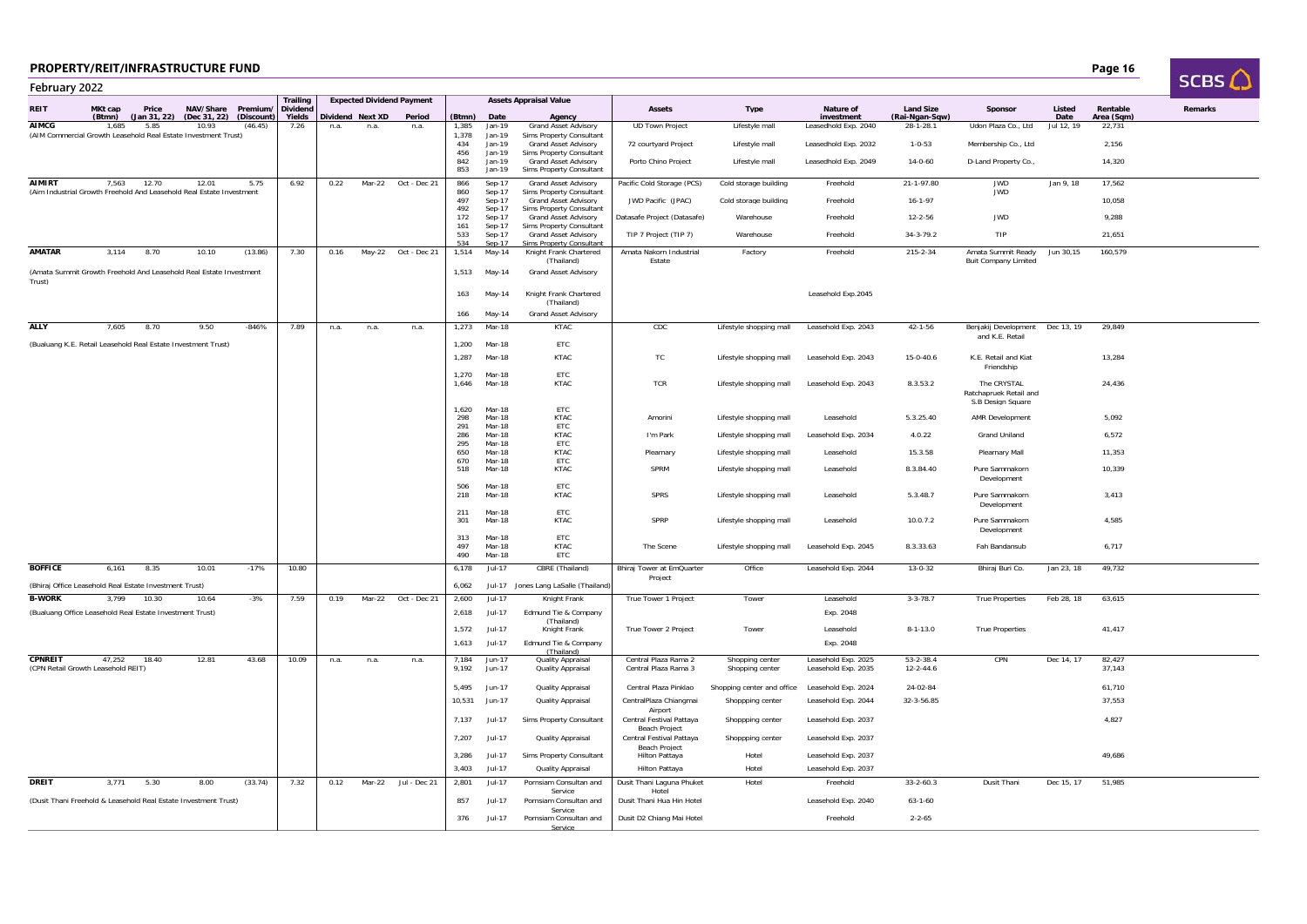| D | Page 17 |
|---|---------|
|---|---------|

| SCBS / |  |  |
|--------|--|--|

| February 2022                                                                                    |                                     |                      |                       |                       |                             |      |                            |                                  |                |                       |                                                                                               |                                                    |                                            |                                           |                           |                                           |                |                      | SCBS LJ                                                            |
|--------------------------------------------------------------------------------------------------|-------------------------------------|----------------------|-----------------------|-----------------------|-----------------------------|------|----------------------------|----------------------------------|----------------|-----------------------|-----------------------------------------------------------------------------------------------|----------------------------------------------------|--------------------------------------------|-------------------------------------------|---------------------------|-------------------------------------------|----------------|----------------------|--------------------------------------------------------------------|
| REIT                                                                                             | MK <sub>t cap</sub>                 | Price                | NAV/Share             | Premium/              | Trailing<br><b>Dividend</b> |      |                            | <b>Expected Dividend Payment</b> |                |                       | <b>Assets Appraisal Value</b>                                                                 | <b>Assets</b>                                      | <b>Type</b>                                | Nature of                                 | <b>Land Size</b>          | Sponsor                                   | Listed         | Rentable             | <b>Remarks</b>                                                     |
| <b>GAHREIT</b>                                                                                   | (Btmn)<br>$\#\mathsf{N}/\mathsf{A}$ | (Jan 31, 22)<br>#N/A | (Dec 31, 22)<br>10.61 | (Discount)<br>#VALUE! | Yields<br>6.98              | 0.30 | Dividend Next XD<br>Mar-22 | Period<br>Jul - Dec 21           | 2,079          | (Btmn) Date<br>Feb-17 | Agency<br>Knight Frank Chartered                                                              | Sheraton Hua Hin Resort &                          | Hotel                                      | investment<br>Freehold                    | (Rai-Ngan-Sqw)<br>27.3.59 | <b>Honor Business</b>                     | Date<br>Nov-17 | Area (Sqm)<br>46,205 |                                                                    |
| (Grande Hospitality Real Estate Investment Trust)                                                |                                     |                      |                       |                       |                             |      |                            |                                  |                |                       |                                                                                               | Spa Project                                        |                                            |                                           |                           |                                           |                |                      |                                                                    |
| <b>GROREIT</b>                                                                                   |                                     | 9.95                 | 10.17                 | (2.16)                | n.a.                        | n.a. | n.a.                       | n.a.                             | 5,245          | Feb-21                | Knight Frank Chartered<br>(Thailand)                                                          | Royal Orchid Sheration Hotel<br>and Tower Proiect  | Hotel                                      | Freehold                                  |                           | ROH                                       | Jul 21, 21     | 28,112               |                                                                    |
| (Grande Royal Orchid Hospitality Real Estate Investment Trust With Buy-<br><b>Back Condition</b> |                                     |                      |                       |                       |                             |      |                            |                                  | 5,218          | Feb-21                | The Valuation & Consultants<br>Co., Ltd                                                       |                                                    |                                            |                                           |                           |                                           |                |                      |                                                                    |
| <b>GVREIT</b>                                                                                    | 8,026                               | 9.85                 | 11.03                 | (10.73)               | 7.79                        | 0.18 | Feb-22                     | Oct - Dec 21                     | 2,876          | Nov-15                | Knight Frank Chartered                                                                        | Park Ventures Ecoplex                              | Office Building                            | Leasehold Exp. 2041                       | $5 - 0 - 36.2$            | GOLD                                      | Apr 4,16       | 26,313               |                                                                    |
| (Golden Ventures Leasehold Real Estate Investment Trust)                                         |                                     |                      |                       |                       |                             |      |                            |                                  | 2,857          | Nov-15                | <b>Grand Asset Advisory</b>                                                                   |                                                    |                                            | Freehold rights over<br>furniture         |                           |                                           |                |                      |                                                                    |
|                                                                                                  |                                     |                      |                       |                       |                             |      |                            |                                  | 6,502          | Nov-15                | Knight Frank Chartered                                                                        | Sathorn Square                                     | Office Building                            | Sub-leasehold Exp.                        | $5 - 0 - 60.3$            | GOLD                                      |                | 73,181               |                                                                    |
|                                                                                                  |                                     |                      |                       |                       |                             |      |                            |                                  | 6,551          | Nov-15                | <b>Grand Asset Advisory</b>                                                                   |                                                    |                                            | Freehold rights over<br>furniture         |                           |                                           |                |                      |                                                                    |
| HREIT                                                                                            | 7.393                               | 8.80                 | 9.05                  | (2.79)                | 9.83                        | n.a. | n.a.                       | n.a.                             | 6,926          | Jun-16                | <b>Grand Asset Advisory</b>                                                                   | Eastern Seaboard Industrial                        | RBF&RBW                                    | Leasehod 30 yr                            |                           |                                           |                | 109,732              |                                                                    |
|                                                                                                  |                                     |                      |                       |                       |                             |      |                            |                                  | 6,944          | Jun-16                | 15 Business Advisory                                                                          | Estate (Rayong) (ESIE)<br>Hemaraj Eastern Seaboard | RBF&RBW                                    | Leasehod 30 yr                            |                           |                                           |                | 41,980               |                                                                    |
| (Hemaraj Leasehold Real Estate Investment Trust)                                                 |                                     |                      |                       |                       |                             |      |                            |                                  |                |                       |                                                                                               | Industrial Estate (HESIE)                          |                                            |                                           |                           |                                           |                |                      |                                                                    |
|                                                                                                  |                                     |                      |                       |                       |                             |      |                            |                                  |                |                       |                                                                                               | Hemaraj Chonburi Industrial<br>Estate (HCIE)       | RBF&RBW                                    | Leasehod 30 yr                            |                           |                                           |                | 15,660               |                                                                    |
|                                                                                                  |                                     |                      |                       |                       |                             |      |                            |                                  |                |                       |                                                                                               | Hemaraj Logistics Park 1                           | RBF&RBW                                    | Leasehod 30 yr                            |                           |                                           |                | 16,820               |                                                                    |
|                                                                                                  |                                     |                      |                       |                       |                             |      |                            |                                  |                |                       |                                                                                               | (HLP1)<br>Hemaraj Logistics Park 2                 | RBF&RBW                                    | Leasehod 30 yr                            |                           |                                           |                | 50.996               |                                                                    |
|                                                                                                  |                                     |                      |                       |                       |                             |      |                            |                                  |                |                       |                                                                                               | (HLP2)<br>Hemaraj Logistics Park 4                 | RBF&RBW                                    | Leasehod 30 yr                            |                           |                                           |                | 26,126               |                                                                    |
|                                                                                                  |                                     |                      |                       |                       |                             |      |                            |                                  |                |                       |                                                                                               | (HLP4)                                             |                                            |                                           |                           |                                           |                |                      |                                                                    |
| <b>IMPACT</b>                                                                                    | 21.645                              | 14.60                | 10.77                 | 35.54                 | 3.22                        | n.a. | n.a.                       | n.a.                             | 19,619         | Apr-16                | American Appraisal                                                                            | <b>IMPACT Arena</b>                                | Exhibition and convention<br>center assets | Freehold                                  | 192-1-30                  | <b>IMPACT Exhibition</b><br>Management    | Oct 1, 14      | 165,606              |                                                                    |
| (Impact Growth Real Estate Investment Trust)                                                     |                                     |                      |                       |                       |                             |      |                            |                                  |                |                       |                                                                                               | <b>IMPACT Exhibition</b>                           |                                            |                                           |                           |                                           |                |                      |                                                                    |
|                                                                                                  |                                     |                      |                       |                       |                             |      |                            |                                  |                |                       |                                                                                               | <b>IMPACT Forum</b>                                |                                            |                                           |                           |                                           |                |                      |                                                                    |
|                                                                                                  |                                     |                      |                       |                       |                             |      |                            |                                  |                |                       |                                                                                               | <b>IMPACT Challenger</b>                           |                                            |                                           |                           |                                           |                |                      |                                                                    |
| <b>LHHOTEL</b>                                                                                   | 4,142                               | 7.70                 | 12.68                 | (39.25)               | 5.06                        | n.a. | n.a.                       | n.a.                             | 3,800          | Jun-15                | Grand Asset Advisory                                                                          | Grande Centre Point Hotel<br>Terminal 21 Project   | Hotel                                      | Freehold & Leasehold<br>Exp. Aug 31, 2040 | 9.1.44                    | L&H Property Company Dec 22,15<br>Limited |                | 21,090               |                                                                    |
| (LH Hotel Leasehold Real Estate Investment Trust)                                                |                                     |                      |                       |                       |                             |      |                            |                                  | 3.850          | Jun-15                | <b>TAP Valuation</b>                                                                          |                                                    |                                            |                                           |                           |                                           |                |                      |                                                                    |
| <b>LHSC</b>                                                                                      | 4,685                               | 9.60                 | 11.65                 | (17.62)               | 4.69                        | n.a. | n.a.                       | n.a.                             | 6,335          | Aug-15                | TAP Valuation                                                                                 | Terminal 21 Shopping<br>0.1111                     | Lifestyle shopping mall                    | Leasehold Exp. 2040                       | $9 - 1 - 44$              | LH.                                       | Dec 26, 14     | 34,058               |                                                                    |
| (LH Shopping Centers Leasehold Real Estate Investment Trust)<br>MIT                              | 277                                 | 2.84                 | 8.47                  | (66.46)               |                             | n.a. | n.a.                       | n.a.                             |                |                       | 1,125 Nov-14 Jones Lang Lasalle (Thailand) 100% stake in APUK Limited Warehouse / Data center |                                                    |                                            | n.a.                                      | $2.68 - 0 - 0$            | n.a.                                      | Dec 23,15      | 1,342                | Assets Appraisal Value used                                        |
|                                                                                                  |                                     |                      |                       |                       |                             |      |                            |                                  |                |                       |                                                                                               |                                                    |                                            |                                           |                           |                                           |                |                      | Exchange rate as of 5 November<br>2014 was 52.3251 THB/GBP (Source |
| (MFC Industrial Real Estate Invesment Trust)                                                     |                                     |                      |                       |                       |                             |      |                            |                                  | 1,128          |                       | Nov-14 DTZ Debenham Tie Leung                                                                 |                                                    |                                            |                                           |                           |                                           |                |                      | Bloomberg)                                                         |
|                                                                                                  |                                     |                      |                       |                       |                             |      |                            |                                  |                |                       | (Thailand)                                                                                    |                                                    |                                            |                                           |                           |                                           |                |                      |                                                                    |
| <b>SHREIT</b>                                                                                    | 854                                 | 2.42                 | 6.96                  | $-6524%$              | 20.95                       | n.a. | n.a.                       | n.a.                             | 3,611          | Dec-16                | C.I.T. Appraisal                                                                              | Pullman Jakarta Centra Park                        | Hotel                                      | Freehold                                  |                           | PT SHR Pullman<br>Indonesia               | Dec 27, 17     | 25.144               |                                                                    |
| (Strategic Hospitality Extendable Freehold And Leasehold Real Estate Investment Trust)           |                                     |                      |                       |                       |                             |      |                            |                                  | 3,763          | Feb-17                | Thai Property Appraisal Lynn<br>Phillips                                                      |                                                    |                                            |                                           |                           |                                           |                |                      |                                                                    |
|                                                                                                  |                                     |                      |                       |                       |                             |      |                            |                                  | 785            | Dec-16                | C.I.T. Appraisal                                                                              | Capri by Fraser                                    | Hotel                                      | Sub-leasehold Exp.                        |                           | Luxel APT Company                         |                | 1,709                |                                                                    |
|                                                                                                  |                                     |                      |                       |                       |                             |      |                            |                                  | 746            | Feb-17                | Thai Property Appraisal Lynn                                                                  |                                                    |                                            | 2043                                      |                           | Limited                                   |                |                      |                                                                    |
|                                                                                                  |                                     |                      |                       |                       |                             |      |                            |                                  | 534            | Dec-16                | Phillips<br>C.I.T. Appraisal                                                                  | <b>IBIS Saigon South</b>                           | Hotel                                      | Sub-leasehold Exp.                        |                           |                                           |                |                      |                                                                    |
|                                                                                                  |                                     |                      |                       |                       |                             |      |                            |                                  | 525            |                       | Feb-17 Thai Property Appraisal Lynn<br>Phillips                                               |                                                    |                                            | 2043                                      |                           | Viethan Hotel<br>Corporation              |                | 936                  |                                                                    |
| <b>SPRIME</b><br>(S Prime Growth Leasehold Real Estate Investment Trust)                         | 2,792                               | 6.25                 | 10.04                 | $-3772%$              | 9.31                        | 0.16 | Mar-22                     | Oct - Dec 21                     | 5,202<br>5.154 | $Sep-18$<br>Sep-18    | American Appraisal<br>Prefer Appraisal                                                        | Sunflower Complex                                  | Building                                   | Leasehold<br>Exp. 2592                    | $5 - 2 - 2.8$             | Max Future                                | Jan 23, 19     | 62,850               |                                                                    |
| <b>SRIPANWA</b>                                                                                  | 1,953                               | 7.00                 | 11.46                 | (38.90)               | 7.14                        | n.a. | n.a.                       | n.a.                             | 2,149          |                       | Mar-16 Nexus Property Consultants                                                             | Sri Panwa Hotel                                    | Hotel (Villa); Service Apt.                | Leasehold                                 | $21 - 2 - 55$             | Charn Issara Residence Dec 23, 16         |                | 45 units             |                                                                    |
| (Sri Panwa Hospitality Real Estate Investment Trust)                                             |                                     |                      |                       |                       |                             |      |                            |                                  |                |                       |                                                                                               |                                                    |                                            |                                           |                           |                                           |                |                      |                                                                    |
|                                                                                                  |                                     |                      |                       |                       |                             |      |                            |                                  |                |                       |                                                                                               |                                                    |                                            |                                           |                           |                                           |                |                      |                                                                    |
|                                                                                                  |                                     |                      |                       |                       |                             |      |                            |                                  | 1149           | May-16                | Knight Frank Chartered                                                                        |                                                    | Hotel (Luxury Hotel)                       | Leasehold                                 | $5 - 1 - 7.3$             | Charn Issara Residence                    |                | 30 units             |                                                                    |
|                                                                                                  |                                     |                      |                       |                       |                             |      |                            |                                  | 1232           | Sep-16                | <b>Nexus Property Consultants</b>                                                             |                                                    | X29 Villa                                  | Exp. Jul 2019                             | $0 - 3 - 43.3$            | Charn Issara Residence                    |                | 5 units              |                                                                    |
| <b>SSTRT</b>                                                                                     | 938                                 | 6.00                 | 8.00                  | (24.99)               | 8.58                        | n.a. | n.a.                       | n.a.                             | 822            | May-17                | Knight Frank                                                                                  | Subsrithai Smart Storage                           | Warehoue                                   | Freehold                                  | $5 - 3 - 52.4$            | Sub Sri Thai                              | Dec 26, 17     | 9,277                |                                                                    |
| (Sub Sri Thai Real Estate Investment Trust)                                                      |                                     |                      |                       |                       |                             |      |                            |                                  |                |                       |                                                                                               | Project                                            |                                            |                                           |                           |                                           |                |                      |                                                                    |
| <b>TPRIME</b>                                                                                    | 4,599                               | 8.40                 | 12.40                 | (32.24)               | 7.28                        | 0.10 | Mar-22                     | Oct - Dec 21                     |                | 6,233 42,552          | <b>Grand Advisory</b>                                                                         | <b>Exchange Tower</b>                              | Office                                     | Freehold                                  |                           |                                           | Oct 31, 2016   | 42.888               |                                                                    |
|                                                                                                  |                                     |                      |                       |                       |                             |      |                            |                                  |                |                       |                                                                                               |                                                    |                                            |                                           |                           |                                           |                |                      |                                                                    |
|                                                                                                  |                                     |                      |                       |                       |                             |      |                            |                                  |                |                       |                                                                                               |                                                    |                                            |                                           |                           |                                           |                |                      |                                                                    |
| (Thailand Prime Property Freehold And Leasehold Real Estate Investment Tru                       |                                     |                      |                       |                       |                             |      |                            |                                  | 6,289          | 42,552                | American Appraisal                                                                            |                                                    |                                            |                                           |                           |                                           |                |                      |                                                                    |
|                                                                                                  |                                     |                      |                       |                       |                             |      |                            |                                  | 2,212          | 42,552                | <b>Grand Advisory</b>                                                                         | Mecury Tower                                       | Office                                     | Leashold Exp. 2035                        |                           |                                           |                | 24,765               |                                                                    |
|                                                                                                  |                                     |                      |                       |                       |                             |      |                            |                                  | 2,213          | 42,552                | American Appraisal                                                                            |                                                    |                                            |                                           |                           |                                           |                |                      |                                                                    |
|                                                                                                  |                                     |                      |                       |                       |                             |      |                            |                                  |                |                       |                                                                                               |                                                    |                                            |                                           |                           |                                           |                |                      |                                                                    |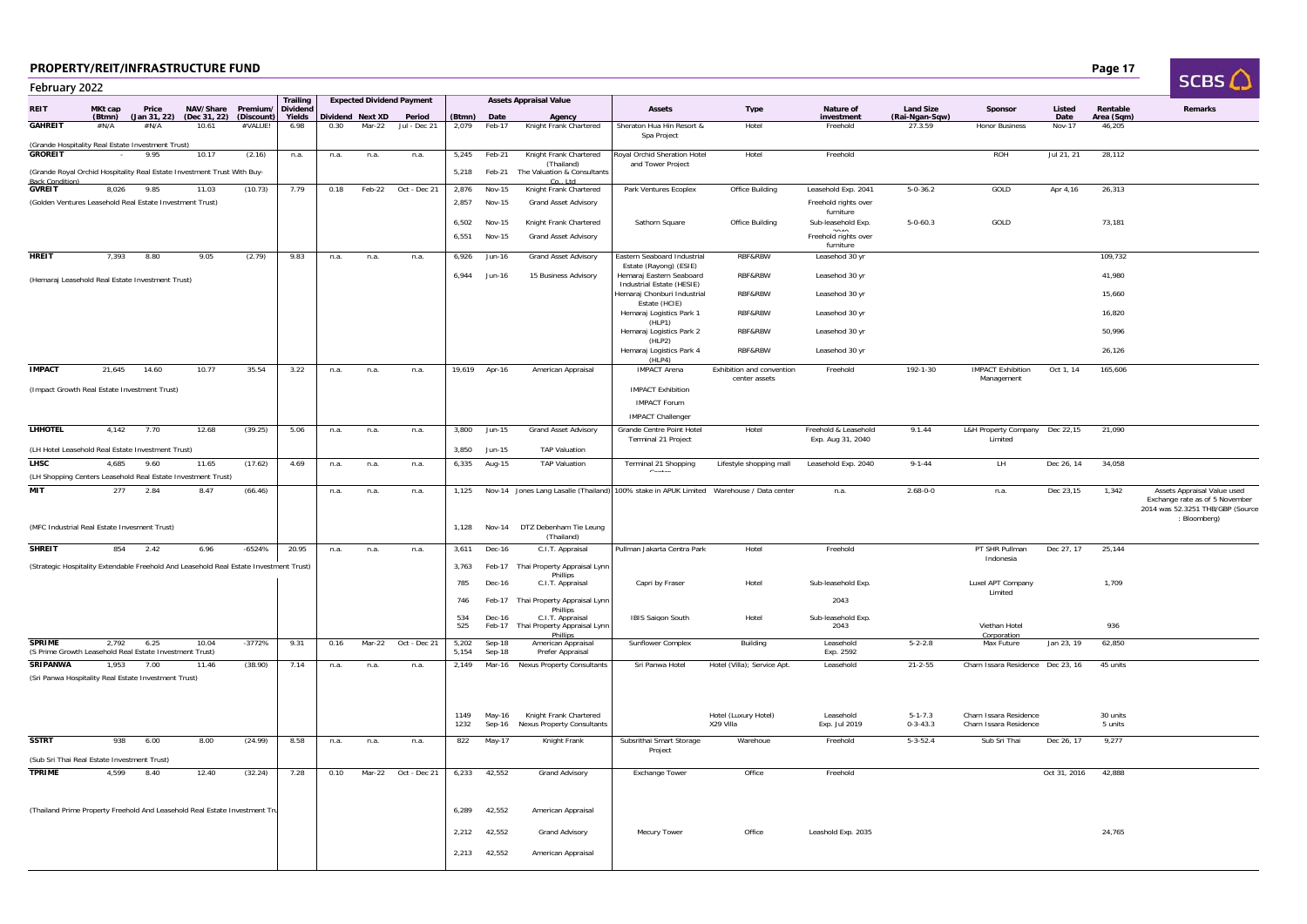| February 2022 |                   |       |                                                                            |            |                           |      |                  |                                  |                         |                  |                                                                                          |                                                        |                |                         |                                    |                                           |                |                                              | <b>SLBS LJ</b>                                                                                                                                       |
|---------------|-------------------|-------|----------------------------------------------------------------------------|------------|---------------------------|------|------------------|----------------------------------|-------------------------|------------------|------------------------------------------------------------------------------------------|--------------------------------------------------------|----------------|-------------------------|------------------------------------|-------------------------------------------|----------------|----------------------------------------------|------------------------------------------------------------------------------------------------------------------------------------------------------|
|               |                   |       |                                                                            |            | Trailing                  |      |                  | <b>Expected Dividend Payment</b> |                         |                  | <b>Assets Appraisal Value</b>                                                            |                                                        |                |                         |                                    |                                           |                |                                              |                                                                                                                                                      |
| <b>REIT</b>   | MKt cap<br>(Btmn) | Price | NAV/Share Premium/<br>(Jan 31, 22) (Dec 31, 22)                            | (Discount) | <b>Dividend</b><br>Yields |      | Dividend Next XD | Period                           | (Btmn)                  | Date             | Agency                                                                                   | <b>Assets</b>                                          | Type           | Nature of<br>investment | <b>Land Size</b><br>(Rai-Ngan-Sqw) | Sponsor                                   | Listed<br>Date | Rentable<br>Area (Sqm)                       | Remarks                                                                                                                                              |
| <b>FTREIT</b> | 33.697            | 11.00 | 10.74                                                                      | 2.39       | 6.13                      | 0.17 | Feb-22           | Oct - Dec 21                     | 6,372                   | Apr-14           | Knight Frank                                                                             | 71 WH, 27 RBF                                          | Warehouses/RBF | Leasehold               | $306 - 2 - 44.3$                   | TICON, TPARK                              |                | 162,667                                      |                                                                                                                                                      |
|               |                   |       | (TICON Freehold and Leasehold Real Estate Investment Trust)                |            |                           |      |                  |                                  | 6,773                   | Apr-14           | Nexus                                                                                    |                                                        |                | Freehold                |                                    |                                           |                | 207,038                                      |                                                                                                                                                      |
| <b>WHABT</b>  | 1,828             | 9.05  | 10.79                                                                      | (16.09)    | 7.34                      | 0.17 | Feb-22           | Oct - Dec 21                     | 1,965                   | May-15           | <b>TAP Valuation</b>                                                                     | SJ Infinite Business Complex                           | Building       | Freehold                | $3 - 1 - 45.5$                     | <b>WHA Corporation</b><br>Company Limited | Nov 16,15      | 21,673                                       |                                                                                                                                                      |
|               |                   |       | (Wha Business Complex Freehold And Leasehold Real Estate Investment Trust) |            |                           |      |                  |                                  | 1,904                   | Apr-15           | Grand Asset Advisory                                                                     |                                                        |                |                         |                                    |                                           |                |                                              |                                                                                                                                                      |
|               |                   |       |                                                                            |            |                           |      |                  |                                  | 266                     | May-15           | <b>TAP Valuation</b>                                                                     | Bangna Business Complex                                | Building       | Leasehold Exp. 2045     | $1 - 1 - 53.75$                    |                                           |                | 8,578                                        |                                                                                                                                                      |
|               |                   |       |                                                                            |            |                           |      |                  |                                  | 258                     | Apr-15           | <b>Grand Asset Advisory</b>                                                              |                                                        |                |                         |                                    |                                           |                |                                              |                                                                                                                                                      |
| <b>WHART</b>  | 34,946            | 11.40 | 10.99                                                                      | 0%         | 6.65                      | 0.26 | Mar-22           | Oct - Dec 21                     | 1,033                   | Apr-15           | Knight Frank                                                                             | WHA Ladkrabang<br>Distribution Center Phase 1<br>and 2 | Warehouse      | Freehold                | $35 - 0 - 0$                       | WHA                                       | Dec 18, 14     | 35,093                                       | If on the date of first investment by<br>Trust, there is no lessee for Phase 2<br>buidling, WHA agrees to pay rental<br>at Bt165/sqm/mth for 3 years |
|               |                   |       | (WHA Premium Growth Freehold and Leasehold Real Estate Investment Trust)   |            |                           |      |                  |                                  |                         |                  |                                                                                          |                                                        |                |                         |                                    |                                           |                |                                              |                                                                                                                                                      |
|               |                   |       |                                                                            |            |                           |      |                  |                                  | 1,392                   | Apr-15           | Knight Frank                                                                             | WHA Mega Logistics Center<br>(Bangna-Trad Rd Km. 18)   | Warehouse      | Leasehold Exp. 2041     | $74 - 2 - 67$                      |                                           |                | 72,180; 23,976<br>(leasable<br>rooftop area) |                                                                                                                                                      |
|               |                   |       |                                                                            |            |                           |      |                  |                                  | 1,883                   | Apr-15           | Knight Frank                                                                             | WHA Mega Logistics Center<br>(Bangna-Trad Rd Km. 23)   | Warehouse      | Freehold                | $65 - 0 - 22$                      |                                           |                | 59,835; 50,641<br>(leasable<br>rooftop area) |                                                                                                                                                      |
|               |                   |       |                                                                            |            |                           |      |                  |                                  | 2,342                   |                  | Jun-15 Bangkok Property Appraisal                                                        | WHA Mega Logistics Center<br>(Chonlaharnpichit Km.4)   |                |                         |                                    |                                           |                | 80.746: 68.384<br>(leasable<br>rooftop area) |                                                                                                                                                      |
|               |                   |       |                                                                            |            |                           |      |                  |                                  | 2,298                   | Apr-15           | Grand Advisory                                                                           |                                                        |                |                         |                                    |                                           |                |                                              |                                                                                                                                                      |
|               |                   |       |                                                                            |            |                           |      |                  |                                  | 1,184<br>1,190          | Jun-15<br>Apr-15 | Bangkok Property Appraisal<br><b>Grand Advisory</b>                                      | WHA Mega Logistics Center<br>(Wangnoi 61)              |                |                         |                                    |                                           |                | 61,182; 26,472<br>(leasable<br>rooftop area) |                                                                                                                                                      |
|               |                   |       |                                                                            |            |                           |      |                  |                                  | 799                     | Jun-15           | <b>Bangkok Property Appraisal</b>                                                        | WHA Mega Logistics Center                              |                |                         |                                    |                                           |                | 32,986                                       |                                                                                                                                                      |
|               |                   |       |                                                                            |            |                           |      |                  |                                  | 803                     | Apr-15           | <b>Grand Advisory</b>                                                                    | (Saraburi)                                             |                |                         |                                    |                                           |                |                                              |                                                                                                                                                      |
|               |                   |       |                                                                            |            |                           |      |                  |                                  | 2,421                   | Dec-16           | <b>Grand Advisory</b>                                                                    | WHA Mega Logistics Center<br>(Ladkrabang)              |                |                         |                                    |                                           |                | 95.110: 59.986<br>(leasable<br>roofton)      |                                                                                                                                                      |
|               |                   |       |                                                                            |            |                           |      |                  |                                  | 2,603<br>1.405<br>1.405 | Dec-16<br>Dec-16 | Bangkok Property Appraisal<br><b>Grand Advisory</b><br>Dec-16 Bangkok Property Appraisal | WHA Mega Logistics Center<br>(Chonlaharnpichit KM.5)   |                |                         |                                    |                                           |                | 62.105: 50144<br>(leasable<br>rooftop)       |                                                                                                                                                      |

Source: SETSMART

D and the contract of the contract of the contract of the contract of the contract of the contract of the contract of the contract of the contract of the contract of the contract of the contract of the contract of the cont

**SCBS**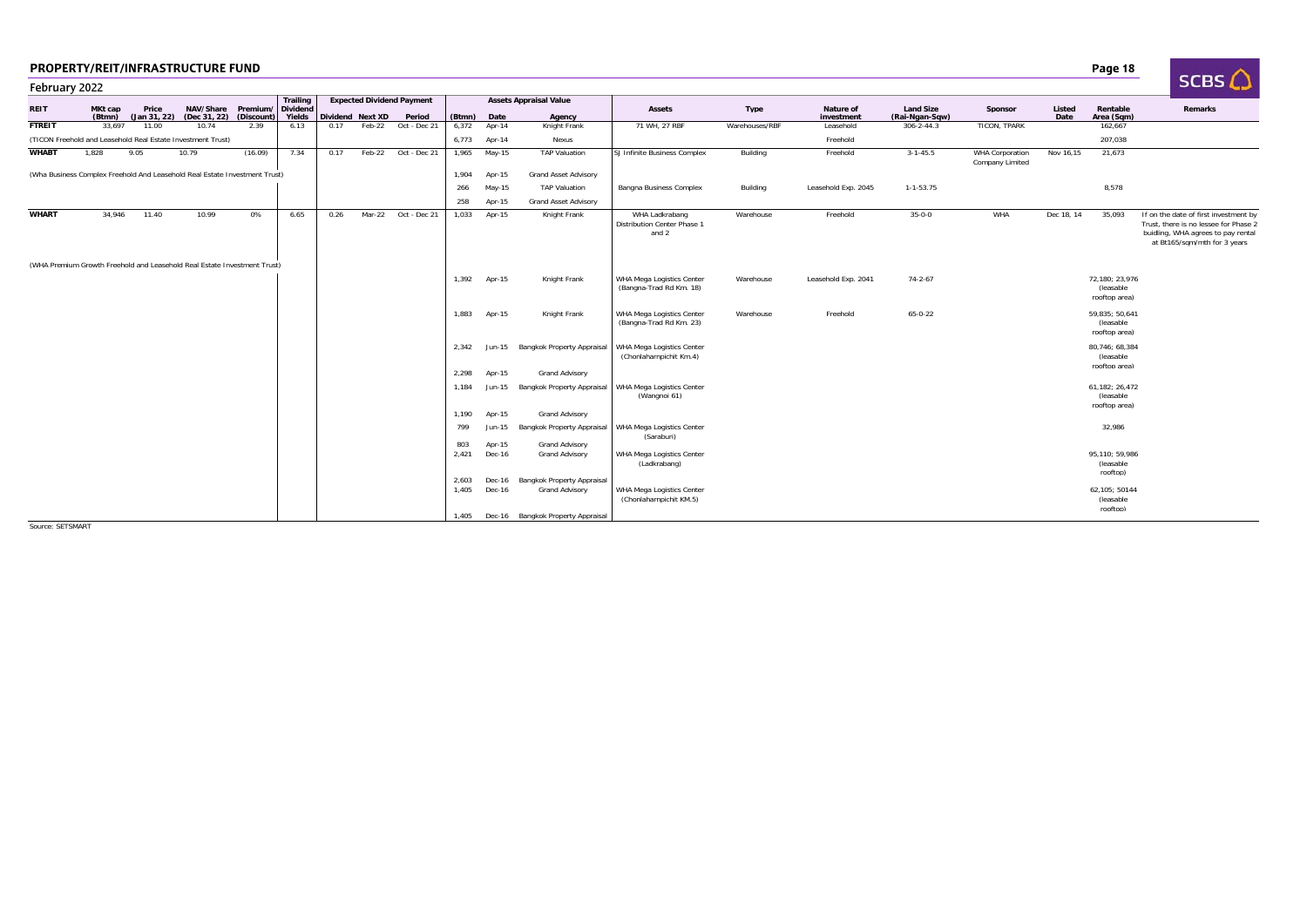## YIELD TRACKER

February 2022

| SCBS. |  |
|-------|--|

| <b>Companies under coverage</b> |                |                          |               |                               |                    |                     |              |                    | 31-Jan-22              |
|---------------------------------|----------------|--------------------------|---------------|-------------------------------|--------------------|---------------------|--------------|--------------------|------------------------|
| Company                         | <b>Price</b>   | <b>Fundamental</b>       |               | Dividend expected next period |                    |                     | Operating    | <b>Yield 2021F</b> | Remark                 |
|                                 | (Bt)           | Rating                   | DPS (Bt)      | %Yield                        | <b>XD</b> date     | <b>Payment date</b> | period       | $(\%)$             |                        |
| For Interim                     |                |                          |               |                               |                    |                     |              |                    |                        |
| <b>IRPC</b>                     | 3.80           | Neutral                  | 0.27          | 7.1                           | Feb-22             | Apr-22              | 2H21         | 9.2                | Estimated              |
| <b>CHG</b>                      | 3.30           | Neutral                  | 0.18          | 5.5                           | May-22             | May-22              | 2H21         | 6.4                | Estimated              |
| <b>ASP</b>                      | 3.74           | Outperform               | 0.20          | 5.3                           | Mar-22             | May-22              | 2H21         | 10.7               | Estimated              |
| <b>WINNER</b>                   | 2.38           | Neutral                  | 0.12          | 5.1                           | Mar-22             | May-22              | 2H21         | 5.6                | Estimated              |
| <b>SAT</b>                      | 23.10          | Underperform             | 1.16          | 5.0                           | Mar-22             | May-22              | 2H21         | 6.8                | Estimated              |
| <b>SPALI</b>                    | 22.70          | Outperform               | 1.05          | 4.6                           | Apr-22             | May-22              | 2H21         | 6.8                | Estimated              |
| <b>TCAP</b>                     | 40.50          | Neutral                  | 1.80          | 4.4                           | Feb-22             | Apr-22              | 2H21         | 7.4                | Estimated              |
| PTT                             | 39.00          | Outperform               | 1.39          | 3.6                           | Feb-22             | Mar-22              | 2H21         | 4.4                | Estimated              |
| <b>MST</b>                      | 12.90          | Neutral                  | 0.42          | 3.3                           | Feb-22             | Apr-22              | 2H21         | 7.0                | Estimated              |
| <b>BCH</b>                      | 18.70          | Outperform               | 0.60          | 3.2                           | May-22             | May-22              | 2H21         | 4.3                | Estimated              |
| <b>JASIF</b>                    | 10.50          | Neutral                  | 0.30          | 2.9                           | Feb-22             | Mar-22              | 4Q21         | 9.5                | Estimated              |
| QH                              | 2.36           | Underperform             | 0.06          | 2.6                           | Apr-22             | May-22              | 2H21         | 3.9                | Estimated              |
| <b>SCC</b><br><b>VCOM</b>       | 385.00<br>7.80 | Outperform<br>Neutral    | 10.00<br>0.20 | 2.6<br>2.5                    | 7-Apr-22<br>Mar-22 | 26-Apr-22<br>May-22 | 2H21<br>2H21 | 4.8<br>3.8         | Official<br>Estimated  |
| TU                              | 20.90          | Neutral                  | 0.50          | 2.4                           | Mar-22             | Apr-22              | 2H21         | 4.6                | Estimated              |
| LH                              | 9.80           | Outperform               | 0.23          | 2.4                           | May-22             | May-22              | 2H21         | 4.9                | Estimated              |
| PTTEP                           | 129.50         | Outperform               | 3.00          | 2.3                           | Feb-22             | Apr-22              | 2H21         | 3.9                | Official               |
| <b>DTAC</b>                     | 46.25          | Neutral                  | 1.05          | 2.3                           | 11-Feb-22          | 20-Apr-22           | 2H21         | 4.5                | Official               |
| <b>GVREIT</b>                   | 9.85           | Neutral                  | 0.22          | 2.2                           | Feb-22             | Mar-22              | Oct - Dec 21 | 7.8                | Estimated              |
| CPF                             | 25.25          | <b>Under review</b>      | 0.55          | 2.2                           | May-22             | May-22              | 2H21         | 3.8                | Estimated              |
| <b>TOP</b>                      | 52.50          | Neutral                  | 1.14          | 2.2                           | Feb-22             | Apr-22              | 2H21         | 3.6                | Estimated              |
| <b>EPG</b>                      | 10.20          | Neutral                  | 0.22          | 2.2                           | Aug-22             | Aug-22              | 1H22         | 3.3                | Estimated              |
| <b>OSP</b>                      | 32.25          | Outperform               | 0.68          | 2.1                           | May-22             | May-22              | 2H21         | 3.5                | Estimated              |
| AH                              | 26.00          | Outperform               | 0.53          | 2.0                           | Mar-22             | May-22              | 2H21         | 3.9                | Estimated              |
| <b>UTP</b>                      | 16.80          | Underperform             | 0.34          | 2.0                           | Mar-22             | May-22              | 2H21         | 4.4                | Estimated              |
| <b>PCSGH</b>                    | 5.05           | Underperform             | 0.10          | 2.0                           | Apr-22             | May-22              | 2H21         | 5.0                | Estimated              |
| <b>PSH</b>                      | 14.50          | Underperform             | 0.28          | 1.9                           | Mar-22             | May-22              | 1H21         | 4.0                | Estimated              |
| <b>DIF</b>                      | 14.20          | Underperform             | 0.26          | 1.8                           | Feb-22             | Mar-22              | 4Q21         | 7.1                | Estimated              |
| <b>RJH</b>                      | 32.75          | Outperform               | 0.55          | 1.7                           | May-22             | May-22              | 4021         | 6.9                | Estimated              |
| <b>DCC</b>                      | 2.94           | Neutral                  | 0.05          | 1.7                           | Apr-22             | Apr-22              | 4Q21         | 6.3                | Estimated              |
| <b>AEONTS</b>                   | 183.00         | Neutral                  | 3.00          | 1.6                           | Apr-22             | May-22              | 2H22         | 2.4                | Estimated              |
| <b>BTS</b>                      | 9.20           | Neutral                  | 0.15          | 1.6                           | 07-Feb-22          | 24-Feb-22           | 1H22         | 3.5                | Official               |
| <b>HMPRO</b>                    | 14.10          | Outperform               | 0.21          | 1.5                           | Feb-22             | Apr-22              | 2H21         | 2.3                | Estimated              |
| LPN                             | 5.05           | Underperform             | 0.08          | 1.5                           | Feb-22             | Apr-22              | 2H21         | 3.5                | Estimated              |
| BH                              | 141.00         | Neutral                  | 2.05          | 1.5                           | Mar-22             | May-22              | 2H21         | 2.3                | Estimated              |
| <b>ADVANC</b>                   | 220.00         | Outperform               | 3.15          | 1.4                           | Feb-22             | Apr-22              | 2H21         | 3.0<br>2.9         | Estimated              |
| <b>TQM</b><br><b>BJC</b>        | 48.25<br>31.75 | Outperform               | 0.66<br>0.43  | 1.4<br>1.4                    | Mar-22             | May-22              | 2H21         | 1.8                | Estimated              |
| <b>GPSC</b>                     | 78.25          | Outperform<br>Outperform | 1.00          | 1.3                           | Apr-22<br>Feb-22   | May-22<br>Mar-22    | 2H21<br>2H21 | 1.9                | Estimated<br>Estimated |
| CBG                             | 101.50         | Neutral                  | 1.19          | $1.2$                         | Mar-22             | May-22              | 2H21         | 2.1                | Estimated              |
| <b>MAKRO</b>                    | 40.25          | Outperform               | 0.47          | $1.2$                         | Mar-22             | May-22              | 2H21         | 2.2                | Estimated              |
| <b>KISS</b>                     | 9.15           | Neutral                  | 0.09          | 1.0                           | Apr-22             | May-22              | 2H21         | 1.6                | Estimated              |
| <b>BGRIM</b>                    | 35.50          | Neutral                  | 0.35          | 1.0                           | Mar-22             | May-22              | 2H21         | 1.4                | Estimated              |
| <b>SCGP</b>                     | 62.25          | Outperform               | 0.40          | 0.6                           | 05-Apr-22          | 25-Apr-22           | 2H21         | 1.0                | Official               |
| <b>IVL</b>                      | 47.50          | Outperform               | 0.25          | 0.5                           | Feb-22             | May-22              | 4Q21         | 3.4                | Estimated              |
| <b>BDMS</b>                     | 22.40          | Outperform               | 0.02          | 0.1                           | Feb-22             | Mar-22              | 2H21         | 1.2                | Estimated              |
|                                 |                |                          |               |                               |                    |                     |              |                    |                        |
| <b>For Full Year</b>            |                |                          |               |                               |                    |                     |              |                    |                        |
| <b>BCP</b>                      | 27.75          | Neutral                  | 2.40          | 8.6                           | Mar-22             | Apr-22              | 2021         | 8.6                | Estimated              |
| <b>PTTGC</b>                    | 56.50          | Neutral                  | 4.30          | 7.6                           | Feb-22             | Apr-22              | 2021         | 7.6                | Estimated              |
| <b>TISCO</b>                    | 98.75          | Neutral                  | 7.20          | 7.3                           | Apr-22             | <b>May-22</b>       | 2021         | 7.3                | Estimated              |
| <b>SCCC</b>                     | 160.50         | Neutral                  | 9.00          | 5.6                           | Feb-22             | Feb-22              | 1H21         | 5.6                | Estimated              |
| AP                              | 10.20          | Outperform               | 0.50          | 4.9                           | May-22             | May-22              | 2021         | 4.9                | Estimated              |
| siri                            | 1.32           | Neutral                  | 0.06          | 4.9                           | Mar-22             | May-22              | 2021         | 4.9                | Estimated              |
| <b>SPRC</b>                     | 9.60           | Underperform             | 0.40          | 4.2                           | Feb-22             | Mar-22              | 2021         | 4.2                | Estimated              |
| <b>KKP</b>                      | 69.50          | Outperform               | 2.76          | 4.0                           | Apr-22             | May-22              | 2021         | 4.0                | Estimated              |
| <b>STANLY</b><br><b>THANI</b>   | 187.50         | Neutral<br>Neutral       | 6.90<br>0.14  | 3.7                           | $Jul-22$           | $Jul-22$            | 2022         | 3.7                | Estimated<br>Estimated |
| <b>KTB</b>                      | 4.22<br>14.00  | Outperform               | 0.46          | 3.3<br>3.3                    | Mar-22<br>Apr-22   | Apr-22              | 2021<br>2021 | 3.3<br>3.3         | Estimated              |
| <b>BAM</b>                      | 20.40          | Neutral                  | 0.66          | 3.3                           | May-22             | May-22<br>May-22    | 2021         | 3.3                | Estimated              |
| SAWAD                           | 60.25          | Neutral                  | 1.89          | 3.1                           | May-22             | May-22              | 2021         | 3.1                | Estimated              |
| <b>KEX</b>                      | 24.60          | Underperform             | 0.74          | $3.0\,$                       | May-22             | May-22              | 2021         | 3.0                | Estimated              |
| <b>BBL</b>                      | 135.00         | Outperform               | 4.00          | 3.0                           | Apr-22             | May-22              | 2021         | 3.0                | Estimated              |
| <b>THREL</b>                    | 5.00           | Outperform               | 0.14          | 2.9                           | Apr-22             | <b>Jun-22</b>       | 2021         | 2.9                | Estimated              |
| <b>JKN</b>                      | 7.65           | Underperform             | 0.19          | 2.5                           | Mar-22             | May-22              | 2021         | 2.5                | Estimated              |
| <b>TTB</b>                      | 1.36           | Neutral                  | 0.03          | 2.4                           | Apr-22             | May-22              | 2021         | 2.4                | Estimated              |
| BAY                             | 36.75          | Neutral                  | 0.87          | 2.4                           | May-22             | May-22              | 2021         | 2.4                | Estimated              |
| <b>KBANK</b>                    | 149.50         | Outperform               | 3.21          | 2.1                           | Apr-22             | May-22              | 2021         | 2.1                | Estimated              |
| GGC                             | 13.90          | Neutral                  | 0.24          | $1.7$                         | Feb-22             | Feb-22              | 2021         | 1.7                | Estimated              |
| ACE                             | 3.26           | Outperform               | 0.05          | $1.5$                         | Mar-22             | May-22              | 2021         | 1.5                | Estimated              |
| <b>KTC</b>                      | 60.00          | Underperform             | 0.91          | $1.5$                         | Apr-22             | May-22              | 2021         | 1.5                | Estimated              |
| <b>GLOBAL</b>                   | 19.00          | Neutral                  | 0.28          | $1.5$                         | Feb-22             | May-22              | 2021         | 1.5                | Estimated              |
| <b>GFPT</b>                     | 13.70          | Outperform               | 0.20          | $1.5$                         | Mar-22             | Apr-22              | 2021         | 1.5                | Estimated              |
| <b>NRF</b>                      | 8.05           | Outperform               | 0.08          | 1.1                           | Apr-22             | May-22              | 2021         | 1.1                | Estimated              |
| CPALL                           | 62.75          | Outperform               | 0.53          | 0.8                           | May-22             | May-22              | 2021         | 0.8                | Estimated              |
| <b>MTC</b>                      | 56.25          | Outperform               | 0.36          | 0.6                           | Apr-22             | May-22              | 2021         | 0.6                | Estimated              |
| <b>BLA</b>                      | 42.75          | Outperform               | 0.27          | 0.6                           | Feb-22             | May-22              | 2021         | 1.5                | Estimated              |
| <b>BEM</b>                      | 8.20           | Outperform               | 0.04          | 0.5                           | May-22             | May-22              | 2021         | 0.5                | Estimated              |

Source: SCBS Investment Research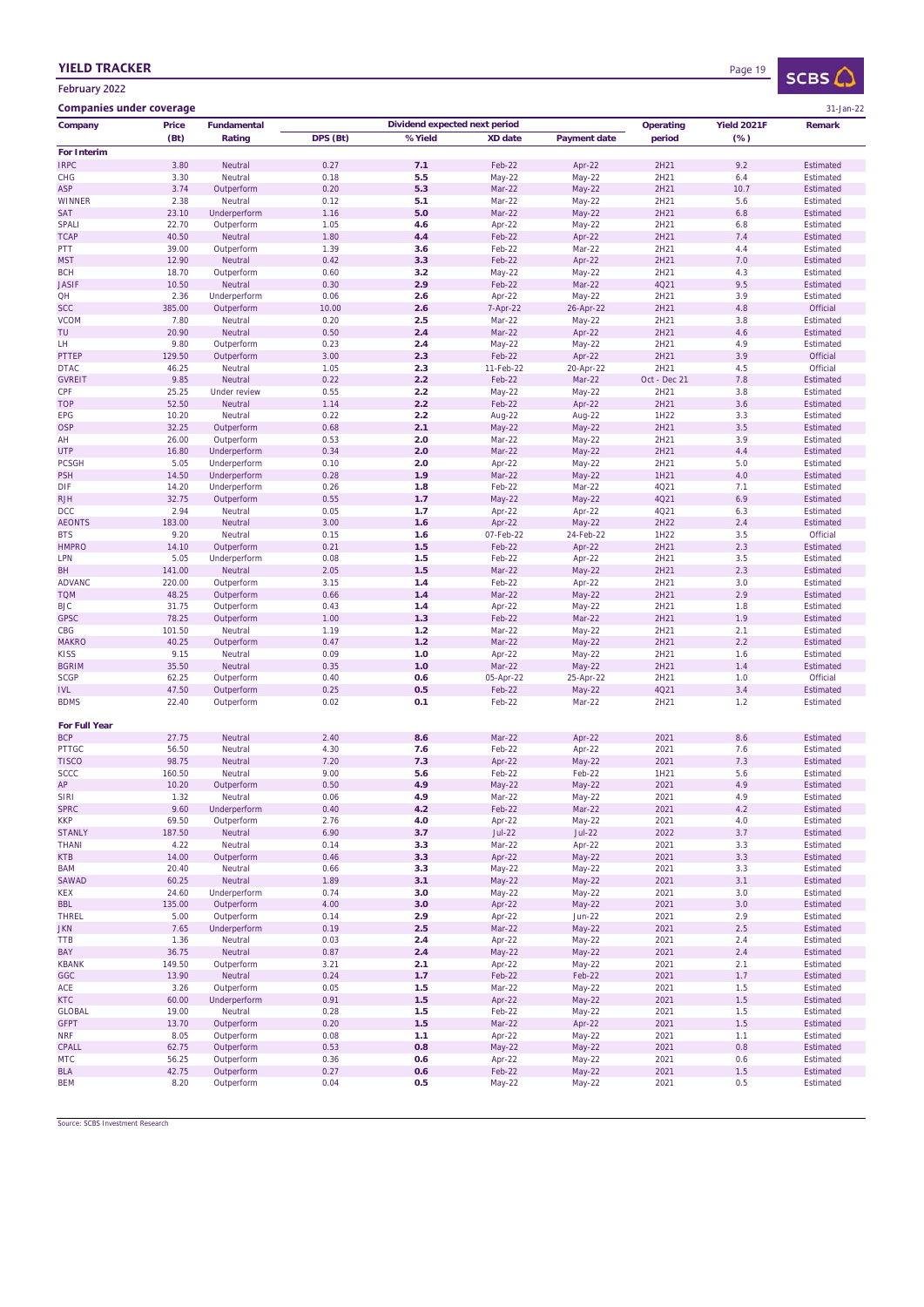# DIRECTOR TRADING

# February 2022

# **Top 20 director trades in January 2022**

# Net Buyers

|              |                    | <b>Trades in January</b> |            |                 | <b>Last 12-Month Cumulative</b> |
|--------------|--------------------|--------------------------|------------|-----------------|---------------------------------|
|              | <b>Total Trade</b> | <b>Net Buy</b>           | Avg. Price | Net Buy (Sell)  | % of Total                      |
| Company      | (shares)           | (shares)                 | (Bt/share) |                 | <b>Shares Outstanding</b>       |
| AAV          | 18,986,849         | 18,986,849               | 1.75       | 15,074,758      | 0.13                            |
| <b>VIBHA</b> | 18,593,000         | 17,900,000               | 2.60       | 71,632,645      | 0.53                            |
| <b>SCM</b>   | 11,967,800         | 11,967,800               | 7.46       | 11,848,800      | 1.97                            |
| LALIN        | 10,500,000         | 10,500,000               | 9.88       | 10,500,000      | 1.14                            |
| <b>SABUY</b> | 11,846,230         | 10,339,170               | 35.25      | 138,554,670     | 11.53                           |
| <b>KC</b>    | 10,000,000         | 10,000,000               | 0.15       | (262, 500, 000) | (7.26)                          |
| <b>TFG</b>   | 5,600,000          | 5,600,000                | 5.05       | 39,205,800      | 0.69                            |
| <b>THG</b>   | 4,191,600          | 4,091,600                | 39.69      | (8,984,005)     | (1.06)                          |
| <b>AQUA</b>  | 3,000,000          | 3,000,000                | 0.67       | 447,792,300     | 7.57                            |
| <b>SFLEX</b> | 2,900,000          | 2,900,000                | 4.99       | (146,650,000)   | (17.88)                         |
| <b>CGH</b>   | 3,100,000          | 2,600,000                | 1.87       | 6,600,000       | 0.16                            |
| <b>RPH</b>   | 2,045,000          | 2,045,000                | 6.17       | 3,623,600       | 0.66                            |
| <b>MENA</b>  | 1,502,500          | 1,502,500                | 1.92       | 1,307,500       | 0.18                            |
| <b>ITEL</b>  | 1,500,000          | 1,500,000                | 5.65       | (5,500,000)     | (0.44)                          |
| <b>JMART</b> | 2,900,000          | 1,400,000                | 26.66      | (38, 475, 147)  | (2.76)                          |
| <b>TEAM</b>  | 2,560,400          | 1,379,800                | 2.37       | (1,572,400)     | (0.25)                          |
| <b>PLANB</b> | 1,322,737          | 1,122,737                | 5.23       | (192, 123, 102) | (4.58)                          |
| <b>TFM</b>   | 1,100,000          | 1,100,000                | 13.85      | 1,100,000       | 0.22                            |
| <b>SCN</b>   | 1,040,000          | 1,040,000                | 2.32       | 1,040,000       | 0.09                            |
| <b>TKN</b>   | 800,000            | 800,000                  | 7.25       | (7, 150, 500)   | (0.52)                          |

### Net Sellers

|               |                    | <b>Trades in January</b> |                   |                 | <b>Last 12-Month Cumulative</b> |
|---------------|--------------------|--------------------------|-------------------|-----------------|---------------------------------|
| Company       | <b>Total Trade</b> | <b>Net Sell</b>          | <b>Avg. Price</b> | Net Buy (Sell)  | % of Total                      |
|               | (shares)           | (shares)                 | (Bt/share)        |                 | <b>Shares Outstanding</b>       |
| <b>VPO</b>    | 125,000,000        | (125,000,000)            | 2.00              | (142, 853, 900) | (15.20)                         |
| <b>BDMS</b>   | 16,929,200         | (16, 329, 200)           | 21.94             | (53, 705, 400)  | (0.34)                          |
| <b>TNITY</b>  | 30,200,000         | (14, 200, 000)           | 8.49              | (16, 293, 500)  | (7.60)                          |
| <b>SCI</b>    | 4,000,000          | (4,000,000)              | 2.30              | (13,000,000)    | (1.73)                          |
| <b>TOG</b>    | 3,250,000          | (3,250,000)              | 9.00              | (3,250,000)     | (0.69)                          |
| RT            | 2,827,500          | (2,827,500)              | 2.21              | (5,526,000)     | (0.50)                          |
| <b>SISB</b>   | 1,637,000          | (1,637,000)              | 9.41              | (12,952,000)    | (1.38)                          |
| <b>RICHY</b>  | 1,500,000          | (1,500,000)              | 1.42              | (12,011,700)    | (0.81)                          |
| <b>NCAP</b>   | 1,362,900          | (1,362,900)              | 12.12             | (22, 391, 600)  | (2.49)                          |
| <b>INET</b>   | 825,500            | (825, 500)               | 8.17              | (1,340,900)     | (0.27)                          |
| <b>HUMAN</b>  | 760,000            | (740,000)                | 15.15             | (1,991,800)     | (0.29)                          |
| <b>SMT</b>    | 1,222,100          | (672, 100)               | 5.82              | 1,027,900       | 0.12                            |
| <b>TYCN</b>   | 596,700            | (596, 700)               | 3.64              | (596, 700)      | (0.10)                          |
| <b>MACO</b>   | 533,865            | (533, 865)               | 0.82              | (2, 236, 443)   | (0.03)                          |
| <b>DOHOME</b> | 400,000            | (400,000)                | 23.00             | (245, 400)      | (0.01)                          |
| <b>STECH</b>  | 296,000            | (296,000)                | 2.88              | (291,000)       | (0.04)                          |
| <b>INGRS</b>  | 320,000            | (280,000)                | 0.86              | (478,600)       | (0.03)                          |
| <b>BRI</b>    | 250,000            | (250,000)                | 13.56             | (544,000)       | (0.06)                          |
| <b>ERW</b>    | 200,000            | (200,000)                | 3.14              | (200, 708, 637) | (4.43)                          |
| <b>PSH</b>    | 200,000            | (200,000)                | 13.90             | (111, 300)      | (0.01)                          |

Source : SEC



 $SCBS$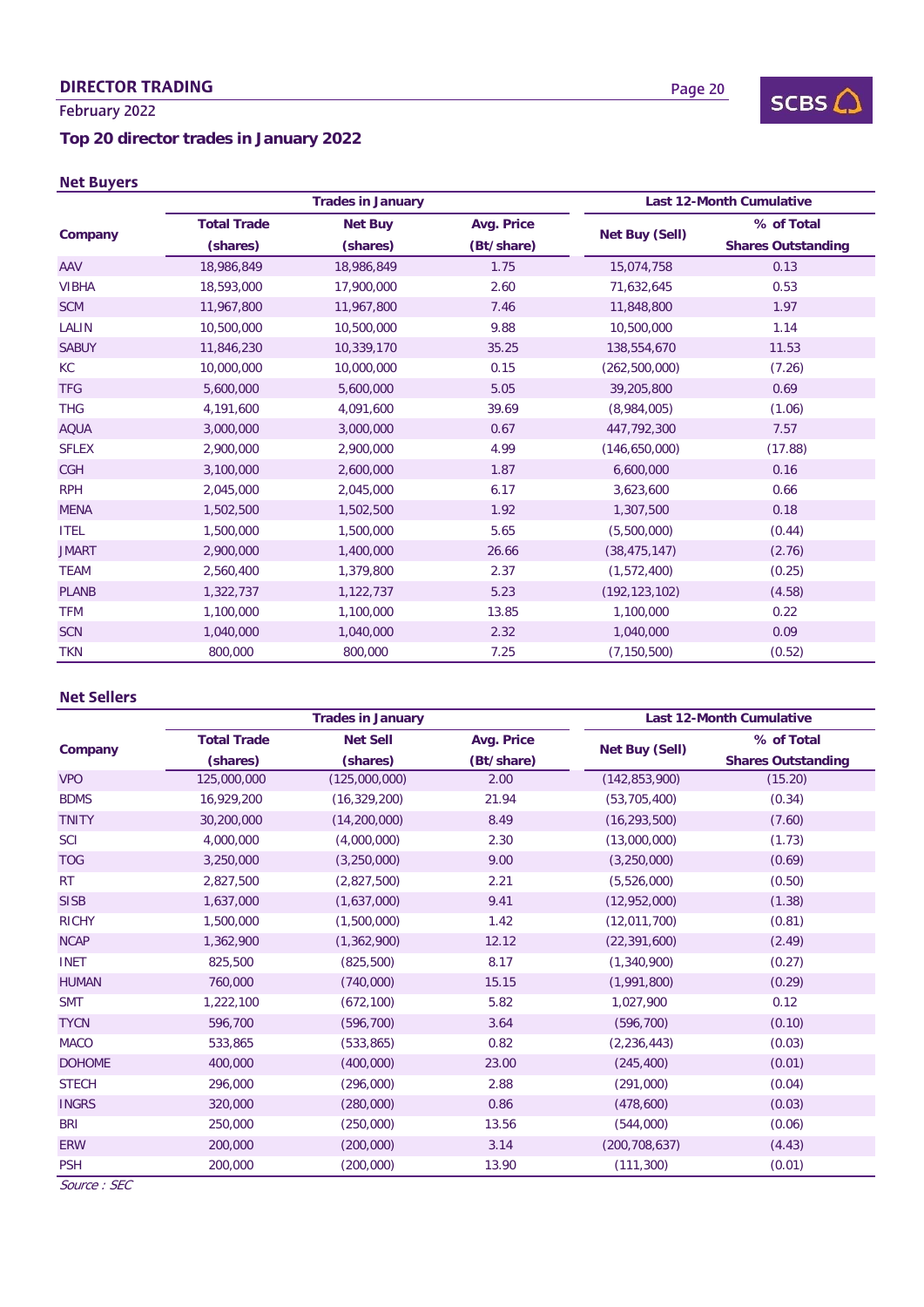### RECOMMENDATION CHANGES

Page 21 $SCBS$ 

| Company              | Stock Price (Bt) |               | <b>Upside</b> |            | Recommendation |  |
|----------------------|------------------|---------------|---------------|------------|----------------|--|
|                      | <b>Current</b>   | <b>Target</b> | $(\%)$        | Old        | <b>New</b>     |  |
| <b>UPGRADE</b><br>AP | 10.20            | 11.40         | 11.76         | Neutral    | Outperform     |  |
|                      |                  |               |               |            |                |  |
| <b>DOWNGRADE</b>     |                  |               |               |            |                |  |
| <b>PTTGC</b>         | 56.50            | 80.00         | 41.59         | Outperform | <b>Neutral</b> |  |

#### **FORECAST CHANGES**

February 2022

|                |        | Core profit (Btmn) |        |            |                |                |
|----------------|--------|--------------------|--------|------------|----------------|----------------|
| Company        | 2022F  |                    | 2023F  |            | % change       |                |
|                | Old    | <b>New</b>         | Old    | <b>New</b> | 2022F          | 2023F          |
| <b>AEONTS</b>  | 4,426  | 4,274              | 4,843  | 4,883      | (3)            | $\overline{1}$ |
| AP             | 4,170  | 4,672              | 4,227  | 4,862      | 12             | 15             |
| <b>ASP</b>     | 671    | 877                | 584    | 833        | 31             | 43             |
| <b>BAY</b>     | 28,693 | 26,959             | 32,414 | 29,800     | (6)            | (8)            |
| <b>BBL</b>     | 30,872 | 34,572             | 35,392 | 38,277     | 12             | 8              |
| <b>BLA</b>     | 4,684  | 4,786              | 6,550  | 7,883      | $\overline{2}$ | 20             |
| <b>CPALL</b>   | 14,748 | 14,758             | 17,804 | 19,635     | $\mathbf 0$    | 10             |
| <b>DTAC</b>    | 3,585  | 3,564              | 4,308  | 4,204      | (1)            | (2)            |
| <b>GFPT</b>    | 835    | 827                | 974    | 965        | (1)            | (1)            |
| <b>IVL</b>     | 21,218 | 40,032             | 24,787 | 42,469     | 89             | 71             |
| <b>KBANK</b>   | 42,337 | 44,150             | 45,765 | 47,593     | 4              | $\overline{4}$ |
| <b>KKP</b>     | 6,198  | 6,811              | 6,577  | 7,416      | 10             | 13             |
| <b>KTB</b>     | 26,209 | 26,403             | 28,403 | 27,554     | $\mathbf{1}$   | (3)            |
| <b>KTC</b>     | 6,580  | 6,709              | 7,152  | 7,385      | $\overline{2}$ | 3              |
| LH <sub></sub> | 7,517  | 7,981              | 7,850  | 8,406      | 6              | $\overline{7}$ |
| <b>MAKRO</b>   | 7,290  | 12,263             | 7,953  | 17,009     | 68             | 114            |
| <b>MST</b>     | 586    | 466                | 384    | 286        | (20)           | (26)           |
| <b>MTC</b>     | 6,233  | 6,091              | 8,297  | 8,024      | (2)            | (3)            |
| <b>PTTEP</b>   | 46,697 | 46,742             | 44,354 | 46,946     | $\pmb{0}$      | 6              |
| <b>PTTGC</b>   | 25,559 | 25,304             | 29,011 | 28,752     | (1)            | (1)            |
| <b>SAWAD</b>   | 4,955  | 4,865              | 5,755  | 5,662      | (2)            | (2)            |
| <b>SCB</b>     | 39,340 | 44,374             | 44,256 | 47,267     | 13             | $\overline{7}$ |
| <b>SCC</b>     | 49,077 | 46,290             | 53,898 | 51,346     | (6)            | (5)            |
| <b>SCGP</b>    | 9,621  | 9,009              | 10,545 | 10,041     | (6)            | (5)            |
| <b>SIRI</b>    | 2,262  | 2,744              | 1,933  | 2,728      | 21             | 41             |
| <b>SPALI</b>   | 6,385  | 6,838              | 6,538  | 7,199      | $\overline{7}$ | 10             |
| <b>TIDLOR</b>  | 3,930  | 3,990              | 4,800  | 4,966      | $\overline{2}$ | $\overline{3}$ |
| <b>TISCO</b>   | 6,329  | 6,857              | 6,539  | 6,882      | 8              | 5              |
| <b>TTB</b>     | 11,897 | 11,024             | 13,610 | 12,662     | (7)            | (7)            |
| TU             | 7,214  | 7,372              | 7,194  | 7,355      | $\overline{2}$ | $\overline{2}$ |

Source: SCBS Investment Research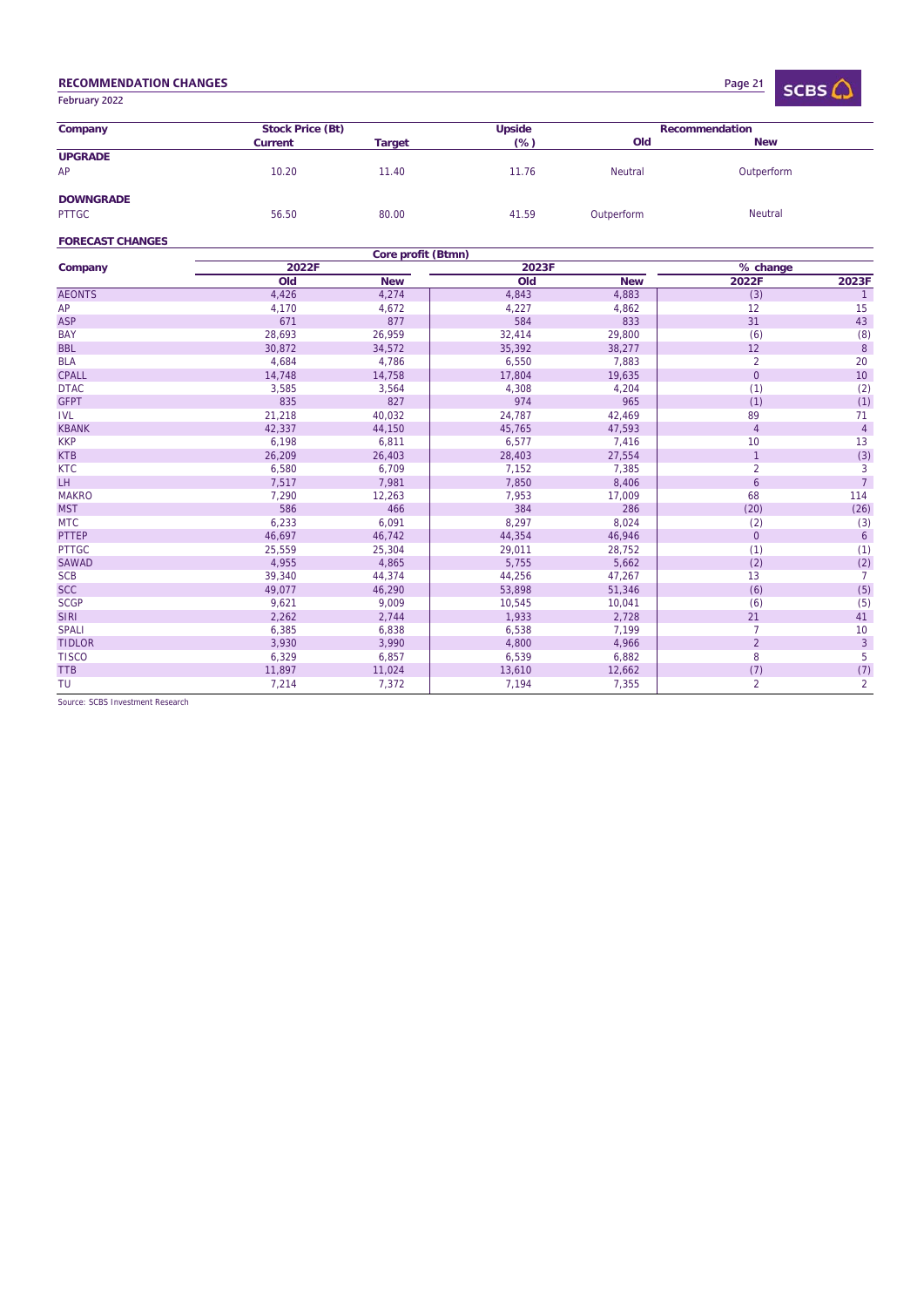# NVDR TRADE HIGHLIGHTS

February 2022

# Page 22



# **Top 10 Stocks with biggest change in NVDR holding**

| <b>Symbol</b>      |              | As of Jan 31, 2022                             |                 | Change from Dec 30, 2021                       |
|--------------------|--------------|------------------------------------------------|-----------------|------------------------------------------------|
|                    |              | #shares held as NVDR % of NVDR / shares issued |                 | #shares held as NVDR % of NVDR / shares issued |
| <b>Net Gain</b>    |              |                                                |                 |                                                |
| 1 IMH              | 15,032,422   | 6.99                                           | 11,268,856      | 5.24                                           |
| 2 INSET            | 35.973.670   | 5.84                                           | 30.178.834      | 4.90                                           |
| 3 MONO             | 177,633,001  | 5.12                                           | 158,633,771     | 4.57                                           |
| 4 SICT             | 37,772,420   | 9.44                                           | 18,003,320      | 4.50                                           |
| 5 EE               | 136,545,902  | 4.91                                           | 120,142,537     | 4.32                                           |
| 6 CAZ              | 15,771,656   | 5.36                                           | 11,748,899      | 4.00                                           |
| 7 AIT              | 55,899,719   | 5.42                                           | 40,437,026      | 3.92                                           |
| 8 NCL              | 28, 145, 733 | 6.04                                           | 15,797,350      | 3.39                                           |
| 9 JMART-W4         | 2,536,821    | 5.83                                           | 1.449.015       | 3.33                                           |
| 10 CGD-W5          | 92,553,220   | 5.60                                           | 50,974,126      | 3.08                                           |
| <b>Net Decline</b> |              |                                                |                 |                                                |
| 1 MACO-W3          | 64,211,565   | 4.75                                           | (128,040,987)   | (9.46)                                         |
| 2 ICN              | 5,414,022    | 1.20                                           | (17, 724, 225)  | (3.94)                                         |
| 3 TTA              | 108,268,481  | 5.94                                           | (59, 754, 160)  | (3.28)                                         |
| 4 JMT-W4           | 1,348,823    | 1.91                                           | (2, 137, 040)   | (3.03)                                         |
| 5 ECL              | 75,607,568   | 6.82                                           | (29, 366, 042)  | (2.65)                                         |
| 6 IRCP             | 14,857,965   | 3.59                                           | (10,818,693)    | (2.62)                                         |
| 7 MORE             | 558,197,588  | 8.55                                           | (169, 587, 900) | (2.60)                                         |
| 8 SOLAR            | 43,858,450   | 4.03                                           | (27, 933, 973)  | (2.57)                                         |
| 9 HUMAN            | 13,410,080   | 1.97                                           | (16,627,973)    | (2.45)                                         |
| <b>10 BIG</b>      | 18,427,373   | 0.52                                           | (85,978,300)    | (2.44)                                         |

Source : SET

# **Top 20 most actively traded NVDR in January 2022 (Btmn)**

|                | <b>Symbol</b> | <b>Net Buy</b> | Symbol        | <b>Net Sell</b> |
|----------------|---------------|----------------|---------------|-----------------|
| $\mathbf{1}$   | <b>KBANK</b>  | 6,540          | <b>TRUE</b>   | (1, 352)        |
| $\overline{2}$ | <b>PTTEP</b>  | 3,542          | <b>SCGP</b>   | (1, 180)        |
| $\mathbf{3}$   | <b>AOT</b>    | 3,525          | <b>SCC</b>    | (1, 176)        |
| 4              | <b>ADVANC</b> | 3,363          | <b>BGRIM</b>  | (832)           |
| 5 <sup>5</sup> | <b>SCB</b>    | 2,626          | <b>DTAC</b>   | (780)           |
| 6              | PTT           | 2,046          | <b>GULF</b>   | (762)           |
| $\overline{7}$ | <b>BBL</b>    | 1,539          | <b>SABUY</b>  | (615)           |
| 8              | <b>CPN</b>    | 1,358          | <b>BAM</b>    | (579)           |
| 9              | <b>TTB</b>    | 1,244          | <b>TTA</b>    | (551)           |
| 10             | <b>TOP</b>    | 824            | <b>KTC</b>    | (503)           |
| 11             | <b>MAKRO</b>  | 766            | <b>JMART</b>  | (469)           |
| 12             | <b>GUNKUL</b> | 690            | CRC           | (463)           |
| 13             | <b>AWC</b>    | 602            | <b>INTUCH</b> | (460)           |
| 14             | <b>KKP</b>    | 597            | <b>IRPC</b>   | (448)           |
| 15             | <b>SIRI</b>   | 570            | <b>MEGA</b>   | (432)           |
| 16             | <b>MTC</b>    | 563            | <b>NEX</b>    | (406)           |
| 17             | <b>BDMS</b>   | 499            | <b>KCE</b>    | (405)           |
| 18             | <b>CPF</b>    | 418            | <b>MORE</b>   | (363)           |
| 19             | <b>JMT</b>    | 404            | <b>JAS</b>    | (311)           |
| 20             | <b>STGT</b>   | 401            | <b>MACO</b>   | (308)           |

Source : SET

as of Jan 31, 2021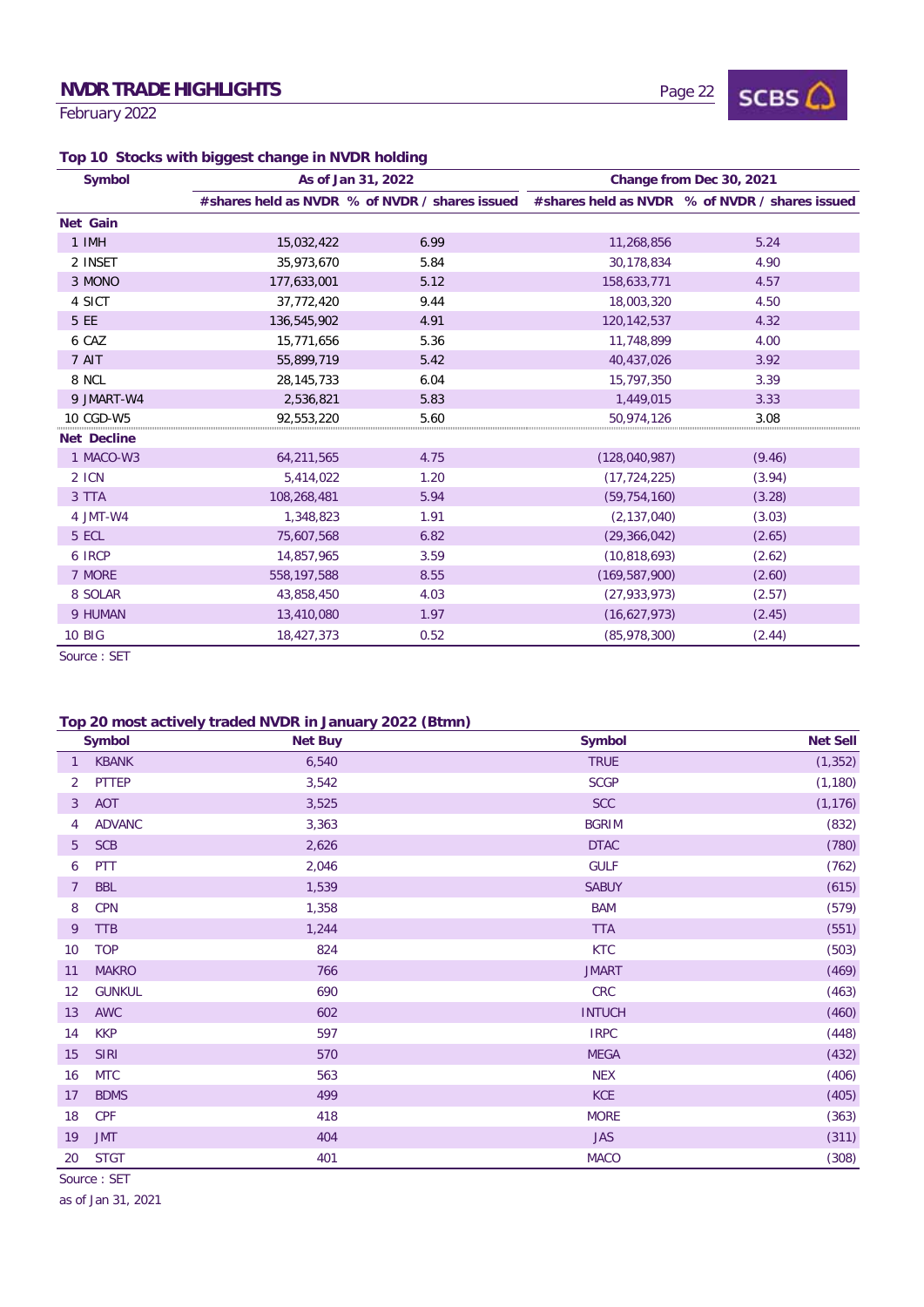# PERCENTAGE TOTAL RETURN

February 2022

Page 23



| Percentage Total Return - as of 31 January 2022 |                |                     |                |                         |                         |                |                             |                |                      |                |                |                     |                  |
|-------------------------------------------------|----------------|---------------------|----------------|-------------------------|-------------------------|----------------|-----------------------------|----------------|----------------------|----------------|----------------|---------------------|------------------|
|                                                 |                | % Total Return (TR) |                |                         | % TR rel. to SET TR     |                |                             |                | % Total Return (TR)  |                |                | % TR rel. to SET TR |                  |
| <b>Stock</b>                                    | $-1M$          | $-3M$               | $-12M$         | $-1M$                   | $-3M$                   | $-12M$         | <b>Stock</b>                | $-1M$          | $-3M$                | $-12M$         | $-1M$          | $-3M$               | $-12M$           |
| <b>SETAGRI Index</b>                            | 3              | $\mathbf 0$         | 30             | 3                       | (1)                     | 14             | <b>SETENTER Index</b>       | (1)            | 5                    | 28             | (1)            | $\overline{4}$      | 13               |
| <b>GFPT</b>                                     | $\overline{7}$ | 18                  | 9              | 8                       | 16                      | (7)            | <b>BEC</b>                  | (6)            | 9                    | 68             | (5)            | 7                   | 53               |
| <b>SETAUTO Index</b>                            | (0)            | 5                   | 21             | $\mathbf 0$             | $\overline{\mathbf{3}}$ | 5              | <b>JKN</b>                  | (6)            | (14)                 | (12)           | (5)            | (15)                | (27)             |
| AH                                              | (4)            | 23                  | 48             | (3)                     | 21                      | 33             | <b>MAJOR</b>                | (5)            | (6)                  | 10             | (4)            | (8)                 | (6)              |
| <b>PCSGH</b>                                    | (1)            | (6)                 | 19             | (0)                     | (8)                     | 3              | <b>MCOT</b>                 | (1)            | (12)                 | 61             | (0)            | (14)                | 46               |
| <b>SAT</b>                                      | 6              | 13                  | 48             | 6                       | 11                      | 32             | <b>PLANB</b>                | $\overline{4}$ | 27                   | 29             | 4              | 25                  | 13               |
| <b>STANLY</b>                                   | $\overline{7}$ | 6                   | 8              | 8                       | 5                       | (8)            | VGI                         | (17)           | (17)                 | (17)           | (16)           | (19)                | (33)             |
| <b>SETBANK Index</b>                            | $\overline{4}$ | 8                   | 27             | $\overline{\mathbf{4}}$ | $\overline{7}$          | 12             | <b>WORK</b>                 | 2              | 2                    | 37             | 3              | $\overline{0}$      | 22               |
| <b>BAY</b>                                      | 4              | 13                  | 26             | $\overline{4}$          | 11                      | 11             | <b>SETFOOD Index</b>        | (1)            | (3)                  | $\overline{7}$ | (1)            | (4)                 | (9)              |
| <b>BBL</b>                                      | 11             | 10                  | 22             | 12                      | 9                       | $\overline{7}$ | CBG                         | (15)           | (18)                 | (29)           | (15)           | (20)                | (45)             |
| <b>KBANK</b>                                    | 5              | 6                   | 20             | 6                       | 4                       | 5              | <b>CPF</b>                  | (1)            | $\mathbf 0$          | (4)            | (0)            | (2)                 | (20)             |
| <b>KKP</b>                                      | 16             | 16                  | 32             | 17                      | 14                      | 16             | <b>MINT</b>                 | 6              | (7)                  | 23             | $\overline{7}$ | (9)                 | 7                |
| <b>KTB</b>                                      | 6              | 22                  | 25             | $\overline{7}$          | 20                      | 9              | <b>NRF</b>                  | $\mathbf{1}$   | (6)                  | 9              | 1              | (8)                 | (7)              |
| <b>LHFG</b>                                     | $\overline{4}$ | (5)                 | 43             | 4                       | (6)                     | 28             | <b>OSP</b>                  | (6)            | (2)                  | (7)            | (5)            | (3)                 | (23)             |
| <b>SCB</b>                                      | (1)            | (0)                 | 38             | (1)                     | (2)                     | 22             | TU                          | $\overline{7}$ | $\overline{0}$       | 59             | 8              | (2)                 | 44               |
| <b>TCAP</b>                                     | $\overline{7}$ | 15                  | 37             | 8                       | 13                      | 21             | <b>ZEN</b>                  | (3)            | (3)                  | $\overline{1}$ | (3)            | (5)                 | (15)             |
| <b>TISCO</b>                                    | 3              | $\overline{7}$      | 14             | 3                       | 5                       | (1)            | <b>SETFIN Index</b>         | (2)            | $\mathbf 6$          | 11             | (2)            | $\overline{4}$      | (5)              |
| <b>TTB</b>                                      | (7)            | 17                  | 28             | (7)                     | 16                      | 13             | <b>AEONTS</b>               | (3)            | (2)                  | (7)            | (2)            | (4)                 | (22)             |
| <b>SETCOM Index</b>                             | $\mathbf 0$    | (4)                 | 11             | $\mathbf{1}$            | (6)                     | (4)            | <b>ASP</b>                  | 8              | 3                    | 90             | 9              | 1                   | 75               |
| <b>BJC</b>                                      | 2              | (6)                 | (3)            | 3                       | (8)                     | (18)           | <b>BAM</b>                  | (6)            | $\overline{7}$       | $\overline{2}$ | (5)            | 6                   | (14)             |
| <b>CRC</b>                                      | 6              | (2)                 | 12             | $\overline{7}$          | (4)                     | (4)            | <b>KTC</b>                  | $\mathbf{1}$   | $\overline{4}$       | (7)            | $\overline{2}$ | $\overline{2}$      | (22)             |
| <b>CPALL</b><br><b>GLOBAL</b>                   | 6              | (2)                 | 11             | $\overline{7}$          | (4)                     | (4)<br>(19)    | <b>MST</b>                  | 7              | 5                    | 56             | $\overline{7}$ | 3                   | 40               |
| <b>HMPRO</b>                                    | (5)            | (7)<br>(3)          | (4)<br>5       | (4)                     | (9)                     | (10)           | <b>MTC</b><br><b>SAWAD</b>  | (4)            | (7)                  | (14)<br>(8)    | (4)            | (9)<br>(8)          | (30)<br>(24)     |
| <b>MAKRO</b>                                    | (3)<br>(4)     | (16)                | 9              | (2)<br>(4)              | (5)<br>(18)             | (7)            | <b>TIDLOR</b>               | (2)<br>(3)     | (6)<br>$\mathbf 0$   | n.m.           | (2)<br>(3)     | (2)                 | n.a.             |
| <b>RS</b>                                       | (17)           | 3                   | (21)           | (16)                    | $\overline{2}$          | (37)           | THANI                       | (4)            | 3                    | 10             | (3)            | $\mathbf{1}$        | (5)              |
| <b>SETCOMUN Inde:</b>                           | (1)            | 17                  | 48             | (1)                     | 15                      | 32             | <b>SETHELTH Index</b>       | (3)            | (2)                  | 20             | (2)            | (4)                 | 5                |
| <b>ADVANC</b>                                   | (4)            | 16                  | 33             | (4)                     | 15                      | 18             | <b>BCH</b>                  | (7)            | (8)                  | 31             | (6)            | (10)                | 15               |
| <b>DTAC</b>                                     | $\mathbf{1}$   | 21                  | 56             | $\overline{2}$          | 19                      | 40             | <b>BDMS</b>                 | (3)            | (5)                  | 12             | (2)            | (6)                 | (4)              |
| <b>INTUCH</b>                                   | (4)            | $\overline{2}$      | 43             | (4)                     | $\overline{0}$          | 27             | <b>BH</b>                   | $\overline{0}$ | (3)                  | 15             | 1              | (5)                 | (1)              |
| <b>THCOM</b>                                    | (10)           | (6)                 | 8              | (9)                     | (8)                     | (7)            | <b>CHG</b>                  | (10)           | (13)                 | 29             | (9)            | (15)                | 13               |
| <b>TRUE</b>                                     | $\mathbf{1}$   | 19                  | 54             | $\mathbf{1}$            | 17                      | 38             | <b>RJH</b>                  | $\mathbf{0}$   | $\overline{2}$       | 42             | $\mathbf{1}$   | (0)                 | 26               |
| <b>SETCONMT Index</b>                           | (0)            | (3)                 | 11             | $\mathbf 0$             | (5)                     | (5)            | <b>SETHOT Index</b>         | 6              | (2)                  | 28             | 6              | (3)                 | 13               |
| <b>DCC</b>                                      | 4              | $\mathbf{1}$        | 35             | $\overline{4}$          | (1)                     | 19             | <b>CENTEL</b>               | 12             | (3)                  | 42             | 13             | (4)                 | 26               |
| <b>EPG</b>                                      | (9)            | (7)                 | 23             | (8)                     | (9)                     | $\overline{7}$ | <b>ERW</b>                  | 5              | (3)                  | 40             | 6              | (5)                 | 24               |
| <b>SCC</b>                                      | (0)            | (3)                 | 6              | $\mathbf 0$             | (4)                     | (9)            | <b>SETINS Index</b>         | $\overline{2}$ | 19                   | 29             | 3              | 18                  | 14               |
| SCCC                                            | 3              | (5)                 | 25             | 3                       | (7)                     | 9              | <b>BLA</b>                  | 15             | 44                   | 84             | 15             | 42                  | 68               |
| <b>SETETRON Index</b>                           | (16)           | (13)                | (19)           | (15)                    | (14)                    | (35)           | <b>THRE</b>                 | (3)            | (15)                 | (25)           | (2)            | (16)                | (41)             |
| <b>DELTA</b>                                    | (16)           | (17)                | (34)           | (15)                    | (18)                    | (49)           | <b>THREL</b>                | 52             | 66                   | 59             | 53             | 64                  | 43               |
| <b>HANA</b>                                     | (21)           | (13)                | 33             | (21)                    | (15)                    | 17             | <b>TQM</b>                  | (1)            | (8)                  | (18)           | $\mathbf 0$    | (10)                | (33)             |
| KCE                                             | (18)           | (18)                | 32             | (18)                    | (19)                    | 17             | <b>SETPETRO Index</b>       | $\mathbf{3}$   | $\mathbf{1}$         | 19             | 3              | (1)                 | $\overline{4}$   |
| <b>SVI</b>                                      | (8)            | 29                  | 41             | (8)                     | 28                      | 26             | GGC                         | 23             | 10                   | 47             | 24             | 9                   | 32               |
| <b>SETENERG Index</b>                           | $\mathbf{1}$   | $\mathbf{3}$        | 14             | $\mathbf{1}$            | $\overline{2}$          | (2)            | $\ensuremath{\mathsf{IVL}}$ | 10             | 14                   | 39             | 10             | 12                  | 23               |
| ACE                                             | (7)            | (9)                 | (11)           | (6)                     | (11)                    | (27)           | <b>PTTGC</b>                | (4)            | (10)                 | $\overline{0}$ | (3)            | (12)                | (15)             |
| <b>BCPG</b>                                     | $\mathbf{1}$   | (8)                 | (18)           | $\mathbf{1}$            | (9)                     | (34)           | <b>SETPROP Index</b>        | $\overline{2}$ | $\overline{2}$       | 22             | 3              | $\mathbf{o}$        | $\boldsymbol{6}$ |
| <b>BGRIM</b>                                    | (12)           | (16)                | (30)           | (12)                    | (18)                    | (45)           | AMATA                       | $\overline{2}$ | 5                    | 28             | $\overline{a}$ | 3                   | 12               |
| <b>BPP</b>                                      | (2)            | (3)                 | $\overline{2}$ | (1)                     | (5)                     | (13)           | <b>AMATAV</b>               | $\overline{2}$ | (10)                 | 24             | 3              | (11)                | 9                |
| <b>BCP</b>                                      | 10             | $\mathbf{1}$        | 21             | 10                      | (1)                     | 6              | AP                          | 7              | 15                   | 48             | 7              | 14                  | 33               |
| <b>CKP</b>                                      | $\overline{2}$ | $\mathbf{1}$        | 17             | 3                       | (1)                     | 1<br>22        | <b>AWC</b><br>LH            | 6              | $\overline{7}$<br>16 | $\overline{7}$ | 6              | 6<br>14             | (9)<br>19        |
| ЕA<br><b>EGCO</b>                               | (7)<br>(3)     | 36<br>(5)           | 38<br>(1)      | (7)<br>(3)              | 35<br>(6)               | (17)           | <b>PSH</b>                  | 11<br>12       | 5                    | 34<br>27       | 12<br>12       | 3                   | 11               |
| <b>ESSO</b>                                     | 5              | (3)                 | (8)            | 5                       | (5)                     | (23)           | QH                          | 4              | 3                    | 6              | 5              | 1                   | (10)             |
| <b>GPSC</b>                                     | (12)           | $\mathbf 0$         | $\overline{2}$ | (11)                    | (1)                     | (14)           | <b>ROJNA</b>                | (3)            | (7)                  | 56             | (2)            | (8)                 | 40               |
| <b>GULF</b>                                     | $\overline{7}$ | 13                  | 48             | 8                       | 12                      | 32             | <b>SIRI</b>                 | $\overline{7}$ | 5                    | 64             | 8              | 3                   | 48               |
| <b>IRPC</b>                                     | (1)            | (12)                | 16             | (1)                     | (13)                    | 0              | <b>SPALI</b>                | $\overline{0}$ | (3)                  | 19             | 1              | (5)                 | 3                |
| PTT                                             | 3              | 3                   | 9              | 3                       | 1                       | (7)            | <b>WHA</b>                  | (3)            | $\overline{2}$       | 16             | (2)            | $\overline{0}$      | 1                |
| <b>PTTEP</b>                                    | 10             | 10                  | 31             | 10                      | 9                       | 15             | <b>SETTRANS Index</b>       | $\mathbf{1}$   | (4)                  | 5              | $\mathbf{1}$   | (6)                 | (11)             |
| <b>RATCH</b>                                    | (1)            | (2)                 | (6)            | (1)                     | (4)                     | (21)           | AAV                         | (2)            | (10)                 | 6              | (1)            | (12)                | (10)             |
| <b>SPRC</b>                                     | (2)            | (9)                 | 8              | (2)                     | (10)                    | (8)            | <b>AOT</b>                  | 5              | (1)                  | 7              | 5              | (3)                 | (9)              |
| <b>TOP</b>                                      | 6              | (6)                 | (1)            | $\overline{7}$          | (8)                     | (17)           | <b>BEM</b>                  | (3)            | (9)                  | $\overline{2}$ | (2)            | (11)                | (14)             |
| <b>TTW</b>                                      | 3              | $\mathbf 0$         | 1              | 3                       | (2)                     | (15)           | <b>BTS</b>                  | (2)            | (4)                  | (1)            | (1)            | (5)                 | (17)             |
| <b>WHAUP</b>                                    | $\mathbf{1}$   | $\mathbf 0$         | 8              | $\overline{2}$          | (1)                     | (8)            | <b>KEX</b>                  | (19)           | (35)                 | (54)           | (18)           | (37)                | (70)             |

|                     |                     |                | i Return - as of 31 January 2022 |                |                     |                                       |                |                     |                  |                         |                         |                         |
|---------------------|---------------------|----------------|----------------------------------|----------------|---------------------|---------------------------------------|----------------|---------------------|------------------|-------------------------|-------------------------|-------------------------|
|                     | % Total Return (TR) |                |                                  |                | % TR rel. to SET TR |                                       |                | % Total Return (TR) |                  |                         | % TR rel. to SET TR     |                         |
| -1M                 | $-3M$               | $-12M$         | $-1M$                            | $-3M$          | $-12M$              | <b>Stock</b><br><b>SETENTER Index</b> | $-1M$          | $-3M$               | $-12M$           | $-1M$                   | $-3M$                   | $-12M$                  |
| 3<br>$\overline{7}$ | $\mathbf 0$         | 30             | $\mathbf{3}$                     | (1)            | 14                  |                                       | (1)            | 5<br>9              | 28               | (1)                     | $\overline{4}$          | 13                      |
|                     | 18<br>5             | 9<br>21        | 8<br>$\mathbf 0$                 | 16<br>3        | (7)<br>5            | <b>BEC</b><br><b>JKN</b>              | (6)            | (14)                | 68               | (5)<br>(5)              | 7                       | 53                      |
| (0)<br>(4)          | 23                  | 48             | (3)                              | 21             | 33                  | <b>MAJOR</b>                          | (6)<br>(5)     | (6)                 | (12)<br>10       | (4)                     | (15)<br>(8)             | (27)<br>(6)             |
| (1)                 | (6)                 | 19             | (0)                              | (8)            | 3                   | <b>MCOT</b>                           | (1)            | (12)                | 61               | (0)                     | (14)                    | 46                      |
| 6                   | 13                  | 48             | 6                                | 11             | 32                  | <b>PLANB</b>                          | 4              | 27                  | 29               | 4                       | 25                      | 13                      |
| 7                   | 6                   | 8              | 8                                | 5              | (8)                 | VGI                                   | (17)           | (17)                | (17)             | (16)                    | (19)                    | (33)                    |
| $\overline{4}$      | 8                   | 27             | $\overline{4}$                   | $\overline{7}$ | 12                  | <b>WORK</b>                           | $\overline{2}$ | $\overline{2}$      | 37               | 3                       | $\mathbf 0$             | 22                      |
| 4                   | 13                  | 26             | 4                                | 11             | 11                  | <b>SETFOOD Index</b>                  | (1)            | (3)                 | $\overline{7}$   | (1)                     | (4)                     | (9)                     |
| 11                  | 10                  | 22             | 12                               | 9              | $\overline{7}$      | <b>CBG</b>                            | (15)           | (18)                | (29)             | (15)                    | (20)                    | (45)                    |
| 5                   | 6                   | 20             | 6                                | 4              | 5                   | <b>CPF</b>                            | (1)            | $\mathbf 0$         | (4)              | (0)                     | (2)                     | (20)                    |
| 16                  | 16                  | 32             | 17                               | 14             | 16                  | <b>MINT</b>                           | 6              | (7)                 | 23               | $\overline{7}$          | (9)                     | $\overline{7}$          |
| 6                   | 22                  | 25             | $\overline{7}$                   | 20             | 9                   | <b>NRF</b>                            | 1              | (6)                 | 9                | $\mathbf{1}$            | (8)                     | (7)                     |
| 4                   | (5)                 | 43             | $\overline{4}$                   | (6)            | 28                  | <b>OSP</b>                            | (6)            | (2)                 | (7)              | (5)                     | (3)                     | (23)                    |
| (1)                 | (0)                 | 38             | (1)                              | (2)            | 22                  | TU                                    | $\overline{7}$ | $\overline{0}$      | 59               | 8                       | (2)                     | 44                      |
| 7                   | 15                  | 37             | 8                                | 13             | 21                  | <b>ZEN</b>                            | (3)            | (3)                 | $\mathbf{1}$     | (3)                     | (5)                     | (15)                    |
| 3                   | $\overline{7}$      | 14             | 3                                | 5              | (1)                 | <b>SETFIN Index</b>                   | (2)            | $6\phantom{1}6$     | 11               | (2)                     | $\overline{\mathbf{4}}$ | (5)                     |
| (7)                 | 17                  | 28             | (7)                              | 16             | 13                  | <b>AEONTS</b>                         | (3)            | (2)                 | (7)              | (2)                     | (4)                     | (22)                    |
| $\mathbf{o}$        | (4)                 | 11             | $\mathbf{1}$                     | (6)            | (4)                 | <b>ASP</b>                            | 8              | 3                   | 90               | 9                       | $\mathbf{1}$            | 75                      |
| 2                   | (6)                 | (3)            | 3                                | (8)            | (18)                | <b>BAM</b>                            | (6)            | $\overline{7}$      | $\overline{2}$   | (5)                     | 6                       | (14)                    |
| 6                   | (2)                 | 12             | $\overline{7}$                   | (4)            | (4)                 | <b>KTC</b>                            | 1              | $\overline{4}$      | (7)              | $\overline{2}$          | 2                       | (22)                    |
| 6                   | (2)                 | 11             | $\overline{7}$                   | (4)            | (4)                 | <b>MST</b>                            | 7              | 5                   | 56               | $\overline{7}$          | 3                       | 40                      |
| (5)                 | (7)                 | (4)            | (4)                              | (9)            | (19)                | <b>MTC</b>                            | (4)            | (7)                 | (14)             | (4)                     | (9)                     | (30)                    |
| (3)                 | (3)                 | 5              | (2)                              | (5)            | (10)                | <b>SAWAD</b>                          | (2)            | (6)                 | (8)              | (2)                     | (8)                     | (24)                    |
| (4)                 | (16)                | 9              | (4)                              | (18)           | (7)                 | <b>TIDLOR</b>                         | (3)            | $\mathbf 0$         | n.m.             | (3)                     | (2)                     | n.a.                    |
| (17)                | 3                   | (21)           | (16)                             | $\overline{2}$ | (37)                | <b>THANI</b>                          | (4)            | 3                   | 10               | (3)                     | $\mathbf{1}$            | (5)                     |
| (1)                 | 17                  | 48             | (1)                              | 15             | 32                  | <b>SETHELTH Index</b>                 | (3)            | (2)                 | 20               | (2)                     | (4)                     | 5                       |
| (4)                 | 16                  | 33             | (4)                              | 15             | 18                  | <b>BCH</b>                            | (7)            | (8)                 | 31               | (6)                     | (10)                    | 15                      |
| $\mathbf{1}$        | 21                  | 56             | $\overline{2}$                   | 19             | 40                  | <b>BDMS</b>                           | (3)            | (5)                 | 12               | (2)                     | (6)                     | (4)                     |
| (4)                 | $\overline{2}$      | 43             | (4)                              | $\mathbf 0$    | 27                  | <b>BH</b>                             | 0              | (3)                 | 15               | $\mathbf{1}$            | (5)                     | (1)                     |
| (10)                | (6)                 | 8              | (9)                              | (8)            | (7)                 | <b>CHG</b>                            | (10)           | (13)                | 29               | (9)                     | (15)                    | 13                      |
| $\mathbf{1}$        | 19                  | 54             | $\mathbf{1}$                     | 17             | 38                  | <b>RJH</b>                            | $\mathbf 0$    | $\overline{2}$      | 42               | $\mathbf{1}$            | (0)                     | 26                      |
| (0)                 | (3)                 | 11             | $\mathbf 0$                      | (5)            | (5)                 | <b>SETHOT Index</b>                   | 6              | (2)                 | 28               | 6                       | (3)                     | 13                      |
| 4                   | $\mathbf{1}$        | 35             | 4                                | (1)            | 19                  | <b>CENTEL</b>                         | 12             | (3)                 | 42               | 13                      | (4)                     | 26                      |
| (9)                 | (7)                 | 23             | (8)                              | (9)            | $\overline{7}$      | <b>ERW</b>                            | 5              | (3)                 | 40               | 6                       | (5)                     | 24                      |
| (0)                 | (3)                 | 6              | $\mathbf{0}$                     | (4)            | (9)                 | <b>SETINS Index</b>                   | $\overline{2}$ | 19                  | 29               | 3                       | 18                      | 14                      |
| 3                   | (5)                 | 25             | 3                                | (7)            | 9                   | <b>BLA</b>                            | 15             | 44                  | 84               | 15                      | 42                      | 68                      |
| (16)                | (13)                | (19)           | (15)                             | (14)           | (35)                | <b>THRE</b>                           | (3)            | (15)                | (25)             | (2)                     | (16)                    | (41)                    |
| (16)                | (17)                | (34)           | (15)                             | (18)           | (49)                | <b>THREL</b>                          | 52             | 66                  | 59               | 53                      | 64                      | 43                      |
| (21)                | (13)                | 33             | (21)                             | (15)           | 17                  | <b>TQM</b>                            | (1)            | (8)                 | (18)             | $\mathbf 0$             | (10)                    | (33)                    |
| (18)                | (18)                | 32             | (18)                             | (19)           | 17                  | <b>SETPETRO Index</b>                 | 3              | $\mathbf{1}$        | 19               | 3                       | (1)                     | $\overline{\mathbf{4}}$ |
| (8)                 | 29                  | 41             | (8)                              | 28             | 26                  | GGC                                   | 23             | 10                  | 47               | 24                      | 9                       | 32                      |
| $\mathbf{1}$        | $\mathbf{3}$        | 14             | $\mathbf{1}$                     | $\mathbf 2$    | (2)                 | <b>IVL</b>                            | 10             | 14                  | 39               | 10                      | 12                      | 23                      |
| (7)                 | (9)                 | (11)           | (6)                              | (11)           | (27)                | <b>PTTGC</b>                          | (4)            | (10)                | 0                | (3)                     | (12)                    | (15)                    |
| $\mathbf{1}$        | (8)                 | (18)           | $\mathbf{1}$                     | (9)            | (34)                | <b>SETPROP Index</b>                  | $\overline{2}$ | $\overline{2}$      | 22               | $\overline{\mathbf{3}}$ | $\pmb{0}$               | 6                       |
| (12)                | (16)                | (30)           | (12)                             | (18)           | (45)                | <b>AMATA</b>                          | $\overline{a}$ | 5                   | 28               | 2                       | 3                       | 12                      |
| (2)                 | (3)                 | 2              | (1)                              | (5)            | (13)                | <b>AMATAV</b>                         | $\overline{2}$ | (10)                | 24               | 3                       | (11)                    | 9                       |
| 10                  | 1                   | 21             | 10                               | (1)            | 6                   | <b>AP</b>                             | $\overline{7}$ | 15                  | 48               | 7                       | 14                      | 33                      |
| $\overline{2}$      | $\mathbf{1}$        | 17             | 3                                | (1)            | 1                   | <b>AWC</b>                            | 6              | $\overline{7}$      | $\overline{7}$   | 6                       | 6                       | (9)                     |
| (7)                 | 36                  | 38             | (7)                              | 35             | 22                  | LH                                    | 11             | 16                  | 34               | 12                      | 14                      | 19                      |
| (3)                 | (5)                 | (1)            | (3)                              | (6)            | (17)                | <b>PSH</b>                            | 12             | 5                   | 27               | 12                      | 3                       | 11                      |
| 5                   | (3)                 | (8)            | 5                                | (5)            | (23)                | QH                                    | 4              | 3                   | $\boldsymbol{6}$ | 5                       | 1                       | (10)                    |
| (12)                | $\pmb{0}$           | $\overline{2}$ | (11)                             | (1)            | (14)                | <b>ROJNA</b>                          | (3)            | (7)                 | 56               | (2)                     | (8)                     | 40                      |
| 7                   | 13                  | 48             | 8                                | 12             | 32                  | <b>SIRI</b>                           | $\overline{7}$ | 5                   | 64               | 8                       | 3                       | 48                      |
| (1)                 | (12)                | 16             | (1)                              | (13)           | $\mathbf 0$         | <b>SPALI</b>                          | $\mathbf 0$    | (3)                 | 19               | 1                       | (5)                     | 3                       |
| 3                   | 3                   | 9              | 3                                | 1              | (7)                 | <b>WHA</b>                            | (3)            | $\overline{2}$      | 16               | (2)                     | $\mathbf 0$             | $\mathbf{1}$            |
| 10                  | 10                  | 31             | 10                               | 9              | 15                  | <b>SETTRANS Index</b>                 | $\overline{1}$ | (4)                 | 5                | $\mathbf{1}$            | (6)                     | (11)                    |
| (1)                 | (2)                 | (6)            | (1)                              | (4)            | (21)                | AAV                                   | (2)            | (10)                | 6                | (1)                     | (12)                    | (10)                    |
| (2)                 | (9)                 | 8              | (2)                              | (10)           | (8)                 | AOT                                   | 5              | (1)                 | $\overline{7}$   | 5                       | (3)                     | (9)                     |
| 6                   | (6)                 | (1)            | $\overline{7}$                   | (8)            | (17)                | <b>BEM</b>                            | (3)            | (9)                 | $\overline{2}$   | (2)                     | (11)                    | (14)                    |
| 3                   | $\pmb{0}$           | $\mathbf{1}$   | 3                                | (2)            | (15)                | <b>BTS</b>                            | (2)            | (4)                 | (1)              | (1)                     | (5)                     | (17)                    |
|                     |                     |                |                                  |                |                     |                                       |                |                     |                  |                         |                         |                         |

Source: Bloomberg Finance L.P.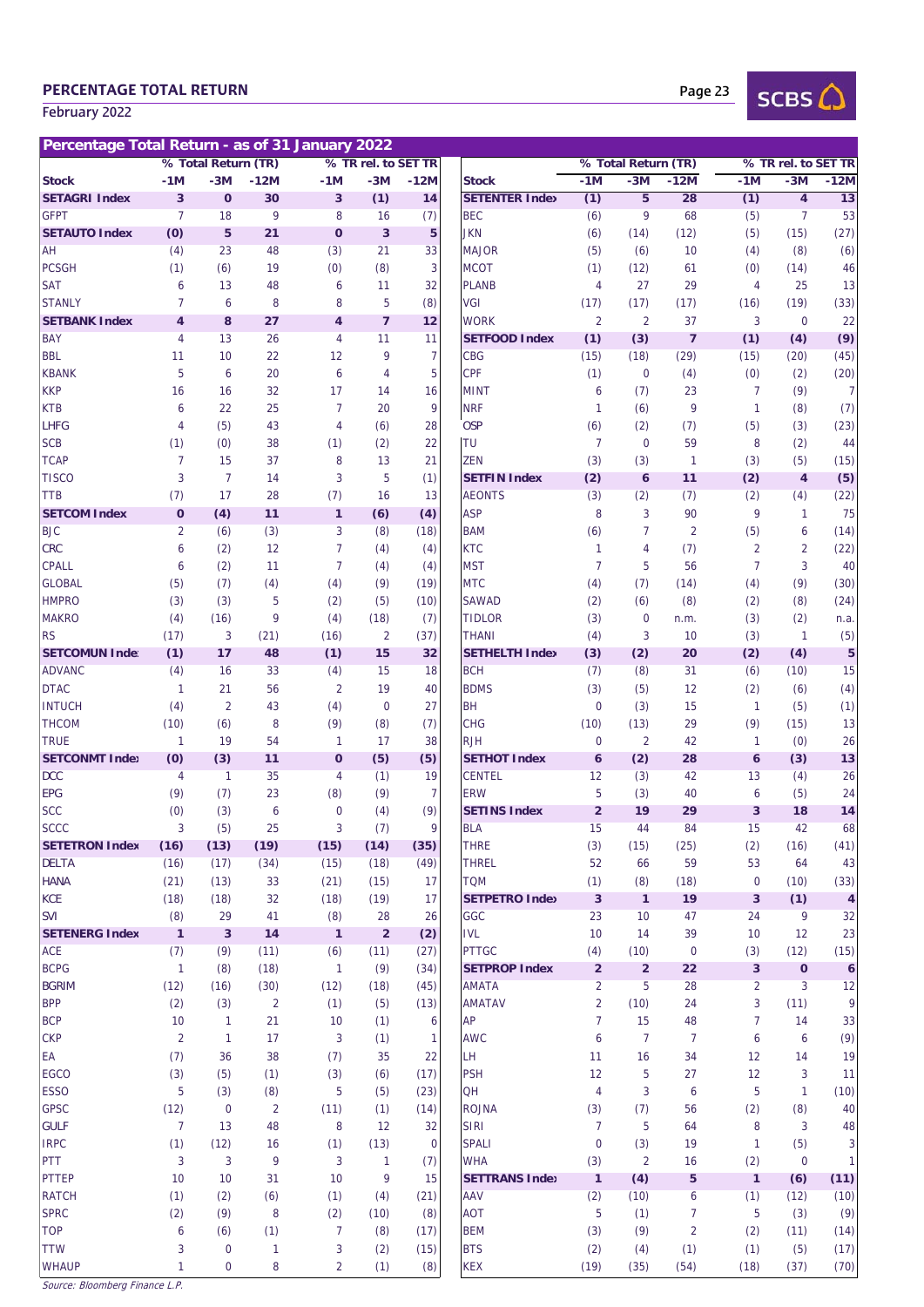# **Warrant Summary Report**



Price as of :**31-Jan-22**

|                 | <b>Valuation</b>            |                           |                   |                   | <b>Warrant Features</b>   |                     |              |                                                |                               |                                                       |                       |                          |                                      |                                           |                                 |                                          |                    |
|-----------------|-----------------------------|---------------------------|-------------------|-------------------|---------------------------|---------------------|--------------|------------------------------------------------|-------------------------------|-------------------------------------------------------|-----------------------|--------------------------|--------------------------------------|-------------------------------------------|---------------------------------|------------------------------------------|--------------------|
| Warrant         | <b>Warrant</b><br>Price(Bt) | <b>Stock</b><br>Price(Bt) | <b>Stock Beta</b> | Premium<br>$(\%)$ | Premium/Y<br>Remaining(%) | Gearing<br>Ratio(x) | <b>Delta</b> | <b>Black</b><br><b>Scholes</b><br><b>Model</b> | <b>Exercise</b><br>Price (Bt) | <b>Conversion</b><br>Ratio<br>$(1 \text{ wr} : c.s.)$ | <b>Expiry</b><br>Date | <b>Maturity</b><br>(Yrs) | Warrant<br>Issued(mn)<br>Warrant (m) | Outstanding<br>Warrant(mn)<br>Warrant (m) | %Max<br>Dilution <sup>(1)</sup> | 1M Avg Daily<br><b>Turnover</b><br>(Btm) | <b>Listed Date</b> |
|                 |                             |                           |                   |                   |                           |                     |              |                                                |                               |                                                       |                       |                          |                                      |                                           |                                 |                                          |                    |
| 7UP-W4          | 0.33                        | 1.17                      | 1.25              | (29.1)            | (56.2)                    | 3.5                 | 0.96         | 0.69                                           | 0.50                          | 1.00                                                  | 08-Aug-22             | 0.5                      | 605.92                               | 404.69                                    | 7.3                             | 15.58                                    | 21-Aug-19          |
| AIE-W2          | 0.68                        | 4.14                      | 2.15              | (10.1)            | (8.1)                     | 1.5                 | 0.97         | 0.78                                           | 1.00                          | 0.25                                                  | 04-May-23             | 1.3                      | 1,046.44                             | 1,046.44                                  | 16.7                            | 1.22                                     | 17-May-21          |
| AIT-W2          | 2.66                        | 6.05                      | 1.63              | (23.0)            | (11.8)                    | 2.3                 | 0.56         | 1.89                                           | 2.00                          | 1.00                                                  | 12-Jan-24             | 1.9                      | 515.79                               | 515.79                                    | 33.3                            | 85.09                                    | 26-Jan-22          |
| EW-ALA          | 0.40                        | 0.62                      | 1.87              | (9.8)             | (3.8)                     | 1.7                 | 0.94         | 0.53                                           | 0.19                          | 1.07                                                  | 30-Aug-24             | 2.6                      | 1,059.27                             | 998.17                                    | 17.8                            | 8.90                                     | 15-Sep-21          |
| ALL-W1          | 0.38                        | 2.92                      | 1.09              | (1.0)             | (1.9)                     | 8.5                 | 0.72         | 0.57                                           | 2.55                          | 1.10                                                  | 17-Aug-22             | 0.5                      | 139.99                               | 139.07                                    | 18.6                            | 0.51                                     | 28-Aug-20          |
| ALPHAX-W3       | 0.87                        | 2.22                      | n.a.              | (15.8)            | (420.4)                   | 2.6                 | 1.00         | 1.22                                           | 1.00                          | 1.00                                                  | 14-Feb-22             | 0.0                      | 603.22                               | 603.22                                    | 33.3                            | 31.47                                    | 28-Feb-19          |
| ANAN-W1         | 0.54                        | 1.56                      | 2.02              | 40.4              | 21.6                      | 2.9                 | 0.57         | 0.3C                                           | 1.65                          | 1.00                                                  | 15-Dec-23             | 1.9                      | 833.25                               | 833.25                                    | 16.7                            | 26.70                                    | 28-Dec-21          |
| APURE-W3        | 1.65                        | 6.55                      | 0.90              | 32.1              | 11.0                      | 4.0                 | 0.68         | 2.73                                           | 7.00                          | 1.00                                                  | 27-Dec-24             | 2.9                      | 479.13                               | 479.13                                    | 33.3                            | 68.83                                    | 13-Jan-22          |
| AQ-W5           | 0.01                        | 0.03                      | 3.94              | 26.7              | 9.4                       | 3.0                 | 1.00         | 0.03                                           | 0.03                          | 1.00                                                  | 06-Dec-24             | 2.8                      | 42,660.89                            | 42,660.89                                 | 33.3                            | 30.28                                    | 14-Jan-22          |
| AS-W2           | 15.90                       | 21.20                     | $-0.02$           | (8.5)             | (4.3)                     | 1.3                 | 0.96         | 17.24                                          | 3.50                          | 1.00                                                  | 24-Jan-24             | 2.0                      | 82.64                                | 47.88                                     | 9.5                             | 1.09                                     | 09-Feb-21          |
| B52-W3          | 0.33                        | 2.42                      | 1.27              | (7.3)             | (180.4)                   | 1.9                 | 1.00         | 0.38                                           | 0.97                          | 0.26                                                  | 15-Feb-22             | 0.0                      | 240.47                               | 238.28                                    | 8.6                             | 0.61                                     | 23-Feb-21          |
| <b>BANPU-W4</b> | 4.68                        | 11.10                     | 1.08              | (12.8)            | (19.3)                    | 2.4                 | 0.97         | 5.94                                           | 5.00                          | 1.00                                                  | 30-Sep-22             | 0.7                      | 1,691.53                             | 1,691.53                                  | 20.0                            | 37.62                                    | 08-Oct-21          |
| <b>BANPU-W5</b> | 3.20                        | 11.10                     | 1.08              | (3.6)             | (2.2)                     | 3.5                 | 0.78         | 4.12                                           | 7.50                          | 1.00                                                  | 30-Sep-23             | 1.7                      | 1,691.53                             | 1,691.53                                  | 20.0                            | 29.48                                    | 08-Oct-21          |
| BCPG-W1         | 4.18                        | 12.10                     | 0.92              | 0.7               | 0.8                       | 2.9                 | 0.96         | 3.90                                           | 8.00                          | 1.00                                                  | 13-Nov-22             | 0.8                      | 89.24                                | 14.49                                     | 0.5                             | 0.18                                     | 24-Nov-20          |
| BCPG-W2         | 4.46                        | 12.10                     | 0.92              | 3.0               | 1.7                       | 2.7                 | 0.87         | 3.78                                           | 8.00                          | 1.00                                                  | 13-Nov-23             | 1.8                      | 89.24                                | 89.24                                     | 3.0                             | 0.17                                     | 24-Nov-20          |
| BC-W1           | 0.69                        | 2.06                      | 2.45              | 88.8              | 56.4                      | 3.0                 | 0.48         | 0.44                                           | 3.20                          | 1.00                                                  | 29-Aug-23             | 1.6                      | 101.39                               | 101.39                                    | 16.6                            | 11.94                                    | 08-Sep-21          |
| BEYOND-W2       | 4.98                        | 13.70                     | 1.43              | 9.3               | 3.6                       | 2.8                 | 0.80         | 5.46                                           | 10.00                         | 1.00                                                  | 30-Aug-24             | 2.6                      | 20.96                                | 20.96                                     | 6.8                             | 2.85                                     | 20-Sep-21          |
| BIZ-W1          | 2.00                        | 8.40                      | $-0.23$           | 7.1               | 9.5                       | 4.2                 | 0.72         | 2.21                                           | 7.00                          | 1.00                                                  | 02-Nov-22             | 0.8                      | 40.00                                | 40.00                                     | 9.1                             | 0.16                                     | 24-Nov-21          |
| BKD-W2          | 0.22                        | 2.22                      | 0.56              | 131.2             | 158.2                     | 10.3                | 0.02         | 0.00                                           | 4.92                          | 1.02                                                  | 30-Nov-22             | 0.8                      | 358.73                               | 358.73                                    | 25.3                            | 1.13                                     | 13-Sep-18          |
| BM-W2           | 3.76                        | 5.40                      | $-0.04$           | (11.9)            | (8.5)                     | 1.4                 | 0.98         | 4.3C                                           | 1.00                          | 1.00                                                  | 24-Jun-23             | 1.4                      | 146.67                               | 114.77                                    | 19.6                            | 5.11                                     | 08-Jul-21          |
| <b>BROOK-W5</b> | 0.85                        | 0.97                      | $-1.13$           | (3.3)             | (11.2)                    | 1.3                 | 0.98         | 0.87                                           | 0.21                          | 1.17                                                  | 20-May-22             | 0.3                      | 1,409.40                             | 71.48                                     | 1.0                             | 1.06                                     | 29-May-19          |
| <b>BROOK-W6</b> | 0.48                        | 0.97                      | $-1.13$           | 16.5              | 6.7                       | 2.0                 | 0.71         | 0.45                                           | 0.65                          | 1.00                                                  | 12-Jul-24             | 2.4                      | 2,731.15                             | 2,730.62                                  | 24.6                            | 14.39                                    | $21 -$ Jul-21      |
| <b>BROOK-W7</b> | 0.45                        | 0.97                      | $-1.13$           | 80.4              | 18.1                      | 2.2                 | 0.55         | 0.37                                           | 1.30                          | 1.00                                                  | 12-Jul-26             | 4.4                      | 682.79                               | 682.79                                    | 7.5                             | 6.26                                     | 21-Jul-21          |
| BTS-W6          | 0.47                        | 9.20                      | 1.13              | 12.7              | 21.4                      | 19.6                | 0.29         | 0.24                                           | 9.90                          | 1.00                                                  | 05-Sep-22             | 0.6                      | 658.13                               | 657.06                                    | 4.8                             | 2.45                                     | 15-Sep-21          |
| BTS-W7          | 0.64                        | 9.20                      | 1.13              | 36.3              | 13.1                      | 14.4                | 0.18         | 0.26                                           | 11.90                         | 1.00                                                  | 07-Nov-24             | 2.8                      | 1,316.26                             | 1,316.19                                  | 9.1                             | 7.37                                     | 17-Nov-21          |
| BTS-W8          | 0.51                        | 9.20                      | 1.13              | 67.5              | 14.0                      | 18.0                | 0.11         | 0.18                                           | 14.90                         | 1.00                                                  | 21-Nov-26             | 4.8                      | 2,632.54                             | 2,632.38                                  | 16.7                            | 21.77                                    | 01-Dec-21          |
| B-W6            | 0.32                        | 0.77                      | 2.16              | 16.1              | 10.4                      | 2.6                 | 0.76         | 0.32                                           | 0.60                          | 1.10                                                  | 16-Aug-23             | 1.5                      | 320.30                               | 320.24                                    | 14.2                            | 4.08                                     | 25-Aug-21          |
| BYD-W6          | 4.40                        | 17.80                     | 1.33              | (2.4)             | (1.5)                     | 1.1                 | 1.00         | 4.52                                           | 0.76                          | 0.26                                                  | 08-Sep-23             | 1.6                      | 1,530.31                             | 1,487.26                                  | 21.5                            | 5.46                                     | 08-Oct-20          |
| CEN-W5          | 1.55                        | 3.92                      | 1.92              | (5.9)             | (1.4)                     | 2.5                 | 0.88         | 2.67                                           | 2.14                          | 1.00                                                  | 12-May-26             | 4.3                      | 372.38                               | 372.38                                    | 33.3                            | 12.55                                    | 24-May-21          |
| CGD-W5          | 0.17                        | 0.50                      | 1.24              | 134.0             | 109.7                     | 2.9                 | 0.17         | 0.02                                           | 1.00                          | 1.00                                                  | 22-Apr-23             | 1.2                      | 1,653.16                             | 1,653.16                                  | 16.7                            | 20.80                                    | 21-May-21          |
| CGH-W4          | 0.66                        | 1.76                      | 0.88              | 8.5               | 3.7                       | 2.7                 | 0.80         | $0.8^{\circ}$                                  | 1.25                          | 1.00                                                  | 30-May-24             | 2.3                      | 1,001.37                             | 1,001.37                                  | 20.0                            | 92.18                                    | 16-Jun-21          |
| CHAYO-W1        | 8.90                        | 12.90                     | 1.18              | (4.6)             | (14.5)                    | 1.8                 | 1.00         | 9.65                                           | 5.19                          | 1.25                                                  | 27-May-22             | 0.3                      | 210.00                               | 16.60                                     | 2.0                             | 1.50                                     | 09-Jun-20          |
| CHAYO-W2        | 3.98                        | 12.90                     | 1.18              | 6.8               | 4.9                       | 3.3                 | 0.77         | 4.67                                           | 9.92                          | 1.03                                                  | 22-Jun-23             | 1.4                      | 212.13                               | 212.05                                    | 17.8                            | 2.47                                     | 02-Jul-21          |
| CWT-W5          | 1.33                        | 3.18                      | 1.45              | 51.9              | 31.3                      | 2.4                 | 0.52         | 0.48                                           | 3.50                          | 1.00                                                  | 29-Sep-23             | 1.7                      | 62.99                                | 62.99                                     | 9.1                             | 0.18                                     | 08-Oct-20          |
| DIMET-W3        | 0.35                        | 0.53                      |                   | 1.0               | 19.4                      |                     | 0.97         |                                                | 0.35                          |                                                       | 19-Feb-22             | 0.1                      | 537.91                               | 0.47                                      | 0.1                             | 0.00                                     |                    |
|                 |                             |                           | 1.13              |                   |                           | 2.8                 |              | 0.34                                           |                               | 1.87                                                  |                       |                          |                                      |                                           |                                 |                                          | 07-May-20          |
| DIMET-W4        | 0.23                        | 0.53                      | 1.13              | 37.7              | 22.7                      | 2.3                 | 0.76         | 0.27                                           | 0.50                          | 1.00                                                  | 29-Sep-23             | 1.7                      | 806.55                               | 806.55                                    | 33.3                            | 1.74                                     | 01-Dec-20          |
| DOD-W2          | 0.79                        | 11.10                     | 1.43              | 69.3              | 37.9                      | 14.1                | 0.31         | 1.01                                           | 18.00                         | 1.00                                                  | 30-Nov-23             | 1.8                      | 205.00                               | 205.00                                    | 33.3                            | 26.94                                    | 07-Dec-21          |
| D-W1            | 0.27                        | 3.70                      | 0.99              | (3.8)             | (42.8)                    | 16.4                | 0.84         | 0.48                                           | 3.33                          | 1.20                                                  | 05-Mar-22             | 0.1                      | 40.00                                | 40.00                                     | 14.3                            | 2.67                                     | 17-Mar-20          |
| ECF-W4          | 0.58                        | 1.78                      | 1.14              | 44.9              | 19.2                      | 3.1                 | 0.56         | 0.39                                           | 2.00                          | 1.00                                                  | 02-Jun-24             | 2.3                      | 191.89                               | 191.89                                    | 16.7                            | 8.63                                     | 22-Jun-21          |
| EKH-W1          | 1.59                        | 7.30                      | 0.10              | 8.1               | 2.9                       | 4.6                 | 0.67         | 1.86                                           | 6.30                          | 1.00                                                  | 14-Nov-24             | 2.8                      | 150.00                               | 150.00                                    | 20.0                            | 0.97                                     | 25-Nov-21          |
| EMC-W6          | 0.12                        | 0.26                      | 1.79              | 3.8               | 2.3                       | 2.2                 | 0.86         | 0.13                                           | 0.15                          | 1.00                                                  | 15-Oct-23             | 1.7                      | 4,216.75                             | 4,216.75                                  | 33.3                            | 7.02                                     | 20-Nov-18          |
| ERW-W3          | 0.90                        | 3.16                      | 1.15              | 23.4              | 9.9                       | 3.5                 | 0.67         | 0.90                                           | 3.00                          | 1.00                                                  | 14-Jun-24             | 2.4                      | 359.63                               | 359.63                                    | 7.4                             | 1.52                                     | 28-Jun-21          |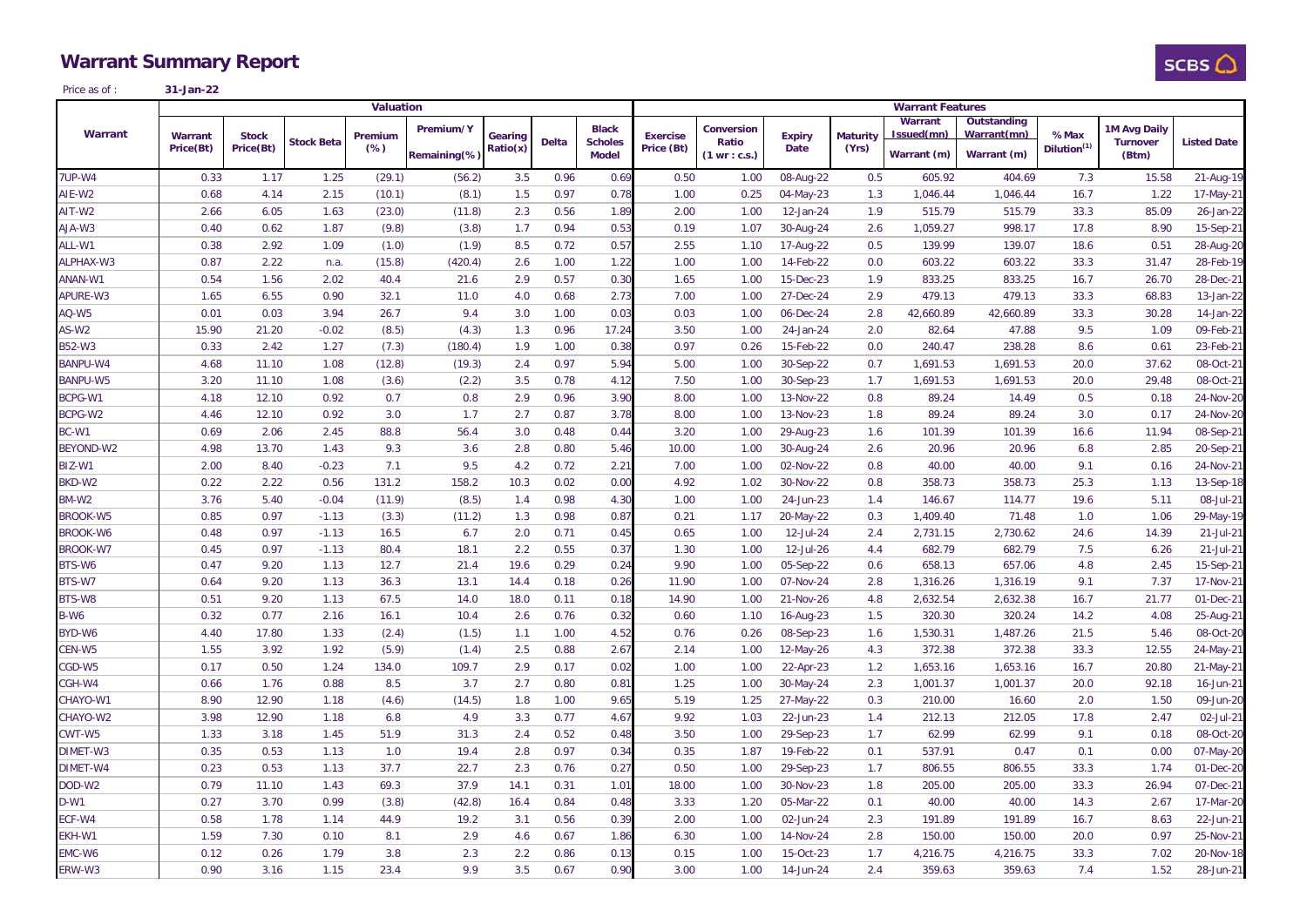# **Warrant Summary Report**



Price as of :**31-Jan-22**

|                 | <b>Valuation</b><br><b>Warrant Features</b> |                           |                   |                |              |                     |              |                |                               |                         |                       |                          |                |             |                                 |                 |                    |
|-----------------|---------------------------------------------|---------------------------|-------------------|----------------|--------------|---------------------|--------------|----------------|-------------------------------|-------------------------|-----------------------|--------------------------|----------------|-------------|---------------------------------|-----------------|--------------------|
|                 |                                             |                           |                   |                | Premium/Y    |                     |              | <b>Black</b>   |                               | <b>Conversion</b>       |                       |                          | <b>Warrant</b> | Outstanding |                                 | 1M Avg Daily    |                    |
| Warrant         | <b>Warrant</b><br>Price(Bt)                 | <b>Stock</b><br>Price(Bt) | <b>Stock Beta</b> | Premium<br>(%) |              | Gearing<br>Ratio(x) | <b>Delta</b> | <b>Scholes</b> | <b>Exercise</b><br>Price (Bt) | Ratio                   | <b>Expiry</b><br>Date | <b>Maturity</b><br>(Yrs) | Issued(mn)     | Warrant(mn) | %Max<br>Dilution <sup>(1)</sup> | <b>Turnover</b> | <b>Listed Date</b> |
|                 |                                             |                           |                   |                | Remaining(%) |                     |              | <b>Model</b>   |                               | $(1 \text{ wr} : c.s.)$ |                       |                          | Warrant (m)    | Warrant (m) |                                 | (Btm)           |                    |
| FLOYD-W1        | 0.56                                        | 1.60                      | 1.10              | 60.0           | 25.8         | 2.9                 | 0.59         | 0.46           | 2.00                          | 1.00                    | 30-May-24             | 2.3                      | 90.00          | 90.00       | 20.0                            | 3.49            | 18-Jun-21          |
| HYDRO-W1        | 0.06                                        | 0.35                      | 3.27              | 202.9          | 6,928.0      | 5.8                 | 0.00         | 0.00           | 1.00                          | 1.00                    | 11-Feb-22             | 0.0                      | 98.12          | 98.12       | 4.1                             | 1.25            | 21-Feb-20          |
| ICN-W1          | 3.58                                        | 5.45                      | 0.69              | (16.0)         | (8.7)        | 1.5                 | 0.93         | 4.16           | 1.00                          | 1.00                    | 30-Nov-23             | 1.8                      | 225.00         | 225.00      | 33.3                            | 20.51           | 16-Dec-21          |
| III-W1          | 9.55                                        | 16.80                     | 1.25              | (7.4)          | (5.8)        | 1.8                 | 0.97         | 10.81          | 6.00                          | 1.00                    | 13-May-23             | 1.3                      | 152.33         | 140.92      | 18.5                            | 20.15           | 28-May-20          |
| <b>INSET-W1</b> | 3.76                                        | 6.75                      | 0.91              | (14.7)         | (8.5)        | 1.8                 | 0.94         | 4.67           | 2.00                          | 1.00                    | 24-Oct-23             | 1.7                      | 307.09         | 307.09      | 33.3                            | 39.09           | 16-Nov-21          |
| IP-W1           | 5.50                                        | 22.00                     | 1.33              | 38.6           | 23.2         | 4.0                 | 0.55         | 4.38           | 25.00                         | 1.00                    | 30-Sep-23             | 1.7                      | 19.22          | 19.22       | 6.1                             | 0.17            | 06-Oct-21          |
| ITEL-W3         | 2.30                                        | 5.65                      | 1.72              | (0.9)          | (0.7)        | 2.5                 | 0.90         | 2.58           | 3.30                          | 1.00                    | 14-Apr-23             | 1.2                      | 311.79         | 304.57      | 19.5                            | 36.84           | 01-Nov-21          |
| JCKH-W1         | 0.32                                        | 0.38                      | 1.69              | 50.0           | 20.4         | 1.2                 | 0.85         | 0.25           | 0.25                          | 1.00                    | 15-Jul-24             | 2.5                      | 223.47         | 223.32      | 12.7                            | 1.22            | 02-Aug-21          |
| JCK-W6          | 0.18                                        | 0.97                      | 1.55              | 124.7          | 159.9        | 5.4                 | 0.06         | 0.01           | 2.00                          | 1.00                    | 12-Nov-22             | 0.8                      | 1,073.37       | 1,073.37    | 31.1                            | 4.63            | 26-Nov-20          |
| JMART-W3        | 46.75                                       | 53.50                     | 1.70              | (4.4)          | (11.7)       | 1.3                 | 1.00         | 49.13          | 9.74                          | 1.13                    | 17-Jun-22             | 0.4                      | 100.73         | 13.06       | 1.0                             | 1.51            | 03-Jul-20          |
| JMART-W4        | 43.00                                       | 53.50                     | 1.70              | (4.0)          | (1.7)        | 1.4                 | 0.96         | 44.03          | 13.29                         | 1.13                    | 18-Jun-24             | 2.4                      | 100.73         | 43.49       | 3.4                             | 13.71           | 03-Jul-20          |
| JMART-W5        | 17.30                                       | 53.50                     | 1.70              | 45.2           | 13.0         | 3.5                 | 0.56         | 15.15          | 62.29                         | 1.12                    | 26-Jul-25             | 3.5                      | 50.98          | 50.98       | 3.9                             | 5.30            | 13-Aug-21          |
| JMT-W3          | 23.10                                       | 64.00                     | 1.29              | (0.7)          | (2.4)        | 2.8                 | 0.99         | 23.41          | 41.01                         | 1.02                    | 16-May-22             | 0.3                      | 100.00         | 85.86       | 6.0                             | 7.56            | 08-Dec-20          |
| JMT-W4          | 11.40                                       | 64.00                     | 1.29              | 58.4           | 20.1         | 5.6                 | 0.39         | 8.42           | 90.00                         | 1.00                    | 27-Dec-24             | 2.9                      | 70.50          | 70.50       | 4.9                             | 16.38           | 12-Jan-22          |
| J-W1            | 2.22                                        | 4.20                      | 1.58              | 0.5            | 1.3          | 1.9                 | 0.98         | 2.20           | 2.00                          | 1.00                    | 10-Jun-22             | 0.4                      | 156.48         | 21.22       | 2.2                             | 2.53            | 01-Jul-19          |
| KUN-W1          | 0.51                                        | 2.60                      | 0.19              | 27.3           | 12.2         | 5.1                 | 0.54         | 0.56           | 2.80                          | 1.00                    | 28-Apr-24             | 2.2                      | 120.00         | 120.00      | 14.9                            | 3.95            | 05-Nov-21          |
| K-W1            | 1.16                                        | 2.34                      | 1.01              | (7.7)          | (11.1)       | 2.0                 | 0.96         | 1.38           | 1.00                          | 1.00                    | 11-Oct-22             | 0.7                      | 120.00         | 115.21      | 24.0                            | 9.55            | 12-May-21          |
| KWM-W1          | 1.94                                        | 3.78                      | 1.09              | (9.0)          | (6.3)        | 1.9                 | 0.89         | 2.43           | 1.50                          | 1.00                    | 04-Jul-23             | 1.4                      | 140.00         | 88.06       | 15.7                            | 3.06            | 15-Jul-21          |
| LIT-W1          | 0.31                                        | 2.36                      | 1.12              | 26.1           | 113.9        | 5.9                 | 0.36         | 0.09           | 2.58                          | 0.78                    | 25-Apr-22             | 0.2                      | 160.00         | 157.10      | 21.6                            | 23.02           | 16-May-17          |
| MACO-W3         | 0.31                                        | 0.90                      | 1.31              | 98.3           | 27.5         | 3.8                 | 0.47         | 0.24           | 1.55                          | 1.29                    | 29-Aug-25             | 3.6                      | 1,352.97       | 1,352.97    | 17.7                            | 42.65           | 10-Sep-21          |
| MBK-W1          | 6.35                                        | 12.80                     | 1.42              | (31.4)         | (17.6)       | 2.1                 | 1.00         | 10.67          | 2.82                          | 1.07                    | 15-Nov-23             | 1.8                      | 67.79          | 32.56       | 1.9                             | 0.33            | 09-Dec-20          |
| MBK-W2          | 10.10                                       | 12.80                     | 1.42              | (0.8)          | (0.3)        | 1.3                 | 1.00         | 10.26          | 2.91                          | 1.03                    | 15-May-24             | 2.3                      | 68.25          | 36.10       | 2.1                             | 0.39            | 16-Jun-21          |
| MBK-W3          | 9.70                                        | 12.80                     | 1.42              | (0.8)          | (0.3)        | 1.3                 | 1.00         | 9.88           | 3.00                          | 1.00                    | 15-Nov-24             | 2.8                      | 70.21          | 61.69       | 3.4                             | 1.94            | 15-Dec-21          |
| META-W5         | 0.24                                        | 0.56                      | 1.28              | 121.4          | 69.5         | 2.3                 | 0.39         | 0.08           | 1.00                          | 1.00                    | 31-Oct-23             | 1.7                      | 312.53         | 312.53      | 15.9                            | 2.24            | 09-Aug-21          |
| MILL-W4         | 0.22                                        | 1.16                      | 2.26              | 64.5           | 146.6        | 6.7                 | 0.22         | 0.06           | 1.74                          | 1.27                    | 11-Jul-22             | 0.4                      | 405.44         | 405.44      | 10.0                            | 1.38            | 17-Aug-17          |
| MILL-W6         | 0.33                                        | 1.16                      | 2.26              | 57.8           | 25.0         | 3.5                 | 0.58         | 0.33           | 1.50                          | 1.00                    | 23-May-24             | 2.3                      | 868.07         | 868.07      | 15.8                            | 3.59            | 01-Jun-21          |
| MINT-W7         | 9.35                                        | 30.50                     | 1.26              | 1.5            | 1.0          | 3.3                 | 0.87         | 10.04          | 21.60                         | 1.00                    | 31-Jul-23             | 1.5                      | 235.52         | 210.66      | 3.9                             | 0.59            | 26-Aug-20          |
| MINT-W8         | 4.38                                        | 30.50                     | 1.26              | 6.2            | 4.9          | 7.0                 | 0.67         | 5.57           | 28.00                         | 1.00                    | 05-May-23             | 1.3                      | 178.99         | 174.36      | 3.2                             | 0.57            | 28-May-21          |
| MINT-W9         | 3.30                                        | 30.50                     | 1.26              | 12.5           | 6.1          | 9.2                 | 0.59         | 5.43           | 31.00                         | 1.00                    | 15-Feb-24             | 2.0                      | 162.21         | 160.32      | 3.0                             | 0.58            | 28-May-21          |
| MORE-W2         | 0.42                                        | 1.72                      | 0.91              | 40.7           | 56.5         | 4.1                 | 0.42         | 0.16           | 2.00                          | 1.00                    | 21-Oct-22             | 0.7                      | 543.35         | 543.35      | 7.7                             | 1.35            | 11-Nov-20          |
| MVP-W1          | 2.96                                        | 4.52                      | 2.13              | (8.0)          | (5.6)        | 1.5                 | 0.96         | 3.47           | 1.20                          | 1.00                    | 06-Jul-23             | 1.4                      | 100.00         | 51.59       | 17.2                            | 6.60            | 20-Jul-21          |
| NER-W1          | 5.25                                        | 7.40                      | 0.67              | (4.7)          | (15.1)       | 1.4                 | 0.99         | 5.54           | 1.80                          | 1.00                    | 26-May-22             | 0.3                      | 308.00         | 87.36       | 4.7                             | 3.00            | 18-Jun-20          |
| NEX-W2          | 18.20                                       | 17.80                     | 0.70              | (28.8)         | (22.3)       | 1.5                 | 1.00         | 26.22          | 1.00                          | 1.56                    | 19-May-23             | 1.3                      | 223.38         | 223.38      | 17.2                            | 20.13           | 18-Jun-20          |
| NOBLE-W2        | 0.94                                        | 6.30                      | 1.16              | 34.8           | 17.9         | 7.1                 | 0.13         | 0.15           | 7.60                          | 1.05                    | 12-Jan-24             | 1.9                      | 342.35         | 342.35      | 20.8                            | 2.43            | 21-Jan-21          |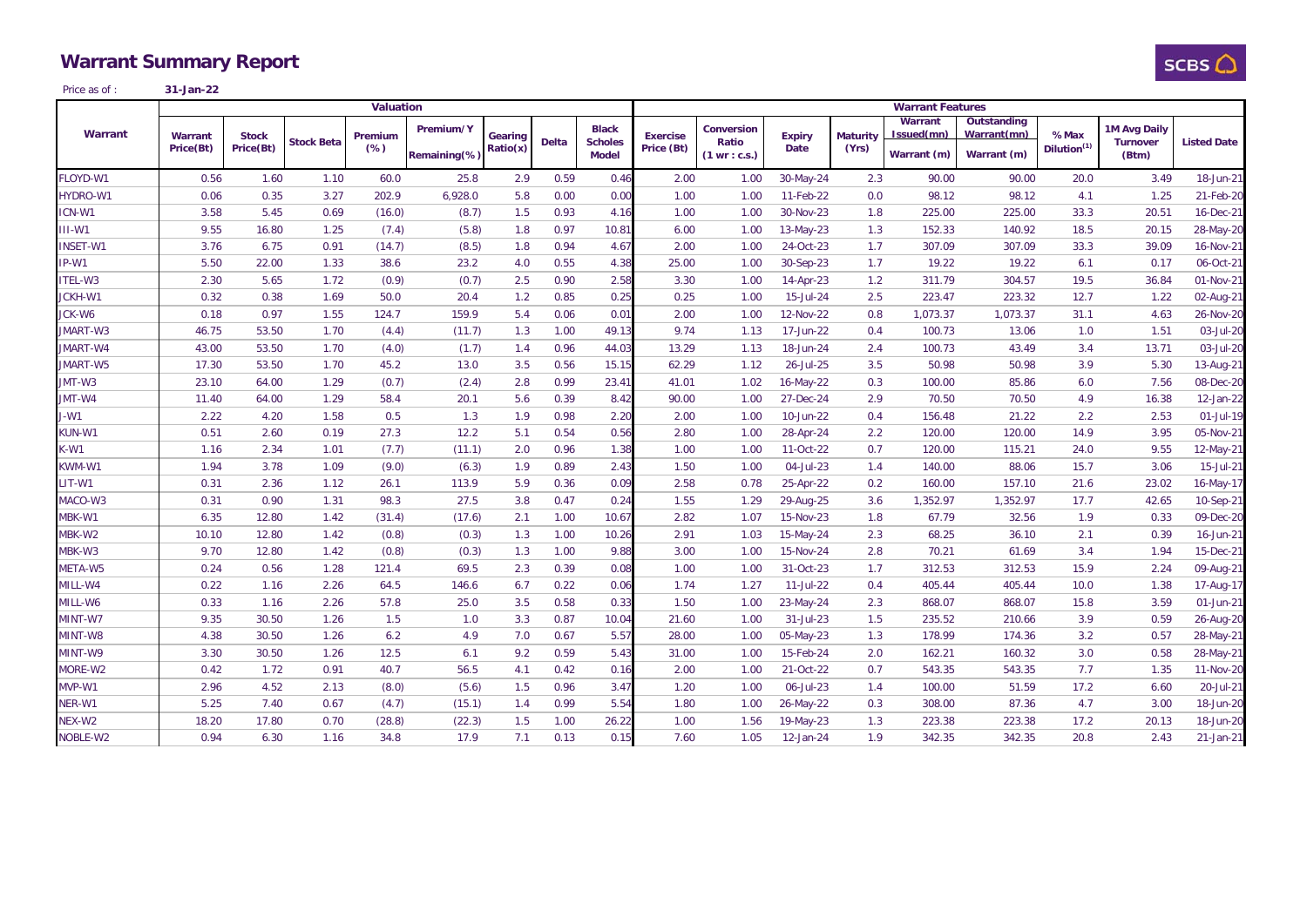#### **SCBS Investment Recommendations** Price as of : 31-Jan-22

#### $SCBS$

| Company                         | Rec.                | Price            | <b>Target Price</b> | %         | 12-mth        |            | Core Profit (Btm) |         |            | Core EPS (Bt) |        |            | Core EPS growth (%) |                |            | Core PER (x) |      |            | <b>BVPS(Bt)</b> |                  |            | P/BV(x) |               |                | <b>ROE (%)</b> |                  |
|---------------------------------|---------------------|------------------|---------------------|-----------|---------------|------------|-------------------|---------|------------|---------------|--------|------------|---------------------|----------------|------------|--------------|------|------------|-----------------|------------------|------------|---------|---------------|----------------|----------------|------------------|
|                                 |                     | (Bt)             |                     | Up/(Down) | <b>BB-CON</b> | <b>20A</b> | 21F               | 22F     | <b>20A</b> | 21F           | 22F    | <b>20A</b> | 21F                 | 22F            | <b>20A</b> | 21F          | 22F  | <b>20A</b> | 21F             | 22F              | <b>20A</b> | 21F     | 22F           | <b>20A</b>     | 21F            | 22F              |
| Agribusiness                    |                     |                  |                     | 9.5       |               | 1,137      | 137               | 827     |            |               |        |            |                     |                | 15.1       | 125.4        | 20.8 |            |                 |                  | 1.17       | 1.17    | 1.12          | 8              | $\overline{1}$ | $\boldsymbol{6}$ |
| <b>GFPT</b>                     | Outperform          | 13.7             | 15.00               | 9.5       | 13.8          | 1,137      | 137               | 827     | 0.91       | 0.11          | 0.66   | (9)        | (88)                | 504            | 15.1       | 125.4        | 20.1 | 11.7       | 11.7            | 12.              | 1.17       | 1.17    | 1.1           | 8              |                | 6                |
| Automotive                      |                     |                  |                     | (0.8)     |               | 1,716      | 4,164             | 4,686   |            |               |        |            |                     |                | 36.4       | 10.5         | 9.1  |            |                 |                  | 1.21       | 1.17    | 1.11          | $\overline{4}$ | 11             | 12               |
| AH                              | Outperform          | 26.00            | 28.00               | 7.7       | 30.5          | 142        | 930               | 1,120   | 0.44       | 2.62          | 3.16   | (83)       | 497                 | 20             | 59.2       | 9.9          | 8.2  | 23.2       | 23.5            | 25.              | 1.12       | 1.11    | 1.0           | $\mathfrak{D}$ | 11             | 12               |
| <b>PCSGH</b>                    | Underperform        | 5.0              | 4.20                | (16.8)    | 4.2           | 167        | 576               | 707     | 0.11       | 0.38          | 0.46   | (57)       | 246                 | 23             | 46.2       | 13.4         | 10.9 | 3.1        | 3.2             | 3.4              | 1.63       | 1.56    | 1.50          | $\overline{4}$ | 12             | 14               |
| <b>SAT</b>                      | Underperform        | 23.1             | 22.00               | (4.8)     | 26.1          | 371        | 988               | 1.028   | 0.87       | 2.32          | 2.42   | (59)       | 166                 |                | 26.5       | 9.9          | 9.6  | 17.2       | 17.9            | 18.              | 1.34       | 1.29    | 1.24          | 5              | 13             | 13               |
| <b>STANLY</b>                   | Neutral             | 187.5            | 197.00              | 5.1       | 204.0         | 1,037      | 1,670             | 1,83    | 13.54      | 21.79         | 23.90  | (48)       | 61                  | 10             | 13.9       | 8.6          | 7.8  | 244.3      | 259.6           | 275.             | 0.77       | 0.72    | 0.61          | 6              | -9             | 9                |
|                                 |                     |                  |                     | 16.3      |               | 141,625    | 183,718           | 206,120 |            |               |        |            |                     |                | 12.3       | 10.2         | 9.4  |            |                 |                  | 0.95       | 0.90    | 0.85          | $\overline{7}$ | 8              | 8                |
| <b>Banking</b>                  |                     |                  |                     |           |               |            |                   |         |            |               |        |            |                     |                |            |              |      |            |                 |                  |            |         |               |                |                |                  |
| <b>Large Banks</b>              |                     |                  |                     |           |               |            |                   |         |            |               |        |            |                     |                |            |              |      |            |                 |                  |            |         |               |                |                |                  |
| <b>BBL</b>                      | Outperform          | 135.00           | 165.00              | 22.2      | 151.          | 17,181     | 26,507            | 34,572  | 9.00       | 13.89         | 18.1'  | (52)       | 54                  | 30             | 15.0       | 9.7          | 7.5  | 235.2      | 258.1           | 272.             | 0.57       | 0.52    | 0.50          | 4              | 6              | 7                |
| <b>KBANK</b>                    | Outperform          | 149.5            | 173.00              | 15.7      | 161.          | 29,487     | 38,053            | 44,150  | 12.45      | 16.06         | 18.63  | (23)       | 29                  | 16             | 12.0       | 9.3          | 8.   | 185.6      | 201.2           | 216.             | 0.81       | 0.74    | $0.6^{\circ}$ |                | 8              | 9                |
| <b>KTB</b>                      | Outperform          | 14.00            | 16.00               | 14.3      | 13.6          | 16,732     | 21,588            | 26,403  | 1.20       | 1.54          | 1.89   | (43)       | 29                  | 22             | 11.7       | 9.1          | 7.4  | 24.6       | 25.8            | 26.6             | 0.57       | 0.54    | 0.5           | -5             | 6              | $\overline{7}$   |
| Mid/small banks                 |                     |                  |                     |           |               |            |                   |         |            |               |        |            |                     |                |            |              |      |            |                 |                  |            |         |               |                |                |                  |
| BAY                             | Neutral             | 36.7             | 38.00               | 3.4       | 36.4          | 23,040     | 33,794            | 26,959  | 3.13       | 4.59          | 3.67   | (30)       | 47                  | (20)           | 11.7       | 8.0          | 10.0 | 39.1       | 43.2            | 46.0             | 0.94       | 0.85    | 0.80          | -8             | 11             | 8                |
| <b>KKP</b>                      | Outperform          | 69.5             | 75.00               | 7.9       | 70.8          | 5,123      | 6,318             | 6,811   | 6.05       | 7.46          | 8.04   | (14)       | 23                  | -8             | 11.5       | 9.3          | 8.6  | 54.9       | 60.3            | 65.              | 1.27       | 1.15    | 1.06          | 11             | 13             | 13               |
| <b>TCAP</b>                     | Neutral             | 40.5             | 34.00               | (16.0)    | 36.5          | 6,669      | 4,604             | 4,969   | 5.72       | 3.95          | 4.26   | (38)       | (31)                | 8              | 7.1        | 10.3         | 9.5  | 54.3       | 55.3            | 56.6             | 0.75       | 0.73    | 0.7           | 10             | $\overline{7}$ | 8                |
| <b>TISCO</b>                    | Neutral             | 98.7             | 98.00               | (0.8)     | 104.2         | 6,063      | 6,781             | 6,857   | 7.57       | 8.47          | 8.56   | (17)       | 12 <sup>°</sup>     |                | 13.0       | 11.7         | 11.5 | 49.3       | 51.5            | 52.8             | 2.00       | 1.92    | 1.87          | 15             | 17             | 16               |
| <b>TTB</b>                      | Neutral             | 1.36             | 1.30                | (4.4)     |               | 10,112     | 10,474            | 11,024  | 0.10       | 0.11          | 0.11   | 40         | -3                  |                | 13.0       | 12.5         | 11.  | 2.1        | 2.2             | 2.               | 0.64       | 0.62    | 0.60          |                | -5             | 5                |
| Commerce                        |                     |                  |                     | 20.5      |               | 33,469     | 25,097            | 44,119  |            |               |        |            |                     |                | 35.3       | 42.2         | 37.6 |            |                 |                  | 5.31       | 3.64    | 3.39          | 14             | 8              | 11               |
| <b>BJC</b>                      | Outperform          | 31.7             | 41.00               | 29.1      | 37.5          | 4,454      | 3,100             | 4,31    | 1.11       | 0.77          | 1.08   | (38)       | (30)                | 39             | 28.6       | 41.0         | 29.  | 29.8       | 29.9            | 30.              | 1.06       | 1.06    | 1.0           | $\overline{4}$ | 3              | 4                |
| CPALL                           | Outperform          | 62.7             | 70.00               | 11.6      | 71.9          | 16,276     | 8,623             | 14,758  | 1.70       | 0.85          | 1.53   | (30)       | (50)                | 80             | 36.9       | 73.9         | 41.0 | 12.4       | 24.3            | 25.              | 5.05       | 2.58    | 2.46          | 15             | 5 <sub>1</sub> | $\overline{7}$   |
| <b>CRC</b>                      | Outperform          | 34.00            | 41.00               | 20.6      | 40.2          | (909)      | (1, 816)          | 3,150   | (0.16)     | (0.30)        | 0.52   | n.m.       | (94)                | n.m            | n.m        | n.m.         | 65.  | 9.5        | 8.5             | 9.0              | 3.57       | 4.00    | 3.7           | (2)            | (3)            | 6                |
|                                 |                     |                  |                     |           |               |            |                   |         |            |               |        |            |                     | -5             |            |              |      |            |                 |                  |            |         |               |                |                |                  |
| <b>GLOBAI</b>                   | Neutral             | 19.0             | 25.00               | 31.6      | 26.2          | 1,930      | 3,243             | 3,417   | 0.42       | 0.70          | 0.74   | (8)        | 68                  |                | 45.4       | 27.0         | 25.1 | 3.7        | 4.3             | $\sim$           | 5.09       | 4.46    | 4.0           | 12             | 18             | 17               |
| <b>HMPRO</b>                    | Outperform          | 14.1             | 18.00               | 27.7      | 16.6          | 5,155      | 5,265             | 6,214   | 0.39       | 0.40          | 0.47   | (17)       | $\overline{2}$      | 18             | 36.0       | 35.2         | 29.8 | 1.6        | 1.7             | 1.9              | 8.60       | 8.20    | 7.53          | 24             | 24             | 26               |
| <b>MAKRO</b>                    | Outperform          | 40.2             | 50.00               | 24.2      | 47.7          | 6,563      | 6,683             | 12,263  | 1.37       | 1.19          | 1.16   | -5         | (13)                | $\mathcal{L}$  | 29.4       | 33.9         | 34.  | 4.7        | 26.6            | 26.              | 8.51       | 1.51    | 1.50          | 30             | $\overline{4}$ | $\overline{4}$   |
| <b>Construction Materials</b>   |                     |                  |                     | 22.7      |               | 42,893     | 55,680            | 53,169  |            |               |        |            |                     |                | 16.4       | 14.2         | 14.1 |            |                 |                  | 2.47       | 2.24    | 2.24          | 17             | 16             | 15               |
| <b>Cement</b>                   |                     |                  |                     |           |               |            |                   |         |            |               |        |            |                     |                |            |              |      |            |                 |                  |            |         |               |                |                |                  |
| SCC                             | Outperform          | 385.0            | 480.00              | 24.7      | 487.          | 36,526     | 48,979            | 46,290  | 30.44      | 40.82         | 38.5   |            | 34                  | (5             | 12.6       | 9.4          | 10.0 | 330.1      | 353.2           | 373.             | 1.17       | 1.09    | 1.03          | 10             | 12             | 11               |
| <b>SCCC</b>                     | Neutral             | 160.5            | 185.00              | 15.3      | 180.0         | 3,665      | 3,459             | 3,503   | 12.30      | 11.61         | 11.76  | 14         | (6)                 |                | 13.0       | 13.8         | 13.  | 116.5      | 121.5           | 120.             | 1.38       | 1.32    | 1.33          | 11             | 10             | 10               |
| <b>Others</b>                   |                     |                  |                     |           |               |            |                   |         |            |               |        |            |                     |                |            |              |      |            |                 |                  |            |         |               |                |                |                  |
| <b>DCC</b>                      | Neutral             | 2.94             | 2.90                | (1.4)     | 3.3           | 1,578      | 1,673             | 1,691   | 0.20       | 0.19          | 0.19   | 38         | (5)                 | - (3           | 14.6       | 15.5         | 15.9 | 0.6        | 0.7             | $\overline{0}$ . | 4.75       | 4.20    | 4.36          | 38             | 30             | 27               |
| <b>EPG</b>                      | Neutral             | 10.2             | 12.80               | 25.5      | 14.9          | 1,124      | 1,569             | 1,685   | 0.40       | 0.56          | 0.60   | 12         | 40                  |                | 25.4       | 18.2         | 17.0 | 3.9        | 4.3             | 4.6              | 2.59       | 2.36    | 2.2           | 10             | 14             | 14               |
| <b>Energy &amp; Utilities</b>   |                     |                  |                     | 20.8      |               | 27,333     | 244,235           | 202,412 |            |               |        |            |                     |                | 46.2       | 18.6         | 15.9 |            |                 |                  | 2.38       | 1.96    | 1.81          | (4)            | 13             | 11               |
| Oil & Gas and Coa               |                     |                  |                     |           |               |            |                   |         |            |               |        |            |                     |                |            |              |      |            |                 |                  |            |         |               |                |                |                  |
| <b>PTT</b>                      | Outperform          | 39.00            | 50.00               | 28.2      | 49.2          | 26,230     | 132,141           | 97,153  | 0.92       | 4.63          | 3.40   | (66)       | 404                 | (26)           | 42.5       | 8.4          | 11.1 | 30.9       | 33.3            | 35.0             | 1.26       | 1.17    | 1.11          | -2             | 10             | -7               |
| PTTEP                           | Outperform          | 129.5            | 159.00              | 22.8      | 141.0         | 20,760     | 42,888            | 46,742  | 5.23       | 10.80         | 11.7   | (57)       | 107                 | $\circ$        | 24.8       | 12.0         | 11.  | 89.3       | 104.6           | 111.             | 1.45       | 1.24    | 1.1           | 6              | 11             | 11               |
|                                 |                     |                  |                     |           |               |            |                   |         |            |               |        |            |                     |                |            |              |      |            |                 |                  |            |         |               |                |                |                  |
| <b>Refineries</b>               |                     |                  |                     |           |               |            |                   |         |            |               |        |            |                     |                |            |              |      |            |                 |                  |            |         |               |                |                |                  |
| <b>BCP</b>                      | Neutral             | 27.7             | 34.00               | 22.5      | 32.7          | (4, 450)   | 6,544             | 4,481   | (3.23)     | 4.75          | 3.25   | n.m        | n.m                 | (32)           | n.m        | 5.8          | 8.   | 33.7       | 37.3            | 38.              | 0.82       | 0.74    | 0.7           | (9)            | 13             | 9                |
| <b>ESSO</b>                     | Underperform        | 7.7 <sup>°</sup> | 7.90                | 2.6       | 8.4           | (7, 911)   | 4,280             | 3,298   | (2.29)     | 1.24          | 0.95   | (158)      | n.m                 | (23)           | n.m        | 6.2          | 8.3  | 4.1        | 5.4             | 6.3              | 1.86       | 1.43    | 1.2           | (43)           | 26             | 16               |
| <b>IRPC</b>                     | Neutral             | 3.80             | 4.80                | 26.3      | 4.6           | (6, 338)   | 14.747            | 7,150   | (0.31)     | 0.72          | 0.35   | (49)       | n.m                 | (52)           | n.m        | 5.3          | 10.9 | 3.7        | 4.2             | $\sim$           | 1.03       | 0.90    | 0.88          | (8)            | 18             | 8                |
| <b>SPRC</b>                     | Underperform        | 9.6              | 9.40                | (2.1)     | 11.5          | (6, 468)   | 3,774             | 3,976   | (1.49)     | 0.87          | 0.92   | (60)       | n.m.                |                | n.m        | 11.0         | 10.  | 6.1        | 6.7             | 7.2              | 1.58       | 1.42    | 1.3           | (22)           | 14             | 13               |
| TOP                             | Neutral             | 52.50            | 70.00               | 33.3      | 60.6          | (10, 421)  | 18,236            | 9,378   | (5.11)     | 8.94          | 4.60   | n.m.       | n.m.                | (49)           | n.m        | 5.9          | 11.4 | 58.9       | 62.8            | 65.8             | 0.89       | 0.84    | 0.80          | (9)            | 15             | $\overline{7}$   |
| <b>Utilities</b>                |                     |                  |                     |           |               |            |                   |         |            |               |        |            |                     |                |            |              |      |            |                 |                  |            |         |               |                |                |                  |
| ACE                             | Outperform          | 3.26             | 5.00                | 53.4      | 4.6           | 1,499      | 1,521             | 2,314   | 0.15       | 0.15          | 0.23   | 49         | $\mathbf{1}$        | 52             | 22.1       | 21.8         | 14.3 | 1.2        | 1.3             | -1.5             | 2.77       | 2.52    | 2.23          | 13             | 12             | 17               |
| <b>BGRIM</b>                    | Neutral             | 35.5             | 60.00               | 69.0      | 53.5          | 2,509      | 2,347             | 3,392   | 0.96       | 0.90          | 1.30   | 14         | (6)                 | 45             | 36.9       | 39.4         | 27.  | 10.5       | 11.2            | 12.0             | 3.37       | 3.16    | 2.95          | $\mathbf Q$    | 8              | 11               |
| <b>GPSC</b>                     | Outperform          | 78.2             | 95.00               | 21.4      | 90.6          | 7,509      | 8,576             | 9,268   | 2.66       | 3.04          | 3.29   | 28         | 14                  |                | 29.4       | 25.7         | 23.1 | 36.5       | 38.2            | 39.              | 2.14       | 2.05    | 1.96          | $\overline{7}$ | 8              | 8                |
| <b>GULF</b>                     | Outperform          | 49.00            | 46.00               | (6.1)     | 46.2          | 4,416      | 9,182             | 15,261  | 0.40       | 0.78          | 1.30   | 11         | 94                  | 66             | 121.6      | 62.6         | 37.  | 5.5        | 8.1             | 8.9              | 8.98       | 6.08    | 5.5           | -9             | 12             | 15               |
| <b>Finance &amp; Securities</b> |                     |                  |                     | 7.7       |               | 25,762     | 28,344            | 31,999  |            |               |        |            |                     |                | 21.8       | 18.4         | 16.8 |            |                 |                  | 3.59       | 2.95    | 2.64          | 18             | 18             | 17               |
| <b>Asset Management Company</b> |                     |                  |                     |           |               |            |                   |         |            |               |        |            |                     |                |            |              |      |            |                 |                  |            |         |               |                |                |                  |
| <b>BAM</b>                      | Neutral             | 20.40            | 21.00               | 2.9       | 22.8          | 1,841      | 2,524             | 3,017   | 0.57       | 0.78          | 0.93   | (84)       | 37                  | 20             | 35.8       | 26.1         | 21.5 | 12.9       | 13.2            | 13.5             | 1.58       | 1.55    | 1.51          | $\overline{4}$ | 6              | 7                |
| <b>Consumer Finance</b>         |                     |                  |                     |           |               |            |                   |         |            |               |        |            |                     |                |            |              |      |            |                 |                  |            |         |               |                |                |                  |
| <b>AEONTS</b>                   | Neutral             | 183.00           | 220.00              | 20.2      | 235.5         | 3,690      | 3,723             | 4,274   | 14.76      | 14.89         | 17.10  | (7)        | $\mathbf{1}$        | 15             | 12.4       | 12.3         | 10.7 | 68.2       | 78.0            | 90.              | 2.68       | 2.34    | 2.02          | 20             | 20             | 20               |
| <b>KTC</b>                      | Underperform        | 60.0             | 50.00               | (16.7)    | 58.5          | 5,333      | 5,879             | 6,709   | 2.07       | 2.28          | 2.60   | (3)        | 10                  | 14             | 29.0       | 26.3         | 23.  | 8.8        | 10.4            | 11.              | 6.79       | 5.76    | 5.0           | 25             | 24             | 23               |
| <b>MTC</b>                      | Outperform          | 56.2             | 70.00               | 24.4      | 68.7          | 5,214      | 5,155             | 6,091   | 2.46       | 2.43          | 2.87   | 23         | (1)                 | 18             | 22.9       | 23.1         | 19.6 | 9.8        | 11.8            | 14.              | 5.77       | 4.76    | 3.93          | 28             | 23             | 22               |
| <b>SAWAD</b>                    | Neutral             | 60.2             | 70.00               | 16.2      | 74.2          | 4,508      | 4,715             | 4,865   | 3.28       | 3.43          | 3.54   | 17         | -5                  |                | 18.4       | 17.5         | 17.  | 16.1       | 18.0            | 19.              | 3.75       | 3.35    | 3.0           | 22             | 20             | 19               |
| <b>TIDLOR</b>                   | Neutral             | 35.2             | 42.00               | 19.1      | 46.5          | 2,416      | 3.137             | 3.990   | 1.15       | 1.35          | 1.72   | 10         | 18                  | 27             | 30.8       | 26.1         | 20.5 | 5.6        | 9.7             | 11.              | 6.33       | 3.62    | 3.1           | 23             | 18             | 17               |
|                                 |                     |                  |                     |           |               |            |                   |         |            |               |        |            |                     |                |            |              |      |            |                 |                  |            |         |               |                |                |                  |
| <b>THANI</b>                    | Neutral             | 4.22             | 4.40                | 4.3       | 4.9           | 1,860      | 1,588             | 1,711   | 0.33       | 0.28          | 0.30   | (37)       | (15)                | 8              | 12.8       | 15.0         | 14.0 | 1.9        | 2.0             | 2.2              | 2.21       | 2.09    | 1.93          | 20             | 14             | 14               |
| <b>Securities</b>               |                     |                  |                     |           |               |            |                   |         |            |               |        |            |                     |                |            |              |      |            |                 |                  |            |         |               |                |                |                  |
| <b>ASP</b>                      | Outperform          | 3.74             | 4.40                | 17.6      | 5.5           | 416        | 978               | 877     | 0.20       | 0.46          | 0.42   | 16         | 135                 | (10)           | 18.9       | 8.0          | 9.0  | 2.3        | 2.4             | 2.4              | 1.64       | 1.58    | 1.57          | -9             | 20             | 18               |
| <b>MST</b>                      | Neutral             | 12.90            | 11.30               | (12.4)    | n.a.          | 484        | 645               | 466     | 0.85       | 1.13          | 0.82   | 90         | 33                  | (28)           | 15.2       | 11.4         | 15.8 | 8.1        | 8.6             | 8.5              | 1.60       | 1.50    | 1.52          | 11             | 14             | 10               |
| ood & Beverage                  |                     |                  |                     | 9.8       |               | 19,071     | 14,352            | 28,827  |            |               |        |            |                     |                | 29.9       | 42.8         | 27.0 |            |                 |                  | 3.71       | 3.89    | 3.63          | 8              | $\overline{4}$ | 11               |
| <b>CBG</b>                      | Neutral             | 101.50           | 125.00              | 23.2      | 136.0         | 3,525      | 3,076             | 3,918   | 3.53       | 3.08          | 3.92   | 41         | (13)                | 27             | 28.8       | 33.0         | 25.9 | 10.0       | 10.6            | 12.5             | 10.19      | 9.55    | 8.15          | 37             | 29             | 33               |
| <b>CPF</b>                      | <b>Under review</b> | 25.25            | <b>Under Review</b> |           | 31.4          | 24,896     | 18,099            | 18,255  | 3.00       | 2.16          | 2.18   | 73         | (28)                | $\overline{1}$ | 8.4        | 11.7         | 11.6 | 32.3       | 33.7            | 35.0             | 0.78       | 0.75    | 0.72          | 10             | $\overline{7}$ | $\overline{7}$   |
| <b>MINT</b>                     | Outperform          | 30.50            | 33.00               | 8.2       | 37.0          | (19, 432)  | (17, 345)         | (4,826) | (3.97)     | (3.35)        | (0.93) | n.m.       | 16                  | 72             | n.m.       | n.m.         | n.m  | 15.6       | 10.7            | 9.6              | 1.96       | 2.84    | 3.19          | (24)           | (26)           | (9)              |
| <b>NRF</b>                      | Outperform          | 8.05             | 8.50                | 5.6       | 8.9           | 125        | 91                | 244     | 0.12       | 0.06          | 0.17   | 158        | (45)                | 169            | 68.8       | 125.0        | 46.5 | 2.4        | 1.9             | 2.0              | 3.33       | 4.19    | 3.94          | $\overline{7}$ | $\overline{3}$ | 9                |
| <b>OSP</b>                      | Outperform          | 32.25            | 38.00               | 17.8      | 39.2          | 3,504      | 3,210             | 3,773   | 1.17       | 1.07          | 1.26   | -8         | (8)                 | 18             | 27.6       | 30.2         | 25.7 | 6.3        | 6.6             | 6.8              | 5.09       | 4.87    | 4.71          | 18             | 16             | 19               |
| TU                              | Neutral             | 20.90            | 23.50               | 12.4      | 25.4          | 6,511      | 7,361             | 7,372   | 1.32       | 1.50          | 1.50   | 20         | 14                  | $\overline{0}$ | 15.9       | 14.0         | 13.9 | 11.8       | 12.7            | 13.3             | 1.77       | 1.65    | 1.57          | 12             | 13             | 12               |
| ZEN                             | Outperform          | 11.60            | 14.50               | 25.0      | 15.5          | (58)       | (139)             | 91      | (0.19)     | (0.46)        | 0.30   | n.m.       | (142)               | n.m.           | n.m.       | n.m.         | 38.4 | 4.0        | 3.4             | 3.7              | 2.87       | 3.42    | 3.14          | (5)            | (12)           | 8                |
|                                 |                     |                  |                     |           |               |            |                   |         |            |               |        |            |                     |                |            |              |      |            |                 |                  |            |         |               |                |                |                  |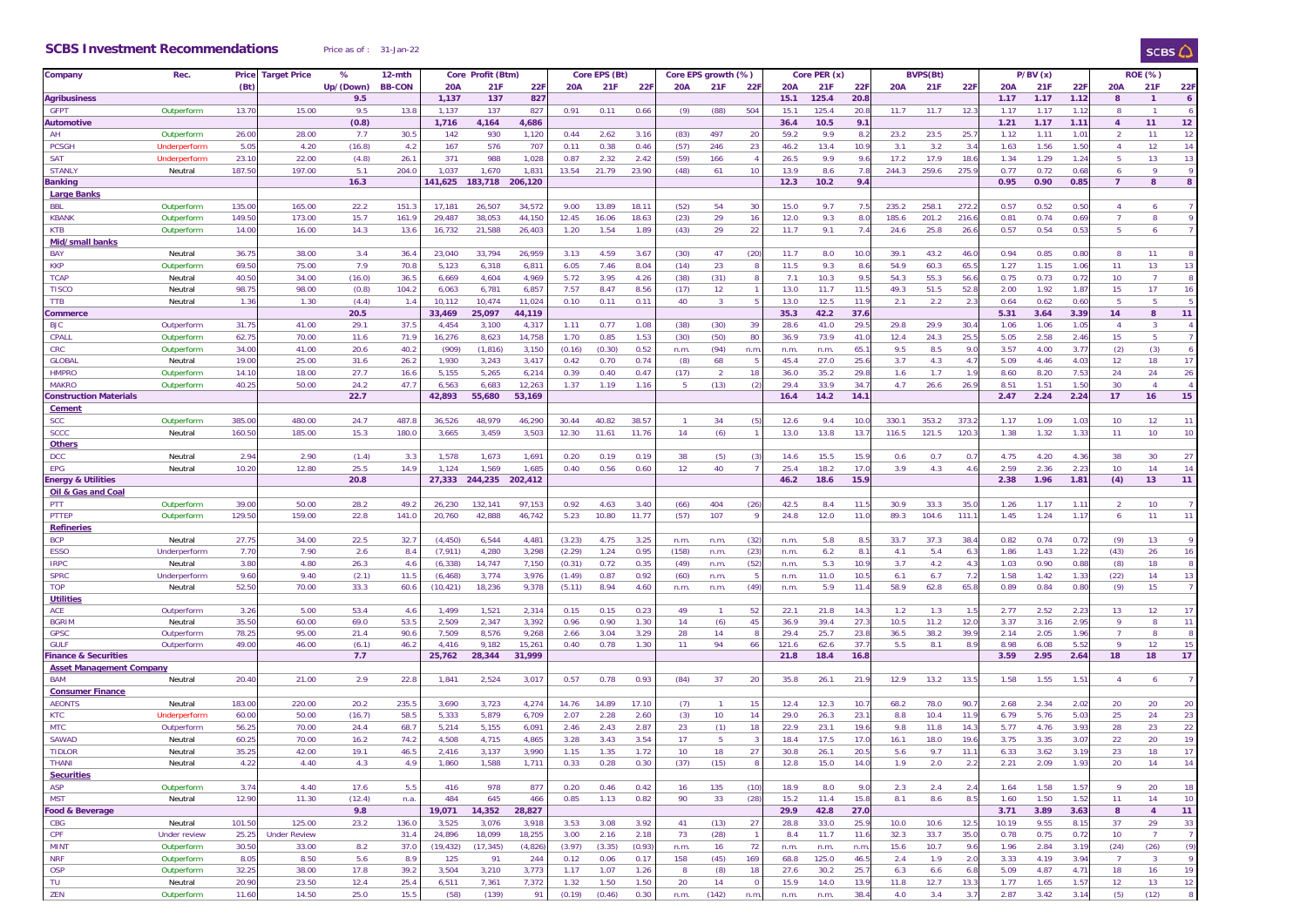#### **SCBS Investment Recommendations** Price

| as of : |  | 31-Jan-22 |
|---------|--|-----------|
|         |  |           |
|         |  |           |

## SCBS $\bigcirc$

| Company                               | Rec.         | Price            | <b>Target Price</b> | %         | 12-mth         |            | Core Profit (Btm) |            |            | Core EPS (Bt) |        |            | Core EPS growth (%) |                |            | Core PER (x) |            |      | <b>BVPS(Bt)</b> |                  |            | P/BV(x) |                  |                 | <b>ROE (%)</b>      |                |
|---------------------------------------|--------------|------------------|---------------------|-----------|----------------|------------|-------------------|------------|------------|---------------|--------|------------|---------------------|----------------|------------|--------------|------------|------|-----------------|------------------|------------|---------|------------------|-----------------|---------------------|----------------|
|                                       |              | (Bt)             |                     | Up/(Down) | <b>BB-CON</b>  | <b>20A</b> | 21F               | 22F        | <b>20A</b> | 21F           | 22F    | <b>20A</b> | 21F                 | <b>22F</b>     | <b>20A</b> | 21F          | <b>22F</b> | 20A  | 21F             | 22F              | <b>20A</b> | 21      | 22F              | 20A             | 21F                 | 22F            |
| <b>Health Care Services</b>           |              |                  |                     | 20.2      |                | 9.788      | 18.078            | 14.509     |            |               |        |            |                     |                | 50.8       | 40.8         | 35.3       |      |                 |                  | 6.48       | 5.13    | 5.22             | 16              | 38                  | 16             |
| <b>BCH</b>                            | Outperform   | 18.7             | 24.00               | 28.3      | 25.9           | 1,262      | 5,839             | 1,703      | 0.51       | 2.34          | 0.68   |            | 363                 | (71)           | 36.9       | 8.0          | 27.        | 2.8  | 4.3             | $\overline{4}$   | 6.77       | 4.35    | 4.03             | 17              | 61                  | 14             |
| <b>BDMS</b>                           | Outperform   | 22.4             | 28.00               | 25.0      | 27.0           | 6,037      | 7,074             | 9,251      | 0.38       | 0.45          | 0.58   | (37)       | 16                  | 31             | 58.4       | 50.3         | 38.        | 5.6  | 5.7             | -5.              | 4.01       | 3.92    | 3.77             |                 | -8                  | 10             |
| BH                                    | Neutral      | 141.0            | 145.00              | 2.8       | 152.6          | 1,199      | 900               | 1,841      | 1.51       | 1.13          | 2.32   | (71)       | (25)                | 105            | 93.4       | 124.5        | 60.        | 23.3 | 21.5            | 20.              | 6.05       | 6.56    | 6.85             |                 | 5                   | 11             |
| <b>CHG</b>                            | Neutral      | 3.3              | 3.80                | 15.2      | 4.3            | 877        | 3,301             | 1,235      | 0.08       | 0.30          | 0.11   | 16         | 277                 | (63)           | 41.4       | 11.0         | 29.        | 0.4  | 0.6             | $\mathbf{0}$     | 9.02       | 5.36    | 6.3              | 22              | 59                  | 19             |
| <b>RJH</b>                            | Outperform   | 32.7             | 40.00               | 22.1      | 37.6           | 412        | 964               | 480        | 1.37       | 3.21          | 1.60   | 21         | 134                 | (50)           | 23.8       | 10.2         | 20.        | 5.0  | 6.0             | 6.               | 6.54       | 5.49    | 5.08             | 28              | 59                  | 26             |
| nformation & Communication Technology |              |                  |                     | (0.3)     |                | 30,001     | 27,431            | 29,610     |            |               |        |            |                     |                | 23.4       | 28.2         | 27.0       |      |                 |                  | 5.01       | 5.15    | 5.00             | 18              | 15                  | 16             |
| <b>Mobile</b>                         |              |                  |                     |           |                |            |                   |            |            |               |        |            |                     |                |            |              |            |      |                 |                  |            |         |                  |                 |                     |                |
| <b>ADVANO</b>                         | Outperform   | 220.0            | 235.00              | 6.8       | 240.6          | 27,433     | 26,153            | 28,089     | 9.23       | 8.80          | 9.45   | (11)       | (5)                 |                | 23.8       | 25.0         | 23.        | 25.4 | 27.4            | 30.              | 8.66       | 8.02    | 7.32             | 38              | 33                  | 33             |
| <b>DTAC</b>                           | Neutral      | 46.2             | 42.00               | (9.2)     | 46.8           | 4,777      | 3,499             | 3,564      | 2.02       | 1.48          | 1.51   | (13)       | (27)                |                | 22.9       | 31.3         | 30.        | 10.3 | 8.5             | 8.               | 4.50       | 5.43    | 5.63             | 19              | 16                  | 18             |
| <b>TRUE</b>                           | Neutral      | 4.8              | 3.70                | (23.2)    | 4.8            | (2, 209)   | (2, 222)          | (2,04)     | (0.07)     | (0.07)        | (0.06) | n.m        | (1)                 |                | n.m        | n.m          | n.m        | 2.6  | 2.4             | 2.5              | 1.88       | 1.99    | 2.04             | (2)             | (3)                 | (3)            |
| nsurance                              |              |                  |                     | 18.4      |                | 2.654      | 5.077             | 6,455      |            |               |        |            |                     |                | 33.1       | 24.3         | 19.9       |      |                 |                  | 4.26       | 4.07    | 3.68             | 12 <sub>2</sub> | 12                  | 19             |
| <b>BLA</b>                            | Outperform   | 42.7             | 49.00               | 14.6      | 48.C           | 1,608      | 4,245             | 4,786      | 0.94       | 2.49          | 2.80   | (63)       | 164                 | 13             | 45.4       | 17.2         | 15.        | 27.0 | 28.9            | 30.              | 1.58       | 1.48    | 1.42             | Δ               | $\mathsf{Q}$        | 9              |
| <b>THRE</b>                           | Underperform | 11               | 0.90                | (18.9)    | 0.9            | 222        | (215)             | 184        | 0.05       | (0.05)        | 0.04   | 78         | n.m                 | n.m            | 21.1       | n.m          | 25.5       | 0.9  | 0.8             | 0.1              | 1.27       | 1.37    | 1.29             | 6               | (6)                 | 5              |
| <b>THREL</b>                          | Outperform   | 5.0              | 3.60                | (28.0)    | 3.6            | 121        | 123               | 177        | 0.20       | 0.20          | 0.30   | (37)       |                     | 45             | 24.7       | 24.5         | 16.9       | 2.4  | 2.4             | 2.1              | 2.11       | 2.05    | 1.93             | 8               | 8                   | 12             |
| <b>TOM</b>                            | Outperform   | 48.2             | 67.00               | 38.9      | 72.5           | 702        | 924               | 1,308      | 1.17       | 1.54          | 2.18   | 38         | 32                  | 42             | 41.2       | 31.3         | 22.        | 4.0  | 4.2             | 4.1              | 12.06      | 11.38   | 10.1             | 30              | 37                  | 48             |
| ledia & Publishing                    |              |                  |                     |           |                | 312        | 285               | 325        |            |               |        |            |                     |                | 14.9       | 16.3         | 14.3       |      |                 |                  | 1.78       | 1.68    | 1.56             | 13              | 11                  | 11             |
| <b>JKN</b>                            | Underperform | 7.6              | 8.50                | 11.1      | 9.3            | 312        | 285               | 325        | 0.51       | 0.47          | 0.53   | 10         | (9)                 | 14             | 14.9       | 16.3         | 14.        | 4.3  | 4.6             | $\Lambda$        | 1.78       | 1.68    | 1.5 <sub>0</sub> | 13              | 11                  | 11             |
| Personal Products & Pharmaceuticals   |              |                  |                     |           |                | 174        | 176               | 291        |            |               |        |            |                     |                | 28.4       | 31.2         | 18.9       |      |                 |                  | 11.33      | 8.59    | 6.35             | 40              | 33                  | 39             |
| <b>KISS</b>                           | Neutral      | 9.1              | 14.50               | 58.5      | 14.0           | 174        | 176               | 291        | 0.32       | 0.29          | 0.48   | (5)        | (9)                 | 65             | 28.4       | 31.2         | 18.9       | 0.8  | 1.1             | $\mathbf{1}$     | 11.33      | 8.59    | 6.35             | 40              | 33                  | 39             |
| <b>Packagin</b>                       |              |                  |                     |           |                | 6,638      | 7,444             | 9,009      |            |               |        |            |                     |                | 31.1       | 35.9         | 29.7       |      |                 |                  | 1.88       | 2.19    | 2.08             | 8               | $\ddot{\mathbf{6}}$ | $\overline{7}$ |
| <b>SCGP</b>                           | Outperform   | 62.2             | 72.00               | 15.7      | 70.3           | 6.638      | 7.444             | 9.009      | 2.00       | 1.73          | 2.10   | 15         | (13)                | 21             | 31.1       | 35.9         | 29.        | 33.2 | 28.5            | 29.              | 1.88       | 2.19    | 2.08             | R               | 6                   | $\overline{7}$ |
| Paper & Printing Materials            |              |                  |                     |           |                | 1,011      | 936               | 973        |            |               |        |            |                     |                | 10.8       | 11.7         | 11.2       |      |                 |                  | 3.16       | 2.82    | 2.50             | 31              | 26                  | 24             |
| <b>UTP</b>                            | Underperform | 16.8             | 18.00               | 7.1       | 20.7           | 1,011      | 936               | 973        | 1.56       | 1.44          | 1.50   | 17         | (7)                 |                | 10.8       | 11.7         | 11.        | 5.3  | 6.0             | 6.               | 3.16       | 2.82    | 2.50             | 31              | 26                  | 24             |
| Petrochemicals & Chemicals            |              |                  |                     | 27.4      |                | 787        | 65,375            | 66,065     |            |               |        |            |                     |                | 127.1      | 15.1         | 12.1       |      |                 |                  | 1.48       | 1.33    | 1.21             | $\overline{2}$  | 13                  | 13             |
| GGC                                   | Neutral      | 13.9             | 12.40               | (10.8)    | 12.3           | 552        | 489               | 730        | 0.54       | 0.48          | 0.71   | n.m        | (12)                | 49             | 25.8       | 29.1         | 19.5       | 9.8  | 9.9             | 10.              | 1.42       | 1.41    | 1.34             | 6               | -5                  | $\overline{7}$ |
| <b>IVL</b>                            | Outperform   | 47.5             | 55.00               | 15.8      | 55.7           | 1,168      | 29,261            | 40,032     | 0.21       | 5.21          | 7.11   | (78)       | 2.406               | 37             | 228.4      | 9.1          | 6.         | 22.6 | 26.5            | 31.              | 2.11       | 1.79    | 1.5 <sub>0</sub> |                 | 21                  | 25             |
| <b>PTTGC</b>                          | Neutral      | 56.5             | 80.00               | 41.6      | 74.1           | (932)      | 35,625            | 25,304     | (0.21)     | 7.90          | 5.61   | n.m        | n.m.                | (29)           | n.m        | 7.2          | 10.        | 62.3 | 70.9            | 72.              | 0.91       | 0.80    | 0.78             | (0)             | 12                  | 8              |
| <b>Property Development</b>           |              |                  |                     | (1.2)     |                | 20,819     | 21,394            | 26,193     |            |               |        |            |                     |                | 11.7       | 13.3         | 10.9       |      |                 |                  | 1.21       | 1.17    | 1.13             | <b>R</b>        | 8                   | 9              |
| <b>Real Estate Developer</b>          |              |                  |                     |           |                |            |                   |            |            |               |        |            |                     |                |            |              |            |      |                 |                  |            |         |                  |                 |                     |                |
| <b>AWC</b>                            | Neutral      | 4.9              | 4.60                | (6.1)     | 5.0            | (1,881)    | (2,990)           | (954)      | (0.06)     | (0.09)        | (0.03) | n.m        | (59)                | 68             | n.m        | n.m          | n.m        | 2.4  | 2.4             | $\overline{2}$ . | 2.01       | 2.03    | 2.05             | (2.23)          | (3.85)              | (1.24)         |
| <b>Residential</b>                    |              |                  |                     |           |                |            |                   |            |            |               |        |            |                     |                |            |              |            |      |                 |                  |            |         |                  |                 |                     |                |
| AP                                    | Outperform   | 10.2             | 11.40               | 11.8      | 10.6           | 4,225      | 4,526             | 4,672      | 1.34       | 1.44          | 1.49   | 38         |                     |                | 7.6        | 7.1          | 6.9        | 9.3  | 10.3            | 11.              | 1.10       | 0.99    | 0.90             | 15              | 15                  | 14             |
| LH.                                   | Outperform   | 9.8              | 10.50               | 7.1       | 10.0           | 6,917      | 6,798             | 7,981      | 0.58       | 0.57          | 0.67   | (28)       | (2)                 | 17             | 16.9       | 17.2         | 14.        | 4.1  | 4.1             | $\overline{4}$ . | 2.38       | 2.37    | 2.26             | 14              | 14                  | 15             |
| LPN                                   | Underperform | 5.0              | 3.40                | (32.7)    | 4.2            | 716        | 347               | 495        | 0.49       | 0.23          | 0.34   | (43)       | (52)                | 43             | 10.4       | 21.5         | 15.        | 8.0  | 7.0             | 7 <sup>1</sup>   | 0.63       | 0.72    | 0.70             |                 | 3                   | 5              |
| <b>PSH</b>                            | Underperform | 14.5             | 9.50                | (34.5)    | 12.0           | 2,771      | 1.957             | 2,215      | 1.27       | 0.90          | 1.01   | (48)       | (29)                | 13             | 11.4       | 16.2         | 14.        | 19.3 | 19.4            | 19.1             | 0.75       | 0.75    | 0.73             | 6               | 5                   | 5              |
| QH                                    | Underperform | 2.3              | 2.00                | (15.3)    | 2.4            | 2,123      | 1,639             | 2,202      | 0.20       | 0.15          | 0.21   | (26)       | (23)                | 34             | 11.9       | 15.4         | 11.        | 2.5  | 2.6             | $\mathcal{D}$    | 0.93       | 0.90    | 0.88             | $\mathbf{R}$    | 6                   | 8              |
| <b>SIRI</b>                           | Neutral      | 1.3              | 1.42                | 7.6       | 1.3            | 1,696      | 2,402             | 2,744      | 0.11       | 0.15          | 0.17   | (15)       | 42                  | 14             | 12.4       | 8.7          | 7.6        | 2.4  | 2.5             | 2.1              | 0.56       | 0.53    | 0.5              | -5              | 6                   | 6              |
| SPALI                                 | Outperform   | 22.7             | 26.50               | 16.7      | 25.8           | 4,251      | 6,716             | 6,838      | 1.98       | 3.44          | 3.51   | (21)       | 74                  |                | 11.5       | 6.6          | 6.         | 17.0 | 21.0            | 23.0             | 1.33       | 1.08    | 0.99             | 12              | 17                  | 16             |
| <b>Tourism &amp; Leisure</b>          |              |                  |                     | (12.1)    |                | (3, 173)   | (4, 206)          | (1.867)    |            |               |        |            |                     |                | n.m.       | n.m.         | n.m        |      |                 |                  | 3.31       | 4.25    | 4.84             | (23)            | (32)                | (15)           |
| <b>CENTEL</b>                         | Neutral      | 35.0             | 30.00               | (14.3)    | 36.7           | (1,550)    | (2, 302)          | (692)      | (1.15)     | (1.71)        | (0.5)  | n.m        | (48)                | 7 <sup>c</sup> | n.m        | n.m          | n.m        | 7.6  | 5.9             | 5.               | 4.63       | 5.97    | 6.54             | (13)            | (25)                | (9)            |
| ERW                                   | Neutral      | 3.1              | 3.00                | (5.1)     | 3.3            | (1,623)    | (1,904)           | (1, 17)    | (0.66)     | (0.39)        | (0.24) | n.m.       | 41                  | 38             | n.m        | n.m          | n.m        | 1.6  | 1.2             | $\mathbf{1}$     | 1.99       | 2.53    | 3.1              | (33)            | (38)                | (21)           |
| <b>Transportation &amp; Logistics</b> |              |                  |                     | 11.1      |                | 7,395      | (13, 670)         | (6,028)    |            |               |        |            |                     |                | 74.8       | 74.4         | 48.        |      |                 |                  | 3.29       | 3.82    | 3.95             | $\overline{1}$  | (5)                 | (2)            |
| <b>Aviation</b>                       |              |                  |                     |           |                |            |                   |            |            |               |        |            |                     |                |            |              |            |      |                 |                  |            |         |                  |                 |                     |                |
| AAV                                   | Underperform | -2.5             | 1.90                | (24.0)    | 2.1            | (5.018)    | (4, 286)          | (3,82)     | (1.03)     | (0.38)        | (0.30) | (653)      | 63                  | 23             | n.m        | n.m.         | n.m        | 2.9  | 1.7             |                  | 0.85       | 1.49    | 1.80             | (29)            | (26)                | (21)           |
| <b>AOT</b>                            | Neutral      | 63.7             | 67.00               | 5.1       | 69.6           | 5,200      | (15, 319)         | (10, 01)   | 0.36       | (1.07)        | (0.70) | (80)       | n.m.                | 35             | 175.1      | n.m          | n.n        | 10.0 | 7.9             | 7 <sup>1</sup>   | 6.37       | 8.03    | 8.88             | $\mathbf{R}$    | (12)                | (9)            |
| <b>Express Delivery</b>               |              |                  |                     |           |                |            |                   |            |            |               |        |            |                     |                |            |              |            |      |                 |                  |            |         |                  |                 |                     |                |
| <b>KFX</b>                            | Underperform | 24.6             | 31.00               | 26.0      | 35.5           | 1,405      | 642               | 586        | 0.81       | 0.36          | 0.33   | (85)       | (55)                | (10)           | 30.5       | 67.4         | 74.        | 6.2  | 5.9             | 6.               | 3.95       | 4.18    | $3.8^\circ$      | 21              | 6                   | 5              |
| <b>Mass Transit</b>                   |              |                  |                     |           |                |            |                   |            |            |               |        |            |                     |                |            |              |            |      |                 |                  |            |         |                  |                 |                     |                |
| <b>BEM</b>                            | Outperform   | 8.2              | 10.00               | 22.0      | 10.0           | 2,048      | 2,450             | 3,865      | 0.13       | 0.07          | 0.24   | (20)       | (46)                | 227            | 61.2       | 113.1        | 34.6       | 2.5  | 2.4             | 2.1              | 3.30       | 3.36    | 3.16             |                 | 3                   | $\mathsf o$    |
| <b>BTS</b>                            | Neutral      | 9.20             | 13.50               | 46.7      | 12.4           | 3.760      | 2.843             | 3.361      | 0.29       | 0.22          | 0.26   | (19)       | (24)                | 18             | 32.2       | 42.6         | 36.0       | 4.6  | 4.5             | 4.               | 2.01       | 2.06    | 2.10             | $\overline{R}$  | $\Delta$            | $\Delta$       |
| nfrastructure Fund                    |              |                  |                     |           |                | 21,845     | 21,786            | 24,736     |            |               |        |            |                     |                | 11.4       | 13.5         | 9.2        |      |                 |                  | 0.77       | 0.77    | 0.77             | $\overline{7}$  | 6                   | 9              |
| <b>BTSGIF</b>                         | Neutral      | 4.0 <sup>°</sup> | 6.60                | 65.0      | 6.1            | 2,037      | 1.258             | 4,252      | 0.35       | 0.22          | 0.73   | (57)       | (38)                | 238            | 11.4       | 18.4         | 5.4        | 7.8  | 7.5             |                  | 0.51       | 0.53    | 0.57             | $\mathbf{A}$    | -3                  | 10             |
| <b>DIF</b>                            | Underperform | 14.2             | 19.00               | 33.8      | 16.7           | 11.207     | 11.879            | 11.698     | 1.05       | 1.12          | 1.10   | (2)        | 6                   | $\mathcal{L}$  | 13.5       | 12.7         | 12.9       | 16.4 | 16.5            | 16.              | 0.87       | 0.86    | 0.8 <sub>0</sub> | 6               |                     | $\overline{7}$ |
| <b>JASIF</b>                          | Neutral      | 10.5             | 10.50               |           | 11.0           | 8,600      | 8,649             | 8,786      | 1.10       | 1.11          | 1.13   | 48         |                     |                | 9.5        | 9.4          | 9.         | 11.4 | 11.5            | 11.              | 0.92       | 0.91    | 0.90             | 10 <sup>°</sup> | 10                  | 10             |
| <b>EITs</b>                           |              |                  |                     |           |                | 721        | 718               | 734        |            |               |        |            |                     |                | 11.1       | 11.2         | 10.9       |      |                 |                  | 0.90       | 0.89    | 0.89             |                 | 8                   | 8              |
| <b>GVREIT</b>                         | Neutral      | 9.8              | 13.50               | 37.1      | 11.8           | 721        | 718               | 734        | 0.89       | 0.88          | 0.90   | (5)        | (0)                 |                | 11.1       | 11.2         | 10.        | 11.0 | 11.0            | 11.              | 0.90       | 0.89    | 0.89             |                 | 8                   | 8              |
| nail                                  |              |                  |                     |           |                | 209        | 213               | 239        |            |               |        |            |                     |                | 15.0       | 14.7         | 15.8       |      |                 |                  | 3.36       | 3.02    | 3.08             |                 |                     |                |
| <b>VCOM</b>                           | Neutral      | 7.8              | 8.00                | 2.6       | 8 <sub>c</sub> | 125        | 128               | 142        | 0.42       | 0.43          | 0.46   | 39         |                     |                | 18.8       | 18.3         | 16.        | 1.5  | 1.7             | $\mathfrak{D}$   | 5.19       | 4.51    | 3.93             | 25              | 23                  | 22             |
| <b>WINNER</b>                         | Neutral      | 2.38             | 2.42                | 1.7       | 2.6            | 85         | 85                | 97         | 0.21       | 0.21          | 0.16   | $\Omega$   |                     | (24)           | 11.3       | 11.2         | 14.8       | 1.5  | 1.6             |                  | 1.54       | 1.52    | 2.23             | 14              | 14                  | 15             |
| <b>SCBS Coverage</b>                  |              | 1648.81          |                     | 15.5      |                | 369.413    | 684,047           | 691<br>717 | 36         | 67            | 70     | (55)       | 85                  | 5              | 45.5       | 24.6         | 23.4       |      |                 |                  | 1.67       | 1.49    | 1.42             | 5               | 9                   | я              |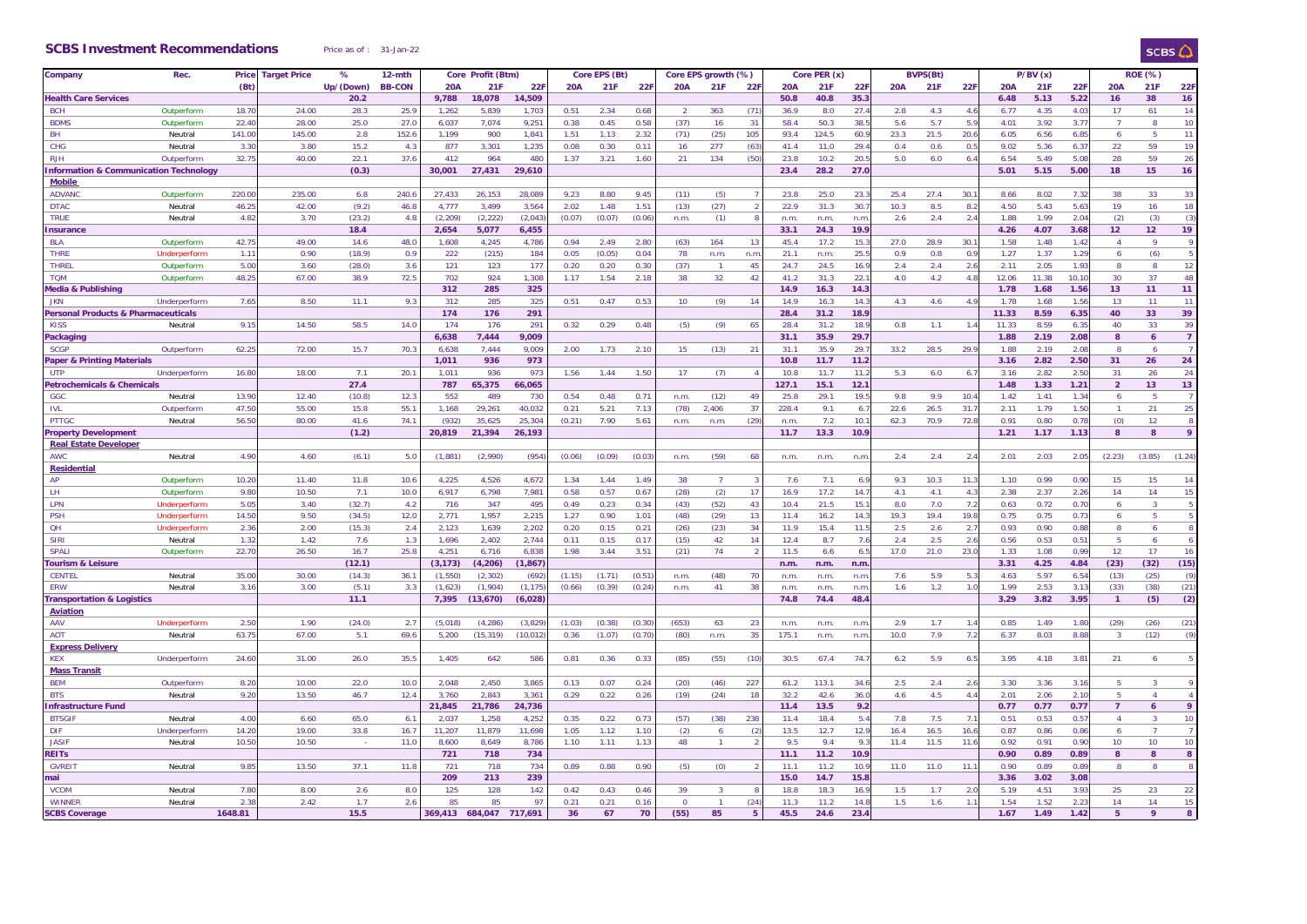#### **SCBS Investment Recommendations** Price as of : 31-Jan-22

| Company                         | Rec.         | Price  | <b>Target Price</b> | %            | 12-mth        |            | DPS (Bt)   |                  |              | Dividend Yield (%) |                  | EV/EBITDA (x)  |                |                | EBITDA Growth (%) |              |                     | Net Debt (Btm)     |                    | <b>Shares</b>     | Mkt. Cap. | %Mkt.Cap            |              |
|---------------------------------|--------------|--------|---------------------|--------------|---------------|------------|------------|------------------|--------------|--------------------|------------------|----------------|----------------|----------------|-------------------|--------------|---------------------|--------------------|--------------------|-------------------|-----------|---------------------|--------------|
|                                 |              | (Bt)   |                     | Up/(Down)    | <b>BB-CON</b> | <b>20A</b> | <b>21F</b> | 22F              | <b>20A</b>   | 21F                | <b>22F</b>       | <b>20A</b>     | 21F            | <b>22F</b>     | <b>20A</b>        | 21F          | 22F                 | <b>20A</b>         | 21F                | 22F               | (m Shrs.) | (Btm)               | <b>SET</b>   |
| <b>Agribusiness</b>             |              |        |                     | 9.5          |               |            |            |                  | 1.46         | 1.46               | 1.46             | 8.16           | 14.47          | 10.08          | (11)              | (42)         | 45                  | 2,245              | 2,740              | 2,951             |           | 17,177              | 0.09         |
| <b>GFPT</b>                     | Outperform   | 13.7   | 15.00               | 9.5          | 13.8          | 0.20       | 0.20       | 0.2              | 1.46         | 1.46               | 1.4 <sub>0</sub> | 8.16           | 14.47          | 10.08          | (11)              | (42)         | 45                  | 2,245              | 2,740              | 2,95              | 1,254     | 17,17               | 0.09         |
| <b>Automotive</b>               |              |        |                     | (0.8)        |               |            |            |                  | 2.76         | 4.81               | 5.36             | 8.54           | 5.11           | 4.38           | (29)              | 47           | $\ddot{\mathbf{6}}$ | 1,039              | (4,025)            | (7, 711)          |           | 41,116              | 0.21         |
| AH                              | Outperform   | 26.0   | 28.00               | 7.7          | 30.5          | 0.15       | 1.00       | 0.9              | 0.58         | 3.86               | 3.6              | 13.40          | 8.71           | 7.69           | (28)              | 44           |                     | 8,996              | 7,058              | 5,875             | 355       | 9,22                | 0.05         |
| <b>PCSGH</b>                    | Underperform | 5.05   | 4.20                | (16.8)       | 4.2           | 0.25       | 0.25       | 0.32             | 4.95         | 4.95               | 6.43             | 9.69           | 4.90           | 4.00           | (24)              | 53           | 12                  | (477)              | (2, 103)           | (2,590)           | 1,525     | 7,70                | 0.04         |
| <b>SAT</b>                      | Underperform | 23.1   | 22.00               | (4.8)        | 26.1          | 0.60       | 1.56       | 1.6              | 2.60         | 6.75               | 7.31             | 6.98           | 4.09           | 3.67           | (35)              | 58           |                     | (2, 561)           | (3,095)            | (3,568)           | 425       | 9,82                | 0.05         |
| <b>STANLY</b>                   | Neutral      | 187.5  | 197.00              | 5.1          | 204.0         | 5.50       | 6.90       | 7.60             | 2.93         | 3.68               | 4.05             | 4.10           | 2.76           | 2.14           | (30)              | 33           | -5                  | (4,918)            | (5,886)            | (7, 428)          | 77        | 14,36               | 0.07         |
| <b>Banking</b>                  |              |        |                     | 16.3         |               |            |            |                  | 3.18         | 3.81               | 4.17             |                |                |                |                   |              |                     |                    |                    |                   |           | 1,825,652           | 9.36         |
| <b>Large Banks</b>              |              |        |                     |              |               |            |            |                  |              |                    |                  |                |                |                |                   |              |                     |                    |                    |                   |           |                     |              |
| <b>BBL</b>                      | Outperform   | 135.00 | 165.00              | 22.2         | 151.3         | 2.50       | 4.00       | 5.00             | 1.85         | 2.96               | 3.70             |                |                |                |                   |              |                     | $\mathbf{0}$       | $\mathbf 0$        | $\mathbf 0$       | 1,909     | 257,694             | 1.32         |
| <b>KBANK</b>                    | Outperform   | 149.5  | 173.00              | 15.7         | 161.9         | 2.50       | 3.21       | 3.7 <sub>3</sub> | 1.67         | 2.15               | 2.49             |                |                |                |                   |              |                     | $\mathbf{0}$       | $\mathbf 0$        | $\Omega$          | 2,369     | 354,21              | 1.82         |
| <b>KTB</b>                      | Outperform   | 14.00  | 16.00               | 14.3         | 13.6          | 0.28       | 0.46       | 0.66             | 1.96         | 3.31               | 4.72             |                |                |                |                   |              |                     | $\mathbf{0}$       | $\mathbf 0$        | $\mathbf 0$       | 13,976    | 195,66              | 1.00         |
| Mid/small banks                 |              |        |                     |              |               |            |            |                  |              |                    |                  |                |                |                |                   |              |                     |                    |                    |                   |           |                     |              |
| BAY                             | Neutral      | 36.7   | 38.00               | 3.4          | 36.4          | 0.35       | 0.87       | 0.7              | 0.95         | 2.38               | 1.99             |                |                |                |                   |              |                     | $\mathbf{0}$       | $\mathbf 0$        | $\mathbf 0$       | 7,356     | 270,32              | 1.39         |
| <b>KKP</b>                      | Outperform   | 69.5   | 75.00               | 7.9          | 70.8          | 2.25       | 2.76       | 2.98             | 3.24         | 3.97               | 4.28             |                |                |                |                   |              |                     | $\mathbf{0}$       | $\mathbf 0$        | $\Omega$          | 847       | 58,84               | 0.30         |
| <b>TCAP</b>                     | Neutral      | 40.5   | 34.00               | (16.0)       | 36.5          | 3.00       | 3.00       | 3.00             | 7.41         | 7.41               | 7.41             |                |                |                |                   |              |                     | $\mathbf 0$        | $\mathbf 0$        | $\mathbf{0}$      | 1,165     | 47,18               | 0.24         |
| <b>TISCO</b>                    | Neutral      | 98.7   | 98.00               | (0.8)        | 104.2         | 6.30       | 7.20       | 7.28             | 6.38         | 7.29               | 7.37             |                |                |                |                   |              |                     | $\mathbf{0}$       | $\mathbf 0$        | $\mathbf{0}$      | 801       | 79,06               | 0.41         |
|                                 | Neutral      | 1.36   | 1.30                | (4.4)        | 1.4           | 0.05       | 0.03       | 0.0              | 3.31         | 2.39               | 2.52             |                |                |                |                   |              |                     | $\mathbf{0}$       | $\Omega$           | $\mathbf{0}$      | 96,623    | 131,40              | 0.67         |
| <b>TTB</b>                      |              |        |                     |              |               |            |            |                  |              |                    |                  |                |                |                |                   |              |                     |                    |                    |                   |           |                     |              |
| Commerce<br><b>BJC</b>          |              | 31.7   | 41.00               | 20.5<br>29.1 | 37.5          | 0.78       | 0.58       |                  | 1.77<br>2.46 | 1.43<br>1.83       | 1.81<br>2.38     | 18.35<br>13.87 | 19.11<br>15.44 | 15.40<br>14.06 | (2)               | 10<br>(8)    | 37                  | 530,700<br>152,216 | 843,860<br>159,438 | 790,072<br>154,87 | 4,008     | 1,594,713<br>127,24 | 8.18<br>0.65 |
|                                 | Outperform   |        |                     |              |               |            |            | 0.7              |              |                    |                  |                |                |                | (5)               |              |                     |                    |                    |                   |           |                     |              |
| CPALL                           | Outperform   | 62.7   | 70.00               | 11.6         | 71.9          | 0.90       | 0.53       | 0.90             | 1.43         | 0.84               | 1.44             | 16.75          | 20.89          | 15.90          | -6                | (2)          | 28                  | 244,941            | 423,371            | 395,519           | 8,983     | 563,690             | 2.89         |
| <b>CRC</b>                      | Outperform   | 34.0   | 41.00               | 20.6         | 40.2          | 0.40       | 0.00       | 0.2              | 1.18         | 0.00               | $0.6^{\circ}$    | 16.82          | 17.36          | 12.55          | (18)              | $\mathbf{0}$ | 36                  | 104,176            | 108,707            | 103,436           | 6,031     | 205,05              | 1.05         |
| <b>GLOBAL</b>                   | Neutral      | 19.00  | 25.00               | 31.6         | 26.2          | 0.18       | 0.28       | 0.3              | 0.93         | 1.48               | 1.56             | 26.87          | 18.99          | 17.84          | $\overline{0}$    | 43           | 6                   | 14,236             | 15,295             | 15,11'            | 4,602     | 87,43               | 0.45         |
| <b>HMPRO</b>                    | Outperform   | 14.1   | 18.00               | 27.7         | 16.6          | 0.30       | 0.32       | 0.3              | 2.13         | 2.27               | 2.6              | 20.33          | 19.92          | 17.63          | (10)              |              | 12                  | 14,470             | 12,173             | 9,852             | 13,151    | 185,43              | 0.95         |
| <b>MAKRO</b>                    | Outperform   | 40.2   | 50.00               | 24.2         | 47.7          | 1.00       | 0.87       | 0.8              | 2.48         | 2.15               | 2.16             | 15.47          | 22.03          | 14.40          | 14                | 27           | 134                 | 661                | 124,876            | 111,279           | 10,580    | 425,85              | 2.18         |
| <b>Construction Materials</b>   |              |        |                     | 22.7         |               |            |            |                  | 4.18         | 5.00               | 5.01             | 12.69          | 9.08           | 8.84           | 8                 | 30           | $\overline{2}$      | 170,813            | 190,215            | 192,378           |           | 565,218             | 2.90         |
| <b>Cement</b>                   |              |        |                     |              |               |            |            |                  |              |                    |                  |                |                |                |                   |              |                     |                    |                    |                   |           |                     |              |
| <b>SCC</b>                      | Outperform   | 385.0  | 480.00              | 24.7         | 487.8         | 14.00      | 18.50      | 18.5             | 3.64         | 4.81               | $4.8^{\circ}$    | 8.58           | 7.55           | 7.62           | 14                | 19           | <b>C</b>            | 145,664            | 172,494            | 176,313           | 1,200     | 462,00              | 2.37         |
| <b>SCCC</b>                     | Neutral      | 160.5  | 185.00              | 15.3         | 180.0         | 9.00       | 9.00       | 9.0              | 5.61         | 5.61               | 5.61             | 7.38           | 7.73           | 7.64           | 13                | (11)         | $\Omega$            | 22,176             | 17,789             | 17,111            | 298       | 47,82               | 0.25         |
| <b>Others</b>                   |              |        |                     |              |               |            |            |                  |              |                    |                  |                |                |                |                   |              |                     |                    |                    |                   |           |                     |              |
| DCC                             | Neutral      | 2.94   | 2.90                | (1.4)        | 3.3           | 0.17       | 0.18       | 0.1              | 5.61         | 6.27               | 6.1              | 9.43           | 9.40           | 9.62           | 35                |              |                     | 2,502              | 607                | 434               | 9,126     | 26,82               | 0.14         |
| EPG                             | Neutral      | 10.2   | 12.80               | 25.5         | 14.9          | 0.19       | 0.34       | 0.3              | 1.86         | 3.30               | 3.54             | 25.36          | 11.65          | 10.46          | (31)              | 109          | -8                  | 470                | (675)              | (1, 480)          | 2,800     | 28,56               | 0.15         |
| <b>Energy &amp; Utilities</b>   |              |        |                     | 20.8         |               |            |            |                  | 1.26         | 3.58               | 3.11             | 8.44           | 11.05          | 10.84          | (6)               | 173          | (4)                 | 813,501            | 836,652            | 761,853           |           | 2,840,592           | 14.56        |
| <b>Oil &amp; Gas and Coal</b>   |              |        |                     |              |               |            |            |                  |              |                    |                  |                |                |                |                   |              |                     |                    |                    |                   |           |                     |              |
| PTT                             | Outperform   | 39.0   | 50.00               | 28.2         | 49.2          | 1.00       | 1.70       | 1.7              | 2.56         | 4.36               | 4.49             | 6.61           | 3.46           | 3.56           | (26)              | 78           | (10)                | 325,812            | 223,778            | 128,514           | 28,563    | 1,113,95            | 5.71         |
| PTTEP                           | Outperform   | 129.5  | 159.00              | 22.8         | 141.0         | 4.25       | 5.00       | 5.25             | 3.28         | 3.86               | 4.05             | 4.51           | 3.31           | 3.51           | (20)              | 44           | (5)                 | (11, 383)          | 17,133             | 23,540            | 3,970     | 514,11              | 2.64         |
| <b>Refineries</b>               |              |        |                     |              |               |            |            |                  |              |                    |                  |                |                |                |                   |              |                     |                    |                    |                   |           |                     |              |
| <b>BCP</b>                      | Neutral      | 27.75  | 34.00               | 22.5         | 32.7          | 0.40       | 2.40       | 1.7 <sub>0</sub> | 1.44         | 8.65               | 6.1              | 17.57          | 3.17           | 3.81           | (44)              | 305          | (23)                | 41,568             | 20,154             | 15,525            | 1,377     | 38,21               | 0.20         |
| <b>ESSO</b>                     | Underperform | 7.7    | 7.90                | 2.6          | 8.4           | 0.00       | 0.00       | 0.00             | 0.00         | 0.00               | 0.00             | (8.30)         | 7.57           | 8.35           | n.m.              | n.m.         | (15                 | 33,902             | 33,657             | 29,73'            | 3,461     | 26,64               | 0.14         |
| <b>IRPC</b>                     | Neutral      | 3.80   | 4.80                | 26.3         | 4.6           | 0.00       | 0.35       | 0.1              | 0.00         | 9.21               | 4.4              | 49.32          | 4.13           | 6.00           | (48)              | 867          | (28)                | 53,080             | 28,292             | 33,484            | 20,434    | 77,65               | 0.40         |
| <b>SPRC</b>                     | Underperform | 9.60   | 9.40                | (2.1)        | 11.5          | 0.00       | 0.40       | 0.46             | 0.00         | 4.17               | 4.79             | (10.02)        | 5.91           | 5.77           | n.m               | n.m          | -3                  | 8,602              | 4,522              | 4,655             | 4,336     | 41,62               | 0.21         |
| <b>TOP</b>                      | Neutral      | 52.50  | 70.00               | 33.3         | 60.6          | 0.70       | 1.90       | 1.75             | 1.33         | 3.62               | 3.33             | (71.14)        | 8.39           | 12.48          | n.m.              | n.m.         | (30)                | 69,550             | 127,046            | 135,791           | 2,040     | 107, 10             | 0.55         |
| <b>Utilities</b>                |              |        |                     |              |               |            |            |                  |              |                    |                  |                |                |                |                   |              |                     |                    |                    |                   |           |                     |              |
| ACE                             | Outperform   | 3.26   | 5.00                | 53.4         | 4.6           | 0.05       | 0.05       | 0.07             | 1.53         | 1.53               | 2.15             | 16.73          | 15.22          | 11.10          | 18                | 16           | 43                  | 3,440              | 5,525              | 7,068             | 10,176    | 33,17               | 0.17         |
| <b>BGRIM</b>                    | Neutral      | 35.50  | 60.00               | 69.0         | 53.5          | 0.45       | 0.50       | 0.50             | 1.27         | 1.41               | 1.41             | 13.79          | 14.61          | 14.25          | 13                | 3            | 12                  | 87,231             | 104,540            | 121,906           | 2,607     | 92,54               | 0.47         |
| <b>GPSC</b>                     | Outperform   | 78.25  | 95.00               | 21.4         | 90.6          | 1.30       | 1.50       | 1.6              | 1.66         | 1.92               | 2.04             | 14.20          | 13.04          | 12.11          | 23                | -5           |                     | 81,753             | 72,114             | 61,506            | 2,820     | 220,64              | 1.13         |
| <b>GULF</b>                     | Outperform   | 49.00  | 46.00               | (6.1)        | 46.2          | 0.38       | 0.33       | 0.65             | 0.78         | 0.67               | 1.3              | 59.61          | 42.75          | 38.30          | 33                | 64           | 12                  | 119,946            | 199,891            | 200,131           | 11,733    | 574,92              | 2.95         |
| <b>Finance &amp; Securities</b> |              |        |                     | 7.7          |               |            |            |                  | 2.61         | 3.69               | 3.53             |                |                |                |                   |              |                     |                    |                    |                   |           | 589,247             | 3.02         |
| <b>Asset Management Company</b> |              |        |                     |              |               |            |            |                  |              |                    |                  |                |                |                |                   |              |                     |                    |                    |                   |           |                     |              |
| <b>BAM</b>                      | Neutral      | 20.4   | 21.00               | 2.9          | 22.8          | 0.51       | 0.66       | 0.7              | 2.51         | 3.25               | 3.66             |                |                |                |                   |              |                     |                    |                    |                   | 3,232     | 65,93               | 0.34         |
| <b>Consumer Finance</b>         |              |        |                     |              |               |            |            |                  |              |                    |                  |                |                |                |                   |              |                     |                    |                    |                   |           |                     |              |
| <b>AEONTS</b>                   | Neutral      | 183.00 | 220.00              | 20.2         | 235.5         | 4.43       | 4.47       | 5.13             | 2.42         | 2.44               | 2.80             |                |                |                |                   |              |                     |                    |                    |                   | 250       | 45,75               | 0.23         |
| KTC                             | Underperform | 60.0   | 50.00               | (16.7)       | 58.5          | 0.88       | 0.91       | 1.04             | 1.47         | 1.52               | 1.73             |                |                |                |                   |              |                     |                    |                    |                   | 2,578     | 154,70              | 0.79         |
| <b>MTC</b>                      | Outperform   | 56.2   | 70.00               | 24.4         | 68.7          | 0.37       | 0.36       | 0.43             | 0.66         | 0.65               | 0.7              |                |                |                |                   |              |                     |                    |                    |                   | 2,120     | 119,25              | 0.61         |
| <b>SAWAD</b>                    | Neutral      | 60.2   | 70.00               | 16.2         | 74.2          | 1.80       | 1.89       | 1.9              | 2.99         | 3.13               | 3.2              |                |                |                |                   |              |                     |                    |                    |                   | 1,373     | 82,73               | 0.42         |
| <b>TIDLOR</b>                   | Neutral      | 35.25  | 42.00               | 19.1         | 46.5          | 0.00       | 0.41       | 0.5              | 0.00         | 1.15               | 1.46             |                |                |                |                   |              |                     |                    |                    |                   | 2,319     | 81,74               | 0.42         |
| <b>THANI</b>                    | Neutral      | 4.22   | 4.40                | 4.3          | 4.9           | 0.17       | 0.14       | 0.1              | 4.03         | 3.32               |                  |                |                |                |                   |              |                     |                    |                    |                   | 5,663     | 23,898              | 0.12         |
| <b>Securities</b>               |              |        |                     |              |               |            |            |                  |              |                    |                  |                |                |                |                   |              |                     |                    |                    |                   |           |                     |              |
| ASP                             | Outperform   | 3.74   | 4.40                | 17.6         | 5.5           | 0.18       | 0.40       | 0.3              | 4.81         | 10.70              | 9.46             |                |                |                |                   |              |                     |                    |                    |                   | 2,106     | 7,87                | 0.04         |
| <b>MST</b>                      | Neutral      | 12.90  | 11.30               | (12.4)       | n.a.          | 0.60       | 0.90       | 0.65             | 4.65         | 7.01               | 5.06             |                |                |                |                   |              |                     |                    |                    |                   | 571       | 7,364               | 0.04         |
| <b>Food &amp; Beverage</b>      |              |        |                     | 9.8          |               |            |            |                  | 2.14         | 2.13               | 2.67             | 26.13 21.52    |                | 14.10          | 15                | 12           | 53                  | 527,514            | 522,430            | 504,813           |           | 689,448             | 3.53         |
| <b>CBG</b>                      | Neutral      | 101.50 | 125.00              | 23.2         | 136.0         | 2.40       | 2.09       | 2.6              | 2.36         | 2.06               | 2.63             | 21.76          | 23.76          | 18.91          | 35                | (8)          | 25                  | 7,357              | 7,671              | 6,935             | 1,000     | 101,500             | 0.52         |
| <b>CPF</b>                      | Under review | 25.25  | <b>Under Review</b> |              | 31.4          | 1.00       | 0.95       | 0.95             | 3.96         | 3.76               | 3.76             | 6.85           | 8.06           | 8.25           | 63                | (16)         | (4)                 | 358,114            | 350,022            | 340,550           | 8,611     | 217,434             | 1.11         |
| <b>MINT</b>                     | Outperform   | 30.50  | 33.00               | 8.2          | 37.0          | 0.00       | 0.00       | 0.00             | 0.00         | 0.00               | 0.00             | 87.00          | 44.81          | 14.28          | (86)              | 103          | 208                 | 110,151            | 113,285            | 108,271           | 5,214     | 159,020             | 0.82         |
| <b>NRF</b>                      | Outperform   | 8.05   | 8.50                | 5.6          | 8.9           | 0.00       | 0.08       | 0.17             | 0.06         | 1.05               | 2.15             | 28.97          | 32.80          | 24.63          | 53                | 27           | 32                  | 188                | 1,258              | 1,177             | 1,418     | 11,41               | 0.06         |
| <b>OSP</b>                      | Outperform   | 32.25  | 38.00               | 17.8         | 39.2          | 0.96       | 1.13       | 1.21             | 2.98         | 3.51               | 3.75             | 18.13          | 17.69          | 15.54          | 8                 |              | 13                  | (157)              | (1, 475)           | (2, 499)          | 3,004     | 96,87               | 0.50         |
| TU                              | Neutral      | 20.90  | 23.50               | 12.4         | 25.4          | 0.72       | 0.95       | 0.90             | 3.44         | 4.56               | 4.30             | 10.99          | 10.35          | 10.44          | 20                | 6            | (2)                 | 52,129             | 51,713             | 50,455            | 4,772     | 99,731              | 0.51         |
| <b>ZEN</b>                      | Outperform   | 11.60  | 14.50               | 25.0         | 15.5          | 0.25       | 0.00       | 0.24             | 2.16         | 0.00               | 2.08             | 9.19           | 13.21          | 6.66           | -9                | (25)         | 97                  | (269)              | (43)               | (75)              | 300       | 3.480               | 0.02         |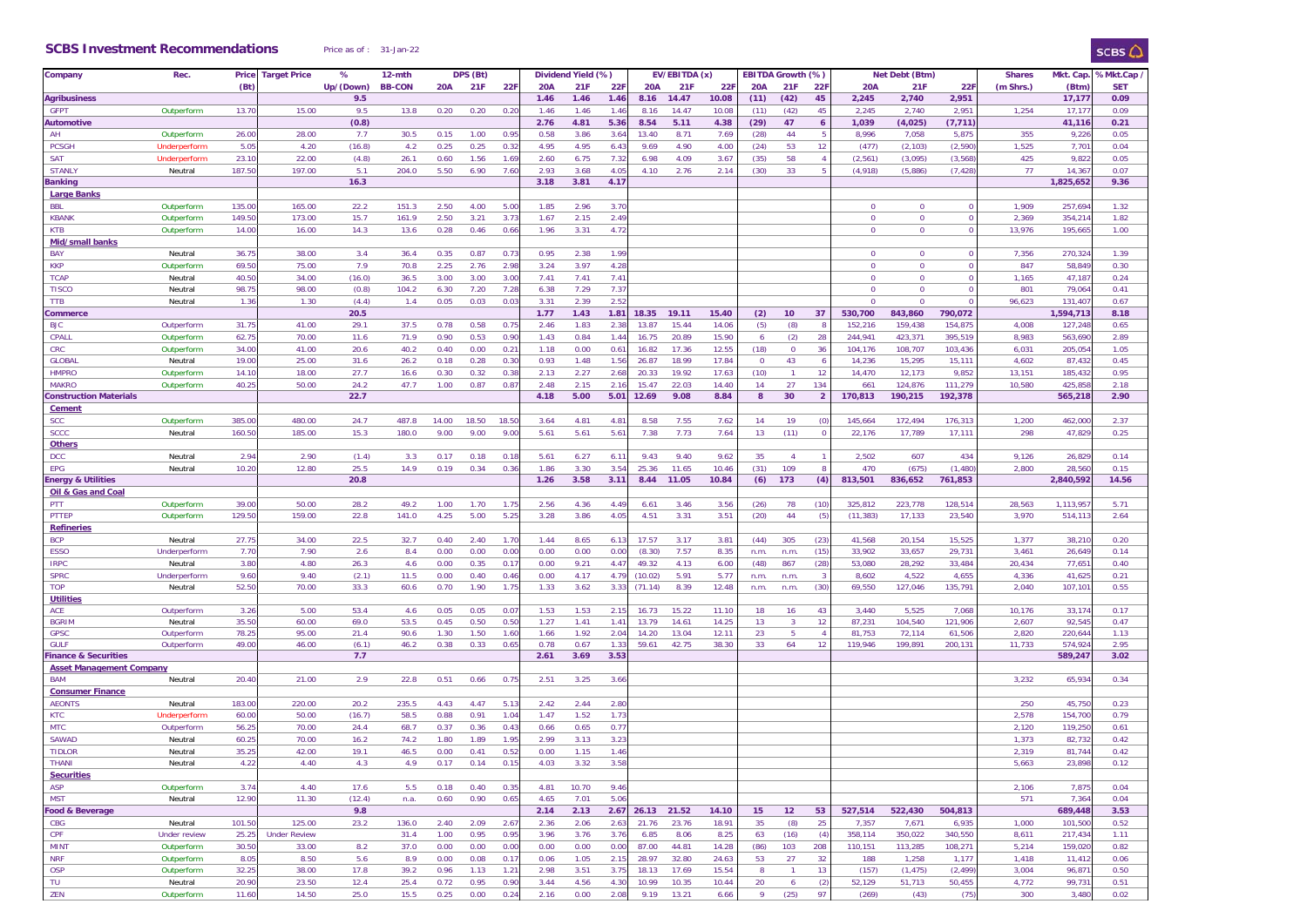#### **SCBS Investment Recommendations** Price as of : 31-Jan-22

| Company                               | Rec.         | Price             | <b>Target Price</b> | %         | 12-mth        |            | DPS (Bt) |               |            | Dividend Yield (%) |                  |            | EV/EBITDA (x) |            |                  | EBITDA Growth (%) |                |            | Net Debt (Btm) |           | <b>Shares</b> | Mkt. Cap   | %Mkt.Cap   |
|---------------------------------------|--------------|-------------------|---------------------|-----------|---------------|------------|----------|---------------|------------|--------------------|------------------|------------|---------------|------------|------------------|-------------------|----------------|------------|----------------|-----------|---------------|------------|------------|
|                                       |              | (Bt)              |                     | Up/(Down) | <b>BB-CON</b> | <b>20A</b> | 21F      | 22F           | <b>20A</b> | 21F                | 22F              | <b>20A</b> | 21F           | 22F        | <b>20A</b>       | 21F               | 221            | <b>20A</b> | 21F            | 22F       | (m Shrs.)     | (Btm       | <b>SET</b> |
| <b>Health Care Services</b>           |              |                   |                     | 20.2      |               |            |          |               | 2.10       | 4.20               | 2.29             | 32.54      | 17.22         | 18.46      | (11)             | 131               | (19)           | 8,505      | (5,895)        | (12, 258) |               | 560,77     | 2.87       |
| <b>BCH</b>                            | Outperform   | 18.7              | 24.00               | 28.3      | 25.9          | 0.23       | 0.80     | 0.34          | 1.23       | 4.28               | 1.83             | 20.23      | 5.73          | 13.94      | 10               | 232               | (61)           | 6,289      | 3,110          | 702       | 2,494         | 46,63      | 0.24       |
| <b>BDMS</b>                           | Outperform   | 22.4              | 28.00               | 25.0      | 27.0          | 0.55       | 0.27     | 0.3           | 2.46       | 1.23               | 1.56             | 23.51      | 21.01         | 17.85      | (17)             | 12                | 16             | (238)      | (2,666)        | (8, 118)  | 15,892        | 355.98     | 1.82       |
|                                       |              |                   |                     |           |               |            |          |               |            |                    |                  |            |               |            |                  |                   |                |            |                |           |               |            |            |
| BH                                    | Neutral      | 141.0             | 145.00              | 2.8       | 152.6         | 3.20       | 3.20     | 3.20          | 2.27       | 2.27               | $2.2^{\circ}$    | 76.15      | 44.47         | 29.74      | (75)             | 62                | 50             | 1,908      | (4, 356)       | (3,923)   | 795           | 112,03     | 0.57       |
| <b>CHG</b>                            | Neutral      | 3.3 <sub>0</sub>  | 3.80                | 15.2      | 4.3           | 0.05       | 0.21     | 0.08          | 1.52       | 6.37               | 2.38             | 25.22      | 7.53          | 17.87      | 20               | 212               | (56)           | 534        | (2,039)        | (862)     | 11,000        | 36,300     | 0.19       |
| <b>RJH</b>                            | Outperform   | 32.7              | 40.00               | 22.1      | 37.6          | 1.00       | 2.25     | 1.12          | 3.05       | 6.87               | 3.42             | 17.59      | 7.38          | 12.88      |                  | 139               | (43)           | 13         | 54             | (5)       | 300           | 9,82       | 0.05       |
| nformation & Communication Technology |              |                   |                     | (0.3)     |               |            |          |               | 3.69       | 2.51               | 2.16             | 6.57       | 6.47          | 6.27       | 22               | $\overline{4}$    | (1)            | 325,733    | 338,446        | 290,718   |               | 924,61     | 4.74       |
| <b>Mobile</b>                         |              |                   |                     |           |               |            |          |               |            |                    |                  |            |               |            |                  |                   |                |            |                |           |               |            |            |
| <b>ADVANC</b>                         |              | 220.0             | 235.00              | 6.8       | 240.6         | 6.92       | 6.60     | 7.0           | 3.15       | 3.00               |                  | 8.15       | 7.99          | 7.57       |                  | $\overline{2}$    |                | 79,629     | 80,351         | 52,899    | 2,974         | 654,26     | 3.35       |
|                                       | Outperform   |                   |                     |           |               |            |          |               |            |                    | 3.2              |            |               |            | 14               |                   |                |            |                |           |               |            |            |
| <b>DTAC</b>                           | Neutral      | 46.2              | 42.00               | (9.2)     | 46.8          | 2.99       | 2.10     | 1.5           | 6.46       | 4.54               | 3.2              | 5.65       | 5.94          | 6.05       | (1)              | $\overline{0}$    | (4)            | 47,479     | 55,528         | 51,416    | 2,368         | 109,51     | 0.56       |
| <b>TRUE</b>                           | Neutral      | 4.82              | 3.70                | (23.2)    | 4.8           | 0.07       | 0.00     | 0.00          | 1.45       | 0.00               | 0.00             | 5.89       | 5.48          | 5.18       | 54               | $\mathbf{q}$      |                | 198,625    | 202,567        | 186,403   | 33,368        | 160,83     | 0.82       |
| nsurance                              |              |                   |                     | 18.4      |               |            |          |               | 2.29       | 1.80               | 3.1!             |            |               |            |                  |                   |                |            |                |           |               | 109,62     | 0.56       |
| <b>BLA</b>                            | Outperform   | 42.7!             | 49.00               | 14.6      | 48.0          | 0.23       | 0.62     | 0.70          | 0.54       | 1.45               | 1.64             |            |               |            |                  |                   |                |            |                |           | 1,708         | 72,998     | 0.37       |
| <b>THRE</b>                           | Underperform | 1.1               | 0.90                | (18.9)    | 0.9           | 0.04       | 0.00     | 0.0           | 3.60       | 0.00               | 2.75             |            |               |            |                  |                   |                |            |                |           | 4.215         | 4,67       | 0.02       |
|                                       |              |                   |                     |           |               |            |          |               |            |                    |                  |            |               |            |                  |                   |                |            |                |           |               |            |            |
| <b>THREL</b>                          | Outperform   | 5.00              | 3.60                | (28.0)    | 3.6           | 0.14       | 0.14     | 0.2           | 2.80       | 2.86               | 4.1              |            |               |            |                  |                   |                |            |                |           | 600           | 3,000      | 0.02       |
| <b>TOM</b>                            | Outperform   | 48.2              | 67.00               | 38.9      | 72.5          | 1.08       | 1.39     | 1.96          | 2.23       | 2.87               | 4.0              |            |               |            |                  |                   |                |            |                |           | 600           | 28,950     | 0.15       |
| Media & Publishing                    |              |                   |                     |           |               |            |          |               | 2.71       | 2.46               | 2.81             | 4.66       | 4.85          | 4.47       | $\boldsymbol{6}$ | 12                | $\overline{7}$ | 2,050      | 3,149          | 3,013     |               | 4,64       | 0.02       |
| <b>JKN</b>                            | Underperform | 7.65              | 8.50                | 11.1      | 9.3           | 0.21       | 0.19     | $0.2^{\circ}$ | 2.71       | 2.46               | $2.8^{\circ}$    | 4.66       | 4.85          | 4.47       | 6                | 12                |                | 2.050      | 3.149          | 3.013     | 607           | 4.64       | 0.02       |
| Personal Products & Pharmaceuticals   |              |                   |                     |           |               |            |          |               | 3.98       | 1.60               | 2.64             | 19.57      | 21.66         | 12.94      | $\overline{1}$   | (3)               | 61             | (125)      | (325)          | (551)     |               | 5,490      | 0.03       |
|                                       |              | 9.1               | 14.50               | 58.5      |               |            |          |               |            | 1.60               |                  | 19.57      |               | 12.94      |                  |                   |                |            |                | (55)      | 600           | 5,490      | 0.03       |
| <b>KISS</b>                           | Neutral      |                   |                     |           | 14.0          | 0.36       | 0.15     | 0.2           | 3.98       |                    | 2.6              |            | 21.66         |            |                  | (3)               | 61             | (125)      | (325)          |           |               |            |            |
| Packaging                             |              |                   |                     |           |               |            |          |               | 0.72       | 1.04               | 1.05             | 12.53      | 15.00         | 12.73      | 17               | 16                | 15             | 11,615     | 36,073         | 29,219    |               | 267,234    | 1.37       |
| <b>SCGP</b>                           | Outperform   | 62.2              | 72.00               | 15.7      | 70.3          | 0.45       | 0.65     | 0.6           | 0.72       | 1.04               | 1.05             | 12.53      | 15.00         | 12.73      | 17               | 16                | 15             | 11,615     | 36,073         | 29,219    | 4,293         | 267,23     | 1.37       |
| Paper & Printing Materials            |              |                   |                     |           |               |            |          |               | 4.76       | 4.41               | 4.58             | 8.85       | 7.66          | 7.01       | 18               | 13                | $\overline{4}$ | (664)      | (884)          | (1, 347)  |               | 10,920     | 0.06       |
| <b>UTP</b>                            | Underperform | 16.8              | 18.00               | 7.1       | 20.1          | 0.80       | 0.74     | 0.7           | 4.76       | 4.41               | 4.58             | 8.85       | 7.66          | 7.01       | 18               | 13                | $\Delta$       | (664)      | (884)          | (1, 34)   | 650           | 10,920     | 0.06       |
| <b>Petrochemicals &amp; Chemicals</b> |              |                   |                     | 27.4      |               |            |          |               | 1.92       | 4.23               | 4.19             | 14.59      | 7.54          | 6.67       | 34               | 121               | 5              | 270,157    | 212,787        | 155,213   |               | 535,670    | 2.75       |
|                                       |              |                   |                     |           |               |            |          |               |            |                    |                  |            |               |            |                  |                   |                |            |                |           |               |            |            |
| GGC                                   | Neutral      | 13.9              | 12.40               | (10.8)    | 12.3          | 0.35       | 0.24     | 0.3           | 2.52       | 1.72               | 2.56             | 10.67      | 11.58         | 9.49       | 128              | (8)               | 17             | (813)      | (806)          | (1, 382)  | 1,024         | 14,22      | 0.07       |
| <b>IVL</b>                            | Outperform   | 47.5              | 55.00               | 15.8      | 55.1          | 0.70       | 1.60     | 2.40          | 1.47       | 3.37               | 5.05             | 15.90      | 6.36          | 4.60       | (1)              | 134               | 23             | 183,626    | 154,047        | 106,592   | 5,615         | 266,69     | 1.37       |
| <b>PTTGC</b>                          | Neutral      | 56.5              | 80.00               | 41.6      | 74.1          | 1.00       | 4.30     | 2.80          | 1.77       | 7.61               | 4.96             | 17.20      | 4.68          | 5.91       | (27)             | 238               | (23)           | 87,344     | 59,547         | 50,003    | 4,509         | 254,750    | 1.31       |
| <b>Property Development</b>           |              |                   |                     | (1.2)     |               |            |          |               | 6.98       | 4.13               | 4.75             | 37.94      | 57.11         | 18.51      | (19)             |                   | 61             | 219,903    | 173,239        | 157,615   |               | 438,760    | 2.25       |
| <b>Real Estate Developer</b>          |              |                   |                     |           |               |            |          |               |            |                    |                  |            |               |            |                  |                   |                |            |                |           |               |            |            |
| <b>AWC</b>                            | Neutral      | 4.90              | 4.60                | (6.1)     | 5.0           | 0.00       | 0.00     | 0.00          | 0.00       | 0.00               | 0.00             | 192.29     | 368.38        | 72.05      |                  | (46)              | 425            | 43,129     | 49,152         | 54,666    | 32,000        | 156,800    | 0.80       |
|                                       |              |                   |                     |           |               |            |          |               |            |                    |                  |            |               |            | (80)             |                   |                |            |                |           |               |            |            |
| Residential                           |              |                   |                     |           |               |            |          |               |            |                    |                  |            |               |            |                  |                   |                |            |                |           |               |            |            |
| AP                                    | Outperform   | 10.20             | 11.40               | 11.8      | 10.6          | 0.45       | 0.50     | 0.5           | 4.41       | 4.94               | 5.10             | 10.34      | 8.86          | 8.69       | 38               | 6                 |                | 24,913     | 19,772         | 19,877    | 3,146         | 32,08      | 0.16       |
| LH.                                   | Outperform   | 9.80              | 10.50               | 7.1       | 10.0          | 0.50       | 0.48     | $0.5^{\circ}$ | 5.12       | 4.93               | 5.79             | 15.57      | 13.67         | 12.58      | (23)             | $\overline{4}$    | 5              | 37,840     | 24,882         | 20,261    | 11,950        | 117,10     | 0.60       |
| LPN                                   | Underperform | 5.05              | 3.40                | (32.7)    | 4.2           | 1.38       | 0.18     | 0.2           | 27.39      | 3.49               | 4.98             | 15.24      | 20.74         | 13.76      | (33)             | (36)              | 22             | 9,703      | 7,531          | 4.718     | 1,476         | 7,45       | 0.04       |
| <b>PSH</b>                            | Underperform | 14.5              | 9.50                | (34.5)    | 12.0          | 0.94       | 0.59     | 0.6           | 6.47       | 4.04               | 4.33             | 12.18      | 13.56         | 12.19      | (40)             | (23)              |                | 24,987     | 16,879         | 14,262    | 2,189         | 31,73      | 0.16       |
|                                       |              |                   |                     |           |               |            |          |               |            |                    |                  |            |               |            |                  |                   |                |            |                |           |               |            |            |
| QH                                    | Underperform | 2.36              | 2.00                | (15.3)    | 2.4           | 0.12       | 0.09     | 0.1           | 5.04       | 3.89               | 5.22             | 4.22       | 4.52          | 4.19       | (20)             | (21)              | 28             | (12, 639)  | (14, 533)      | (12, 594) | 10,714        | 25,28      | 0.13       |
| <b>SIRI</b>                           | Neutral      | 1.32              | 1.42                | 7.6       | 1.3           | 0.04       | 0.06     | 0.0           | 2.99       | 4.89               | 5.60             | 39.76      | 19.91         | 18.15      | 24               | 73                | $\Omega$       | 65,991     | 54,435         | 48,024    | 14,883        | 19,64      | 0.10       |
| <b>SPALI</b>                          | Outperform   | 22.70             | 26.50               | 16.7      | 25.8          | 1.00       | 1.55     | 1.58          | 4.41       | 6.83               | 6.95             | 13.93      | 7.21          | 6.49       | (18)             | 54                | (1)            | 25,978     | 15,122         | 8,400     | 2,143         | 48,64      | 0.25       |
| ourism & Leisure                      |              |                   |                     | (12.1)    |               |            |          |               | 0.00       | 0.00               | 0.00             | 10.56      | (3.65)        | 164.58     | (82)             | 141               | 86             | 19,710     | 20,475         | 20,894    |               | 61,570     | 0.32       |
| <b>CENTEL</b>                         | Neutral      | 35.0              | 30.00               | (14.3)    | 36.1          | 0.00       | 0.00     | 0.0           | 0.00       | 0.00               | 0.0              | 71.85      | 30.48         | 16.41      | (82)             | 141               | 86             | 8,646      | 9,964          | 9,898     | 1,350         | 47,25      | 0.24       |
| ERW                                   | Neutral      | 3.1               | 3.00                | (5.1)     | 3.3           | 0.00       | 0.00     | 0.00          | 0.00       | 0.00               | 0.0              | (50.73)    | (37.79)       | 312.75     | n.m.             | n.m.              | n.m            | 11,064     | 10,511         | 10,996    | 4,532         | 14,320     | 0.07       |
|                                       |              |                   |                     |           |               |            |          |               |            |                    |                  |            |               |            |                  |                   |                |            |                |           |               |            |            |
| ransportation & Logistics             |              |                   |                     | 11.1      |               |            |          |               | 1.16       | 1.41               | 1.26             | 22.44      | (3.38)        | (169.09)   | $\overline{2}$   | (30)              | 21             | 159,315    | 179,845        | 153,056   |               | 1,224,727  | 6.28       |
| <b>Aviation</b>                       |              |                   |                     |           |               |            |          |               |            |                    |                  |            |               |            |                  |                   |                |            |                |           |               |            |            |
| AAV                                   | Underperform | 2.50              | 1.90                | (24.0)    | 2.7           | 0.00       | 0.00     | 0.00          | 0.00       | 0.00               | 0.00             | (22.08)    | (19.66)       | 110.20     | n.m              | n.m               | n.n            | 37,548     | 36,671         | 33,391    | 9.879         | 24,69      | 0.13       |
| <b>AOT</b>                            | Neutral      | 63.7              | 67.00               | 5.1       | 69.6          | 0.19       | 0.00     | 0.00          | 0.30       | 0.00               | 0.00             | 71.38      | (119.72)      | (1,025.72) | (68)             | n.m.              | n.m            | (32, 465)  | (7, 838)       | 17,291    | 14,286        | 910.71     | 4.67       |
| <b>Express Delivery</b>               |              |                   |                     |           |               |            |          |               |            |                    |                  |            |               |            |                  |                   |                |            |                |           |               |            |            |
| <b>KEX</b>                            |              |                   | 31.00               |           |               |            | 0.74     | 0.1           | 0.89       |                    | 0.40             | 8.07       | 19.09         | 16.98      |                  |                   |                |            |                | (9, 199)  | 1,743         | 42,86      | 0.22       |
|                                       | Underperform | 24.60             |                     | 26.0      | 35.5          | 0.22       |          |               |            | 3.02               |                  |            |               |            | 78               | (57)              | 12             | (8, 897)   | (8,703)        |           |               |            |            |
| <b>Mass Transit</b>                   |              |                   |                     |           |               |            |          |               |            |                    |                  |            |               |            |                  |                   |                |            |                |           |               |            |            |
| <b>BEM</b>                            | Outperform   | 8.2(              | 10.00               | 22.0      | 10.0          | 0.10       | 0.04     | 0.1           | 1.22       | 0.53               | 1.74             | 30.11      | 78.42         | 25.41      | (30)             | (31)              | 79             | 67,475     | 67.440         | 65.683    | 15.285        | 125.33     | 0.64       |
| <b>BTS</b>                            | Neutral      | 9.20              | 13.50               | 46.7      | 12.4          | 0.31       | 0.32     | 0.38          | 3.37       | 3.52               | 4.1 <sub>0</sub> | 24.72      | 24.96         | 27.68      | 27               | (3)               | (29)           | 95,654     | 92,274         | 45,890    | 13,164        | 121,11     | 0.62       |
| nfrastructure Fund                    |              |                   |                     |           |               |            |          |               | 8.50       | 7.35               | 11.60            | 11.33      | 11.89         | 10.63      |                  |                   |                | 37,811     | 35,201         | 34,425    |               | 258,12     | 1.32       |
|                                       | Neutral      | 4.00              | 6.60                | 65.0      | 6.1           | 0.35       | 0.22     | 0.7           | 8.71       | 5.38               |                  | 11.31      | 18.50         | 5.43       |                  |                   | 241            |            |                |           | 5.788         |            | 0.12       |
| <b>BTSGIF</b>                         |              |                   |                     |           |               |            |          |               |            |                    | 18.1             |            |               |            | (57)             | (39)              |                | (68)       | (83)           | (88)      |               | 23,15      |            |
| DIF                                   | Underperform | 14.2              | 19.00               | 33.8      | 16.7          | 1.04       | 1.01     | 0.98          | 7.35       | 7.14               | 6.94             | 12.16      | 12.55         | 12.78      | 6                | (4)               | (2)            | 23,552     | 21,934         | 22,125    | 10,632        | 150,96     | 0.77       |
| <b>JASIF</b>                          | Neutral      | 10.5 <sub>0</sub> | 10.50               |           | 11.0          | 0.99       | 1.00     | 1.02          | 9.43       | 9.52               | 9.6              | 10.09      | 10.07         | 9.89       | 61               | (1)               |                | 14,328     | 13,350         | 12,387    | 8,000         | 84,000     | 0.43       |
| <b>REITS</b>                          |              |                   |                     |           |               |            |          |               | 8.11       | 7.79               | 8.23             | 12.64      | 12.21         | 12.98      |                  |                   |                | 1,961      | 1,943          | 2,724     |               | 8,026      | 0.04       |
| <b>GVREIT</b>                         | Neutral      | 9.85              | 13.50               | 37.1      | 11.8          | 0.80       | 0.77     | $0.8^{\circ}$ | 8.11       | 7.79               | 8.21             | 12.64      | 12.21         | 12.98      | (4)              | $\overline{3}$    |                | 1,961      | 1.943          | 2,724     | 815           | 8.02       | 0.04       |
| nai                                   |              |                   |                     |           |               |            |          |               | 5.48       | 4.74               | 5.28             | 11.14      | 9.46          | 9.76       |                  |                   |                | 132        | 149            | (39)      |               | 3,82       | 0.02       |
|                                       |              |                   |                     |           |               |            |          |               |            |                    |                  |            |               |            |                  |                   |                |            |                |           |               |            |            |
| <b>VCOM</b>                           | Neutral      | 7.80              | 8.00                | 2.6       | 8.0           | 0.20       | 0.30     | 0.3           | 2.56       | 3.83               | 4.14             | 14.94      | 11.82         | 10.15      | 32               | 30                | 11             | (65)       | (4)            | (178)     | 307           | 2,39       | 0.01       |
| <b>WINNER</b>                         | Neutral      | 2.38              | 2.42                | 1.7       | 2.6           | 0.20       | 0.13     | 0.15          | 8.40       | 5.64               | 6.41             | 7.33       | 7.11          | 9.36       | $\mathsf{Q}$     | (1)               | 8              | 197        | 153            | 139       | 600           | 1,42       | 0.01       |
| <b>SCBS Coverage</b>                  |              | 1648.81           |                     | 15.5      |               |            |          |               | 2.08       | 2.61               | 2.75             | 14.74      | 10.89         | 10.62      | (11)             | 41                | $\mathbf{1}$   | 3.062.012  | 3.348.782      | 3.039.926 |               | 12.307.195 | 63.09      |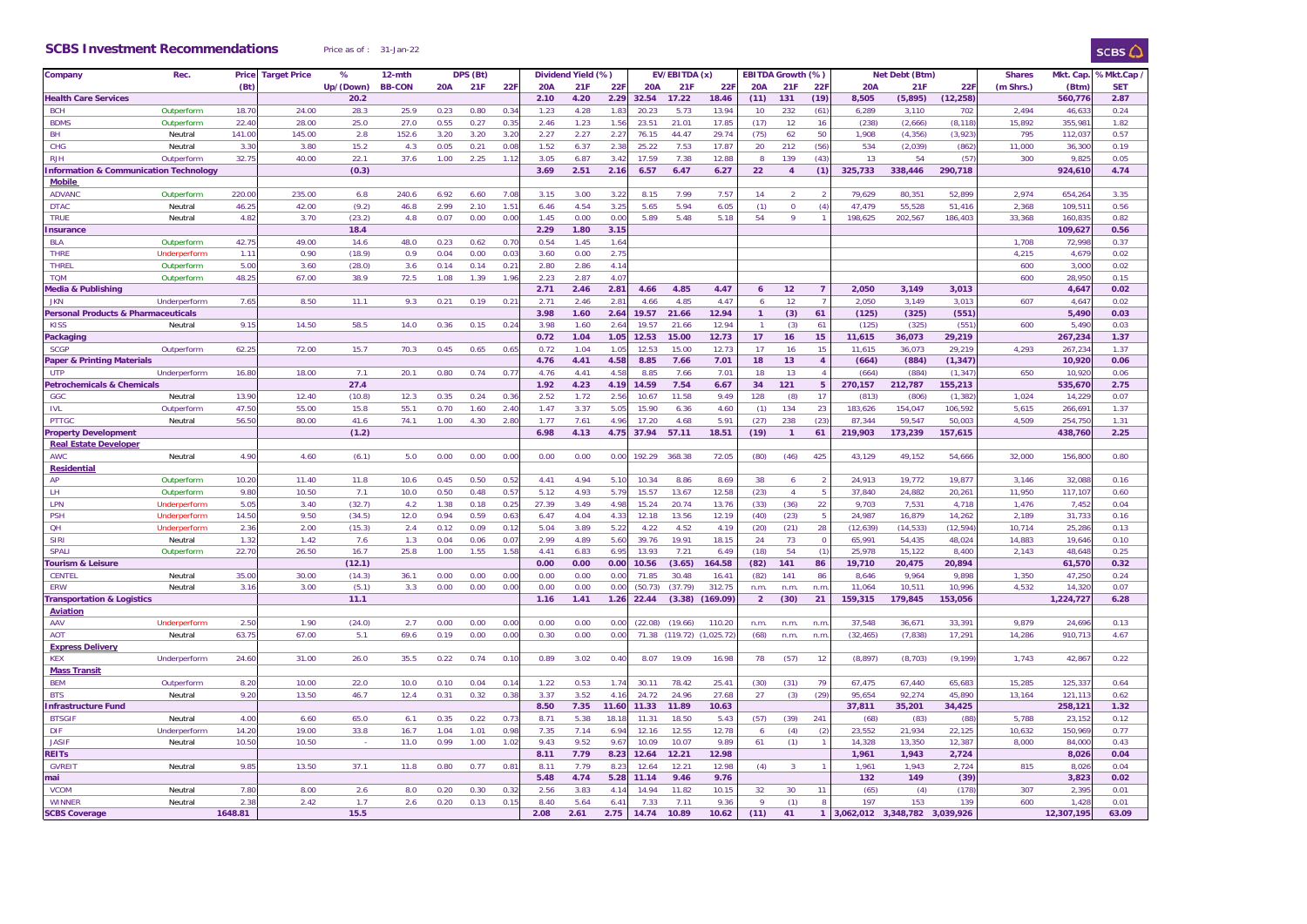#### **Disclaimer**

The information in this report has been obtained from sources believed to be reliable. However, its accuracy or completeness is not guaranteed. Any opinions expressed herein reflect our judgment at this date and are subject to change without notice. This report is for information only. It is not to be construed as an offer, or solicitation of an offer to sell or buy any securities. We accept no liability for any loss arising from the use of this document. We or our associates may have an interest in the companies mentioned therein.

SCB Securities Company Limited ("SCBS") is a wholly-owned subsidiary of The Siam Commercial Bank Public Company Limited ("SCB"). Any information related to SCB is for sector comparison purposes.

This document is prepared by SCB Securities Company Limited ("SCBS") which is wholly-owned by The Siam Commercial Bank Public Company Limited ("SCB"). SCB has acted as Financial Advisor, Lead Arranger of Global Power Synergy Public Company Limited. Any opinions, news, research, analyses, prices, statements, forecasts, projections and/or other information contained in this document (the "Information") is provided as general information purposes only, and shall not be construed as individualized recommendation of an offer to buy or sell or the solicitation of an offer to buy or sell any securities. SCBS and/or its directors, officers and employees shall not be liable for any direct, indirect, incidental, special or consequential loss or damage, resulting from the use of or reliance on the Information, including without limitation to, damages for loss of profits. The investors shall use the Information in association with other information and opinion, including their own judgment in making investment decision. The Information is obtained from sources believed to be reliable, and SCBS cannot guarantee the accuracy, completeness and/or correctness of the Information.

This document is prepared by SCB Securities Company Limited ("SCBS") which is wholly-owned by The Siam Commercial Bank Public Company Limited ("SCB"). SCB Asset Management Company Limited ("SCBAM") which is wholly-owned by The Siam Commercial Bank Public Company Limited ("SCB"). SCB has acted as Financial Advisor of Digital Telecommunications Infrastructure Fund. SCBAM has acted as Fund Manager of Digital Telecommunications Infrastructure Fund. Any opinions, news, research, analyses, prices, statements, forecasts, projections and/or other information contained in this document (the "Information") is provided as general information purposes only, and shall not be construed as individualized recommendation of an offer to buy or sell or the solicitation of an offer to buy or sell any securities. SCBS and/or its directors, officers and employees shall not be liable for any direct, indirect, incidental, special or consequential loss or damage, resulting from the use of or reliance on the Information, including without limitation to, damages for loss of profits. The investors shall use the Information in association with other information and opinion, including their own judgment in making investment decision. The Information is obtained from sources believed to be reliable, and SCBS cannot guarantee the accuracy, completeness and/or correctness of the Information.

SCBS reserves the right to modify the Information from time to time without notice and in its sole discretion. This document is delivered to intended recipient(s) only and is not permitted to reproduce, retransmit, disseminate, sell, distribute, republish, circulate or commercially exploit the Information in any manner without the prior written consent of SCBS.

Futures and Options trading carry a high level of risk with the potential for substantial losses, and are not suitable for all persons. Before deciding to trade Futures and Options, you should carefully consider your financial position, investment objectives, level of experience, and risk appetite if Futures and Options trading are appropriate. The possibility exists that you could sustain a loss of some or all of your initial investment. You should be aware of all the risks associated with Futures and Options trading, and you are advised to rely on your own judgment while making investment decision and/or should seek advice from professional investment advisor if you have any doubts.

This document is delivered to intended recipient(s) only and is not permitted to reproduce, retransmit, disseminate, sell, distribute, republish, circulate or commercially exploit the Information in any manner without the prior written consent of SCBS.

Copyright©2012 SCB Securities Company Limited. All rights reserved.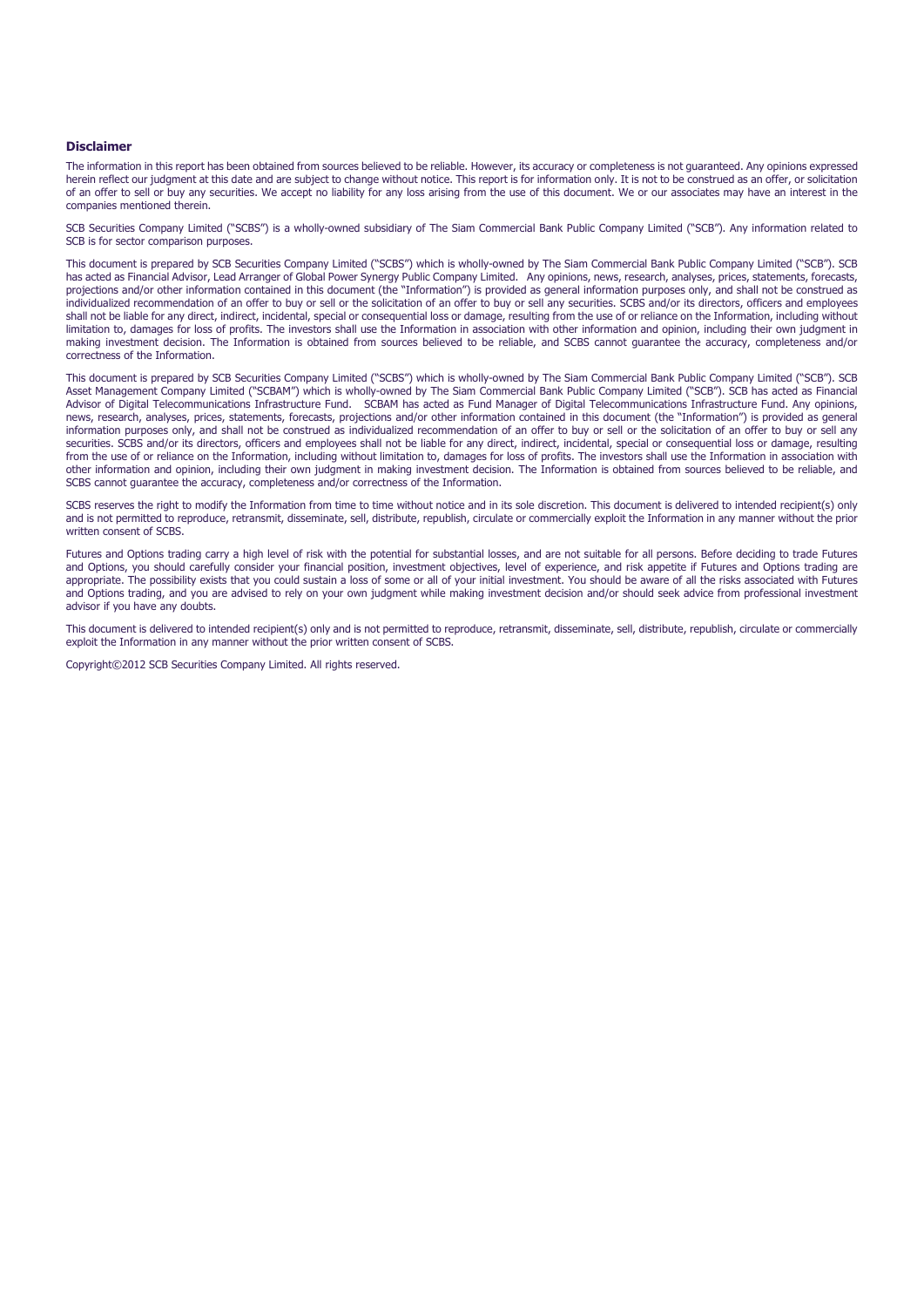### **CG Rating 2021 Companies with CG Rating**

#### **Companies with Excellent CG Scoring**

AAV, ADVANC, AF, AH, AIRA, AKP, AKR, ALT, AMA, AMATA, AMATAV, ANAN, AOT, AP, ARIP, ARROW, ASP, AUCT, AWC, AYUD, BAFS, BANPU, BAY, BBL, BCP, BCPG, BDMS, BEM, BGC, BGRIM, BIZ, BKI, BOL, BPP, BRR, BTS, BTW, BWG, CENTEL, CFRESH, CHEWA, CHO, CIMBT, CK, CKP, CM, CNT, COM7, COMAN, COTTO, CPALL, CPF, CPI, CPN, CRC, CSS,<br>DDD, DELTA, DEMCO, DRT, DTAC, DUSIT, EA, EASTW, ECF, ECC, EE, EGC TTB, TTCL, TTW, TU, TVD, TVI, TVO, TWPC, U, UAC, UBIS, UV, VGI, VIH, WACOAL, WAVE, WHA, WHAUP, WICE, WINNER, ZEN

#### **Companies with Very Good CG Scoring**

2S, 7UP, ABICO, ABM, ACE, ACG, ADB, AEONTS, AGE, AHC, AIT, ALL, ALLA, ALUCON, AMANAH, AMARIN, APCO, APCS, APURE, AQUA, ASEFA, ASIAN, ASK, ATP30, BA, BC, BEC, BFIT, BJCHI, BR, CBG, CGH, CHAYO, CHOTI, CI, CMC, CPL, CRD, CSP, DCC, ASAP, ASIA, ASIMAR, ASN, B, BAM, BCH, BEYOND, BJC, BLA, BROOK, CEN, CHARAN, CHG, CHOW, CIG, COLOR, CPW, CSC, CWT, DCON, DHOUSE, DOD, DOHOME, DV8, EASON, EFORL, ERW, ESSO, ESTAR, ETE, FE, FLOYD, FN, FNS, FORTH, FSS, FTE, FVC, GEL, GENCO, GJS,<br>GYT, HEMP, HPT, HTC, HYDRO, ICN, IFS, IMH, IND, INET, INSET, INSURE WGE, WIIK, WP, XO, XPG, YUASA

#### **Companies with Good CG Scoring**

A, AI, AIE, AJ, AMC, APP, AQ, ARIN, AS, AU, B52, BEAUTY, BGT, BH, BIG, BLAND, BM, BROCK, BSBM, BSM, BYD\*, CCP, CITY, CMO, CPT, CSR, EKH, EP, FMT, GLOCON\*, GSC, HTECH, IHL, INGRS, JAK, JTS, KASET, KK, KWG, LEE, BTNC, CAZ, CGD, CMAN, CMR, CRANE, D, EMC, F&D, GIFT, GREEN, GTB, HUMAN, IIG, INOX, JR, JUBILE, KCM, KKC, KYE, LPH, MATI, M-CHAI, MCS, MDX, MJD, MORE, MUD, NC, NDR, NFC, NNCL, NOVA, NPK, NUSA, OCEAN, PAF, PF, PP, PR, PP, PRAKIT, PRAPAT, PRECHA, PTL, RCI<sup>2</sup>, RJH, RP, RPH,<br>RSP, SABUY, SF, SGP, SICT, SIMAT, SISB, SK, SMART, SOLAR, SPA TPLAS, TPOLY, TQR, TTI, TYCN, UKEM, UMS, UNIQ, UPA, UREKA, VIBHA, W, WIN, WORK, WPH, YGG, ZIGA

#### **Corporate Governance Report**

The material contained in this publication is for general information only and is not intended as advice on any of the matters discussed herein. Readers and others should perform their own independent analysis as to the accuracy or completeness or legality of such information. The Thai Institute of Directors, its officers, the authors and editor make no representation or warranty as to the accuracy, completeness or legality of any of the information contained herein. By accepting this document, each recipient agrees that the Thai Institute of Directors Association, its officers, the authors and editor shall not have any liability for any information contained in, or for any omission from, this publication.

.<br>The survey result is as of the date appearing in the Corporate Governance Report of Thai Listed Companies. As a result, the survey result may be changed after that date. SCB Securities Company Limited does not conform nor certify the accuracy of such survey result.<br>To recognize well performers, the list of companies attaining "Good", "Very Good" and "Excellent" levels of recognition

To recognize well performers, the list of companies attaining "Good", "Very Good" and "Excellent" levels of recognition<br>(Not including listed companies qualified in the "no announcement of the results" clause from 1 Januar

TIP was voluntarily delisted from the Stock Exchange of Thailand effectively on July 24, 2021

<sup>2</sup> RCI was voluntarily delisted from the Stock Exchange of Thailand, effectively on July 16, 2021

\* บริษัทหรือกรรมการหรือผู้บริหารของบริษัททมี่ข่าวด้านการกากับดูแลกิจการ เช่น การกระทาผิดเกี่ยวกับหลักทรัพย์ การทาธิก คอร์รัปชัน เป็นตน ซึ่งการใช้ข้อมูล CGR ควรตระหนักถึงข่าวดังกล่าว ประกอบดวย้

#### **Anti-corruption Progress Indicator**

**Certified (ได้รับการรับรอง)**<br>25, ADVANC, AF, AIE, AIRA, AKP, ALPHAX, AMA, AMANAH, AMATAV, AP, APCS, AQUA, ARROW, ASIAN, ASK, ASP, AWC, AVUD, B, BAFS, BAM, BANPU, BAY, BBL, BCH,<br>BCP, BCPG, BEYOND, BGC, BGRIM, BJCHI, BKI, FTE, GBX, GC, GCAP, GEL, GFPT, GGC, GJS, GPI, GPSC, GSTEEL, GUNKUL, HANA, HARN, HEMP, HMPRO, HTC, ICC, ICHI, IFEC, IFS, ILINK, INET, INSURE, INTUCH, IRC, IRPC, ITEL, IVL, JKN, K, KASET, KBANK, KBS, KCAR, KCE, KGI, KKP, KSL, KTB, KTC, KWC, KWI, L&E, LANNA, LH, LHFG, LHK, LPN, LRH, M, MAKRO, MALEE, MBAX, MBK, MC, MCOT,<br>META, MFC, MFEC, MINT, MONO, MOONG, MSC, MST, MTC, MTI, NBC, NE TSC, TSTE, TSTH, TTA, TTB, TTCL, TU, TVD, TVI, TVO, TWPC, U, UBE, UBIS, UEC, UKEM, UOBKH, UPF, UV, VGI, VIH, VNT, WACOAL, WHA, WHAUP, WICE, WIIK, XO, ZEN **Declared (ประกาศเจตนารมณ์)** 

7UP, ABICO, AJ, ALT, APCO, AS, BEC, BKD, CHG, CPL, CPR, CPW, CRC, DDD, DHOUSE, DOHOME, ECF, EKH, ETC, EVER, GULF, III, INOX, J, JMART, JMT, JR, KEX, KUMWEL, LDC, MAJOR, MATCH, MILL, NCL, NOVA, NRF, NUSA, PIMO, PR9, RS, SAK, SCGP, SCM, SIS, STAR, STECH, STGT, SUPER, TQM, TSI, VCOM, VIBHA, WIN, YUASA, ZIGA **N/A** 

3K-BAT, A, A5, AAV, ABM, ACAP, ACC, ACE, ACG, ADB, ADD, AEONTS, AFC, AGE, AH, AHC, AIT, AJA, AKR, ALLLO, ALLLA, ALUCON, AMARIN, AMC, AMR, ANAN, AOT, APEX, APP,<br>APURE, AQ, ARIN, ARIP, ASAP, ASEFA, ASIA, ASIMAR, ASN, ASW, AT COMAN, CPANEL, CPH, CPT, CRANE, CRD, CSP, CSR, CSS, CTW, CV, CWT, D, DCON, DITTO, DMT, DOD, DPAINT, DTCI, DV8, EASON, EE, EFORL, EMC, ESSO, F&D, FANCY, FLOYD, FMT, FN, FORTH, FVC, GENCO, GIFT, GL, GLAND, GLOBAL, GLOCON, GLORY, GRAMMY, GRAND, GREEN, GSC, GTB, GYT, HENG, HFT, HL, HPT, HTECH, HUMAN, HYDRO,<br>ICN, IHL, IIG, ILM, IMH, IND, INGRS, INSET, IP, IRCP, IT, ITD, JAK, J OTO, PACE, PACO, PAE, PAF, PERM, PF, PICO, PIN, PJW, PLE, PMTA, POLAR, POMPUI, PORT, POST, PPM, PRAKIT, PRAPAT, PRECHA, PRIME, PRIM, PRO, PROEN, PROUD, PSG,<br>PTL, RAM, RBF, RCL, RICHY, RJH, ROCK, ROH, ROJNA, RP, RPC, RPH, R TPAC, TPBI, TPCH, TPCS, TPIPL, TPIPP, TPLAS, TPOLY, TPS, TQR, TR, TRC, TRITN, TRT, TRUBB, TRV, TSE, TSF, TSR, TTI, TTT, TTW, TVT, TWP, TWZ, TYCN, UAC, UMI, UMS,<br>UNIQ, UP, UPA, UPOIC, UREKA, UT, UTP, UVAN, VARO, VL, VNG, VP **Explanations** 

Companies participating in Thailand's Private Sector Collective Action Coalition Against Corruption programme (Thai CAC) under Thai Institute of Directors (as of October 24, 2021) are categorised into: companies that have declared their intention to join CAC, and companies certified by CAC.